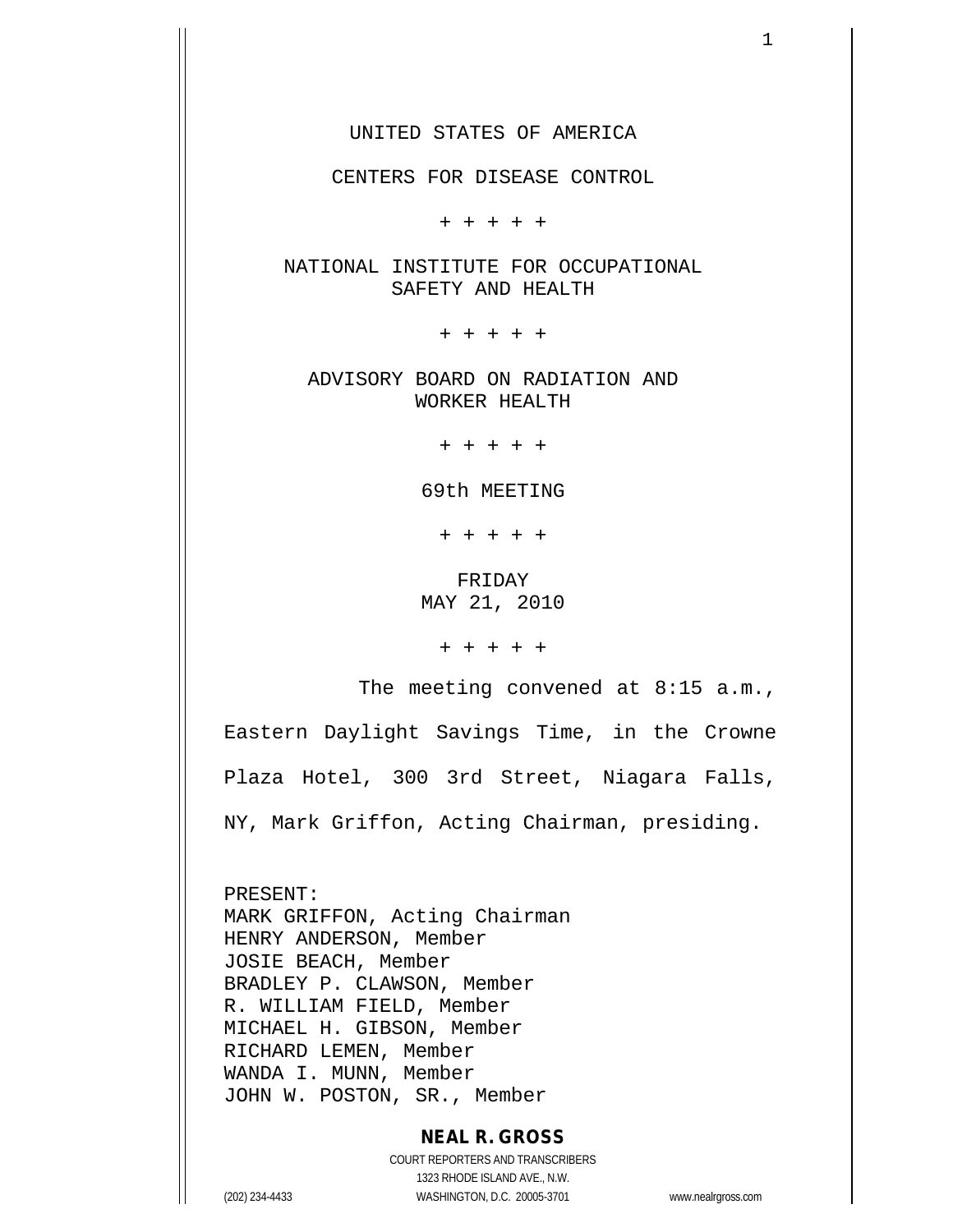PRESENT: (continued)

ROBERT W. PRESLEY, Member DAVID B. RICHARDSON, Member\* GENEVIEVE S. ROESSLER, Member PHILLIP SCHOFIELD, Member PAUL L. ZIEMER, Member\* TED KATZ, Designated Federal Official

REGISTERED AND/OR PUBLIC COMMENT PARTICIPANTS

ADAMS, NANCY, NIOSH Contractor BRADFORD, SHANNON, DCAS BURGOS, ZAIDA, NIOSH Contractor CRUZ, RUBEN, CDC FITZGERALD, JOE, SC&A HINNEFELD, STUART, DCAS HOWELL, EMILY, HHS HINNEFELD, STU, DCAS HUGHES, LARA, DCAS\* KLEA, BONNIE\* KOTSCH, JEFFREY, DOL LEWIS, GREG, DOE LIN, JENNY, HHS MAKHIJANI, ARJUN, SC&A MAURO, JOHN, SC&A MCFEE, MATT, ORAU Team OSTROW, STEVE, SC&A PRESLEY, LOUISE RUTHERFORD, LAVON, DCAS ULSH, BRANT, DCAS

\*Participating via telephone

## **NEAL R. GROSS**

COURT REPORTERS AND TRANSCRIBERS 1323 RHODE ISLAND AVE., N.W. (202) 234-4433 WASHINGTON, D.C. 20005-3701 www.nealrgross.com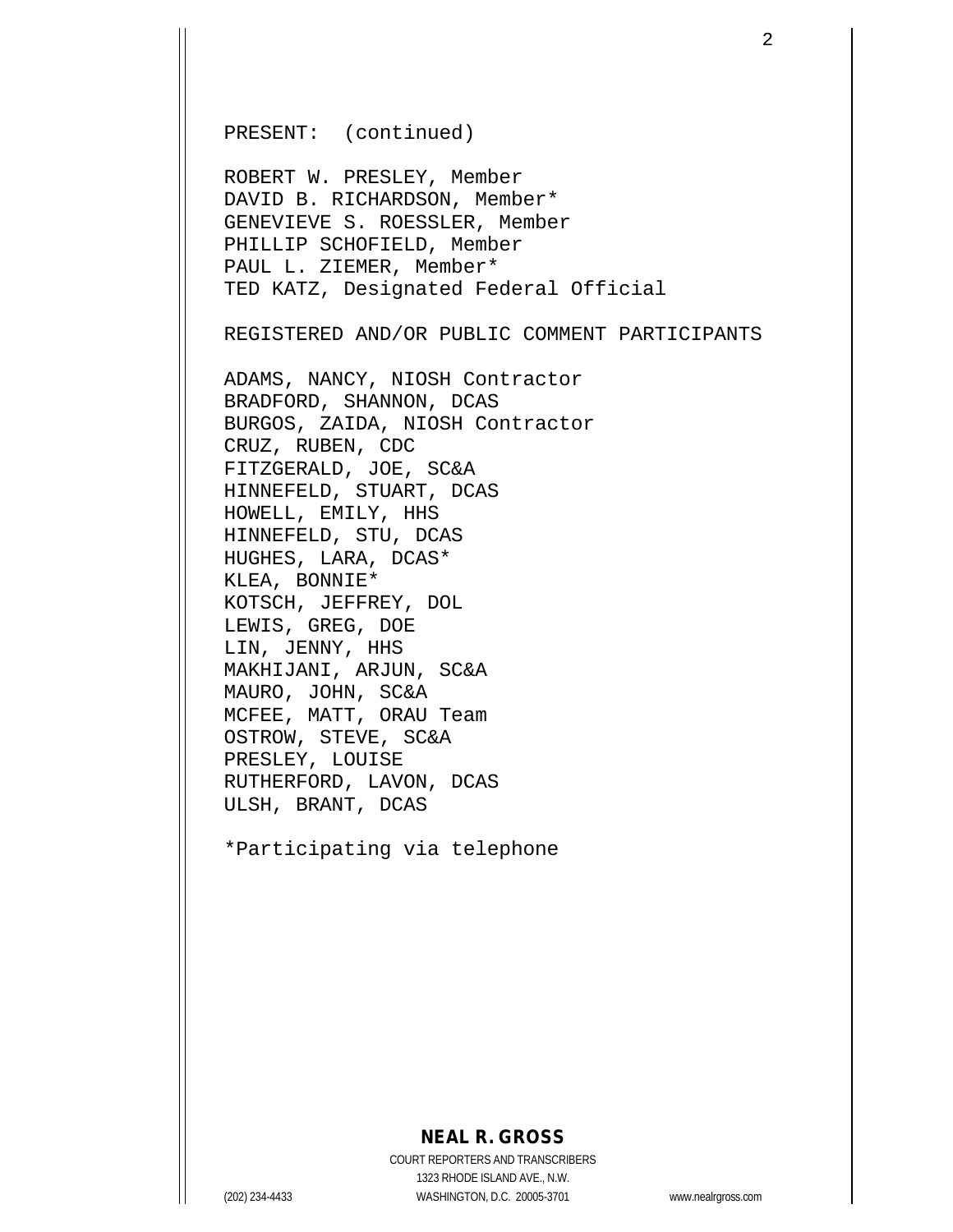**NEAL R. GROSS** COURT REPORTERS AND TRANSCRIBERS 1323 RHODE ISLAND AVE., N.W. (202) 234-4433 WASHINGTON, D.C. 20005-3701 www.nealrgross.com 1 P-R-O-C-E-E-D-I-N-G-S 2  $\parallel$  8:26 a.m. 3 MR. KATZ: Good morning, and 4 || welcome everyone in the room and on the line. 5 || This is the Advisory Board on Radiation and 6 Worker Health. This is our third day of our 7 meeting here in Niagara Falls, and we're just  $8 \parallel$  about to get started. 9 And let me begin by checking in 10 || and seeing that we have two Board members who 11 are remote. 12 Dr. Ziemer? 13 MEMBER ZEIMER: Yes, I'm here. 14 || MR. KATZ: Great. 15 || Richardson. And, Dr. Richardson. 16 MEMBER RICHARDSON: Yes, I'm here. 17 || MR. KATZ: Great. Good morning. 18 Well, it's not morning for you, Dr. 19 Richardson, I don't think. 20 MEMBER RICHARDSON: Good evening. 21 || MR. KATZ: Yes. Thank you. 22 || So, otherwise, let me just note,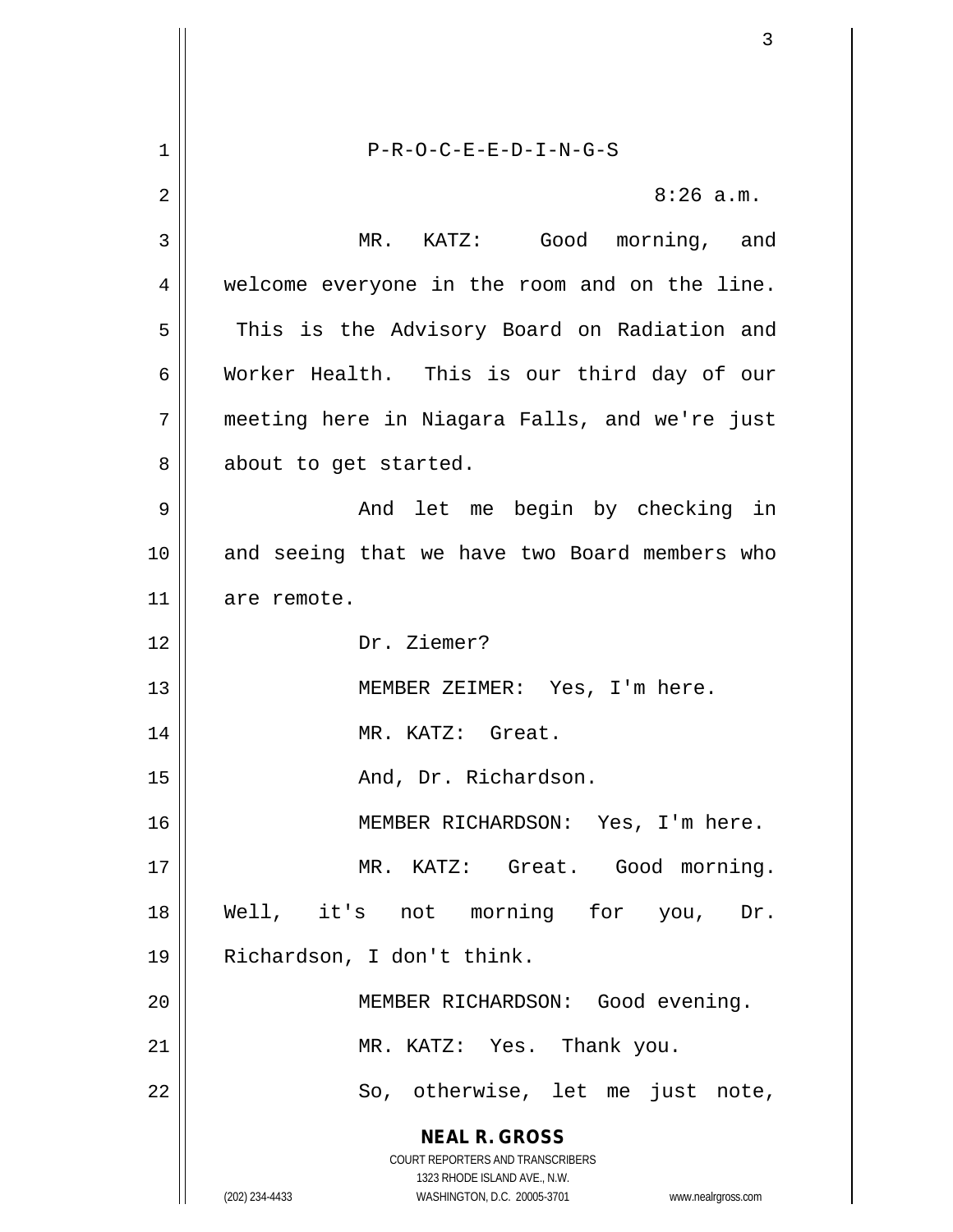**NEAL R. GROSS** COURT REPORTERS AND TRANSCRIBERS 1323 RHODE ISLAND AVE., N.W. 1 | too, we probably don't have that many people  $2 \parallel$  on the line, but please mute your lines except  $3 \parallel$  when you're addressing the Board; \*6 to mute 4 || your line if you don't have a mute button, and  $5 \parallel$  \*6 to take it off mute. And let me see -- I 6 think that's it. Actually, we can roll. 7 ACTING CHAIRMAN GRIFFON: This is 8 Mark Griffon standing in for Jim Melius, the 9 Chair of the Committee, and this morning we're 10 starting off with two 83.14 SEC petitions. 11 || The first one is De Soto Avenue facility, and 12 Brant Ulsh is going to start us off with a 13 | presentation on that. 14 || Brant. 15 DR. ULSH: Thank you, Mark. 16 Mark is not the only stand-in this 17 morning. As you heard yesterday, we're down 18 || to the third string for some of these, and 19 || this is one of them. 20 Dr. Lara Hughes was the NIOSH 21 || point person on this particular petition. She  $22$   $\parallel$  was unable to make it to this meeting, and you

(202) 234-4433 WASHINGTON, D.C. 20005-3701 www.nealrgross.com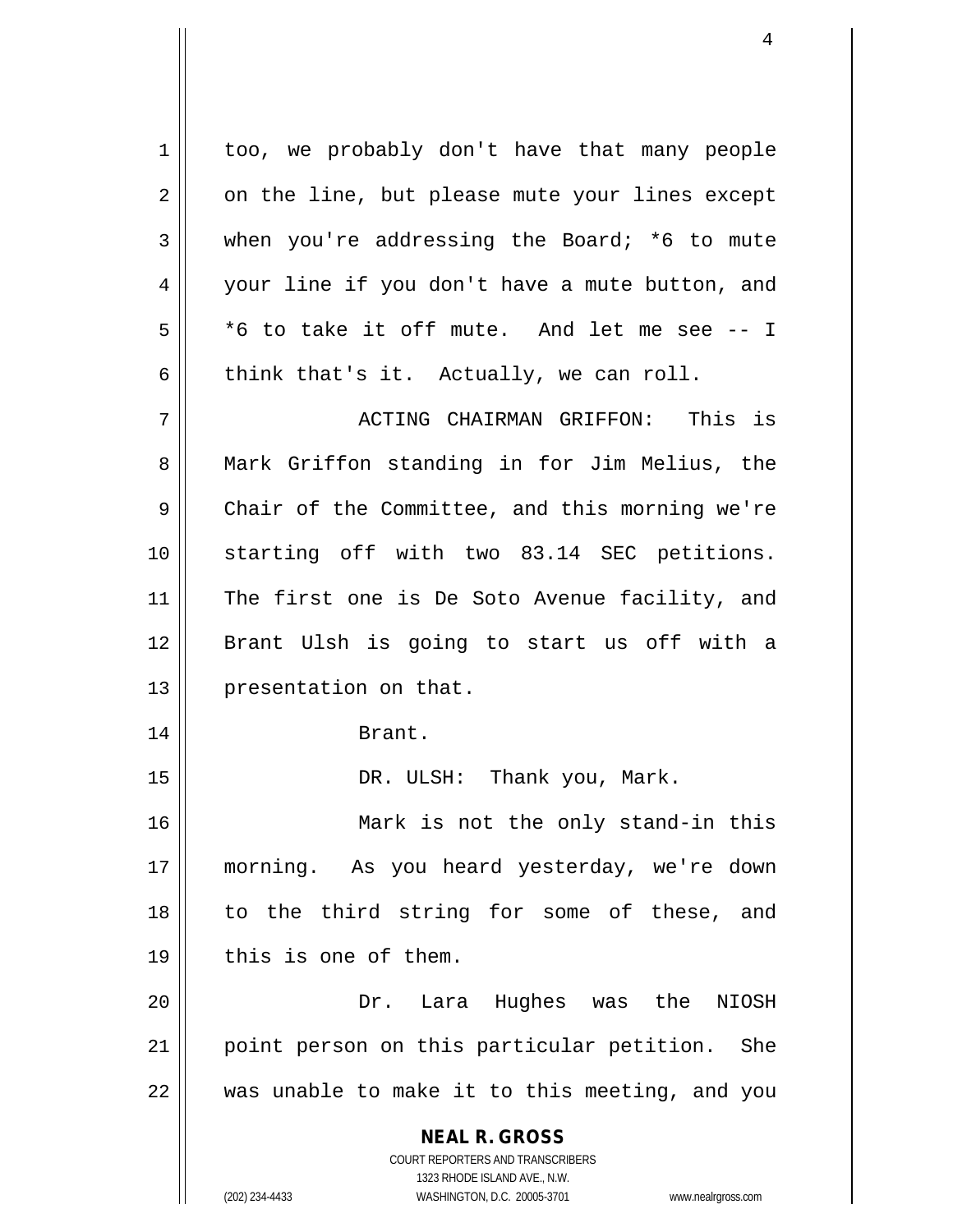$1$  already see a problem with the title slide,  $2 \parallel$  and that's that I'm not Jim Neton. So Jim was 3 unfortunately unable to make it, too, so I 4 || will be handling this one.

5 || These two petitions, the next two 6 petitions that we're going to do, De Soto 7 || Avenue and then followed by Downey, I think  $8 \parallel$  are going to be relatively easier, perhaps, 9 than some of the other matters that you've 10 || considered at this meeting.

11 || Okay, the De Soto Avenue facility 12 -- the petition that we're bringing forward 13  $\parallel$  today is an 83.14, and I know that all of you 14 || Board members know the significance of that,  $15$  | but for others who may not, this is a petition 16 that NIOSH is bringing forward rather than 17 being a petition that is originated with 18 | claimants.

19 And so what you see here is that 20 || on the petition overview, NIOSH, as typical 21 with 83.14s, we were unable to obtain 22 Sufficient information to do a dose

> **NEAL R. GROSS** COURT REPORTERS AND TRANSCRIBERS

> > 1323 RHODE ISLAND AVE., N.W.

(202) 234-4433 WASHINGTON, D.C. 20005-3701 www.nealrgross.com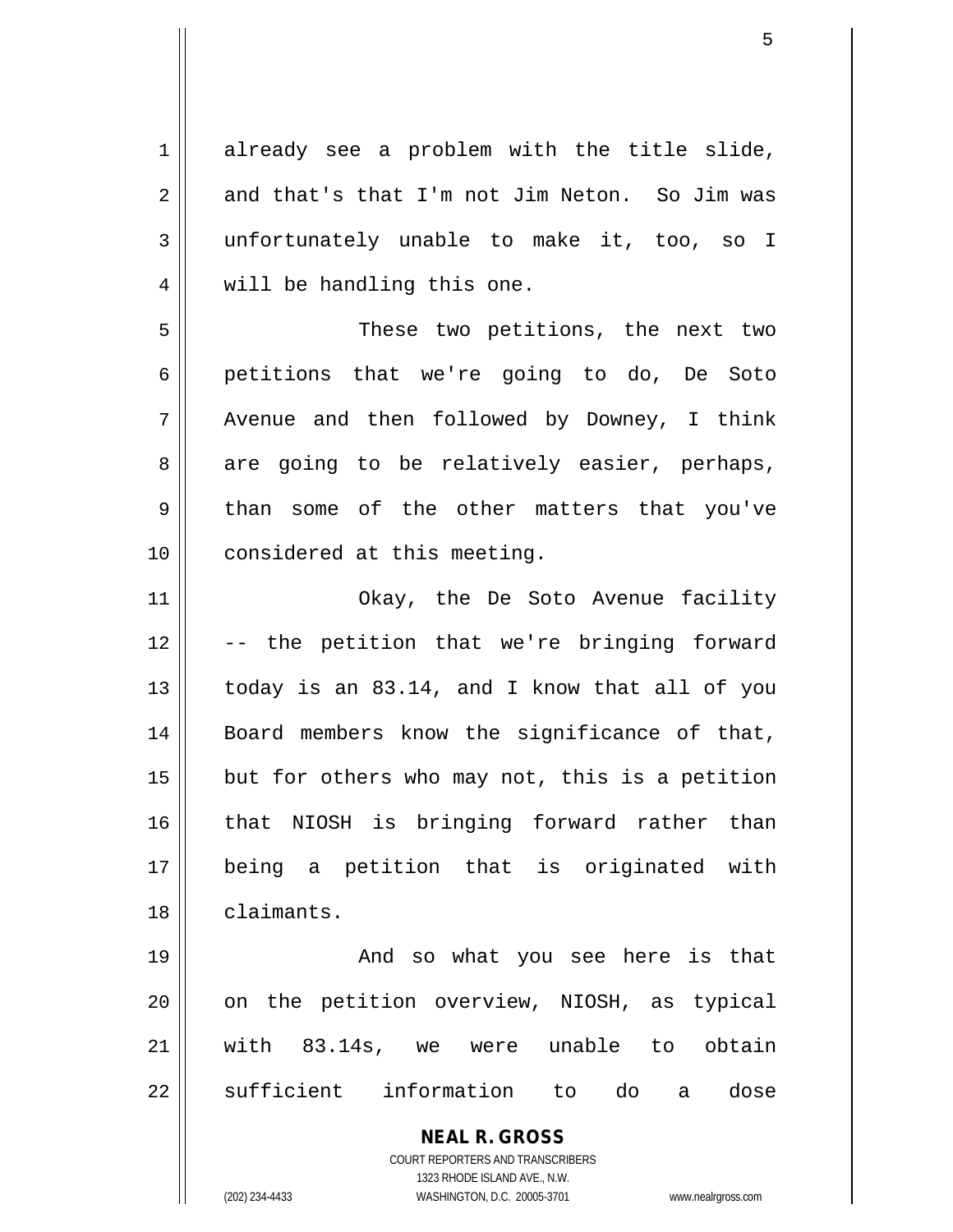1 | reconstruction, so we are proposing an 83.14 2 SEC Class. The timeline begins here on 3 February 26. We notified a claimant, we 4 || initiated the 83.14 process, and the petition 5 Wed Submitted to NIOSH in March of this year.

6 || So just a little bit about the De 7 Soto Avenue facility -- it was owned and 8 | operated by North American Aviation, and we're 9 focusing specifically on the Nuclear 10 Operations Division, which was known as 11 Atomics International. And De Soto was the 12 headquarters of Atomics International and is 13 || closely affiliated with the Santa Susana Area 14 || IV site. In fact, both De Soto and Downey, 15 which will follow, were one of the, were two 16 || of the predecessors to the Santa Susana site 17 || along with the Canoga Avenue facility, which I 18 || believe has already been added to the SEC 19 Class.

20 || The period of coverage for the De  $21$  Soto facility is 1959 through 1995, and in the  $22$  || last bullet there, you see that operations

> **NEAL R. GROSS** COURT REPORTERS AND TRANSCRIBERS 1323 RHODE ISLAND AVE., N.W. (202) 234-4433 WASHINGTON, D.C. 20005-3701 www.nealrgross.com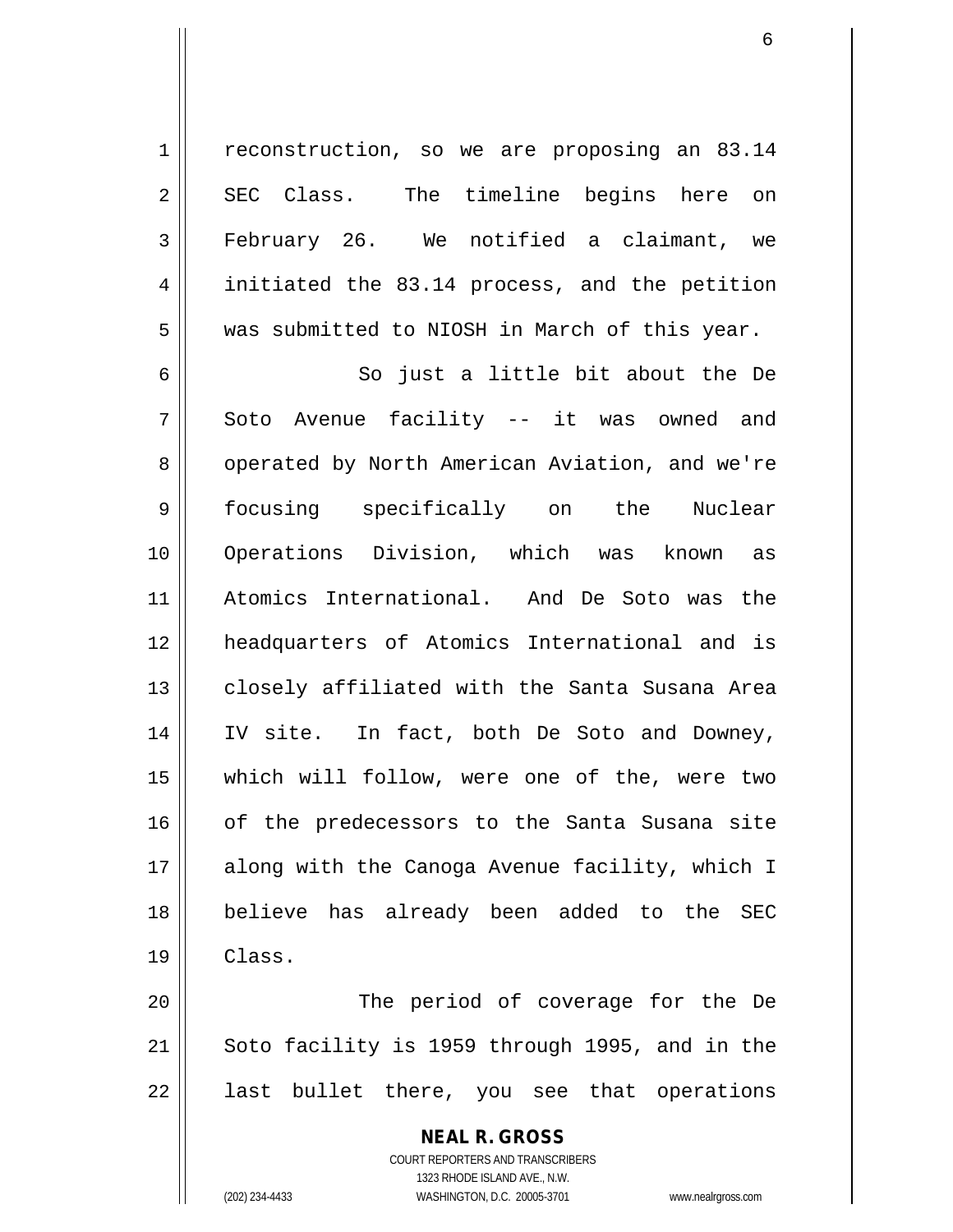were transferred from De Soto to Canoga Avenue in 1959, so De Soto is a predecessor to Canoga, which has already been designated an  $4 \parallel$  SEC.

5 Here is a picture of the facility  $6 \parallel$  that we're talking about. This picture is 7 from 1963, and you can see two red circles 8 || here. This, these are the buildings, Building 9 | I and Building IV, which housed the operations 10 0 of Atomics international.

 Okay, so there are a couple of other Classes that are related to this 13 || particular one. As I mentioned, we've got two Classes for Area IV of Santa Susana, and those 15 || collectively span 1955 through 1964. The 16 || Canoga Avenue facility, for which we have an  $\parallel$  SEC for 1955 through 1960 -- and we jumped the 18 gun a little bit on this last bullet. We've got that the Downey facility is an SEC from ||  $148$  to '55. I think it's probably about half an hour early. We'll see how it goes after, | in the next presentation.

> **NEAL R. GROSS** COURT REPORTERS AND TRANSCRIBERS 1323 RHODE ISLAND AVE., N.W. (202) 234-4433 WASHINGTON, D.C. 20005-3701 www.nealrgross.com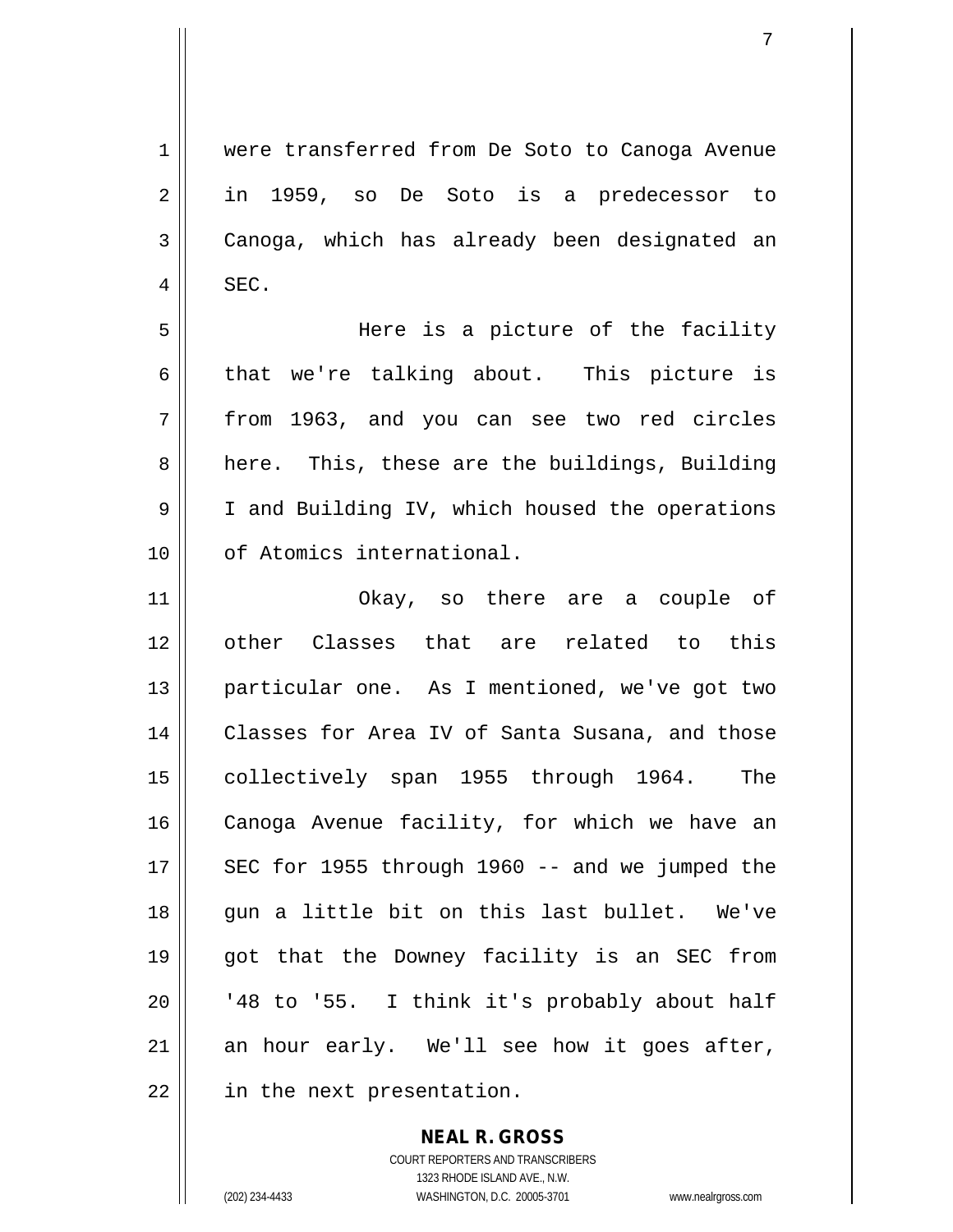**NEAL R. GROSS** 1 | And the basis of our proposal to 2 add a Class for De Soto is -- it's an 3 || infeasibility to reconstruct internal doses --4 | oh, sorry. The infeasibility to reconstruct  $5 \parallel$  internal doses is what came into play for all  $6 \parallel$  of these others that are listed here. 7 All right, so what did they do at 8 De Soto? Well, first of all, they had a 9 || nuclear reactor program which operated from 10 1960 through 1977, and they had a small 11 || research reactor, about a 10-watt reactor. 12 || They did nuclear support operations from 1959 13 || through 1983, and that involved fabrication of 14 uranium aluminide fuel plates, and they also 15 did some radiochemistry. Furthermore, they 16 have a gamma radiation facility with both 17 || cesium-137 and cobalt-60 sources, and they had 18 || a mass -- mass spectrometer laboratory for the 19 || analysis of neutron-radiated samples. 20 || So here, as we typically do, we 21 Summarize the information that's available to  $22 \parallel$  us. As usual, we have the, the Technical

> COURT REPORTERS AND TRANSCRIBERS 1323 RHODE ISLAND AVE., N.W.

(202) 234-4433 WASHINGTON, D.C. 20005-3701 www.nealrgross.com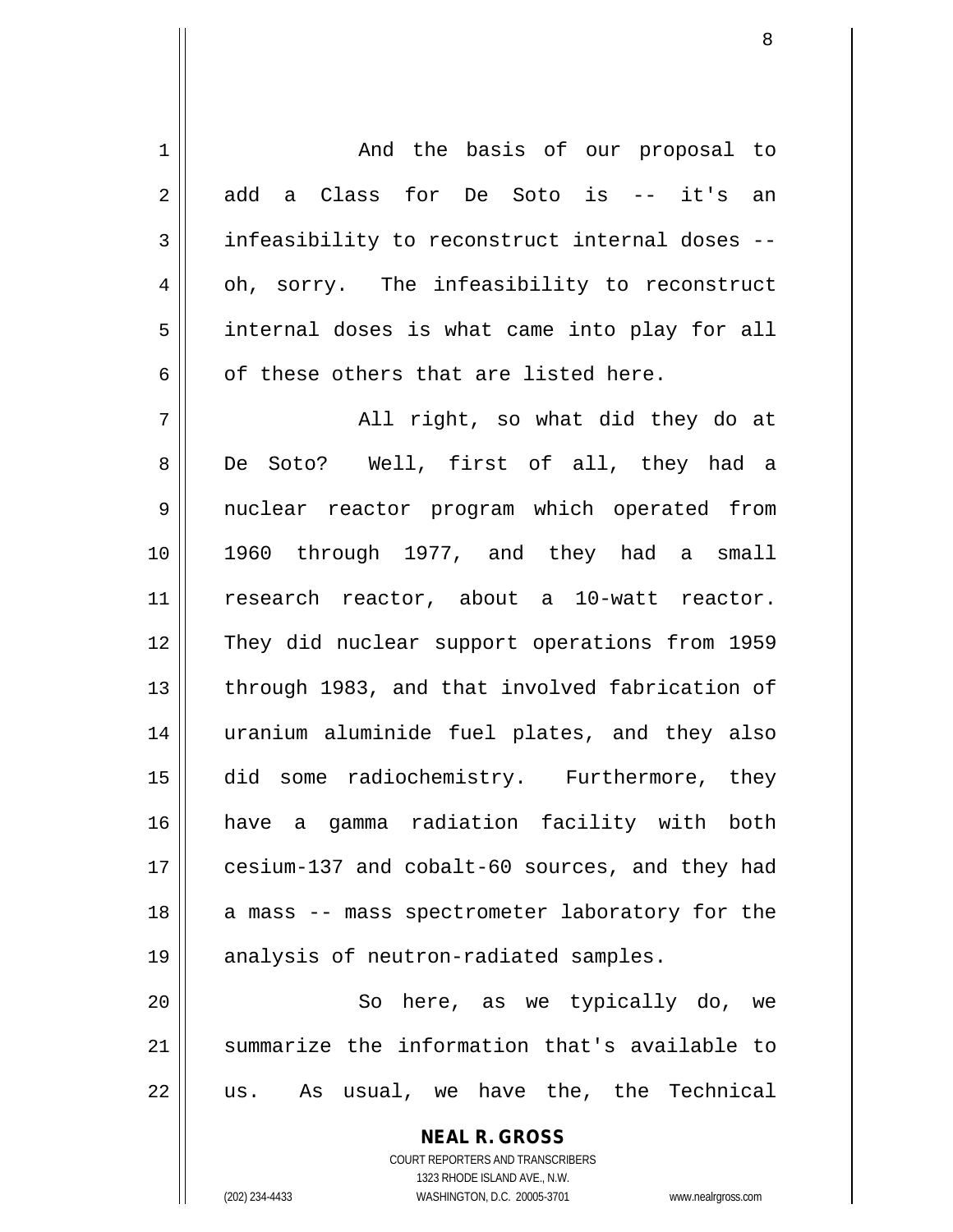1 Information Bulletins in these Site Profiles  $2 \parallel$  that was produced by the ORAU Team. We also  $3$  have documents that are available at our site 4 || research database, and those documents came 5 || from records that we captured related to the 6 Santa Susana Area IV site.

7 And we also visited Federal 8 Records Center in San Bruno, and we consulted 9 || with -- you know, we got electronic databases 10 || from both the Department of Energy and the 11 Nuclear Regulatory Commission in the State of 12 || California. We also have the case files that 13 are available for the claims related to this 14 site, and we have interviews from former De 15 || Soto employees in Area IV of Susana, Santa 16 | Susana employees as well.

 We do -- let's talk a little bit about what's available to us for internal monitoring. We have urine bioassay data starting in 1958, a number of different types that you can see listed here  $-$  gross alpha, 22 | gross beta, uranium, mixed fission, plutonium,

> COURT REPORTERS AND TRANSCRIBERS 1323 RHODE ISLAND AVE., N.W. (202) 234-4433 WASHINGTON, D.C. 20005-3701 www.nealrgross.com

**NEAL R. GROSS**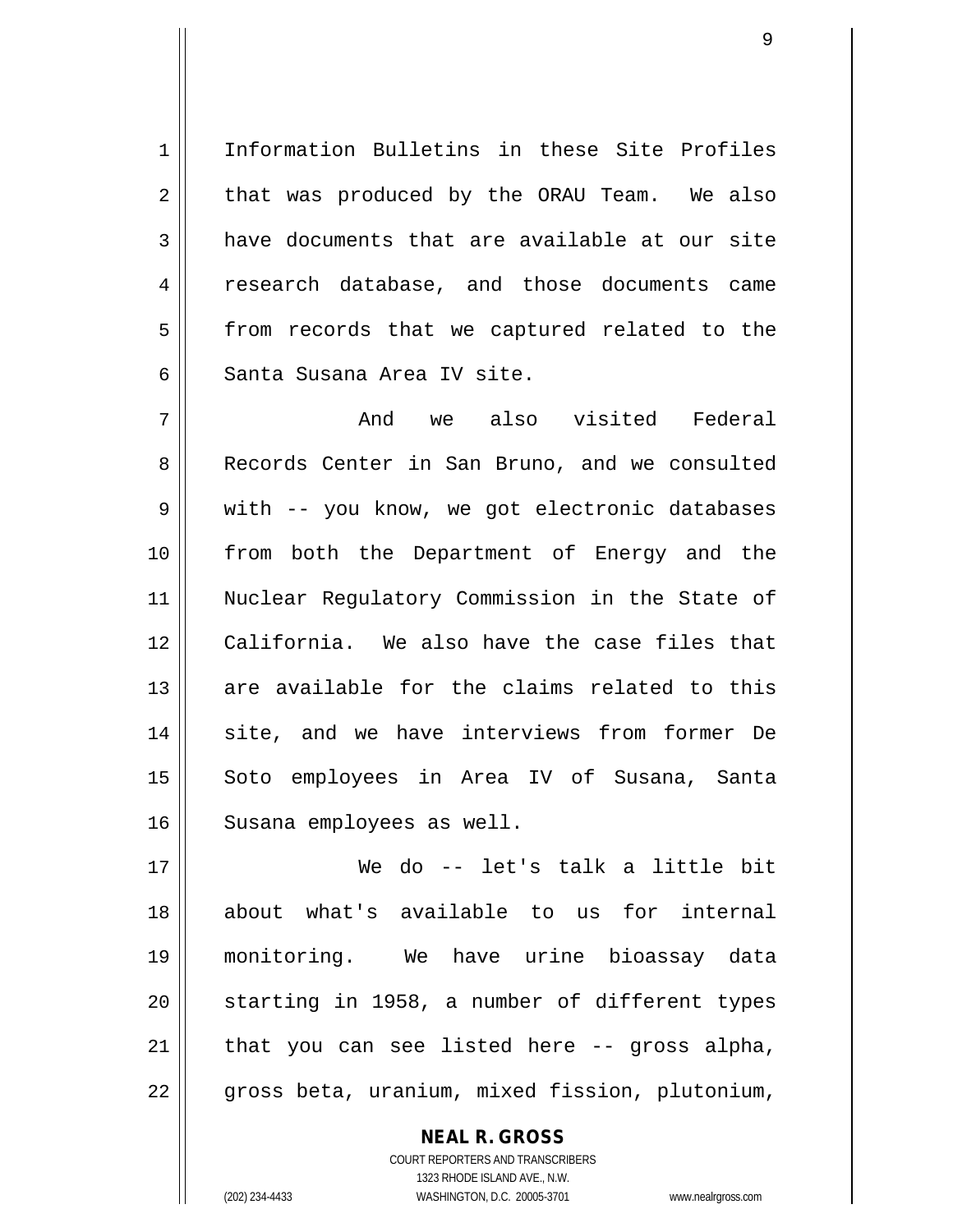1 | thorium, and a few other elements that are 2 || listed. However, the internal monitoring is 3 | limited to radiation workers who were working 4 || with unencapsulated material, and it's also  $5 \parallel$  mixed in with the data from the Area IV of 6 || Santa Susanna records.

7 || So what we discovered during the 8 || research for this petition is that 9 || radionuclide -- there was a potential for 10 radionuclide intake for unmonitored workers at 11 || the Santa Susana related sites, and that 12 includes the De Soto facility. We determined 13 || that we needed a coworker model to assign dose 14 || for the unmonitored workers.

 And this -- I think this is the real problem here. The bioassay database 17 || contains missing positive data up to 1965, and 18 II this is the same situation we faced at Area IV of Santa Susana. I think Dr. Hughes is on the phone, so she'll correct me if I mischaracterize this, but I think what we see in the records are simply a plus sign to

> **NEAL R. GROSS** COURT REPORTERS AND TRANSCRIBERS 1323 RHODE ISLAND AVE., N.W. (202) 234-4433 WASHINGTON, D.C. 20005-3701 www.nealrgross.com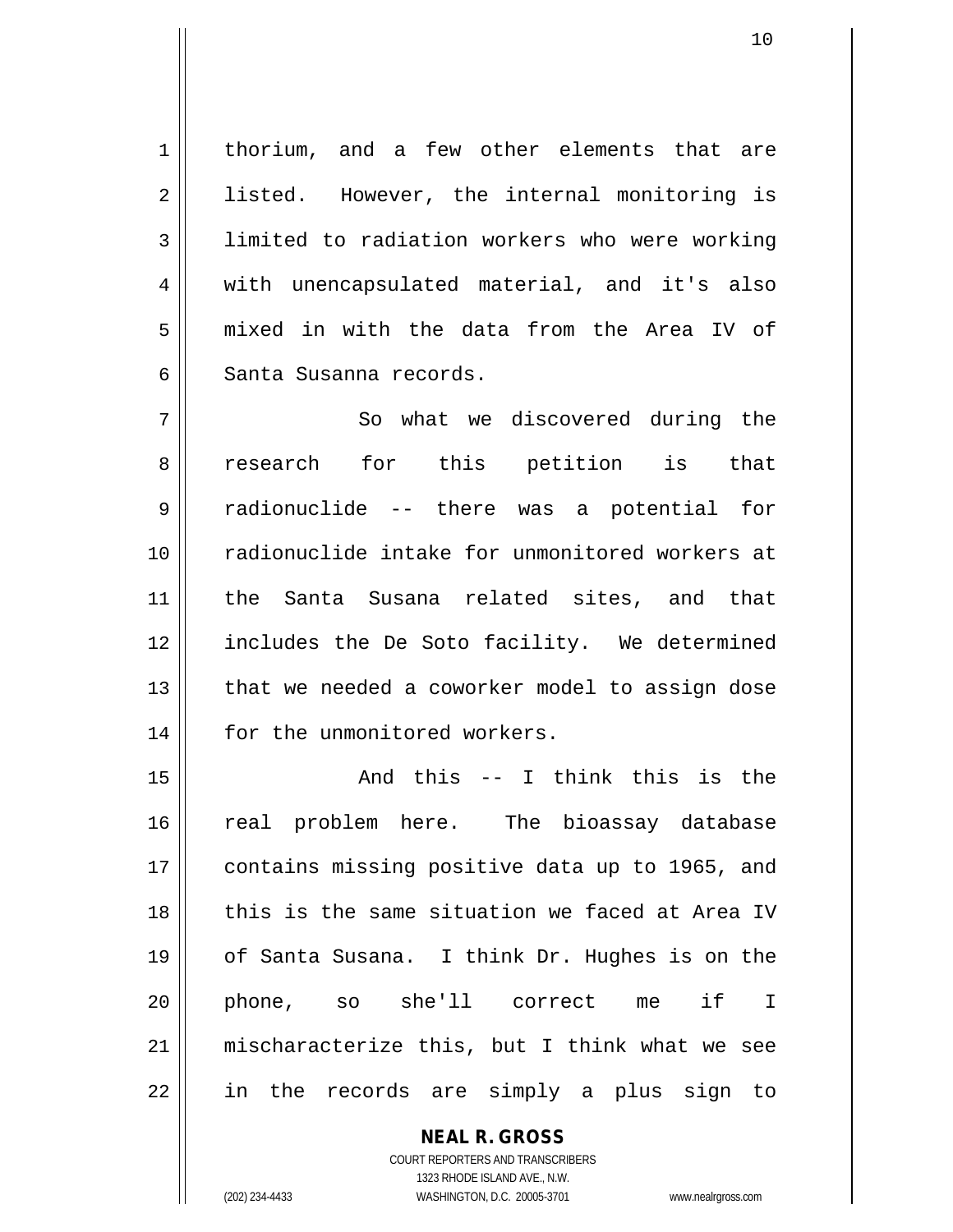1 | indicate that something was monitored, but we  $2 \parallel$  don't have a numerical result to go with it.  $3 \parallel$  So that puts us in a pretty tough position to 4 construct a coworker database or a coworker 5 | model for that time period.

6 So we determined that we are 7 unable to bound internal doses for coworkers 8|| before 1965. Now, in 1965, it's our 9 conclusion that the internal data is complete 10 || and sufficient to go forward with the coworker 11 model. We don't face that same issue with the 12 || pluses with no numerical values attached.

13 We do have an external monitoring 14 || data for all years of site operation, and we 15 || are assigning dose based on job and exposure 16 potential. There is beta and gamma 17 monitoring, and that is in the form of pocket 18 or pencil dosimeters, film dosimeters, and 19 TLDs. There are also -- there's NTA film 20 || results. And, again, this is included in the 21 Santa Susana records. So we have developed a 22 || coworker model to assess unmonitored external

> COURT REPORTERS AND TRANSCRIBERS 1323 RHODE ISLAND AVE., N.W. (202) 234-4433 WASHINGTON, D.C. 20005-3701 www.nealrgross.com

**NEAL R. GROSS**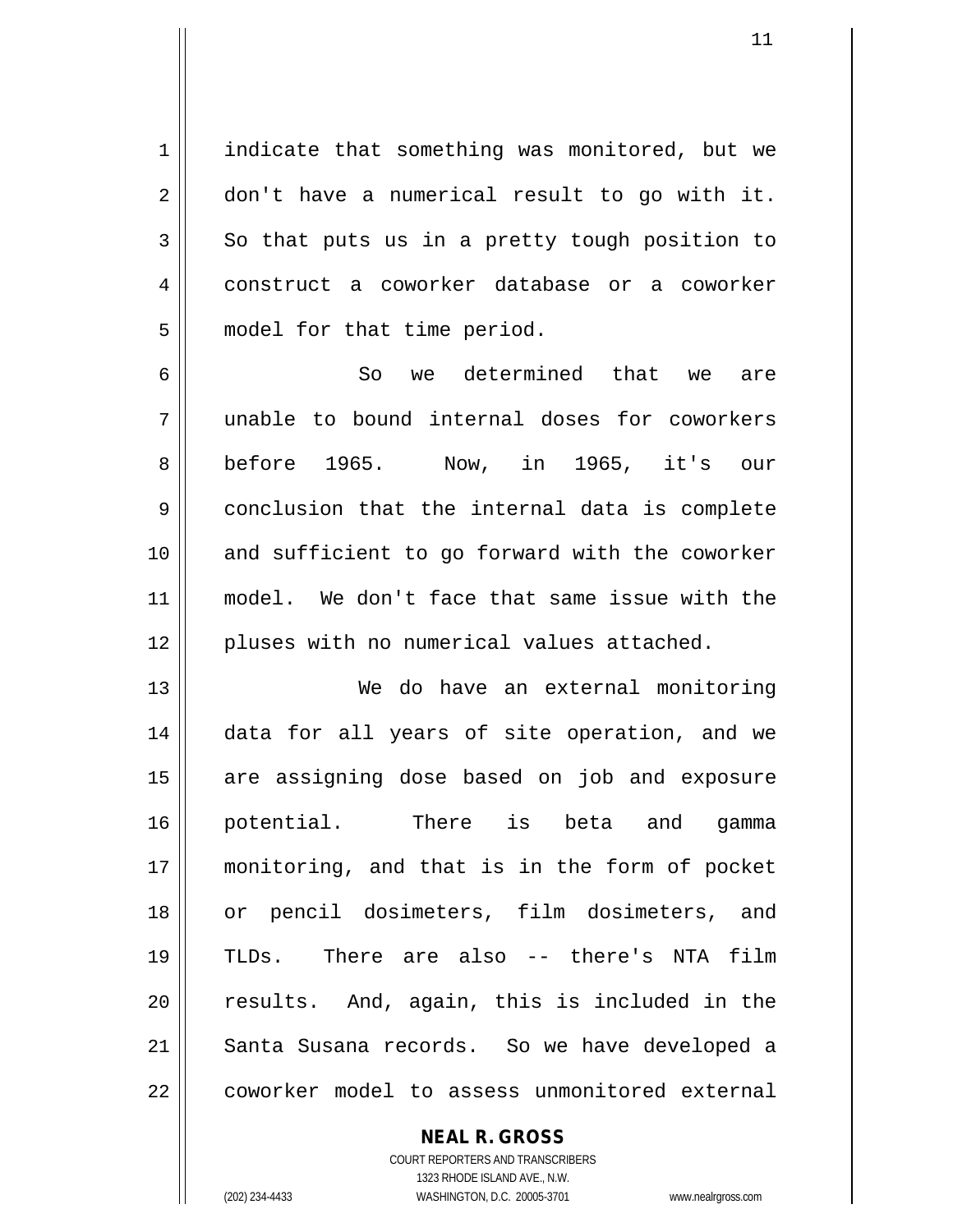1 doses, and that, by the way, is currently 2 | undergoing revision.

3 So to conclude the feasibility 4 || conclusions related to this petition, it is  $5 \parallel$  our position that we lack sufficient 6 monitoring data or source term data that would 7 allow us to bound internal doses with  $8 \parallel$  sufficient accuracy for the De Soto facility 9 Solut for the time period of January 1, 1959 through 10 || the last day of 1964, December 31st.

11 We do believe that we have  $12$   $\parallel$  sufficient data to reconstruct external doses, 13 and of course, as usual, we will use 14 individual monitoring data when it's available 15 to us. The normal two-pronged test, the 16 health endangerment, as we normally conclude 17 here we can't reconstruct doses, we are 18 || concluding that there was health endangerment, 19 || and so this slide gives you the exact wording 20 || of the Class definition, and it's pretty much 21 as I summarized before. It's a bit long, so 22 | I'll give you a little time to read that.

> **NEAL R. GROSS** COURT REPORTERS AND TRANSCRIBERS

1323 RHODE ISLAND AVE., N.W. (202) 234-4433 WASHINGTON, D.C. 20005-3701 www.nealrgross.com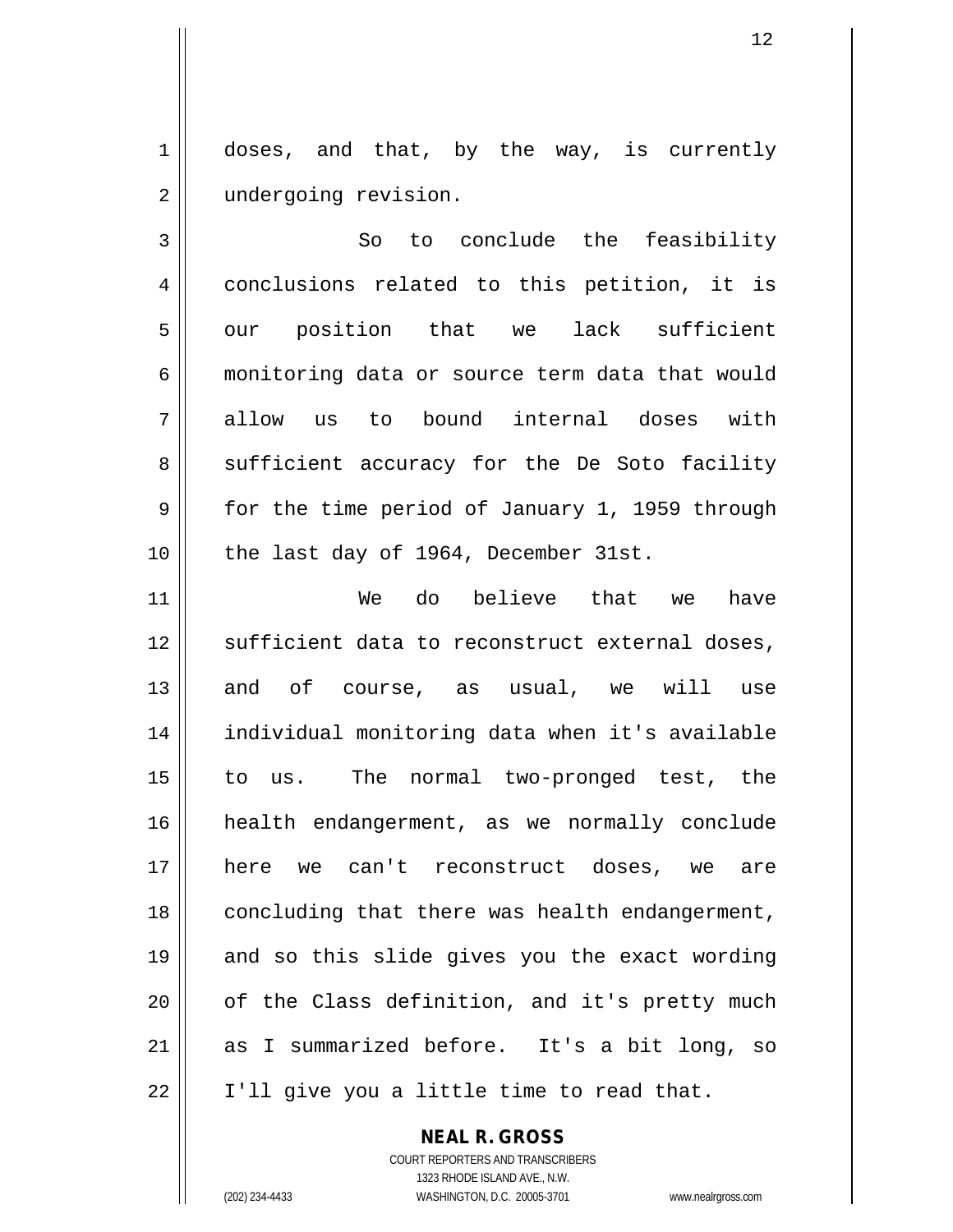**NEAL R. GROSS** COURT REPORTERS AND TRANSCRIBERS 1323 RHODE ISLAND AVE., N.W. (202) 234-4433 WASHINGTON, D.C. 20005-3701 www.nealrgross.com 1 So here's our recommendation: we  $2 \parallel$  are recommending that a Class be added to the  $3 \parallel$  SEC for De Soto, as I mentioned, from January 4 || 1959 through the end of 1964. We determined  $5 \parallel$  that it's not feasible and that health was  $6 \parallel$  endangered. Okay, I think that's it. 7 So I would gladly take any 8 || questions and direct them to Lara, who I hope 9 || is on the phone. 10 || ACTING CHAIRMAN GRIFFON: Thanks, 11 Brant. 12 Yes, we can open it up to the 13 || Board now for questions. Anyone have any 14 || questions about this facility? 15 Maybe I can start off with, how 16 many -- I'm sorry -- how many claimants did 17 || you have for this facility? 18 DR. ULSH: I had a feeling you 19 would ask that. 20 Lara, are you on line? 21 DR. HUGHES: Yes, I'm here. Can 22 you hear me?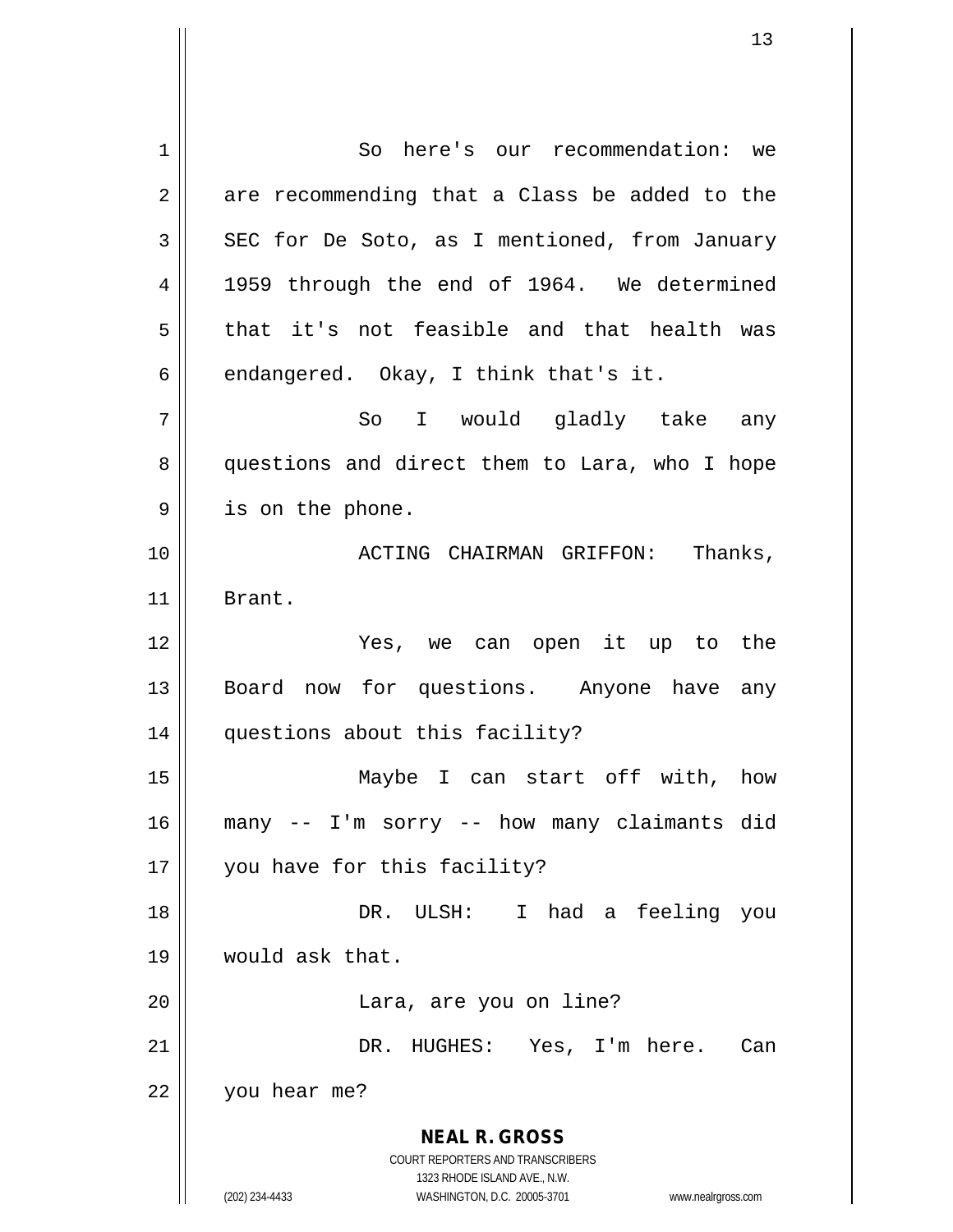| 1  | DR. ULSH: Yes, we can hear you.                |
|----|------------------------------------------------|
| 2  | Mark just asked, how many claimants?           |
| 3  | DR. HUGHES: Yes, as of today, we               |
| 4  | have 225 claims for De Soto.                   |
| 5  | ACTING CHAIRMAN GRIFFON: 225?                  |
| 6  | DR. HUGHES: Yes.                               |
| 7  | ACTING CHAIRMAN GRIFFON: And I                 |
| 8  | also noticed the Class definition, you went    |
| 9  | with the all-worker model, although early in   |
| 10 | your presentation, you said Buildings I and IV |
| 11 | were the -- by, by broadening it to all        |
| 12 | workers, do you, you know, extensively expand  |
| 13 | a population that might be -- fall within the  |
| 14 | Class? Or have you examined that?              |
| 15 | DR. HUGHES: Well, we know the                  |
| 16 | site does not only consist of radiation        |
| 17 | workers but the two larger facilities.<br>The  |
| 18 | larger buildings at the site were the          |
| 19 | facilities that did nuclear work, and          |
| 20 | essentially, I mean, we have the same problem. |
| 21 | We have as many sites that we cannot tell or   |
| 22 | cannot really tell which worker worked where   |
|    | <b>NEAL R. GROSS</b>                           |

COURT REPORTERS AND TRANSCRIBERS 1323 RHODE ISLAND AVE., N.W.

 $\mathsf{II}$ 

(202) 234-4433 WASHINGTON, D.C. 20005-3701 www.nealrgross.com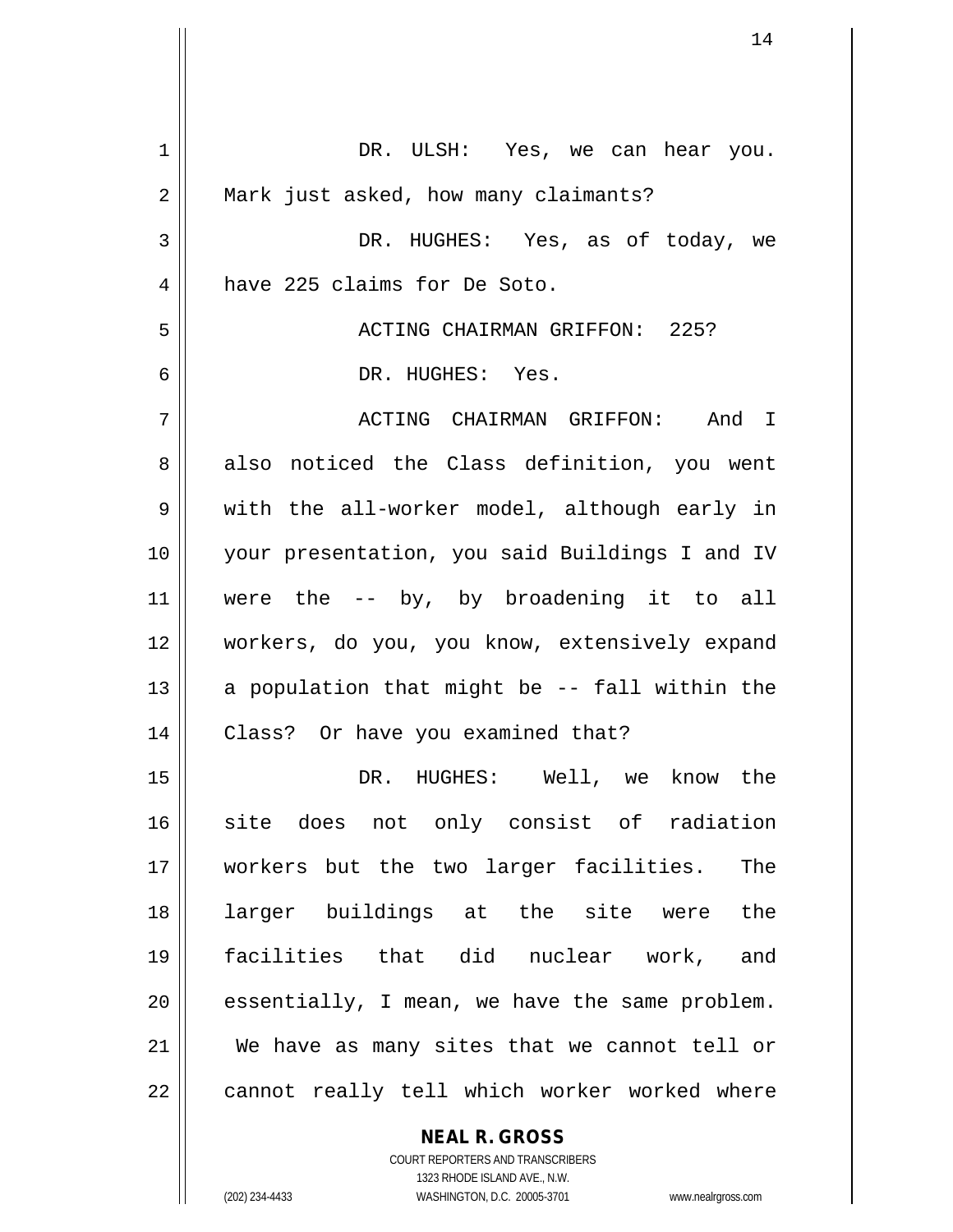**NEAL R. GROSS** COURT REPORTERS AND TRANSCRIBERS 1323 RHODE ISLAND AVE., N.W. (202) 234-4433 WASHINGTON, D.C. 20005-3701 www.nealrgross.com 1 || for sure, which leads us to recommending a  $2 \parallel$  Class that encompasses all workers. 3 ACTING CHAIRMAN GRIFFON: Okay. 4 || And there's not enough in their individual  $5 \parallel$  records to sort of place them in those areas,  $6 \parallel$  is what you're kind of  $-$ 7 || DR. HUGHES: That is correct. 8 ACTING CHAIRMAN GRIFFON: Yes. 9 MR. HINNEFELD: This is Stu 10 Hinnefeld. I just wanted to ask maybe one 11 | question of Lara. 12 You said there were well over 200 13 || claims. Now is that the entire population of 14 | claims from De Soto? 15 || DR. HUGHES: Yes. 16 MR. HINNEFELD: Okay, so De Soto 17 || has, covered period goes beyond 1964. 18 DR. HUGHES: Oh, yes, that's 19 | correct. 20 MR. HINNEFELD: So we don't know  $21$  all 200 some odd are in this Class. 22 ACTING CHAIRMAN GRIFFON: Oh, yes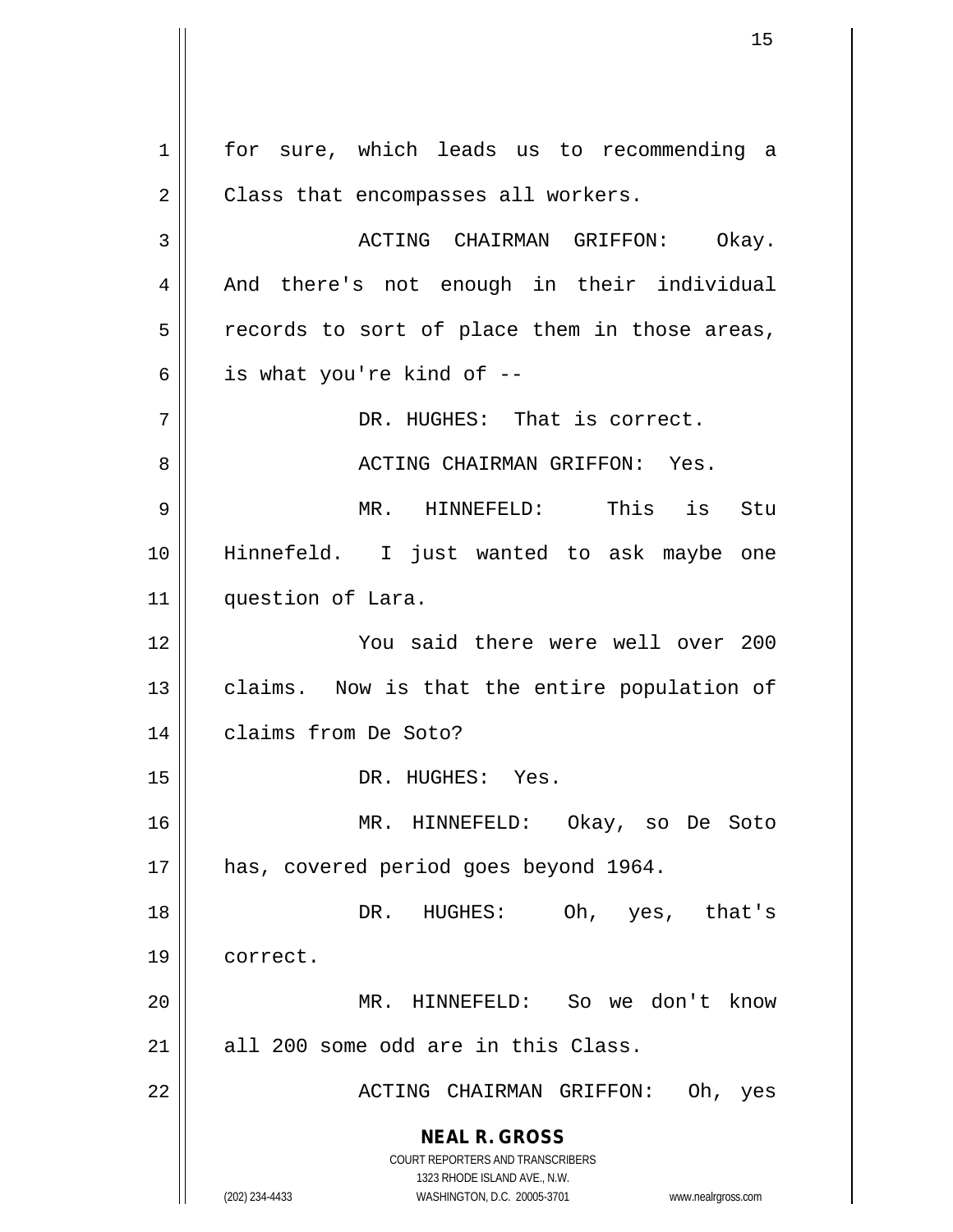**NEAL R. GROSS** COURT REPORTERS AND TRANSCRIBERS 1323 RHODE ISLAND AVE., N.W. (202) 234-4433 WASHINGTON, D.C. 20005-3701 www.nealrgross.com  $1 \parallel - -$ 2 DR. HUGHES: Oh, I think we, it's 3 || actually, I think it's in the Evaluation 4 | Report. I would have to pull that number. 5 MR. HINNEFELD: Yes, if you can  $6 \parallel$  look for that while we're discussing it. 7 || DR. HUGHES: Okay. 8 ACTING CHAIRMAN GRIFFON: Yes, I  $9 \parallel$  think that's an important factor for us to 10 consider. 11 Others on the Board have any 12 questions? 13 MEMBER RICHARDSON: I have a 14 || question. This is David Richardson. 15 ACTING CHAIRMAN GRIFFON: Yes, 16 David, go ahead. 17 || MEMBER RICHARDSON: The difficulty 18 in placing workers -- Mark raised a question 19 of placing them in Buildings I or IV. 20 || Previously when we've, we've talked about 21 Santa Susana and the related or affiliated 22 Work areas within, within Atomics, the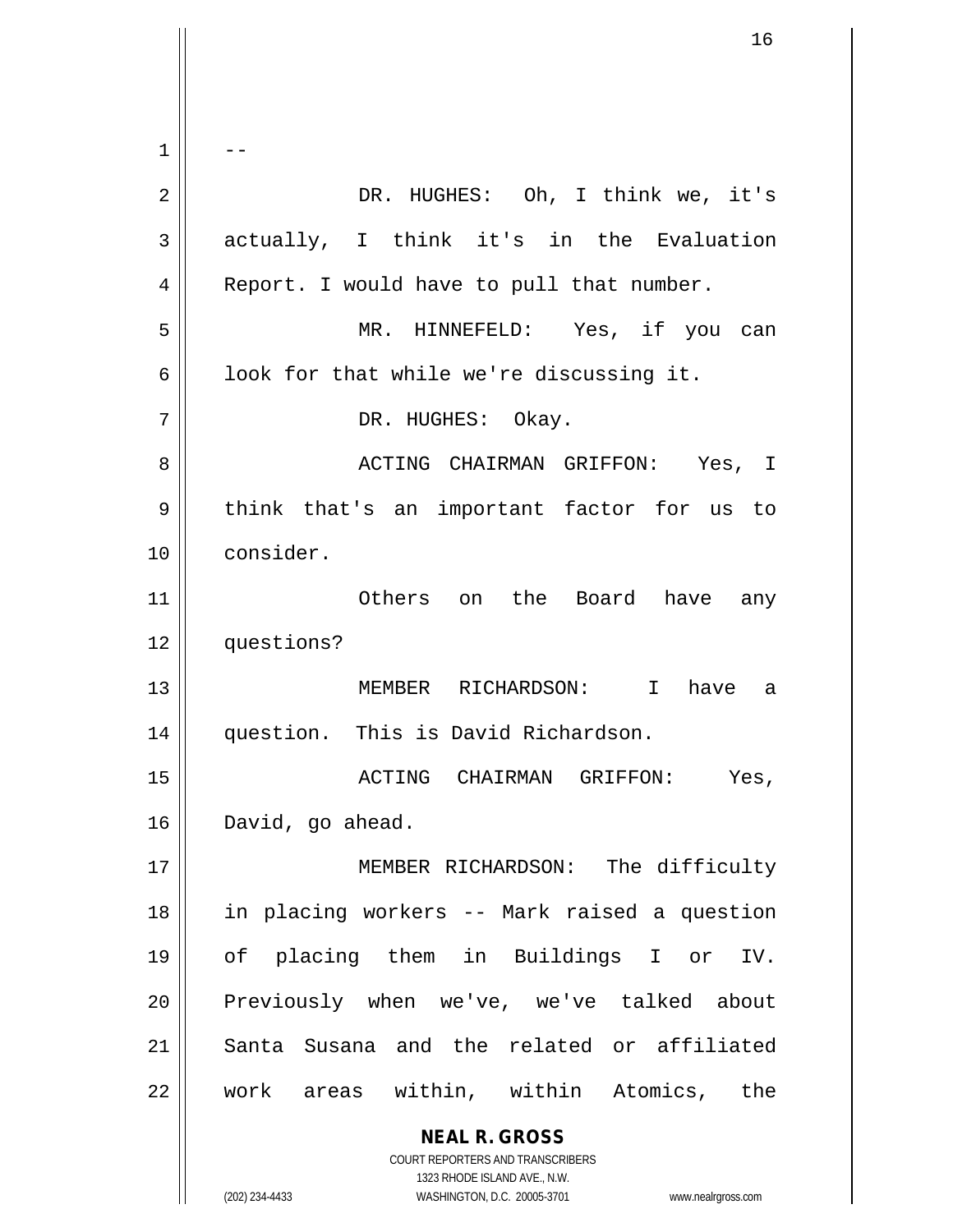1 || question has been that people are, are moving 2 | between sites, not so much between buildings,  $3 \parallel$  and that, that seemed to me more of a concern 4 here.

5 I, when I'm looking through the  $6 \parallel$  operations description for De Soto, the, that 7 in itself doesn't make, to me -- I mean, I  $8 \parallel$  could be, I could have not spent enough time  $9 \parallel$  struggling with this, but the descriptions of 10 || the operations don't seem that insurmountable.

11 || So you've got a reactor here, which is 10 watts, which is incredibly small. It's, I mean, it's -- you're talking about like a string of Christmas tree lights, and it's operating with, with fuel, which I think is measured in grams, not in kilograms, and 17 || probably very low enrichment. So it's a very, very small reactor. This is the first 19 || operation that you've described.

20 The gamma radiation facility is  $21$  all sealed sources, and you've said that you 22 || feel like you can deal with external

> **NEAL R. GROSS** COURT REPORTERS AND TRANSCRIBERS 1323 RHODE ISLAND AVE., N.W. (202) 234-4433 WASHINGTON, D.C. 20005-3701 www.nealrgross.com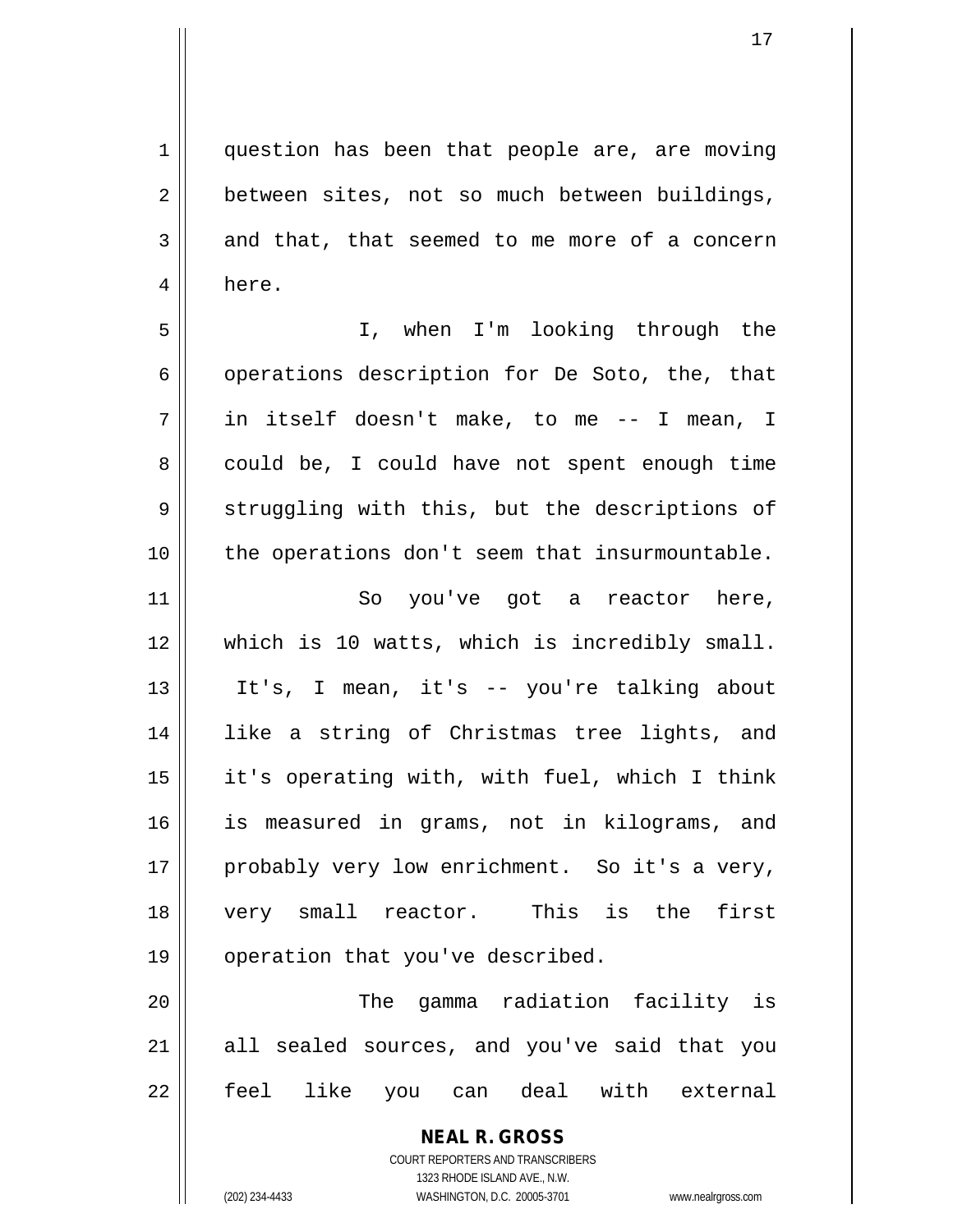1 exposures. You have a mass spec lab, which I 2 | would feel like seems, to me, hard to imagine  $3 \parallel$  that you couldn't bound the exposures there.

4 | So the one kind of process maybe  $5 \parallel$  that would be, I guess we'd want to struggle 6 with would be this advanced test reactor/fuel 7 fabrication activity. But if, if it was  $8 \parallel$  simply kind of one of the other -- these other 9 || operations sound to me very kind of 10 small-scale and relatively constrained and 11 maybe not that difficult to bound exposures  $12 \parallel \quad$  on.

13 || Is, is the problem simply that --14 I mean, is it possible to figure out that De 15 || Soto workers are working at least in the De 16 || Soto facility, or, or is what's motivating you 17 || to go and make this an SEC the fact that these 18 workers go into Area IV, the field laboratory, 19 || and are doing other work that's more difficult 20 to deal with?

21 DR. HUGHES: I --

22 MEMBER RICHARDSON: Because, as I

## **NEAL R. GROSS**

COURT REPORTERS AND TRANSCRIBERS 1323 RHODE ISLAND AVE., N.W. (202) 234-4433 WASHINGTON, D.C. 20005-3701 www.nealrgross.com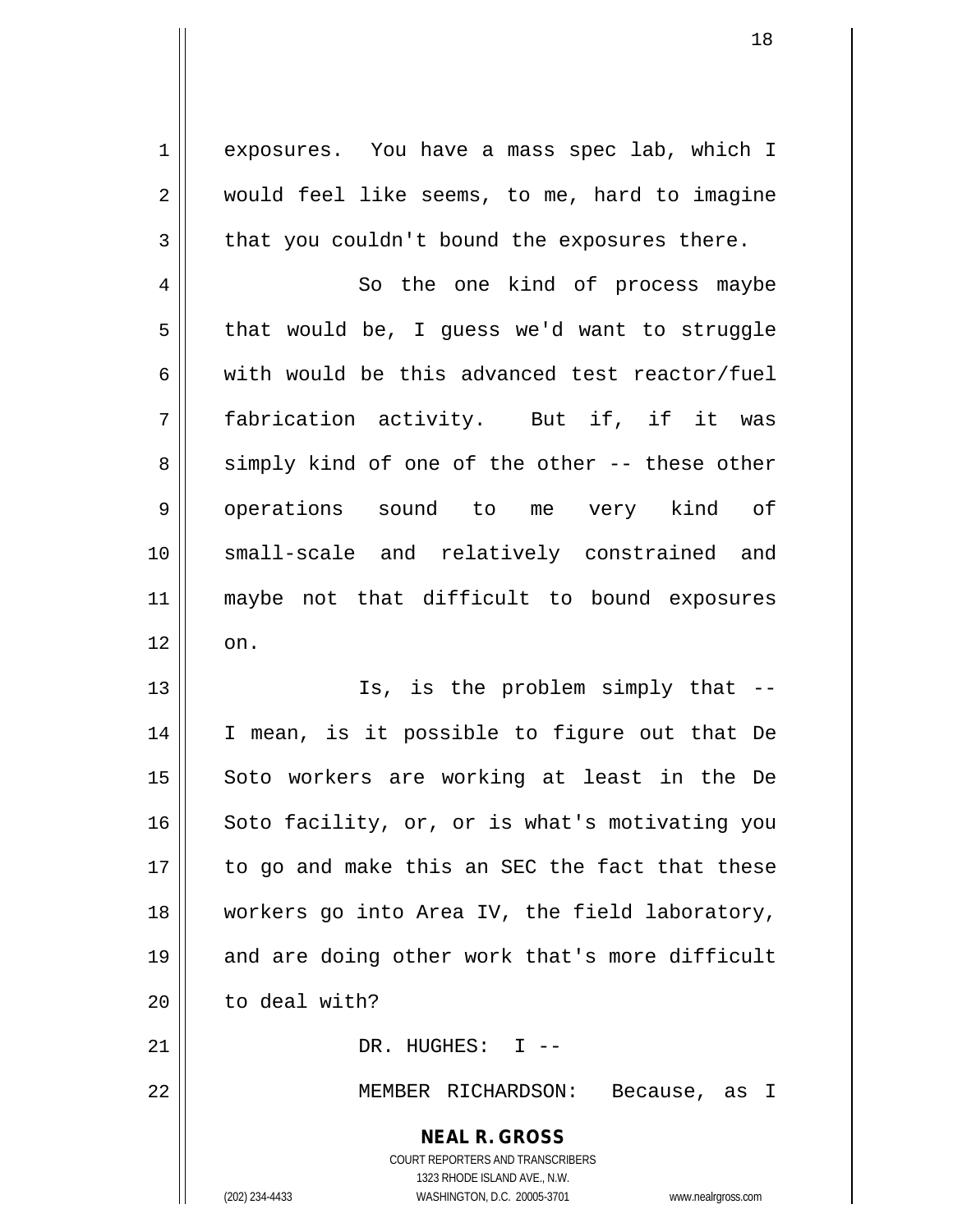1 | read your SEC document, I wasn't really struck 2 || by kind of a case that this was 3 | insurmountable.

4 DR. HUGHES: This is Lara Hughes 5 with NIOSH. I can try to answer that. The 6 first, one part of the question is this 7 evaluation is with respect to the De Soto 8 || facility, and the tie-in to Santa Susana is 9 || merely that the records are essentially in the 10 || same state. So we're looking at workers that 11 worked at De Soto in this case.

12 || The Contract Contract And as for the operations, the 13 largest internal exposure that we're dealing 14 || with at this site was this fuel fabrication. 15 || And it might not have been entirely clear in 16 the presentation, but they did fuel 17 || fabrication not only for this advanced testing  $18$  | reactor -- I forget exactly what it was called 19 -- but they did fuel fabrication for a large 20 number of the reactors on the site, on the 21 || Santa Susana site, and there were actually 22 || some incidents of very large internal

> COURT REPORTERS AND TRANSCRIBERS 1323 RHODE ISLAND AVE., N.W. (202) 234-4433 WASHINGTON, D.C. 20005-3701 www.nealrgross.com

**NEAL R. GROSS**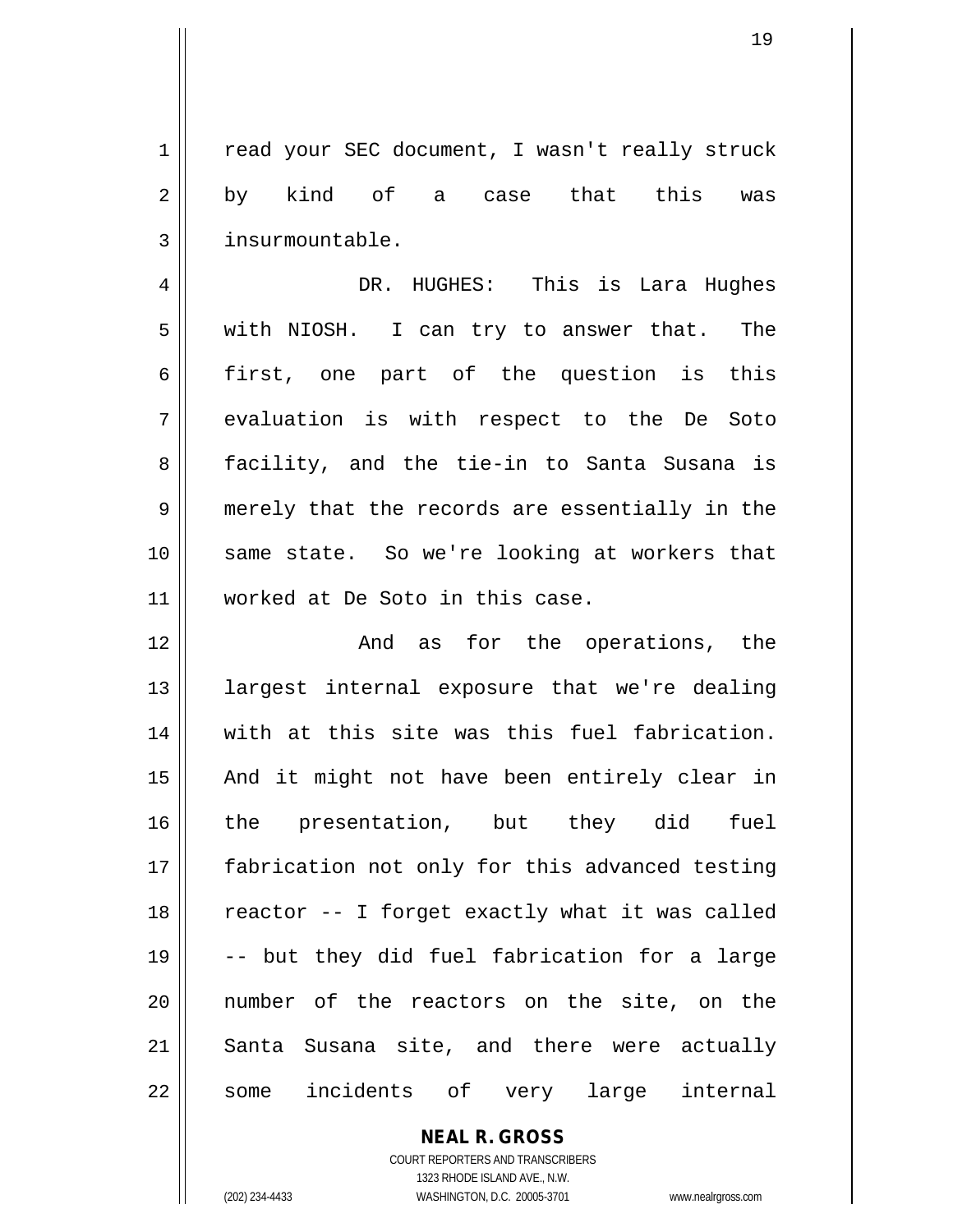**NEAL R. GROSS** COURT REPORTERS AND TRANSCRIBERS 1323 RHODE ISLAND AVE., N.W. (202) 234-4433 WASHINGTON, D.C. 20005-3701 www.nealrgross.com 1 || exposures to uranium aluminide fuel, with the 2 || powder that was generated during this process. 3 So we know there was a significant 4 || internal exposure potential at the site which 5 we cannot reconstruct based on the data that's 6 available. So the fuel fabrication would be  $7 \parallel$  the major operation that would result in these 8 || internal doses at the site. 9 ACTING CHAIRMAN GRIFFON: Can you 10 -- can you tell us where in the Evaluation 11 || Report that's, that's talked about, discussed?  $12 \parallel$  Some of us -- I mean, in the presentation, 13  $\parallel$  that certainly, in my opinion, wasn't really  $14$  || highlighted, and I think that's a --15 || DR. HUGHES: Right. 16 ACTING CHAIRMAN GRIFFON: -- 17 || critical factor because I agree with what 18 David was talking about, as far as the reactor 19 || and the other exposures were concerned. So if 20 || you can point us to that, that might be  $21$  | helpful for  $-$ 22 DR. HUGHES: Yes, I'm not sure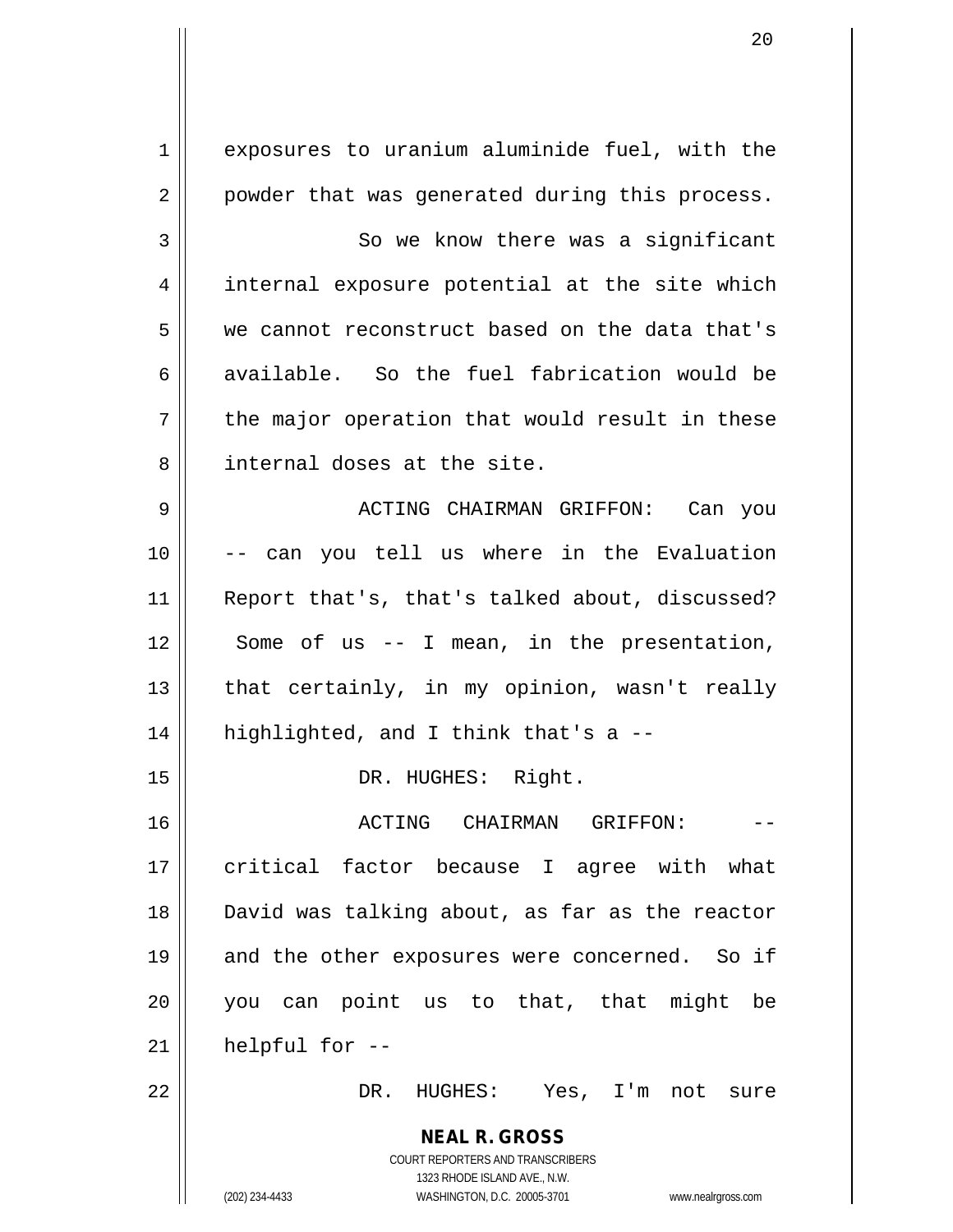1 | it's entirely clear. It might not be entirely  $2 \parallel$  clear in the report. It would be Section 41, 3 Operations Description. It's fairly short in 4 || the report. We tend to keep the 83.14 report 5 || shorter. It could have been more elaborate in 6 bere.

7 And to answer your earlier 8 || question regarding the effective number of  $9 \parallel$  claims, that would be 97 claims at the De Soto 10 facility that have employment during these, 11 | the recommended SEC period.

 ACTING CHAIRMAN GRIFFON: And in your description it says "fuel fabrication in the '60s and '70s." Would it even fall in  $\parallel$  this Class, the definition? '64 is-- I mean, does the fuel fabrication start before '64? DR. HUGHES: Yes, the --

18 ACTING CHAIRMAN GRIFFON: It is 19 applicable for this time period we're 20 discussing then?

21 DR. HUGHES: That is correct. The  $22 \parallel$  operations at De Soto started in 1959. They

> **NEAL R. GROSS** COURT REPORTERS AND TRANSCRIBERS 1323 RHODE ISLAND AVE., N.W.

(202) 234-4433 WASHINGTON, D.C. 20005-3701 www.nealrgross.com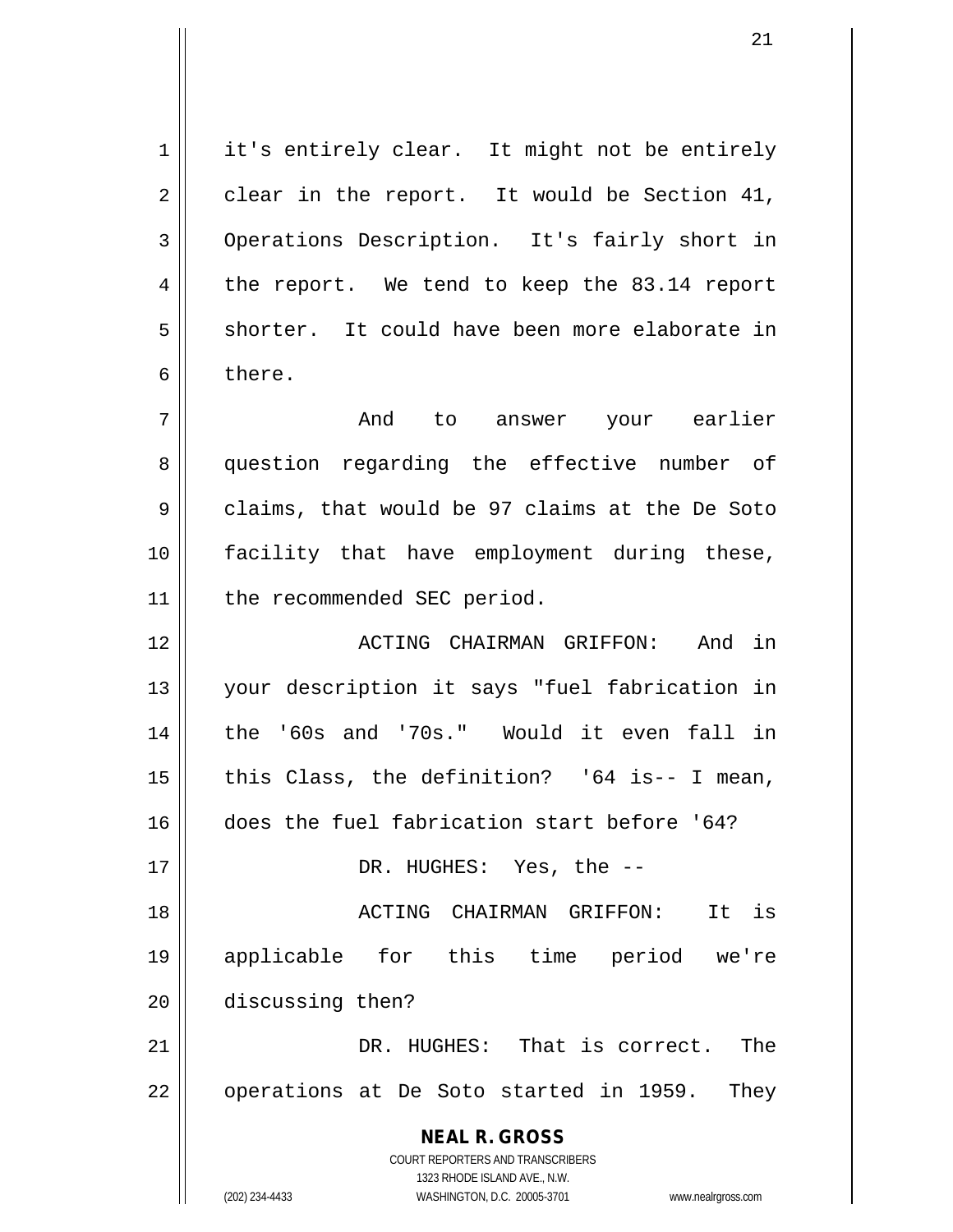| $\mathbf 1$ | moved in 1959 from the Canoga facility, and I                                                       |
|-------------|-----------------------------------------------------------------------------------------------------|
| 2           | think the major operation started up in 1960.                                                       |
| 3           | But it's covered up to 1959.                                                                        |
| 4           | ACTING CHAIRMAN GRIFFON: Okay,                                                                      |
| 5           | any other -- I was actually reading that                                                            |
| 6           | section a little bit. There's not much there,                                                       |
| 7           | though, as you said, to review.                                                                     |
| 8           | Any other questions? David or                                                                       |
| 9           | Paul on the line?                                                                                   |
| 10          | MEMBER ZIEMER: Yes, Paul Ziemer.                                                                    |
| 11          | I have a, just a kind of a minor question.                                                          |
| 12          | The last slide is a little different from what                                                      |
| 13          | we ordinarily see. Nothing was mentioned                                                            |
| 14          | about medical exposures. Am I -- I assume                                                           |
| 15          | that medical exposures will be added and can                                                        |
| 16          | be reconstructed in the usual manner.                                                               |
| 17          | DR. HUGHES: Yes, that is correct.                                                                   |
| 18          | MEMBER ZIEMER: And then, just for                                                                   |
| 19          | future reference, normally we show what is                                                          |
| 20          | feasible as well as what is not feasible. I                                                         |
| 21          | think that all of the externals are feasible                                                        |
| 22          | through this period. Is that correct or not?                                                        |
|             |                                                                                                     |
|             | <b>NEAL R. GROSS</b><br>COURT REPORTERS AND TRANSCRIBERS                                            |
|             | 1323 RHODE ISLAND AVE., N.W.<br>(202) 234-4433<br>WASHINGTON, D.C. 20005-3701<br>www.nealrgross.com |
|             |                                                                                                     |

 $\mathsf{I}$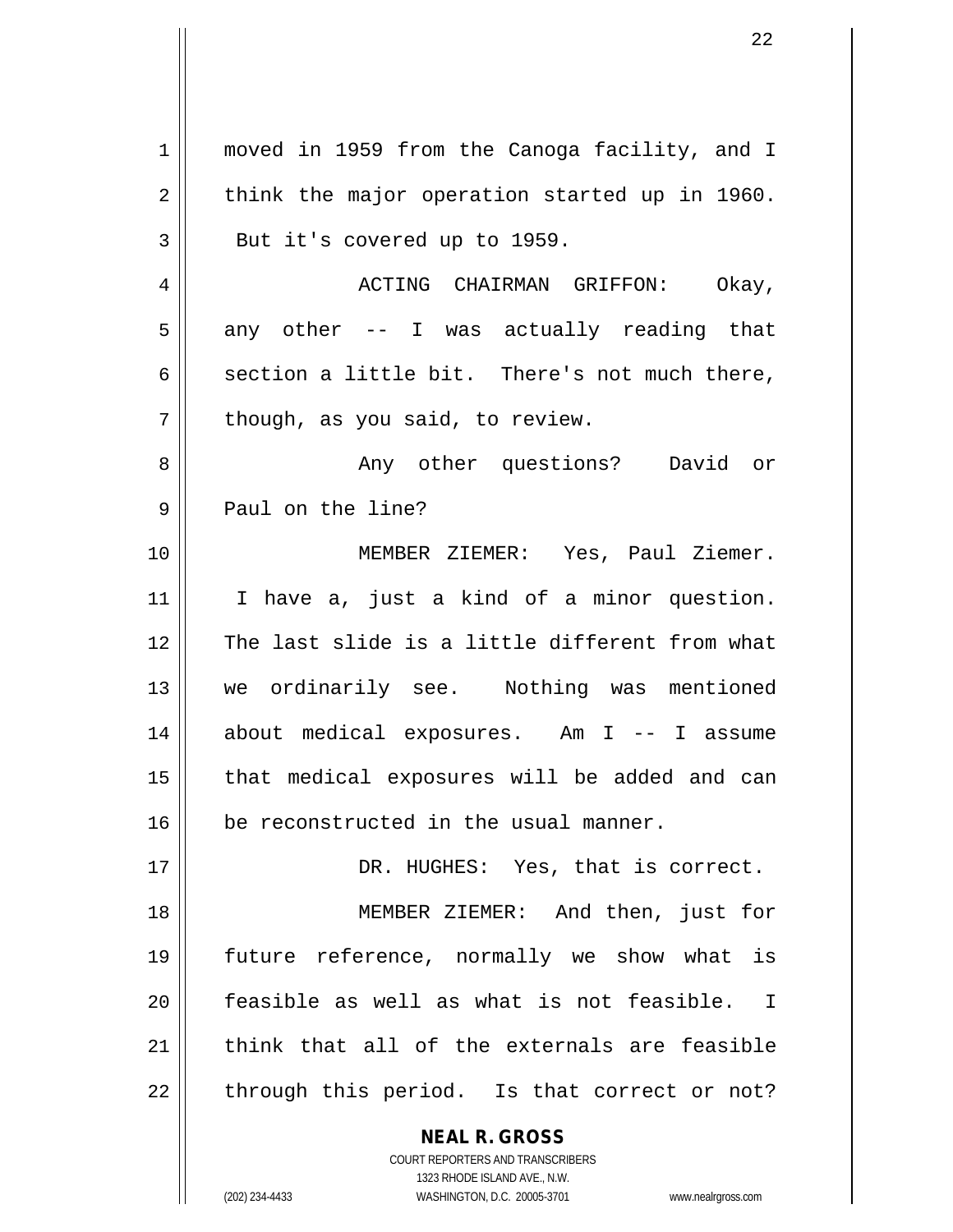**NEAL R. GROSS** 1 | It's the -- the no on feasibility has to do  $2 \parallel$  with the internal dose; is that not correct? 3 || DR. ULSH: That is correct. 4 ACTING CHAIRMAN GRIFFON: That's 5 | correct, Paul, yes. 6 MEMBER ZIEMER: Yes. 7 ACTING CHAIRMAN GRIFFON: Any 8 | further questions? 9 MEMBER ZIEMER: I might add one 10 || minor comment just for the record. 11 ACTING CHAIRMAN GRIFFON: Yes. 12 MEMBER ZIEMER: A low, a low power 13 || reactor, such as 5 watts, still requires a 14 | critical mass of uranium, and many reactors in  $15$  || that category, at least historically, have 16 used highly enriched uranium. So it, it's a 17 || matter of what you control the power to. 18 || So although in this case I don't 19 think that is affecting doses, it would, it 20 || would take a criticality incident above the 21 | licensed power to, to cause a problem because  $22$  || that kind of reactor, you can handle the fuel

> COURT REPORTERS AND TRANSCRIBERS 1323 RHODE ISLAND AVE., N.W.

(202) 234-4433 WASHINGTON, D.C. 20005-3701 www.nealrgross.com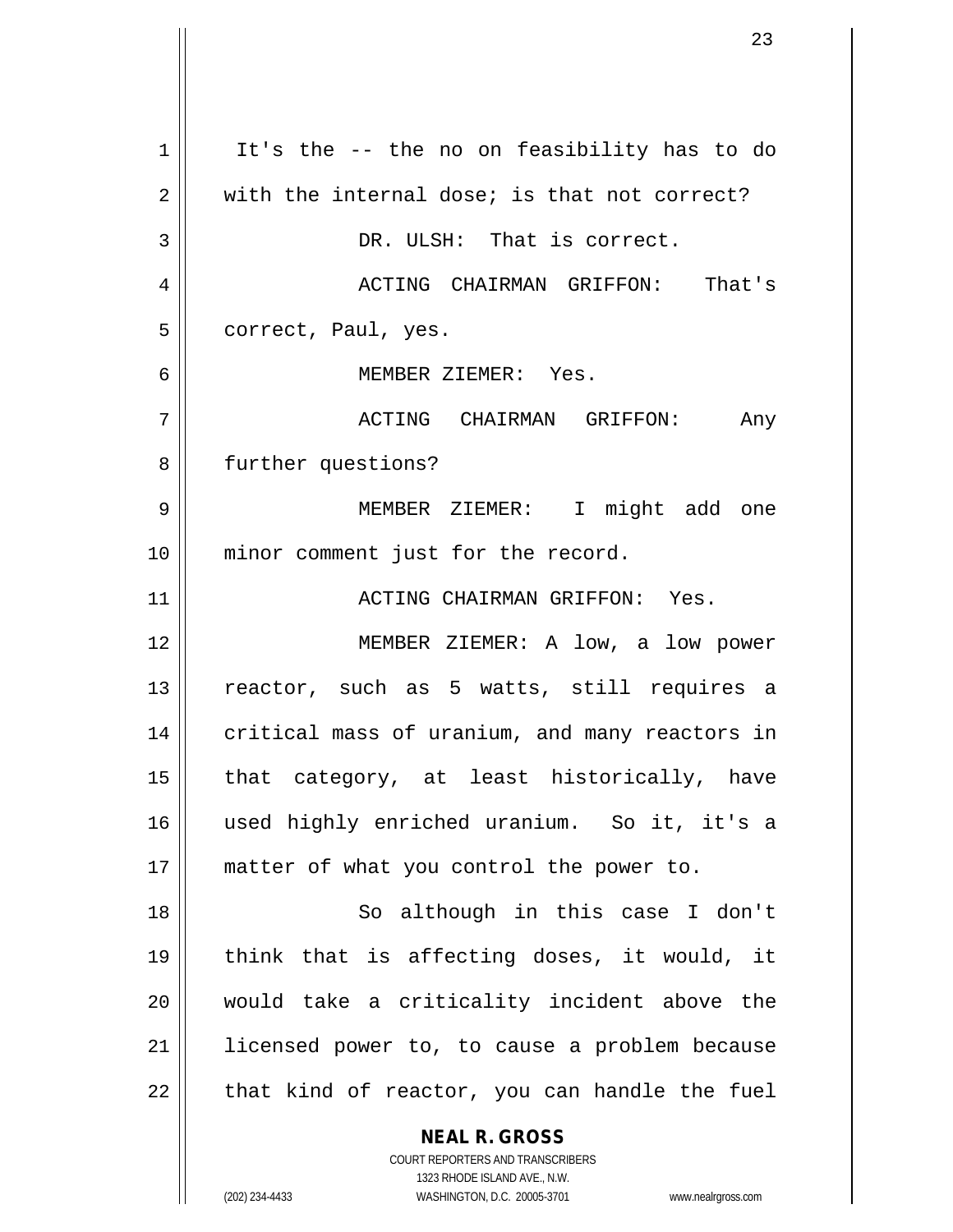| 1  | even after, after the reactor's been on for a                           |
|----|-------------------------------------------------------------------------|
| 2  | while, so, but it, it still requires the                                |
| 3  | critical mass and could indeed be highly                                |
| 4  | enriched.                                                               |
| 5  | ACTING CHAIRMAN GRIFFON: Okay.                                          |
| 6  | David, any further questions or follow-up on                            |
| 7  | the additional information on the fuel                                  |
| 8  | fabrication? I thought you might --                                     |
| 9  | MEMBER RICHARDSON: Well, it's,                                          |
| 10 | it's -- yes, it's hard for me to follow up                              |
| 11 | because, as you said, there's, there's really                           |
| 12 | four sentences there.                                                   |
| 13 | ACTING CHAIRMAN GRIFFON: Right.                                         |
| 14 | MEMBER RICHARDSON: So, so -- and                                        |
| 15 | I, you know, and the bulk of the text is about                          |
| 16 | the other operations. So if there's, if                                 |
| 17 | there's other documents that I could be                                 |
| 18 | referred to, would be happy to look at those.                           |
| 19 | ACTING CHAIRMAN GRIFFON: Brant or                                       |
| 20 | -- are the references -- I haven't looked at                            |
| 21 | it enough to know. I'm sure the references                              |
| 22 | are on the O: drive.                                                    |
|    | <b>NEAL R. GROSS</b>                                                    |
|    | <b>COURT REPORTERS AND TRANSCRIBERS</b><br>1323 RHODE ISLAND AVE., N.W. |
|    | (202) 234-4433<br>WASHINGTON, D.C. 20005-3701<br>www.nealrgross.com     |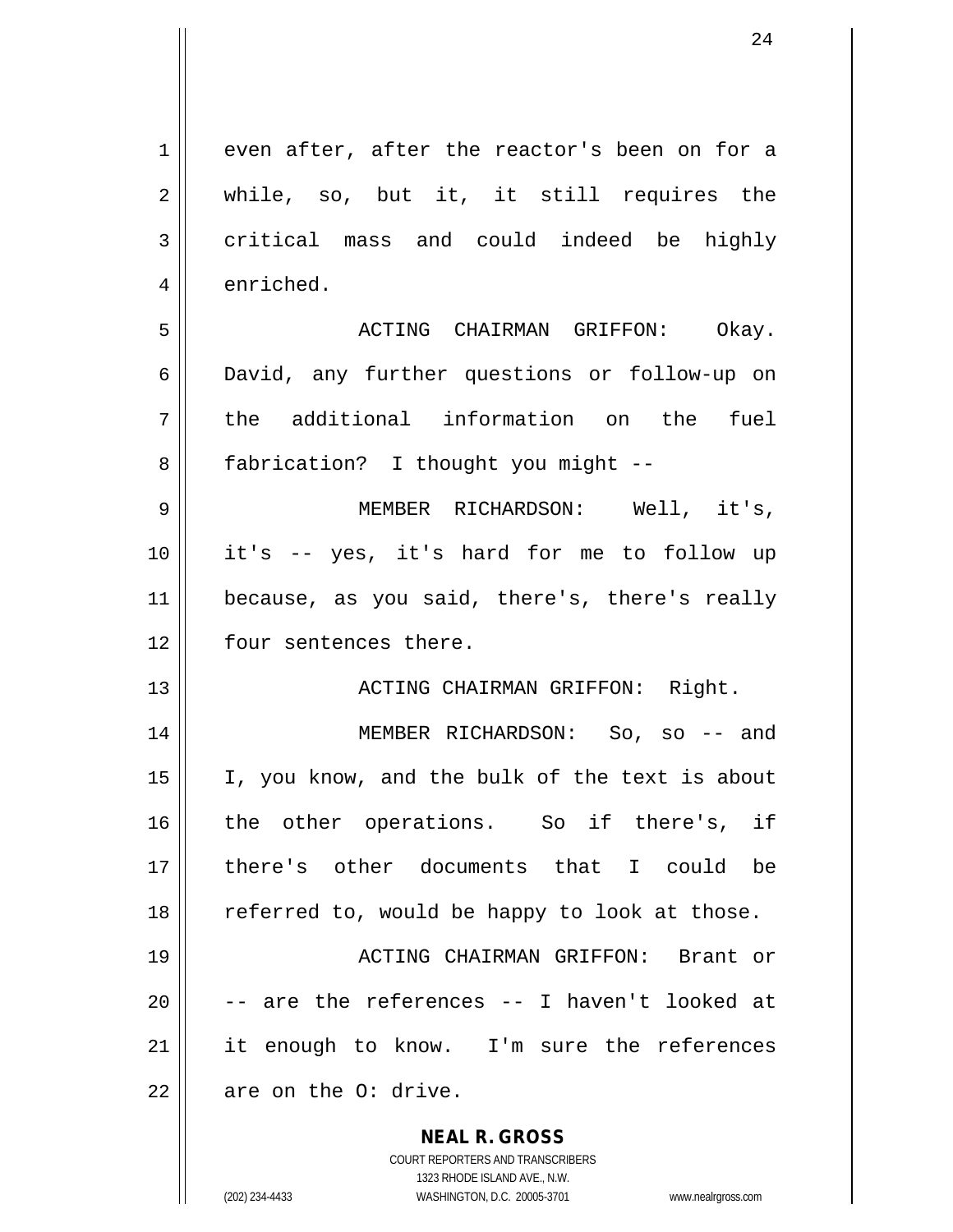**NEAL R. GROSS** COURT REPORTERS AND TRANSCRIBERS 1323 RHODE ISLAND AVE., N.W. (202) 234-4433 WASHINGTON, D.C. 20005-3701 www.nealrgross.com 1 || MEMBER RICHARDSON: And if there - $2 \parallel - \text{yes}$ , if there could be some clarification  $3 \parallel$  about the L-77 reactor, I mean, my comments 4 were following. I just tried to do a little  $5 \parallel$  bit of reading about it, and the -- yes, so if 6 there's further information about the, of the 7 || enrichment fuel they're working with, for 8 example, and what I've found is -- that 9 || they're called aqueous homogenous reactors --10 you're right. It can work with a range of 11 levels of enrichment of uranium down to, I 12 think, very, very low levels of enrichment.  $13 \parallel$  So it's -- and maybe a return that changed, 14 and I don't know if you have further  $15$  | information about how that was working. 16 DR. HUGHES: The reactor operates 17 with 93 -- up to 93% enriched uranium. I 18 || think it was uranyl sulfate solution. 19 ACTING CHAIRMAN GRIFFON: Did you 20  $\parallel$  say it was up to highly enriched --21 DR. HUGHES: It was 93%, 22 | thereabouts.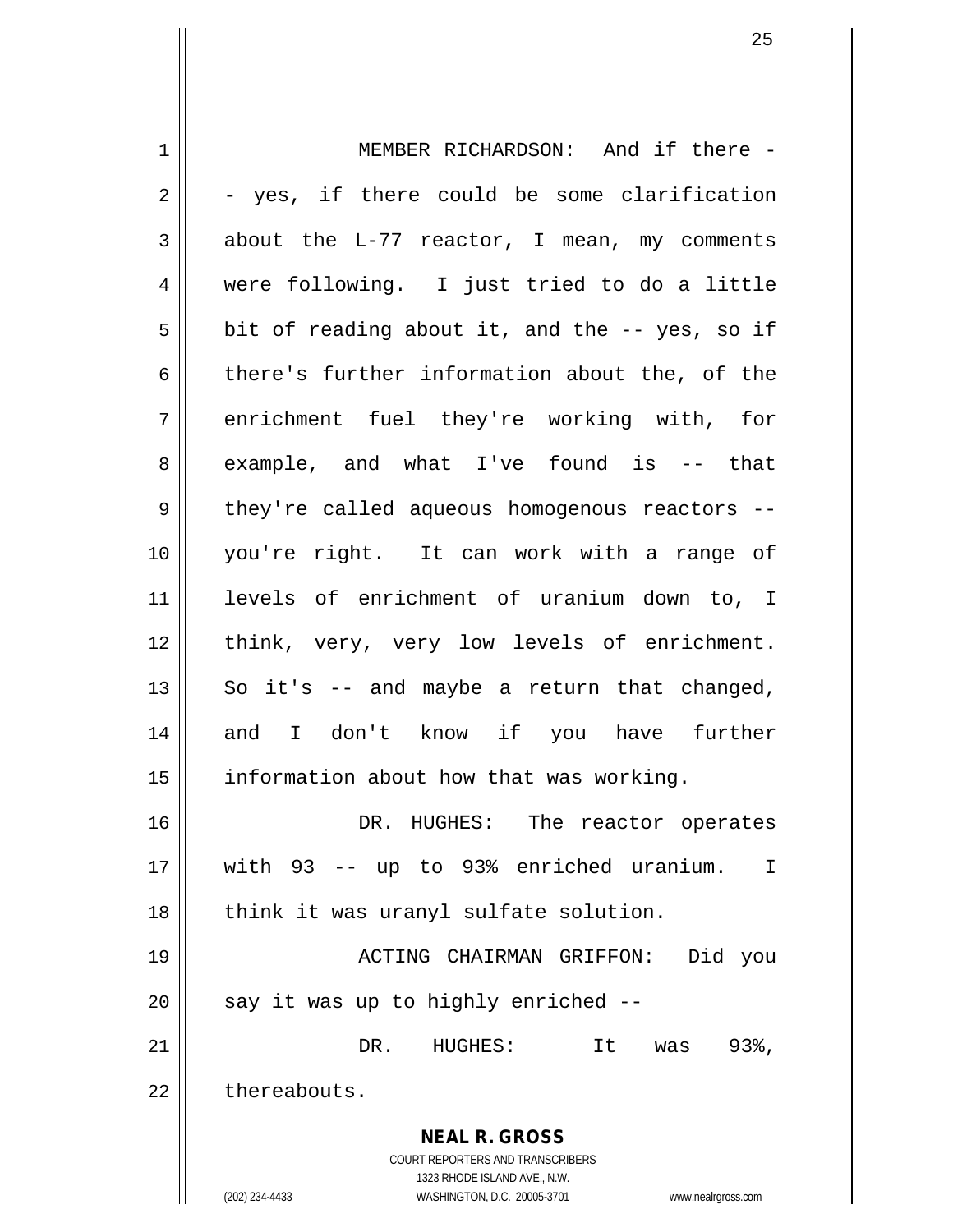**NEAL R. GROSS** 1 ACTING CHAIRMAN GRIFFON: Okay. 2 MEMBER ZIEMER: The reason I 3 mentioned that is -- 4 ACTING CHAIRMAN GRIFFON: I think  $5 \parallel - -$ 6 MEMBER ZIEMER: -- we have a 7 Similar powered reactor at our university, and 8 || it used, up until recently, 93% enriched 9 uranium. 10 || ACTING CHAIRMAN GRIFFON: Right, 11 || and that's why I was asking a little more on 12 the fuel fabrication section because I think  $13$  | that is one unique aspect of this facility,  $14$  | that  $-$  and it sounds like that was a key  $15$  || part. 16 I mean, do, can you expand a 17 || little bit long, you know, sort of the extent 18 || of that operation and how much material, you 19 know, what kind of quantities where they  $20$  || dealing with, what kind of  $-$  anything else 21 you can give us on that? I think that's 22 || important to actually build the record here if

> 1323 RHODE ISLAND AVE., N.W. (202) 234-4433 WASHINGTON, D.C. 20005-3701 www.nealrgross.com

COURT REPORTERS AND TRANSCRIBERS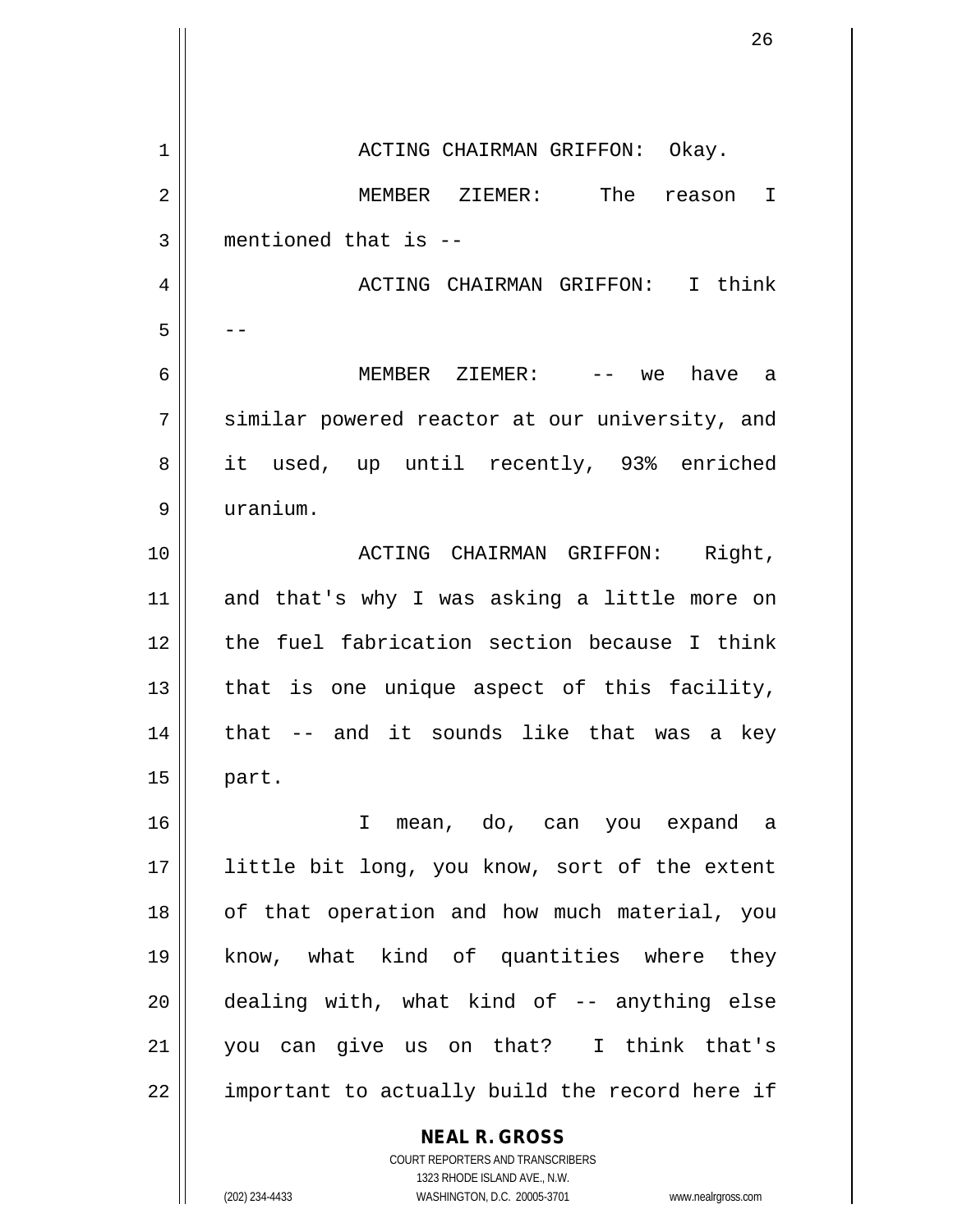**NEAL R. GROSS** COURT REPORTERS AND TRANSCRIBERS 1323 RHODE ISLAND AVE., N.W. 1 || we're going to vote on this. 2 DR. HUGHES: I don't have it in  $3 \parallel$  front of me. I would have to research that 4 again. I don't have those numbers handy.  $5 \parallel$  Sorry. 6 ACTING CHAIRMAN GRIFFON: No,  $7$  | that's okay. 8 MEMBER ZIEMER: Mark? 9 ACTING CHAIRMAN GRIFFON: Yes, 10 || Paul, go ahead. 11 MEMBER ZIEMER: One other 12 || question. I think on some of the other 13 || facilities in the Santa Susana area, there was 14 || access by workers from the other parts of the 15 || site to some of these sites. I wasn't clear 16 on De Soto. Were workers from the other sort 17 of Santa Susana area sites -- could they 18 || access this site as well? 19 DR. HUGHES: As far as I know, the 20 || situation is similar, that workers were 21 transferred between the Santa Susana site and  $22 \parallel$  -- [telephone interference].

(202) 234-4433 WASHINGTON, D.C. 20005-3701 www.nealrgross.com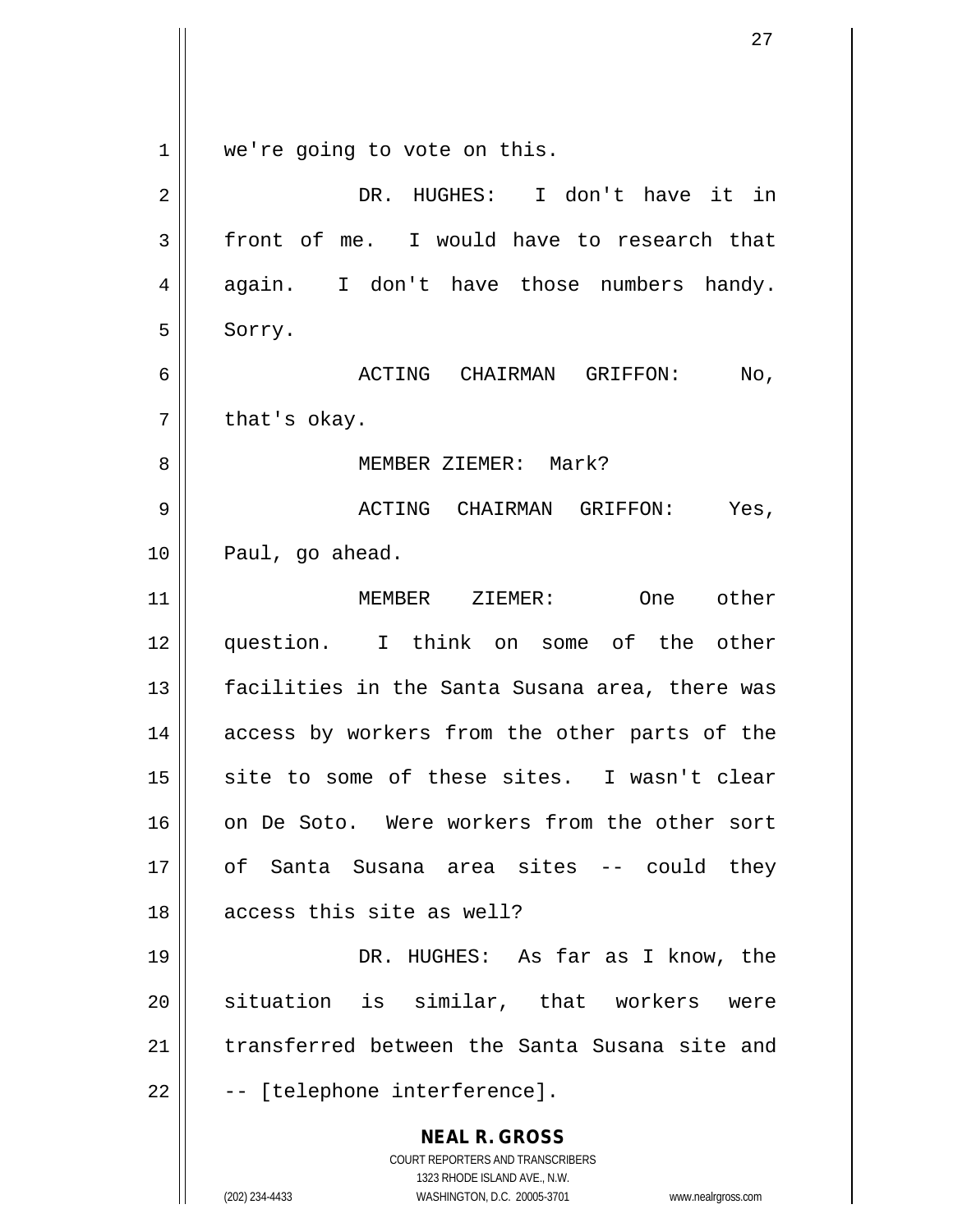**NEAL R. GROSS** COURT REPORTERS AND TRANSCRIBERS 1 ACTING CHAIRMAN GRIFFON: Having a  $2 \parallel$  little trouble hearing you on the line there. 3 DR. HUGHES: Okay. I'll try this  $4 \parallel$  again. 5 As far as I know, the situation 6 with De Soto was similar to the situation with  $7 \parallel$  the Canoga facility in that workers were 8 transferred between Area IV and the De Soto 9 facility as needed. This would be typically 10 || reflected in their records. You can typically 11 tell whether or not a worker worked at De Soto 12 or Area IV. However, we cannot always tell 13 || which building or which area they worked in. 14 MEMBER ZIEMER: Yes, so they might 15 || get their 250 days by a combination of some of  $16$  those sites, in think, in practice. 17 || DR. HUGHES: Yes. 18 ACTING CHAIRMAN GRIFFON: Okay. 19 Any more questions at this point? The one 20 question I was sort of waiting for a followup 21 on was the number of claimants that would fall 22 || into this time period if anyone has that

1323 RHODE ISLAND AVE., N.W.

(202) 234-4433 WASHINGTON, D.C. 20005-3701 www.nealrgross.com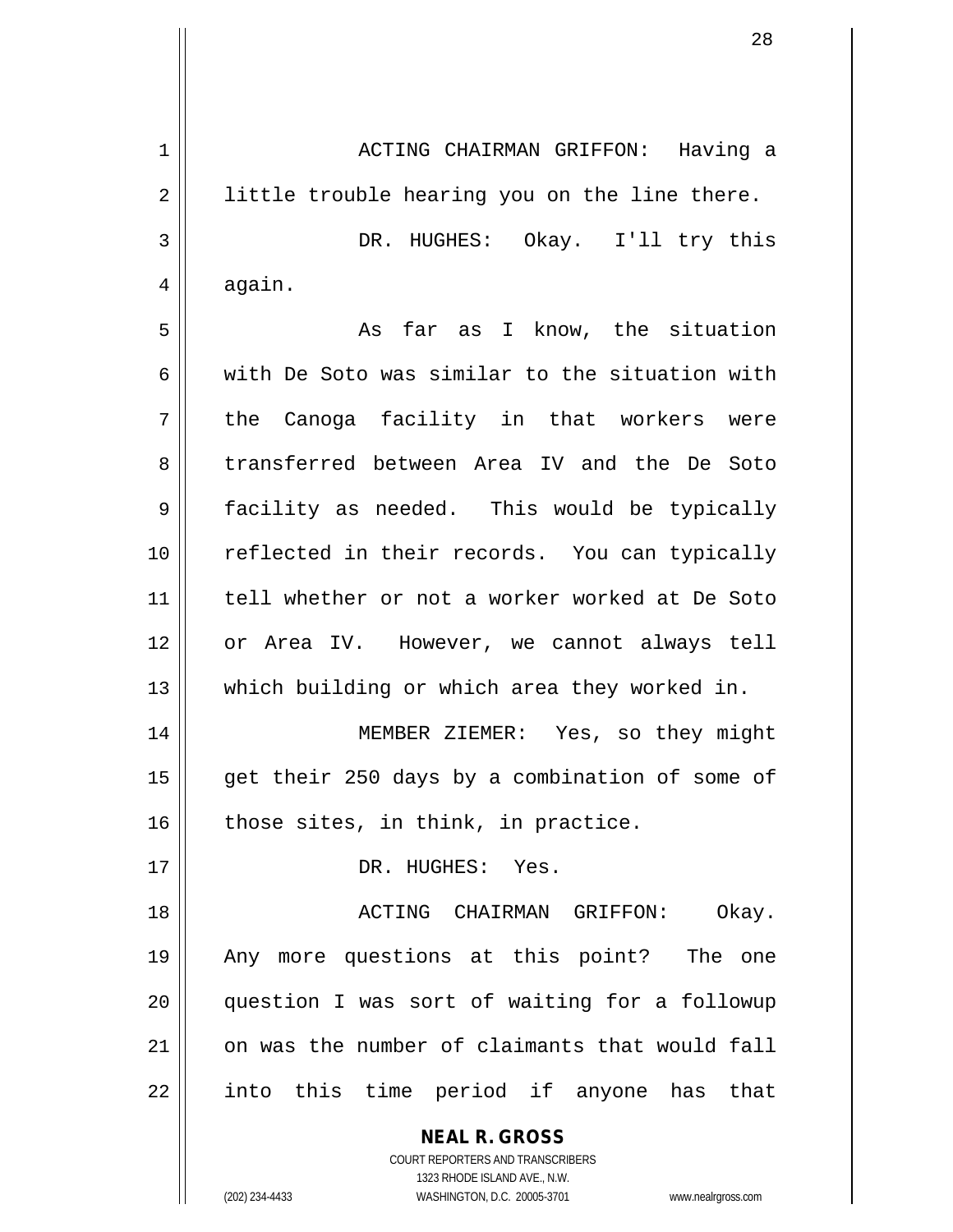**NEAL R. GROSS** COURT REPORTERS AND TRANSCRIBERS 1323 RHODE ISLAND AVE., N.W. (202) 234-4433 WASHINGTON, D.C. 20005-3701 www.nealrgross.com 1 | information. 2 DR. ULSH: Lara already mentioned  $3 \parallel$  that there are 97. 4 ACTING CHAIRMAN GRIFFON: Oh, 97.  $5 \parallel$  I'm sorry. 6 DR. ULSH: With employment in this 7 | time period. 8 ACTING CHAIRMAN GRIFFON: Okay. 9 || Ninety-seven with employment, so, yes. Okay. 10 || DR. ULSH: Right. 11 ACTING CHAIRMAN GRIFFON: It gives 12 us an idea anyway. 13 || DR. ULSH: It's an upper bound, 14 | probably. 15 ACTING CHAIRMAN GRIFFON: Right. 16 Yes, Brad. 17 || **MEMBER** CLAWSON: You know,  $18$  || there's, there's a lot of questions to what, 19 what actually went on there. Wasn't SNAP part  $20$  | of this? Was -- or was it up to Santa Susana?  $21$  || I thought --22 MEMBER PRESLEY: SNAP was a big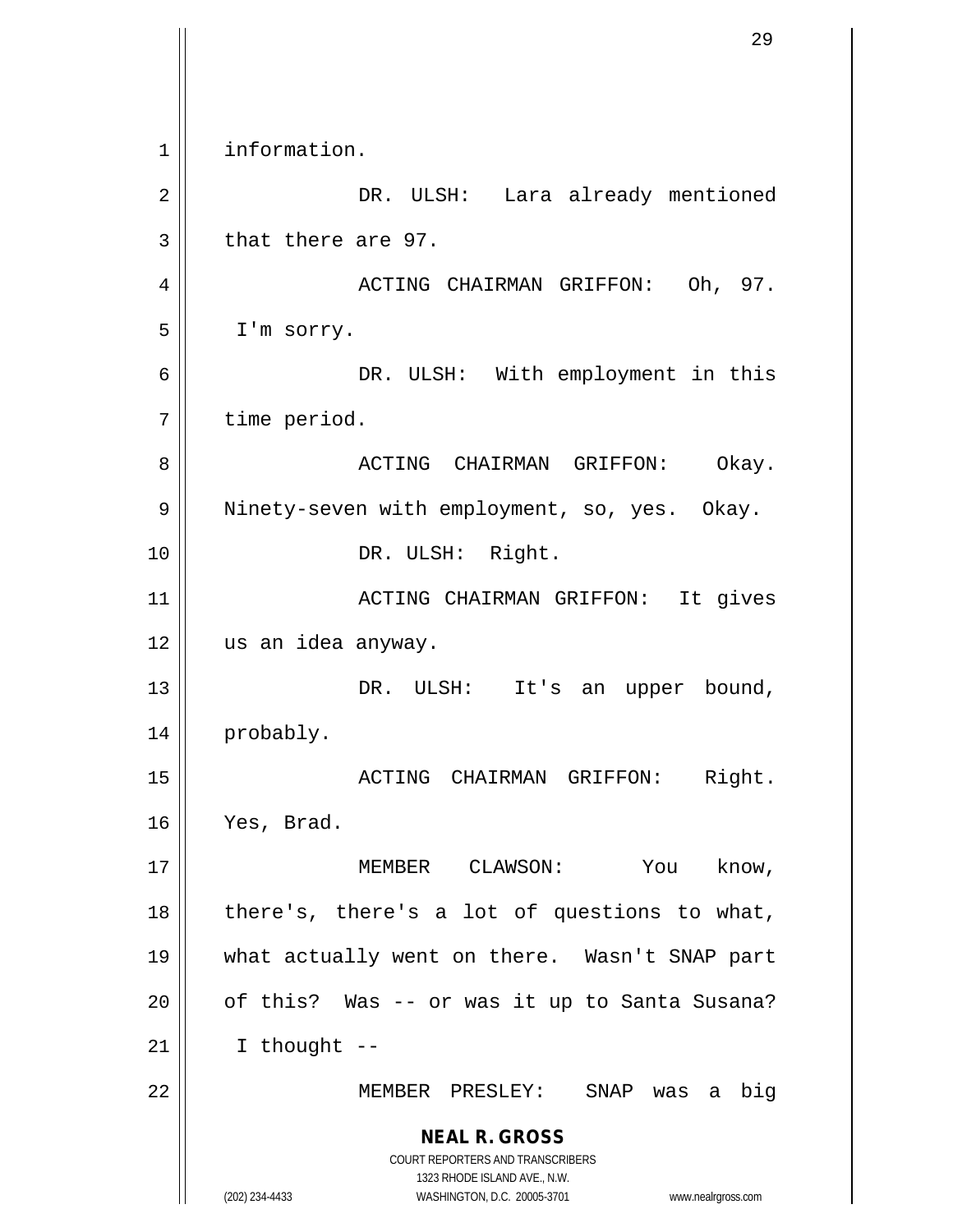$1 \parallel$  part of this.

| $\overline{2}$ | MEMBER CLAWSON: This, what I was                                                                                                                                       |
|----------------|------------------------------------------------------------------------------------------------------------------------------------------------------------------------|
| 3              | thinking is that the SNAP process was highly                                                                                                                           |
| 4              | enriched, and it was, there was numerous                                                                                                                               |
| 5              | different programs that went through this. So                                                                                                                          |
| 6              | it doesn't seem like, to me, that the Site                                                                                                                             |
| 7              | Profile has got everything covered of actually                                                                                                                         |
| 8              | what went on in there.                                                                                                                                                 |
| 9              | ACTING CHAIRMAN GRIFFON:<br>Any                                                                                                                                        |
| 10             | comments on the line?                                                                                                                                                  |
| 11             | DR. HUGHES: I'm sorry. I was                                                                                                                                           |
| 12             | unable to hear what the question was.                                                                                                                                  |
| 13             | They<br>ACTING CHAIRMAN GRIFFON:                                                                                                                                       |
| 14             | were mentioning the SNAP program.                                                                                                                                      |
| 15             | DR. HUGHES: Okay.                                                                                                                                                      |
| 16             | ACTING CHAIRMAN GRIFFON: And, and                                                                                                                                      |
| 17             | that that went through the De Soto facility.                                                                                                                           |
| 18             | Was that $--$                                                                                                                                                          |
| 19             | DR. HUGHES: The SNAP program                                                                                                                                           |
| 20             | the reactors for the SNAP program were located                                                                                                                         |
| 21             | at Area IV, Santa Susana. It is possible,                                                                                                                              |
| 22             | although, as I said, I don't have the numbers,                                                                                                                         |
|                | <b>NEAL R. GROSS</b><br><b>COURT REPORTERS AND TRANSCRIBERS</b><br>1323 RHODE ISLAND AVE., N.W.<br>WASHINGTON, D.C. 20005-3701<br>(202) 234-4433<br>www.nealrgross.com |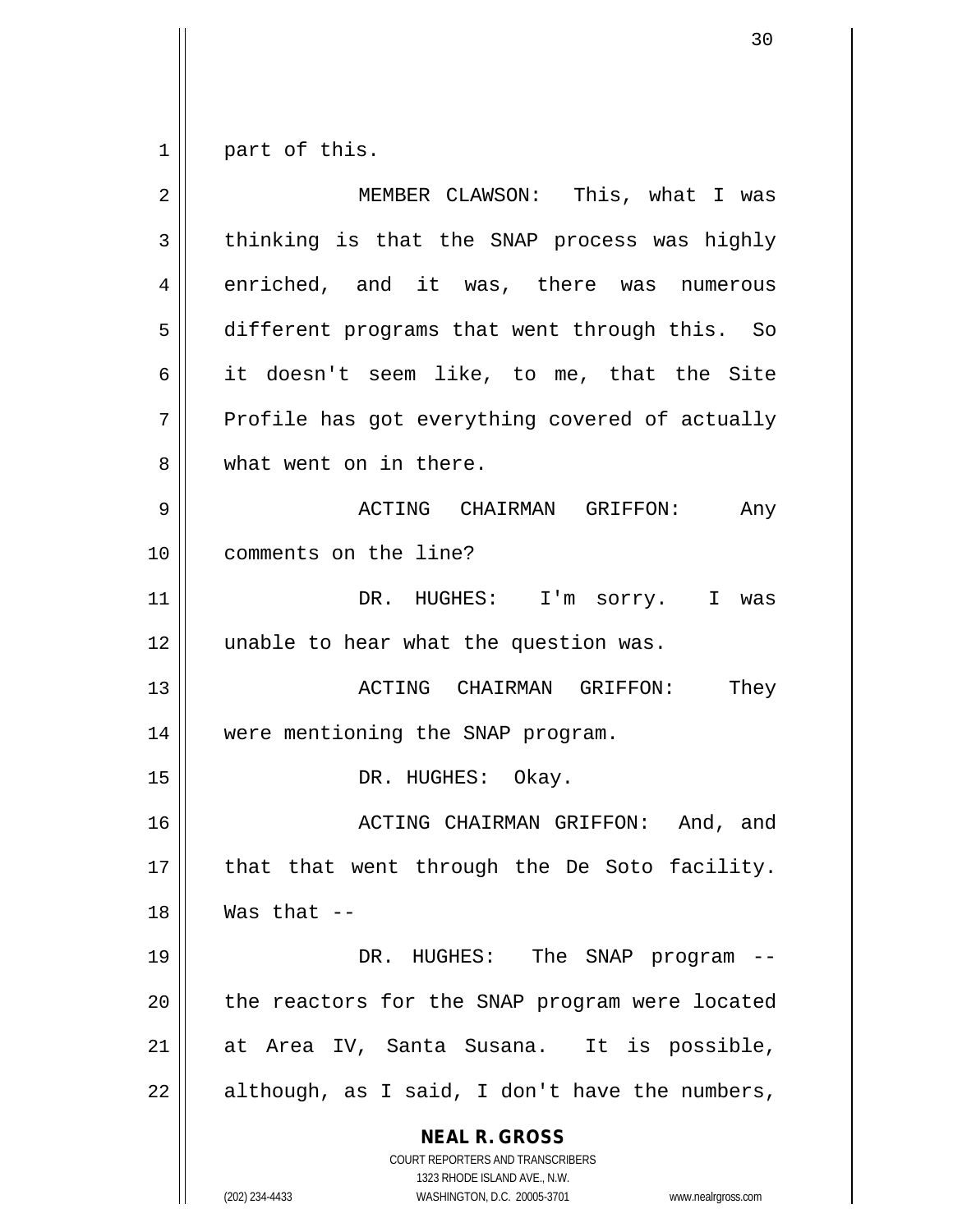**NEAL R. GROSS** COURT REPORTERS AND TRANSCRIBERS  $1 \parallel$  that some of the fuel or all of the fuel that 2 || went into these reactors might have been 3 manufactured at De Soto, which had the larger 4 fuel manufacturing facility. Now some of the 5 | fuel also was manufactured at Santa Susana, so 6 I would have to go and look up which, which 7 || was exactly produced there. 8 ACTING CHAIRMAN GRIFFON: Okay.  $9 \parallel$  Okay. 10 || Any other questions on the Board? 11 (No response.) 12 My understanding is the petitioner  $13 \parallel$  is -- is not on the line. Right. So, as far 14 || as petitioner comments, I don't think we have 15 || any petitioner comments. 16 I guess my feeling -- we can 17 || certainly open for a motion at this point. Or  $18$  || we -- the other option is to hear this very 19 related facility here and have that 20 presentation, and then entertain the 21 possibility for motion on both. I actually  $22$  || prefer the latter, but -- Wanda?

1323 RHODE ISLAND AVE., N.W.

(202) 234-4433 WASHINGTON, D.C. 20005-3701 www.nealrgross.com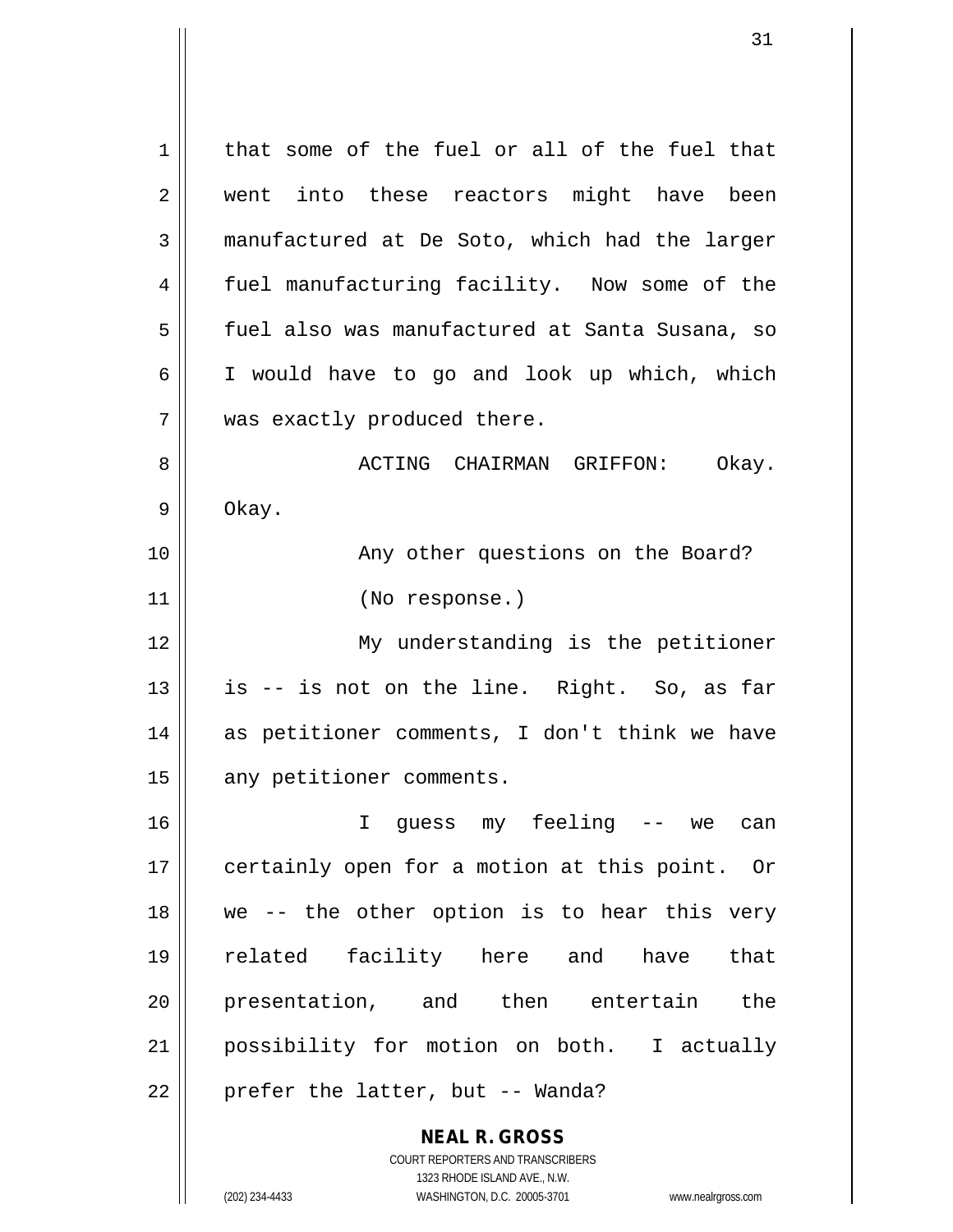**NEAL R. GROSS** COURT REPORTERS AND TRANSCRIBERS 1323 RHODE ISLAND AVE., N.W. (202) 234-4433 WASHINGTON, D.C. 20005-3701 www.nealrgross.com MEMBER MUNN: So do I. I think it 2 || would be, because the Santa Susana sites are  $3 \parallel$  so closely related. ACTING CHAIRMAN GRIFFON: Right.  $5 \parallel$  Right. MEMBER MUNN: It just seems | logical since we have them both in front of us -- ACTING CHAIRMAN GRIFFON: Yes. 10 || MEMBER MUNN: -- to complete the other before we -- ACTING CHAIRMAN GRIFFON: Yes,  $13 \parallel$  okay. All right. Yes -- MEMBER RICHARDSON: Mark? ACTING CHAIRMAN GRIFFON: Yes? MEMBER RICHARDSON: Would it be | possible -- is there another microphone that -  $\vert$  - I'm not quite sure how you're located, but it's almost impossible to hear Wanda. ACTING CHAIRMAN GRIFFON: Oh, | okay. We'll work on that. MEMBER MUNN: Wanda was not close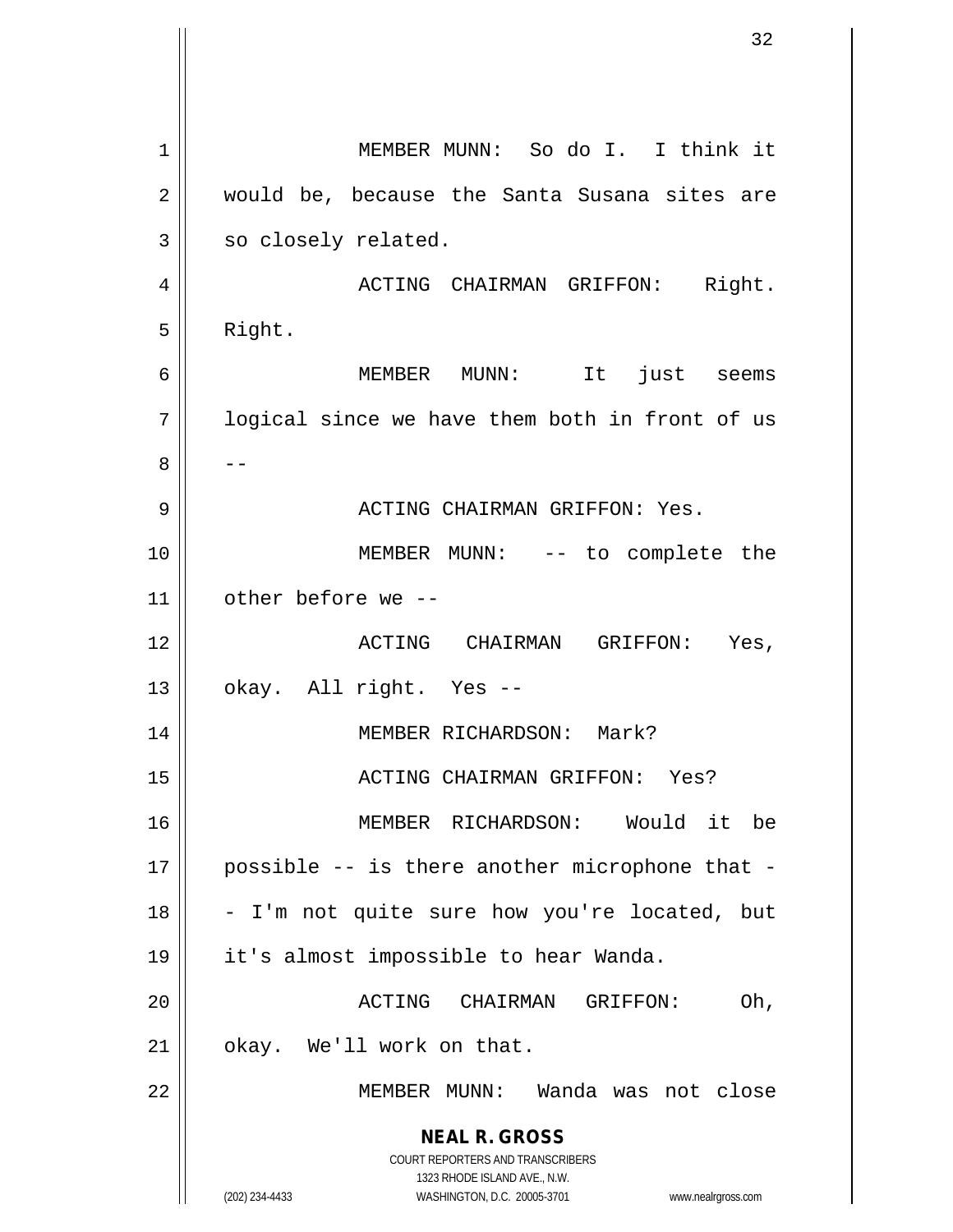**NEAL R. GROSS** COURT REPORTERS AND TRANSCRIBERS 1323 RHODE ISLAND AVE., N.W. 1 || to the microphone. Sorry. 2 MEMBER RICHARDSON: Okay, thank  $3 \parallel$  you. 4 ACTING CHAIRMAN GRIFFON: Okay. 5 So we're going to move into the Downey 6 facility presentation and then take a -- we 7 would obviously need separate motions for  $8 \parallel$  both, but since they're so related, I think we 9 Would like to hear this presentation and then 10 do our Board work after that. So I'll turn it 11 back over to Brant for presentation on the 12 Downey facility. 13 DR. ULSH: Thanks again, Mark. 14 || I'm only the second string on this one, not 15 || third. I'm filling in for Lara. 16 || So the Downey facility is closely 17 related. It's one of -- I call it a feeder 18 || site into Santa Susana. However, in time, it 19 precedes the De Soto facility, so it's an 20 earlier time period. 21 || Again, similar to De Soto, this is  $22$  || an 83.14 that NIOSH initiated, and this is, I

(202) 234-4433 WASHINGTON, D.C. 20005-3701 www.nealrgross.com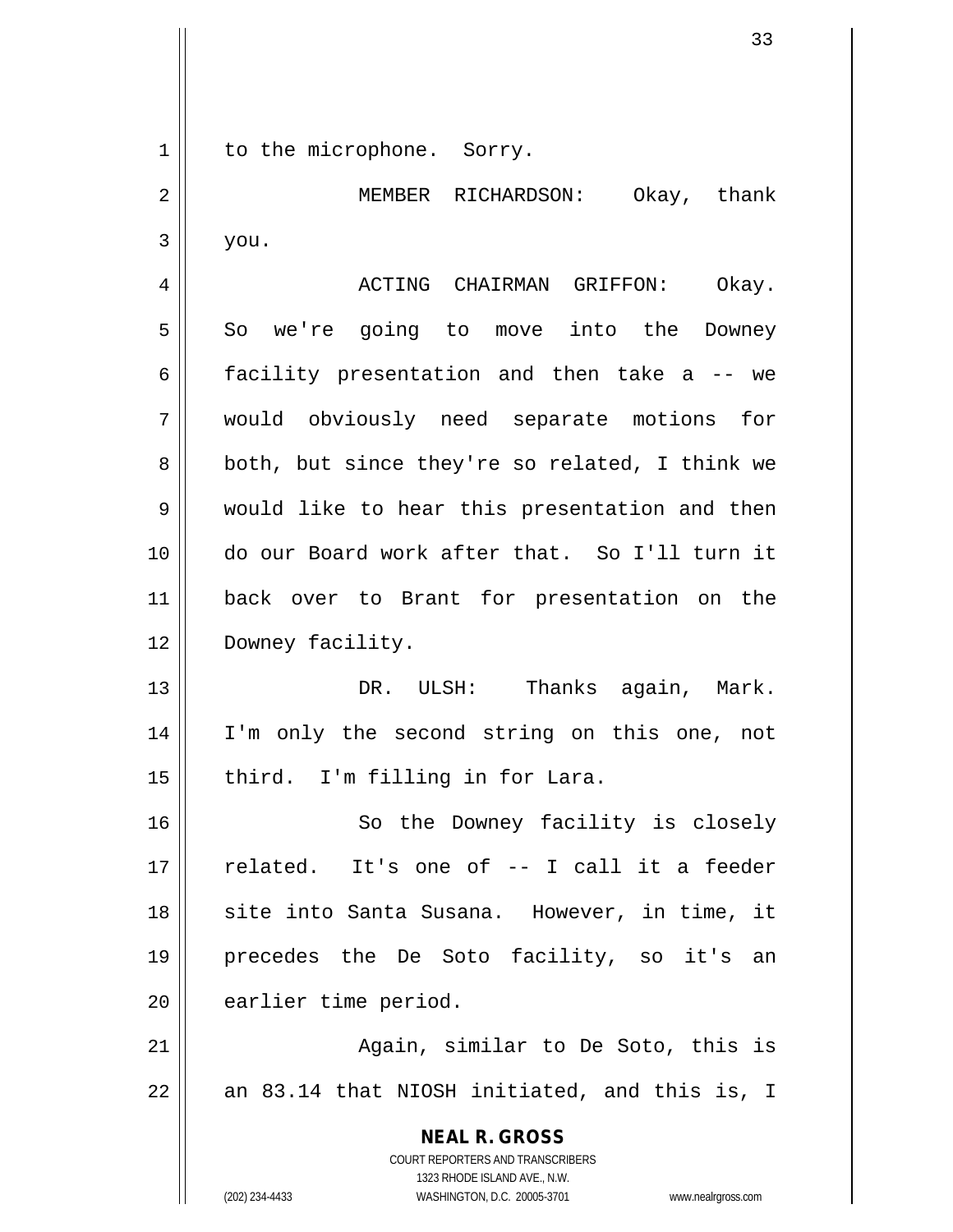$1 \parallel$  think, a similar slide to what you saw in the  $2 \parallel$  earlier presentation, that we were unable to 3 reconstruct dose for a case and so we 4 | recruited a petitioner, and that petition was  $5 \parallel$  submitted to NIOSH on March 10th of this year.

6 So here's the normal two-prong  $7 \parallel$  test that we always consider. Is it feasible,  $8 \parallel$  and is there a reasonable likelihood that the 9 || health might have been endangered for members 10 of this Class? And we'll come back to those. 11 || I'll summarize at the end. You can probably 12 || already guess our answer.

13 || But the Downey facility, here's a little bit of the history of it. As I mentioned, it's associated with Santa Susana, so it's located in Los Angeles County, California, again, owned by North American Aviation, similar to De Soto. It operated since the 1940s, and the main focus was airplane development. Again, just like before, a small section of the plant was 22 || Atomic Energy Research Department and that was

> COURT REPORTERS AND TRANSCRIBERS 1323 RHODE ISLAND AVE., N.W. (202) 234-4433 WASHINGTON, D.C. 20005-3701 www.nealrgross.com

**NEAL R. GROSS**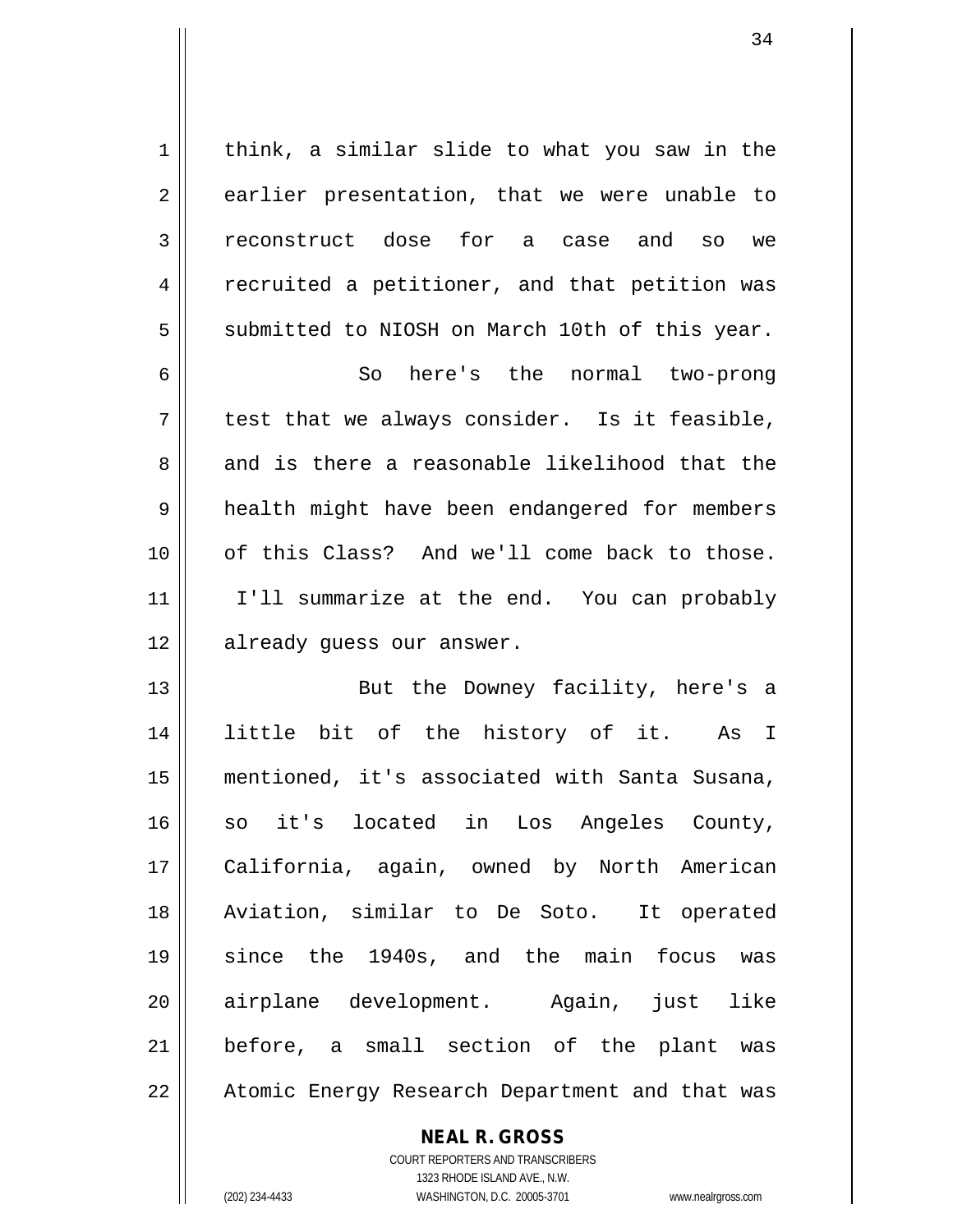1 || AEC-funded, and the purpose of that research 2 || facility was to investigate nuclear power 3 || applications.

4 The period of coverage on this  $5 \parallel$  site is 1948 to 1955, so you see that it 6 precedes the De Soto facility. And then the 7 | operations were moved to and expanded to Santa 8 Susana and also the Canoga facility, and that 9 **J** occurred in 1955.

10 || Now this might be a good place to, 11 again, remind you that Santa Susana has been 12 added to the SEC. Canoga has been added to 13 || the SEC, and you're currently considering De 14 || Soto.

 Here's a schematic of the location 16 || of these operations within the Downey facility, and you can see that, that red circle there.

19 || The operations that occurred at 20 Downey included nuclear engineering and  $21$   $\parallel$  research. They had small-scale studies, they 22 || had radiochemistry operations and they had a

## **NEAL R. GROSS**

COURT REPORTERS AND TRANSCRIBERS 1323 RHODE ISLAND AVE., N.W. (202) 234-4433 WASHINGTON, D.C. 20005-3701 www.nealrgross.com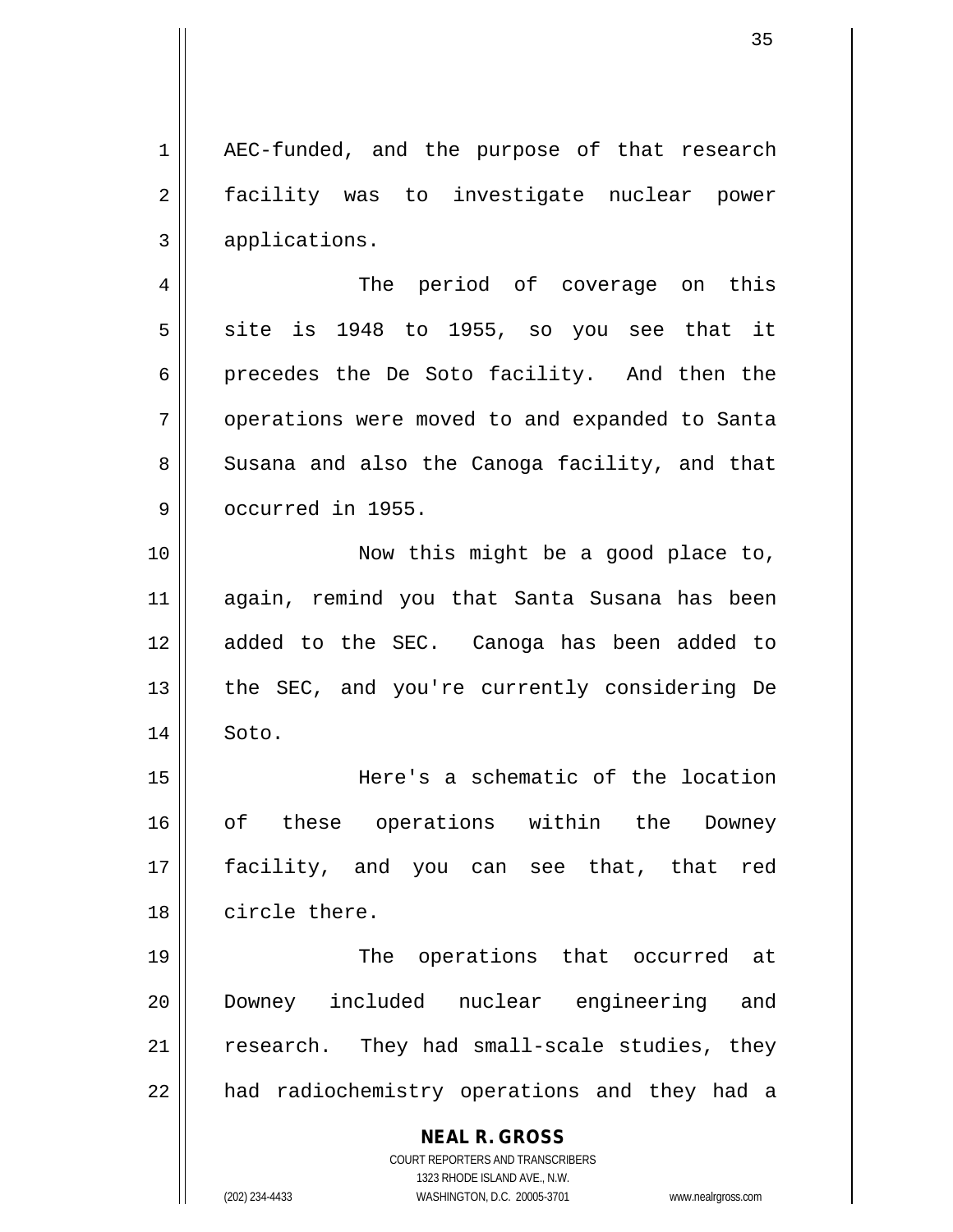1 | neutron counting room. They also had a water 2 boiler neutron source, which was a maximum of 3 four watts, and that operated from 1952  $4 \parallel$  through 1955. They had a half-a-watt teaching 5 || reactor. They had a Van de Graaff  $6 \parallel$  accelerator, and they also had an exponential  $7 \parallel$  pile.

 Here's some more things that they did. Their research activities involved 10 || analyzing and handling radioactive material, mainly canned and depleted uranium and uranyl 12 || sulfate. Now the question was brought up earlier in relation to De Soto about what 14 || enrichment they might have had. I don't know if this is applicable to De Soto, but at Downey, they had up to 93% enriched, so very high enrichment, and that was for the water boiler source.

19 || There was a potential for both 20 || internal and external exposures for workers at  $21$  | this site. And here, again, is a summary of  $22$   $\parallel$  the information that's available to us. It

> **NEAL R. GROSS** COURT REPORTERS AND TRANSCRIBERS 1323 RHODE ISLAND AVE., N.W.

(202) 234-4433 WASHINGTON, D.C. 20005-3701 www.nealrgross.com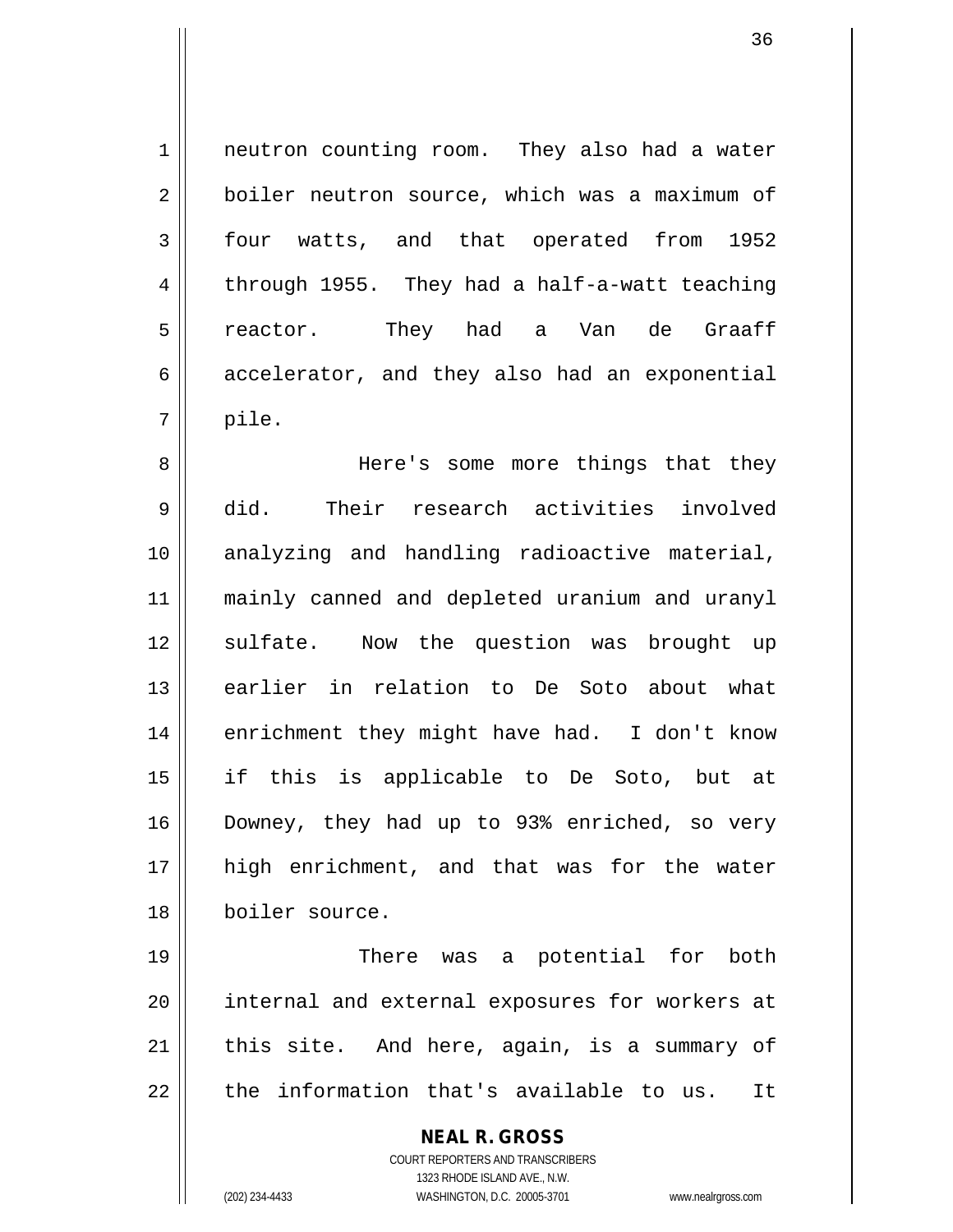1 should look very familiar. It's similar to  $2 \parallel$  the De Soto facility.

3 || We've got, of course, the 4 Technical Information Bulletins and Site 5 Profiles that the ORAU Team did. We've got 6 case files. And the same records that we had 7 available for De Soto, we have here for 8 Downey, and we consulted the same sources, and 9 also, of course, not to leave out the 10 interviews that were conducted with Santa 11 || Susana staff that related to this facility.

 So let's talk about -- a little 13 || bit about internal monitoring because that's 14 || going to be the basis for our recommendation  $\parallel$  for the addition of an SEC. Basically, there isn't any internal monitoring for workers at Downey from 1948 through 1955, and that's 18 || consistent with what we've seen at the related 19 || sites, where the internal monitoring program,  $\parallel$  the bioassay program, didn't begin until 1958. We do have external monitoring data starting around 1951 and similar to

## **NEAL R. GROSS**

COURT REPORTERS AND TRANSCRIBERS 1323 RHODE ISLAND AVE., N.W. (202) 234-4433 WASHINGTON, D.C. 20005-3701 www.nealrgross.com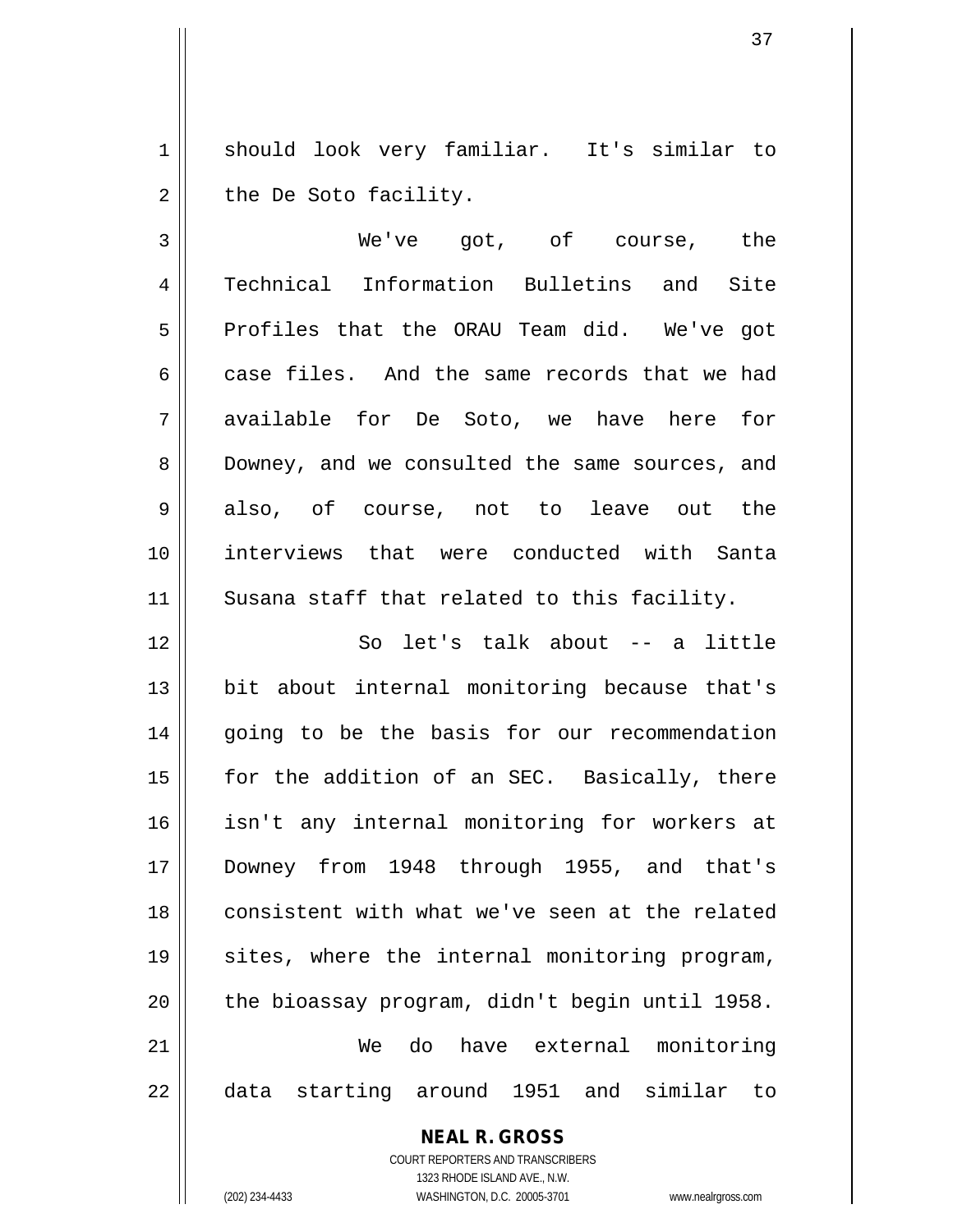1 | before, we're going to assign doses based on 2 || job and exposure potential. The majority of  $3 \parallel$  the Downey workers, this is important to point 4 || out, were not radiation workers, but we do 5 || have beta and gamma monitoring just like  $6 \parallel$  before, with pencil dosimeters or film badges, 7 and we do have NTA film so we can monitor 8 || neutrons with the start of the reactor 9 || operations. We don't have much in the way of 10 workplace and source term data. 11 || So again, to get rapidly to the

 conclusion, it is our conclusion that we don't 13 || have sufficient monitoring or other types of information that would let us estimate internal doses through the covered period, which runs, for this facility, from the beginning of January, January 1st, 1948 18 || through the end of 1955, December 31st, and, of course, we will use data when it is 20 || available to us.

21 Health endangerment -- similar to  $22$   $\parallel$  before, we concluded that indeed health could

> **NEAL R. GROSS** COURT REPORTERS AND TRANSCRIBERS 1323 RHODE ISLAND AVE., N.W. (202) 234-4433 WASHINGTON, D.C. 20005-3701 www.nealrgross.com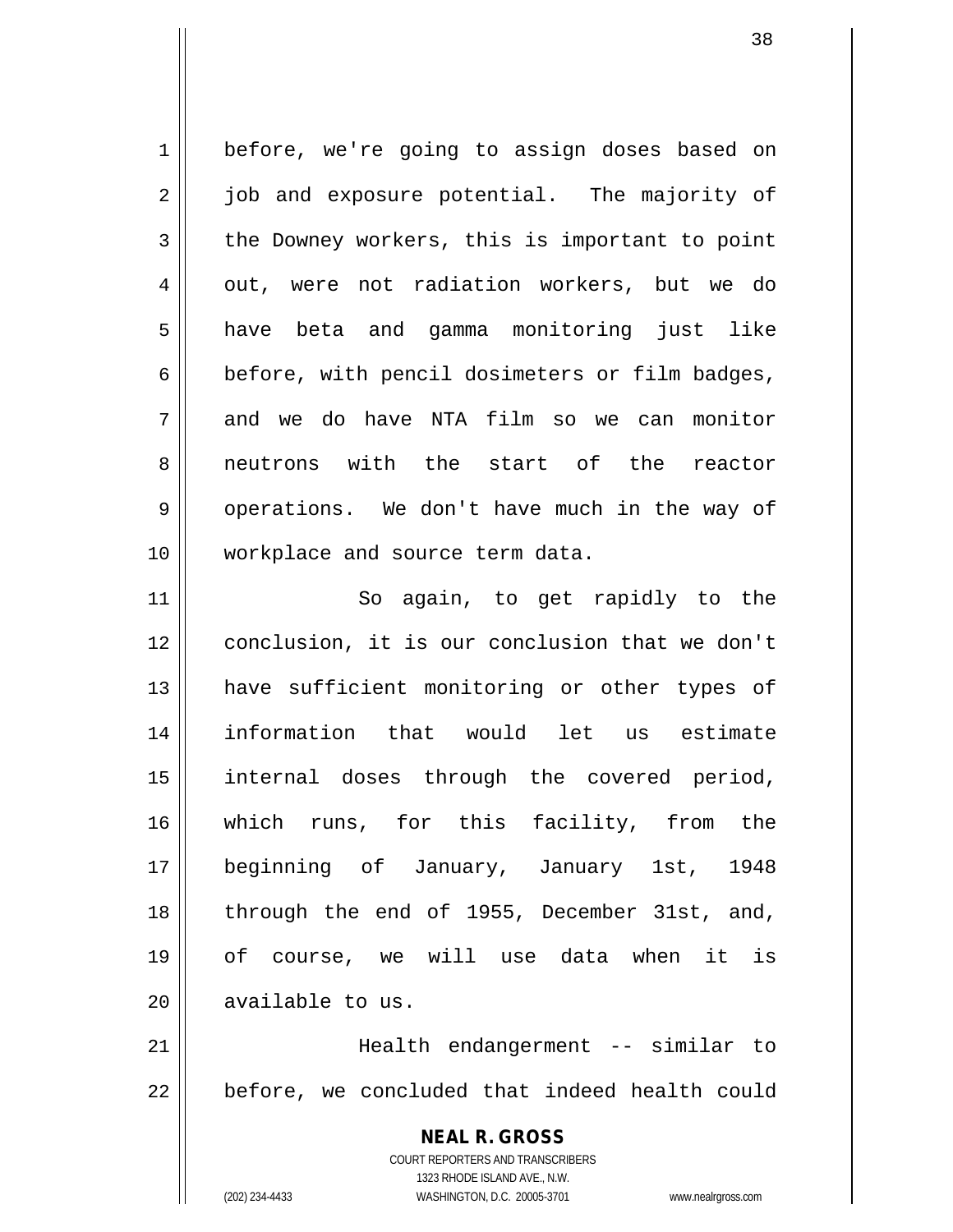$1 \parallel$  have been endangered.

| $\overline{2}$ | And this is the slide that you may                                      |
|----------------|-------------------------------------------------------------------------|
| 3              | be more familiar with, as Paul mentioned, I                             |
| 4              | think, earlier. This is the one that we                                 |
| 5              | normally have. And what you see here is we've                           |
| 6              | concluded that we cannot reconstruct internal                           |
| 7              | doses. However, we can reconstruct external                             |
| 8              | dose when we have data available for the                                |
| $\mathsf 9$    | specific cases.                                                         |
| 10             | Here is the proposed Class                                              |
| 11             | Definition. I won't read all of those words                             |
| 12             | to you, but it's -- and here's our                                      |
| 13             | recommendation to add a class for the Downey                            |
| 14             | facility from January 1st, 1948 through                                 |
| 15             | December 31st, 1955.                                                    |
| 16             | And that is it. So, again, open                                         |
| 17             | for questions.                                                          |
| 18             | ACTING CHAIRMAN GRIFFON: Yes, and                                       |
| 19             | I'll start off with the same question as last                           |
| 20             | time -- the number of claims for this facility                          |
| 21             | in the time period --                                                   |
| 22             | DR. ULSH: Lara, do you have those                                       |
|                | <b>NEAL R. GROSS</b>                                                    |
|                | <b>COURT REPORTERS AND TRANSCRIBERS</b><br>1323 RHODE ISLAND AVE., N.W. |
|                | (202) 234-4433<br>WASHINGTON, D.C. 20005-3701<br>www.nealrgross.com     |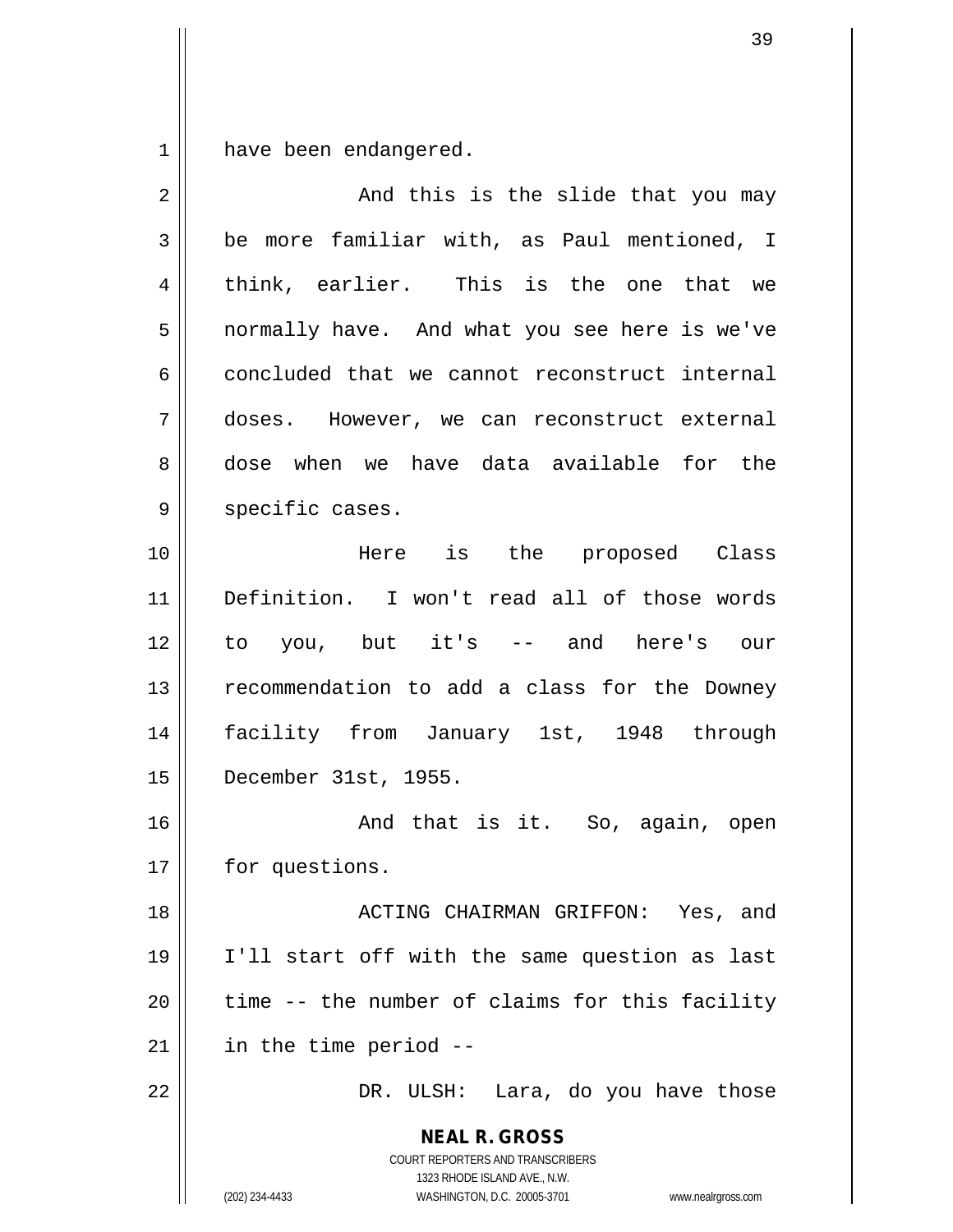**NEAL R. GROSS** COURT REPORTERS AND TRANSCRIBERS 1323 RHODE ISLAND AVE., N.W. (202) 234-4433 WASHINGTON, D.C. 20005-3701 www.nealrgross.com 1 || numbers? 2 || DR. HUGHES: Yes, it's 33 claims. 3 ACTING CHAIRMAN GRIFFON: Thirty-4 || three. Okay. 5 DR. HUGHES: Yes, and the entire  $6 \parallel$  covered period is, in this recommended SEC  $7 \parallel$  period, is the same number. All of those  $8 \parallel$  claims are affected by the  $-$ -9 DR. ULSH: The SEC equals the 10 || entire covered period. 11 ACTING CHAIRMAN GRIFFON: Oh, it 12 || is the entire covered period, okay. 13 DR. ULSH: Yes. 14 ACTING CHAIRMAN GRIFFON: So, it's  $15 \parallel 33.$ 16 || DR. ULSH: Right. 17 ACTING CHAIRMAN GRIFFON: Okay. 18 || And any questions from Board members? 19 MEMBER CLAWSON: I was just -- I 20 was just looking at your feasibility, or  $21$  summary right here. You've got the asterisks, 22 || and you've got external dose reconstruction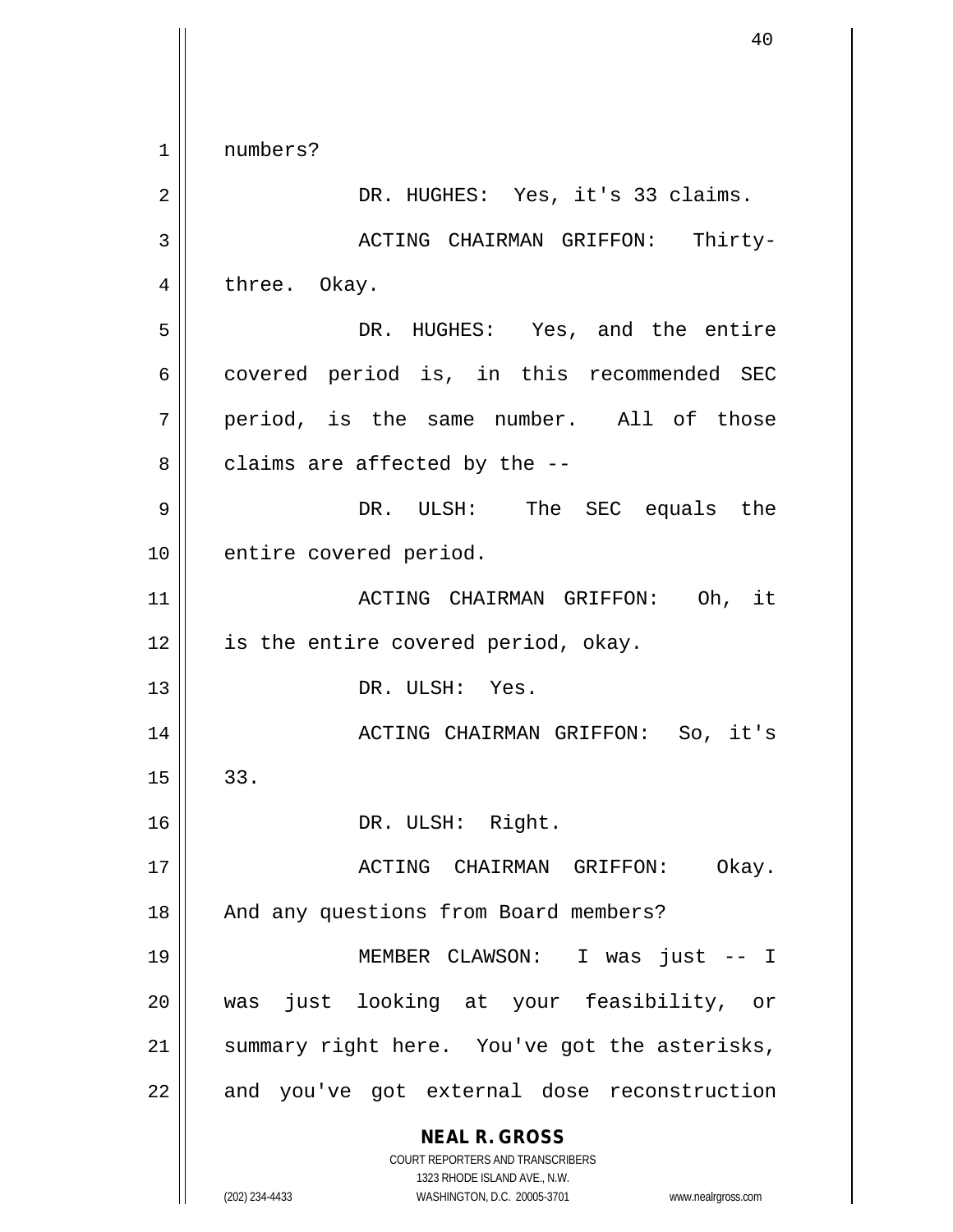**NEAL R. GROSS** 1 feasible when data available for special  $2 \parallel$  cases.  $3 \parallel$  So does that mean that, if they 4 don't have the data, then external dose, you  $5 \parallel$  won't be able to do, or --6 DR. ULSH: I think that's 7 | accurate. 8 || Lara, we're looking at the slide,  $9 \parallel$  the summary slide with the table and the Xs. 10 || DR. HUGHES: Right. This, the 11 covered period goes back all the way to 1948, 12 and I would have to look up when we actually 13 || see a majority of monitoring data stored since  $14$  | the early `50s, which I think is coincident 15  $\parallel$  with the start of this reactor that they were 16 | operating. 17 Whereas, the covered period starts 18 in 1948, it started out doing mostly bench-top 19 or paper studies, so I believe that even the  $20$  || external monitoring wasn't up to speed at that 21  $\parallel$  time. So in the claimant files as well as the 22 || external coworker data, we don't see any

> COURT REPORTERS AND TRANSCRIBERS 1323 RHODE ISLAND AVE., N.W.

(202) 234-4433 WASHINGTON, D.C. 20005-3701 www.nealrgross.com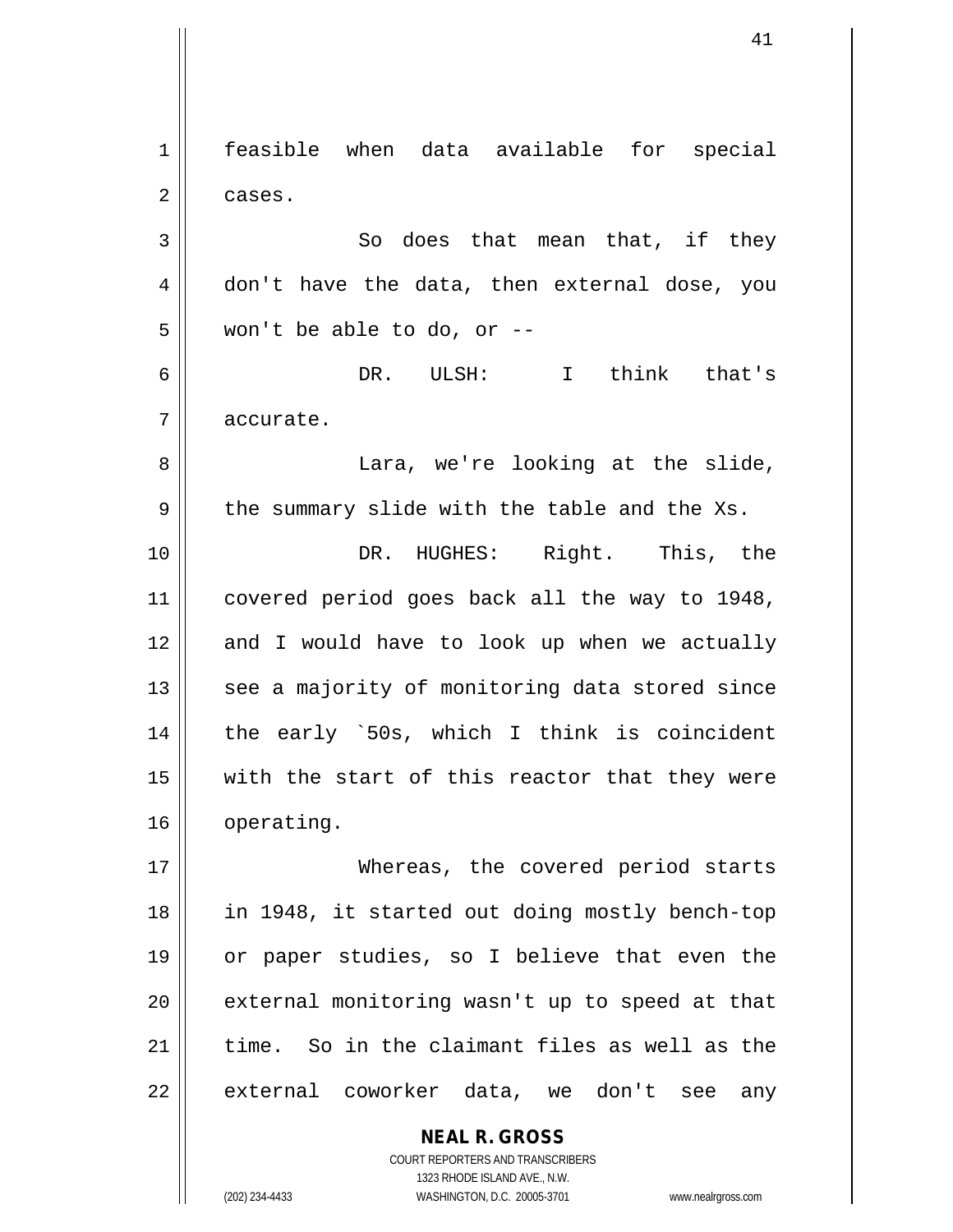1 external data, so we don't see much external  $2 \parallel$  data prior to 1950, I would say. That's why  $3 \parallel$  those asterisks are there, to indicate there  $4 \parallel$  might be cases where, in the very early years, 5 what might be problematic to reconstruct  $6 \parallel$  external doses based solely on the individual 7 data. 8 MEMBER CLAWSON: You've got the  $9 \parallel$  slide -- why I was wondering this is because 10 in the earlier slide, it said that you had 11 film badges, pencil dosimeters, neutron film, 12 and I was just -- how are we going to 13 distinguish this? 14 DR. ULSH: Well, notice the first 15 bullet there, Brad. As Lara said, the 16 external monitoring data starts around 1951, 17 Which is coincident with when the rector 18 || operations started. So before that time, it's 19 not that they were doing anything, but they 20 weren't doing reactor operations. So from  $21$  | 1948 up to around 1951, there is a paucity of 22 | external monitoring data.

> **NEAL R. GROSS** COURT REPORTERS AND TRANSCRIBERS 1323 RHODE ISLAND AVE., N.W.

(202) 234-4433 WASHINGTON, D.C. 20005-3701 www.nealrgross.com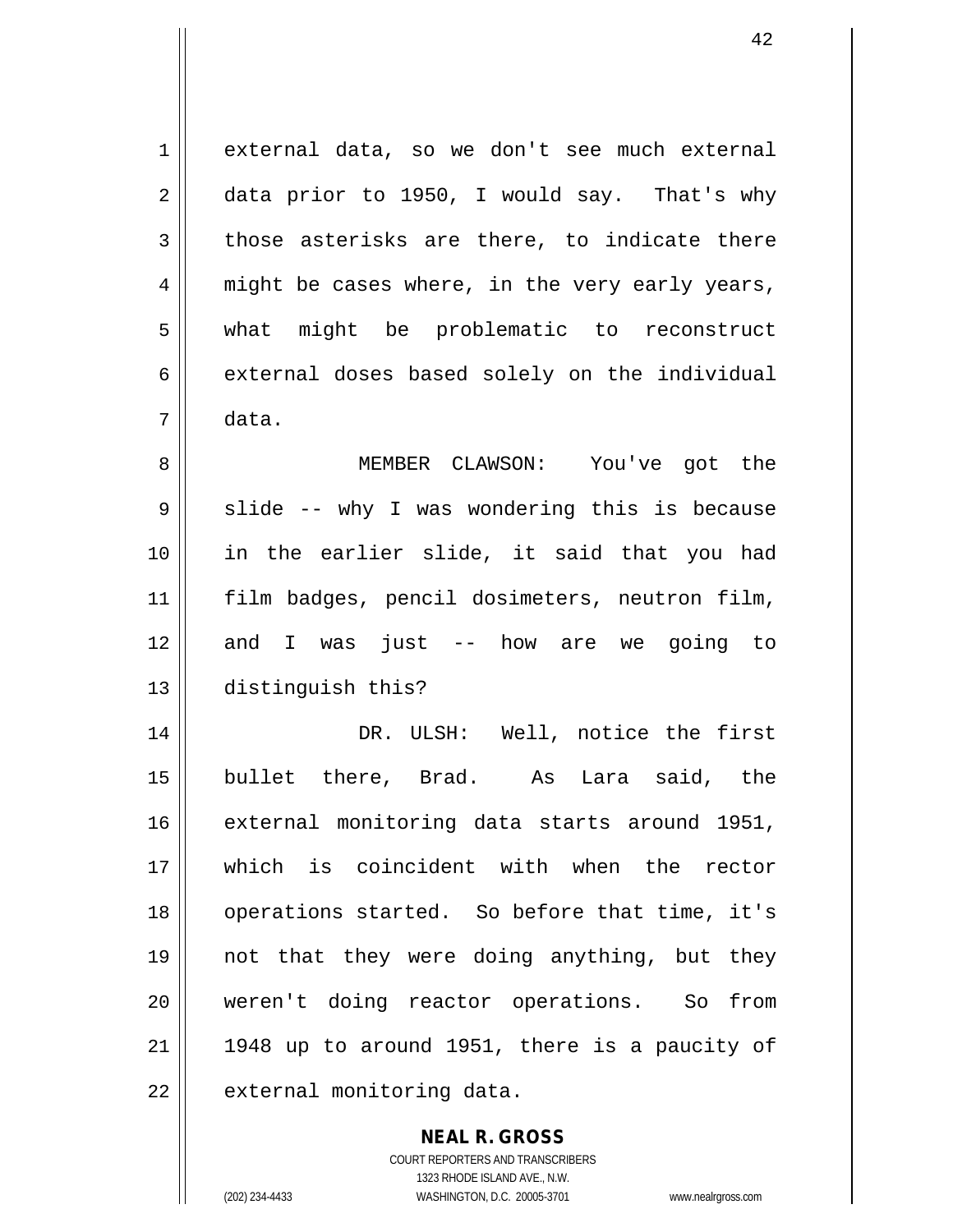|    | 43                                                                                                  |
|----|-----------------------------------------------------------------------------------------------------|
|    |                                                                                                     |
| 1  | MEMBER CLAWSON: Okay.                                                                               |
| 2  | ACTING CHAIRMAN GRIFFON:<br>And                                                                     |
| 3  | prior to                                                                                            |
| 4  | 51, they were focused on -- what were the                                                           |
| 5  | activities of concern prior to 51?                                                                  |
| 6  | DR. ULSH: Lara, do you want to                                                                      |
| 7  | field that one?                                                                                     |
| 8  | DR. HUGHES: Yes, we have very                                                                       |
| 9  | limited data, actually, on the details of the                                                       |
| 10 | operation. It was bench-top studies working                                                         |
| 11 | on developing reactors, reactor fuel. It was                                                        |
| 12 | paper studies on reactor development, that                                                          |
| 13 | sort of thing, radiochemistry operations.                                                           |
| 14 | ACTING CHAIRMAN GRIFFON: But you                                                                    |
| 15 | are concluding health endangerment during that                                                      |
| 16 | period, so, I mean, you know --                                                                     |
| 17 | MEMBER ANDERSON:<br>Paper wouldn't                                                                  |
| 18 | do it.                                                                                              |
| 19 | ACTING CHAIRMAN GRIFFON:<br>Yes,                                                                    |
| 20 | paper wouldn't do it.                                                                               |
| 21 | DR. HUGHES: No, but we can't                                                                        |
| 22 | argue out                                                                                           |
|    | <b>NEAL R. GROSS</b><br>COURT REPORTERS AND TRANSCRIBERS                                            |
|    | 1323 RHODE ISLAND AVE., N.W.<br>(202) 234-4433<br>WASHINGTON, D.C. 20005-3701<br>www.nealrgross.com |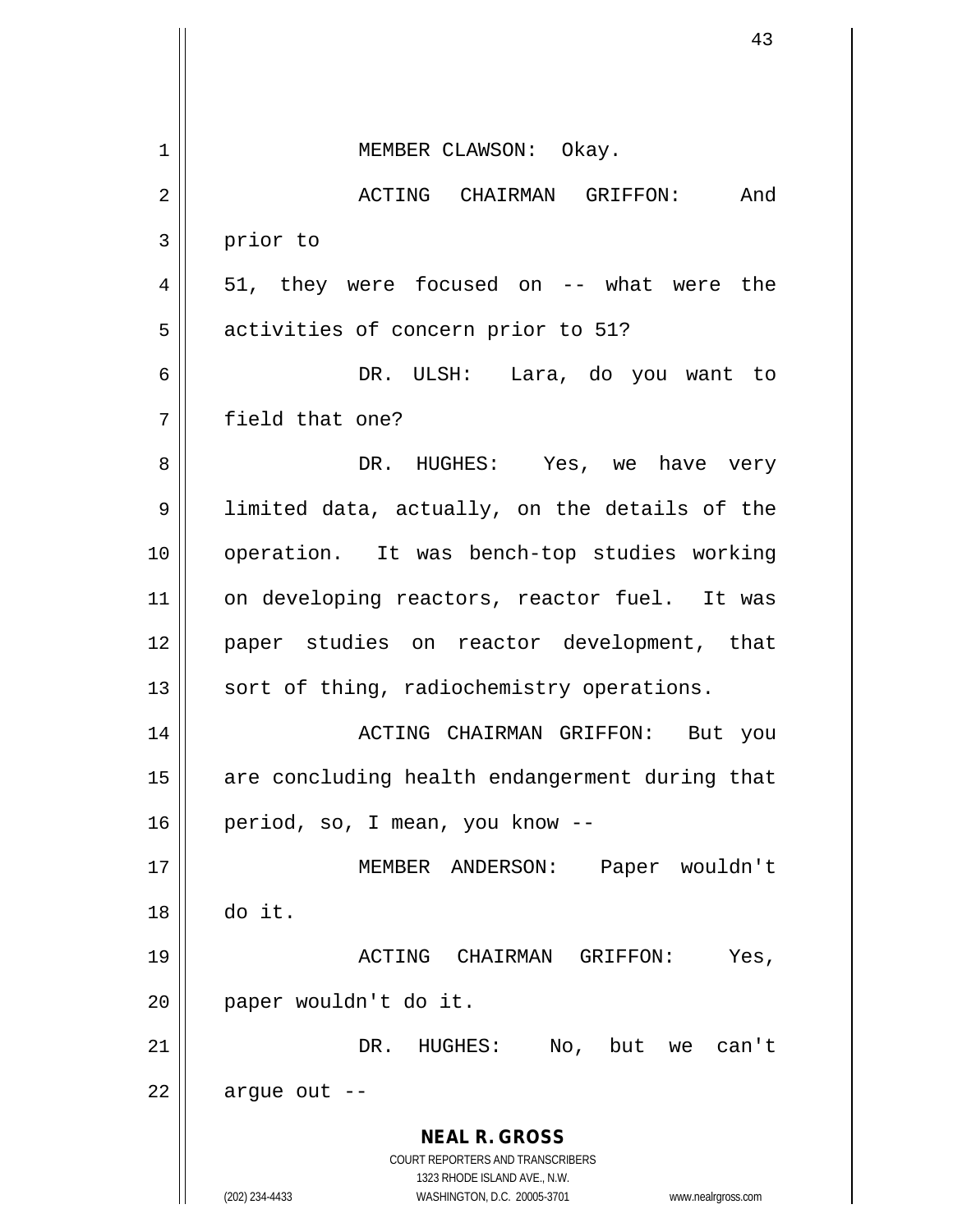**NEAL R. GROSS** COURT REPORTERS AND TRANSCRIBERS 1323 RHODE ISLAND AVE., N.W. (202) 234-4433 WASHINGTON, D.C. 20005-3701 www.nealrgross.com 1 ACTING CHAIRMAN GRIFFON: Right. 2 | Right. 3 DR. HUGHES: -- that there were 4 || nuclear materials on the site and they were 5 | handled. 6 ACTING CHAIRMAN GRIFFON: I'm just 7 trying to understand. You know, we have to  $8 \parallel$  have a basis for a decision here, so --9 MR. HINNEFELD: Well, we have a 10 class definition that starts in 1948. We  $11$   $\parallel$  don't have very specific -- we don't have any 12 information that says the first radiological 13 || activity was 1951; you know, there were other 14 || things going on. We don't have information to 15  $\parallel$  reconstruct the doses. So if you can't -- our 16 practice has been, if you can't bound the 17 dose, then you conclude that health is 18 || endangered. I mean, there is nothing here 19 that says the radiological work started in  $20 \parallel 1951.$ 21 MEMBER ZIEMER: This is Ziemer. 22 ACTING CHAIRMAN GRIFFON: Yes, go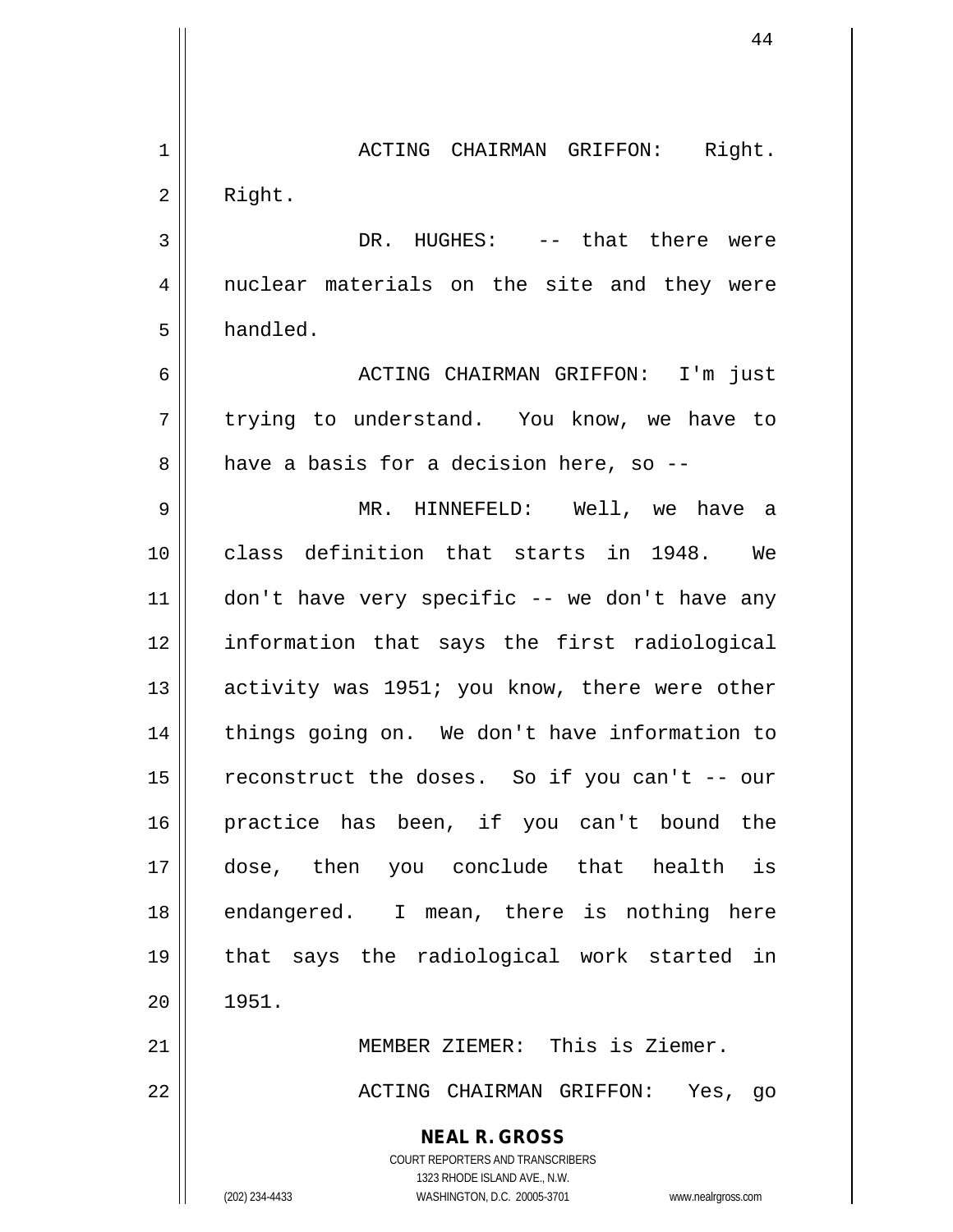$1 \parallel$  ahead, Paul.

| $\overline{2}$ | MEMBER ZIEMER: It really is only               |
|----------------|------------------------------------------------|
| 3              | an issue for individuals that don't meet the   |
| 4              | 250-day requirement, and what happens, I       |
| 5              | think, if I understand Brad's concern is that, |
| 6              | if there's no external monitoring data, then   |
| 7              | you have no way of doing a partial dose        |
| 8              | reconstruction. Therefore, there's no way a    |
| 9              | person under 250 days, then, could             |
| 10             | successfully pursue a claim for a non-covered  |
| 11             | cancer. Isn't that basically what it amounts   |
| 12             | to?                                            |
| 13             | DR. ULSH: Well, they could pursue              |
| 14             | a claim, but we wouldn't be able to            |
| 15             | reconstruct external dose. We --               |
| 16             | MEMBER ZIEMER: Well, yes, they                 |
| 17             | could pursue a claim, but successfully?        |
| 18             | DR. ULSH: Well, I mean, keep in                |
| 19             | mind, there are other sources here and we said |
| 20             | we can't do internal -- we can't do external   |
| 21             | in this case, but there's medical, so draw     |
| 22             | your own conclusions.                          |

**NEAL R. GROSS** COURT REPORTERS AND TRANSCRIBERS

1323 RHODE ISLAND AVE., N.W.

(202) 234-4433 WASHINGTON, D.C. 20005-3701 www.nealrgross.com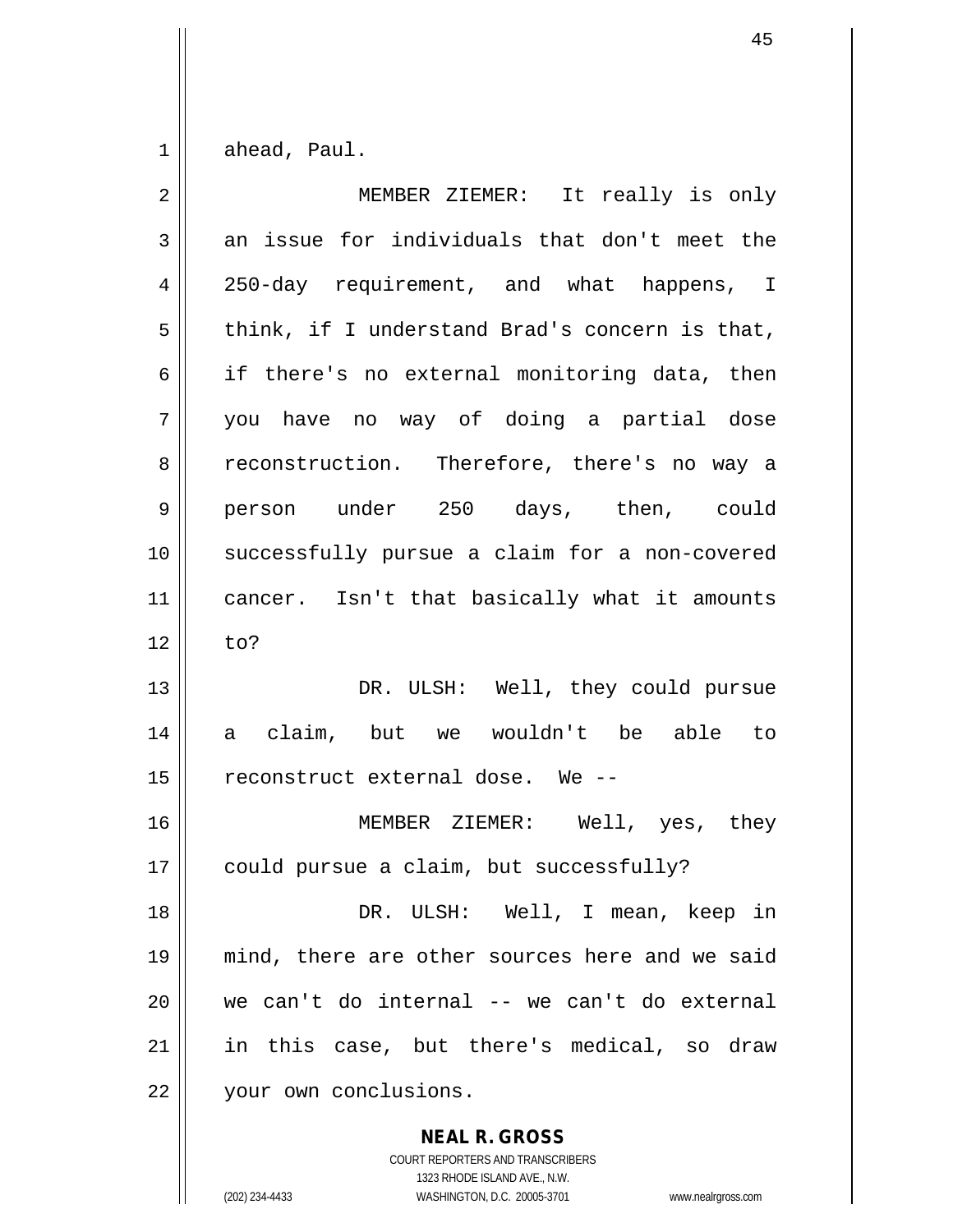**NEAL R. GROSS** COURT REPORTERS AND TRANSCRIBERS 1323 RHODE ISLAND AVE., N.W. (202) 234-4433 WASHINGTON, D.C. 20005-3701 www.nealrgross.com 1 || MEMBER ZIEMER: Well, sure. Yes. 2 || Yes. But you would do what you could do, and  $3 \parallel$  then they would -- but you, you don't assign  $4 \parallel$  an external dose for those individuals where, 5 | because there's no coworker model, there's no 6 dosimetry model. You can do the medical, but 7 || you will only do what you can do. 8 DR. ULSH: Exactly. 9 ACTING CHAIRMAN GRIFFON: Yes,  $10 \parallel$  that's right. 11 || MEMBER RICHARDSON: But --12 ACTING CHAIRMAN GRIFFON: Go  $13 \parallel$  ahead, David. 14 MEMBER RICHARDSON: Dr. Ziemer, to  $15$  | follow up on the other part of this --16 ACTING CHAIRMAN GRIFFON: Yes. 17 MEMBER RICHARDSON: -- I think 18 || Mark's question was  $-$  I mean, if that would, 19 being the case that there was an SEC approved  $20$ 21 || MEMBER ZIEMER: Yes, right. 22 MEMBER RICHARDSON: -- for the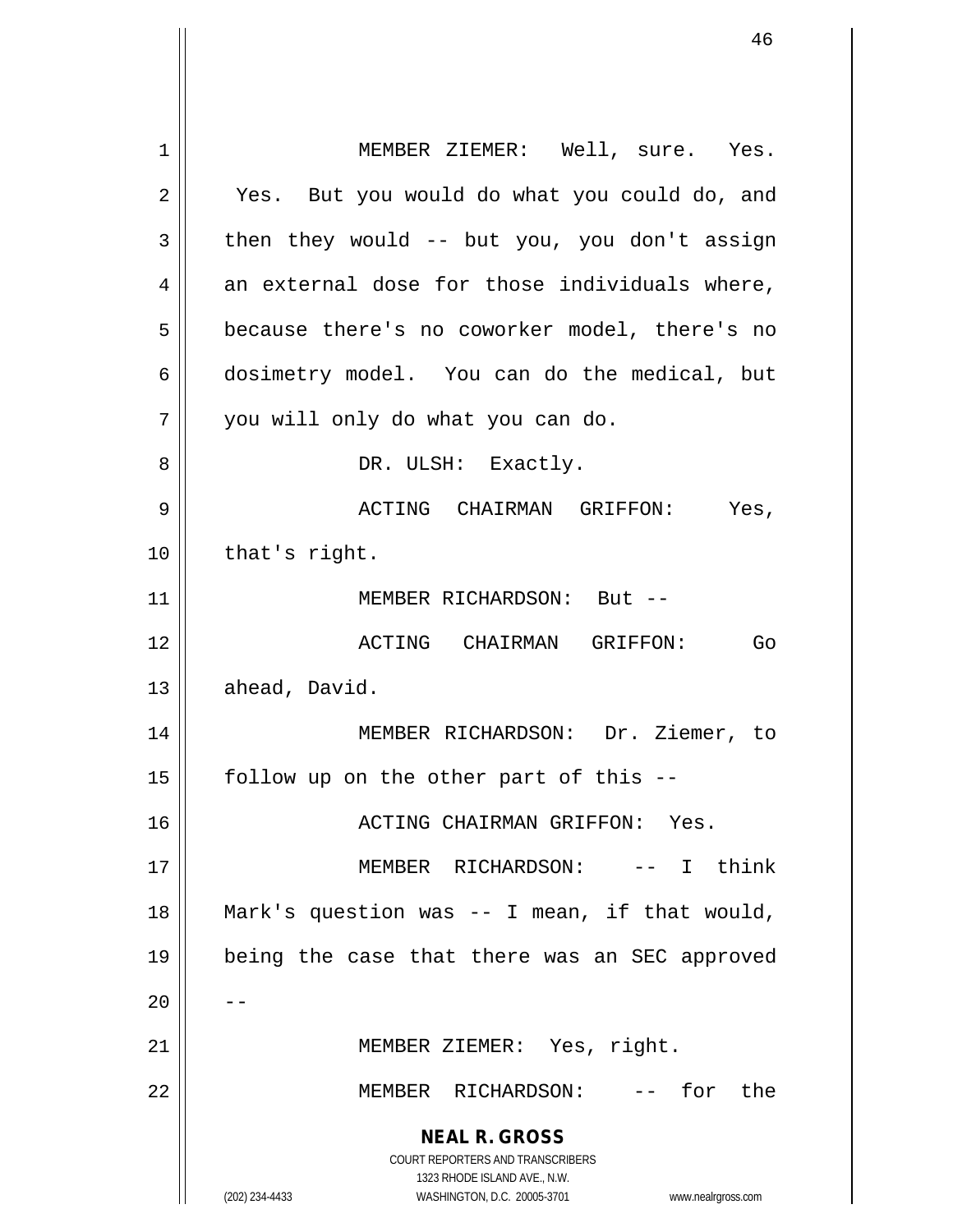1 entire period --

## 2 || MEMBER ZIEMER: Right.

3 MEMBER RICHARDSON: -- but one of 4 the questions is, I mean, if, if the  $-$ - I 5 guess the case is being made that the SEC  $6 \parallel$  should be approved and the Class should be 7 defined all the way back to 1948. And if I 8 || understood, Mark's question was what were the 9 activities that were going on prior to 1951? 10 And you've said that you've not been able to 11 characterize them.

12 Well, can you -- is there 13 || documentation that there were, of what kind of 14 || the sources of material that were coming in,  $15$  | the nature of those materials, the volume of 16 || them, in the period `48 to `51 when you said 17 || there's bench-top work and paperwork going on 18 || on reactor development?

 DR. HUGHES: I would have to go 20 || look that up. I know that we do have || information that indicates that they took wipe || samples in the early years, and I don't have

**NEAL R. GROSS**

COURT REPORTERS AND TRANSCRIBERS 1323 RHODE ISLAND AVE., N.W. (202) 234-4433 WASHINGTON, D.C. 20005-3701 www.nealrgross.com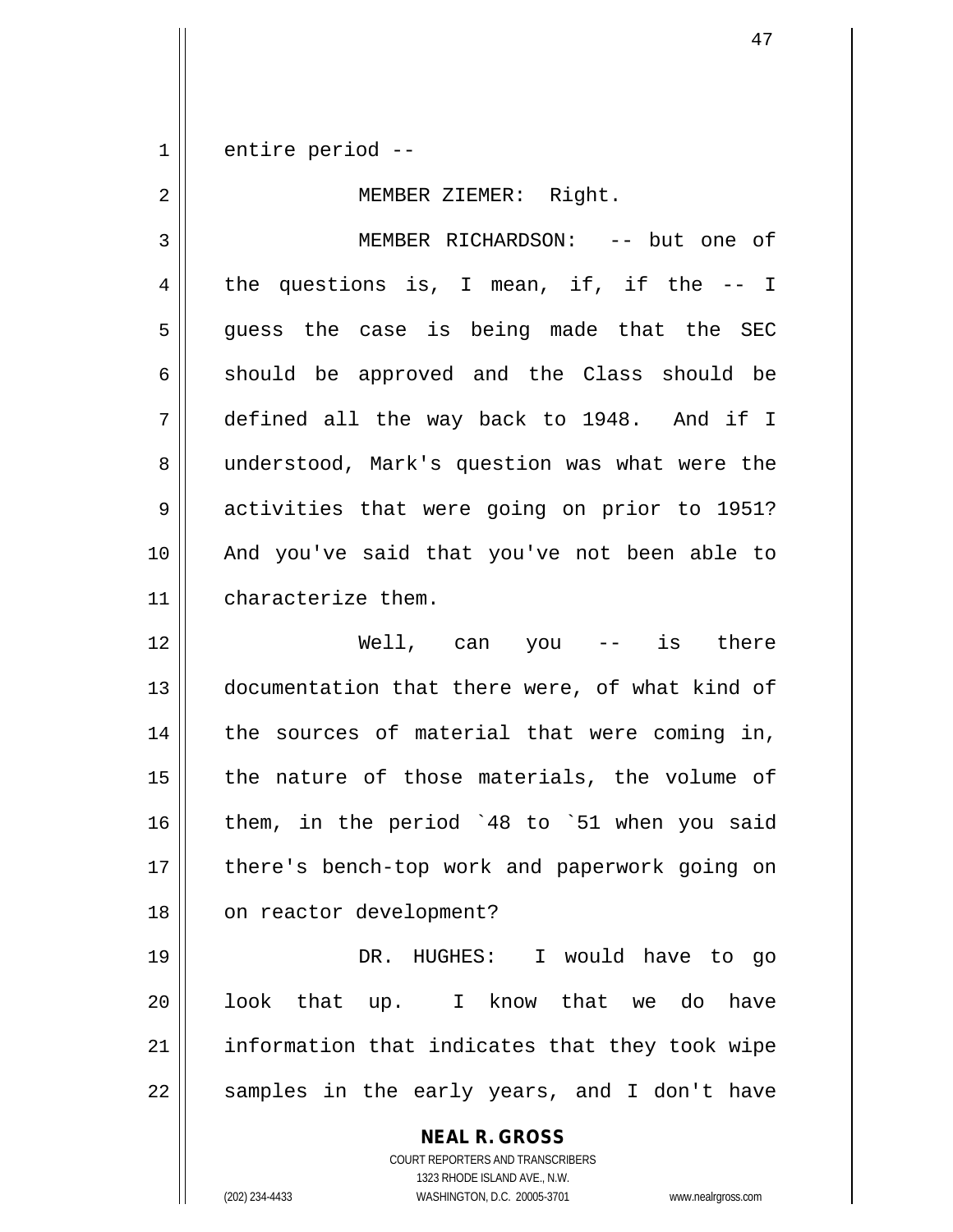$1 \parallel$  the years, but that we have indications that 2 there was loose radioactive material around 3 during those years, so that we cannot rule out 4 || potential internal exposures.

5 MEMBER RICHARDSON: Do you have 6 dates when the Van de Graaff accelerator was 7 installed, when the neutron counting room was 8 | first used or -- I mean, you've identified, I  $9 \parallel$  guess, three activities here, a generator, a 10 radiochemistry lab, and a neutron counting  $11$   $r$ oom.

12 DR. HUGHES: I do believe the 13 || neutron counting room started in the late 14 `40s. I don't, I would have to look up the 15 || specifics on the accelerator. I don't have 16 || these numbers ready right now. I'm sure we 17 have that information. We know it was there, 18 || but in especially the late `40s, early `50s, 19 operations at Downey, we have fairly limited 20 | information of the operation.

21 ACTING CHAIRMAN GRIFFON: Let me  $22 \parallel$  ask -- I think LaVon might have a comment.

> **NEAL R. GROSS** COURT REPORTERS AND TRANSCRIBERS 1323 RHODE ISLAND AVE., N.W. (202) 234-4433 WASHINGTON, D.C. 20005-3701 www.nealrgross.com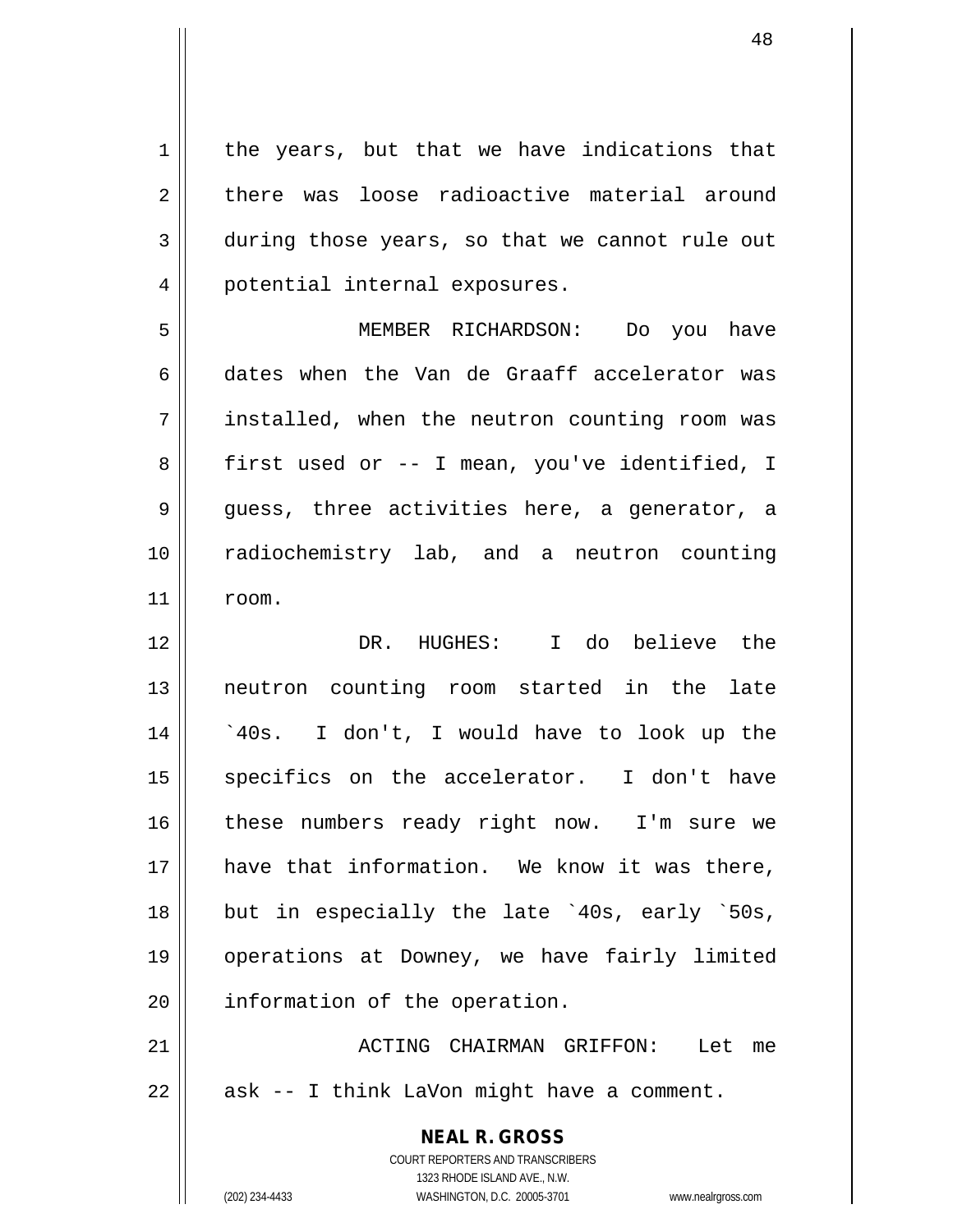| 1  | MR. RUTHERFORD: I just wanted to               |
|----|------------------------------------------------|
| 2  | add that, you know, we have added SECs before  |
| 3  | because we don't know the exact start dates    |
| 4  | when radioactive materials operations began.   |
| 5  | Standard Oil, Westinghouse Atomic Power        |
| 6  | Development -- I could go down a list. We do   |
| 7  | not know the exact start date. The covered     |
| 8  | period starts as indicated, and we can't       |
| 9  | refute that covered period.                    |
| 10 | ACTING CHAIRMAN GRIFFON: A                     |
| 11 | determination was made for the covered period, |
| 12 | so, you know, there was at least some evidence |
| 13 | that there were radiologic operations, you     |
| 14 | know, that time period.                        |
| 15 | So yes, Mike, and then Henry.                  |
| 16 | MEMBER GIBSON: Yes, on both your               |
| 17 | recommendations for De Soto and Downey, you're |
| 18 | recommending all workers, even though each     |
| 19 | facility had dedicated DOE areas within those  |
| 20 | facilities. Yet, at -- at the field lab, Area  |
| 21 | IV was carved out, and it seems like you can,  |
| 22 | the case is being made that you can determine  |
|    | <b>NEAL R. GROSS</b>                           |

COURT REPORTERS AND TRANSCRIBERS 1323 RHODE ISLAND AVE., N.W.

 $\mathsf{II}$ 

(202) 234-4433 WASHINGTON, D.C. 20005-3701 www.nealrgross.com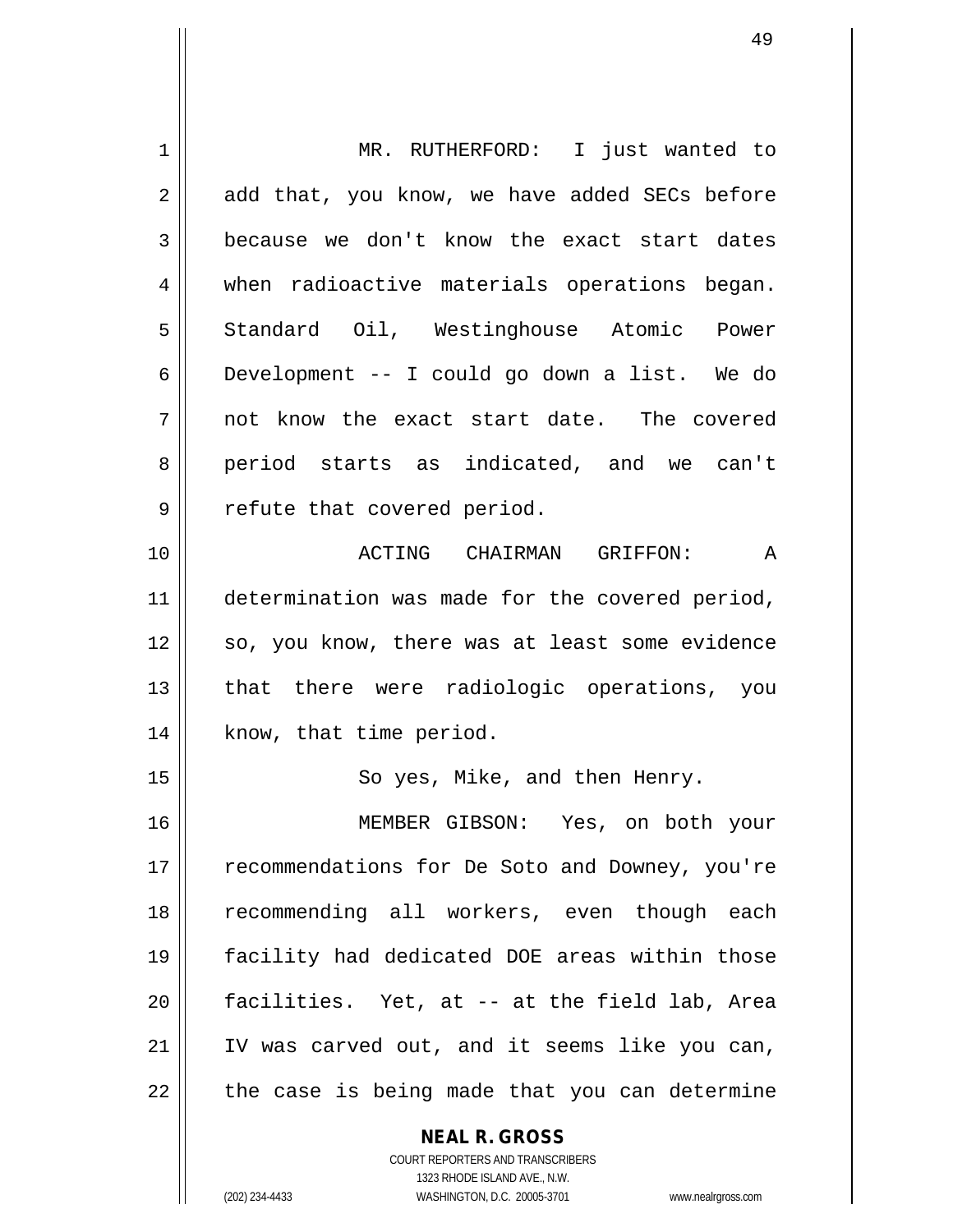1 who went in and out and worked in Area IV and 2 who didn't, and I just wanted to know where  $3 \parallel$  the equity is.

4 MR. HINNEFELD: Stu Hinnefeld 5 | here. We didn't carve anything out at Santa 6 Susana. DOL carved out Area IV, so that is a 7 function of verification of employment. And 8 || that's done by DOL before the case ever gets 9 || to us. We don't carve anything up at Santa 10 Susana. We are not able to restrict people to 11 certain areas, certain buildings. So if their 12 || employment is verified, then we consider them 13 || radiologic -- you know, as being potentially 14 | exposed.

15 || But that carving-up of Area IV, 16 || Santa Susana and carving-up of Area IV is part 17 || of the employment verification. That wasn't 18 done by us.

 ACTING CHAIRMAN GRIFFON: Henry? MEMBER ANDERSON: Yes, were there  $\vert$  -- were there any worker interviews done here? 22 || I didn't see how many.

> **NEAL R. GROSS** COURT REPORTERS AND TRANSCRIBERS 1323 RHODE ISLAND AVE., N.W. (202) 234-4433 WASHINGTON, D.C. 20005-3701 www.nealrgross.com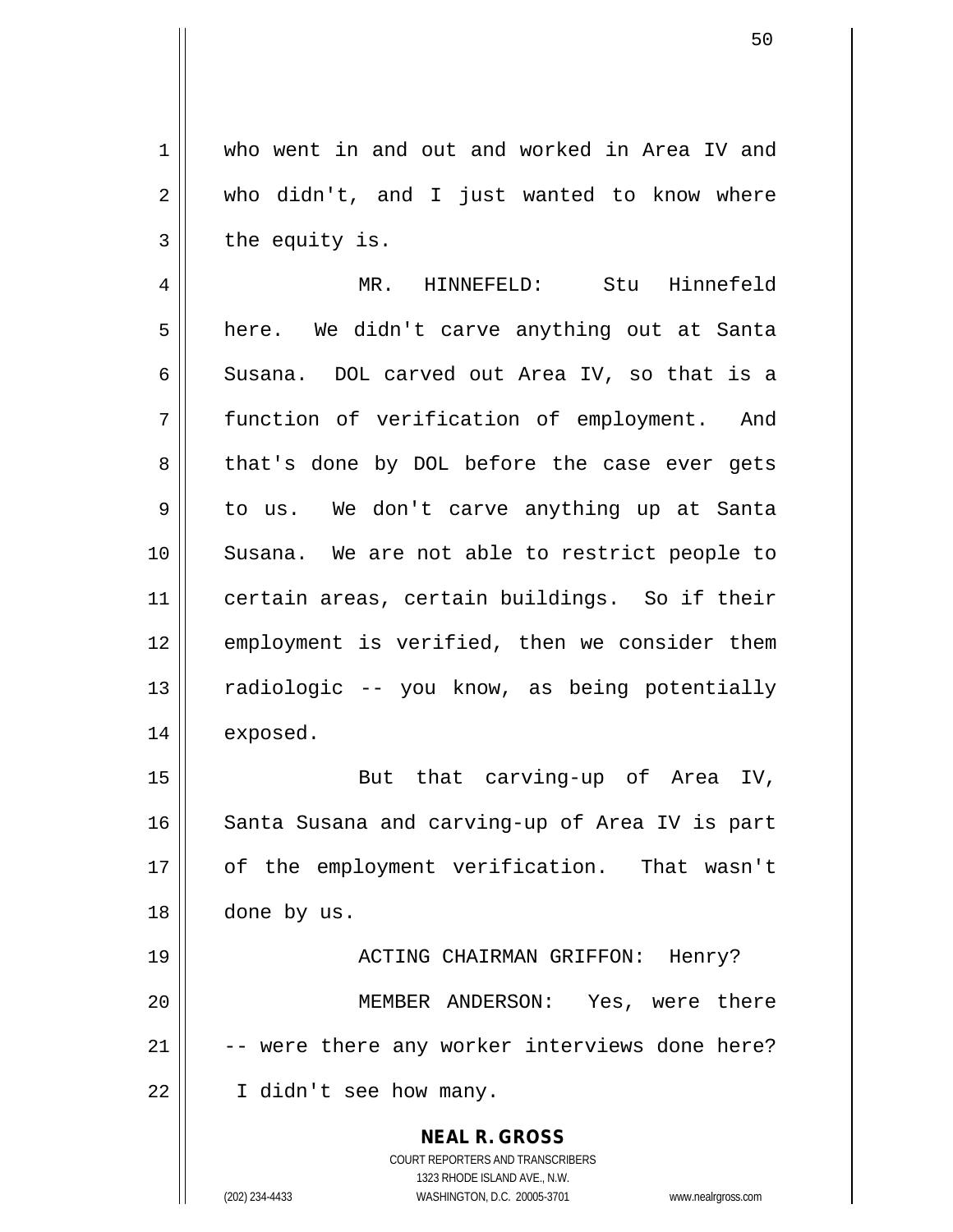**NEAL R. GROSS** COURT REPORTERS AND TRANSCRIBERS 1323 RHODE ISLAND AVE., N.W. (202) 234-4433 WASHINGTON, D.C. 20005-3701 www.nealrgross.com 1 DR. ULSH: Hold on. I'm looking  $2 \parallel$  for the right slide. 3 MEMBER ANDERSON: Maybe -- it went 4 || by pretty quick. 5 DR. ULSH: Yes. One of the 6 bullets here in one of the slides says that we 7 did do worker interviews. I think they were 8 related to Santa Susana workers who had 9 | knowledge of or experience at this site. I  $10$  || can't tell you --11 MEMBER ANDERSON: You -- yes. 12 That doesn't provide any insight into what 13 || went on during the earlier period? 14 MS. KLEA: Hi, this is Bonnie Klea 15 || from the Santa Susana petitioner. Can I give 16 a comment? 17 ACTING CHAIRMAN GRIFFON: We're 18 || not really open for public comment yet. 19 MS. KLEA: Okay, because you don't 20 || have a petitioner on the phone from De Soto. 21 ACTING CHAIRMAN GRIFFON: Right. 22 || Let us get through our discussion here, and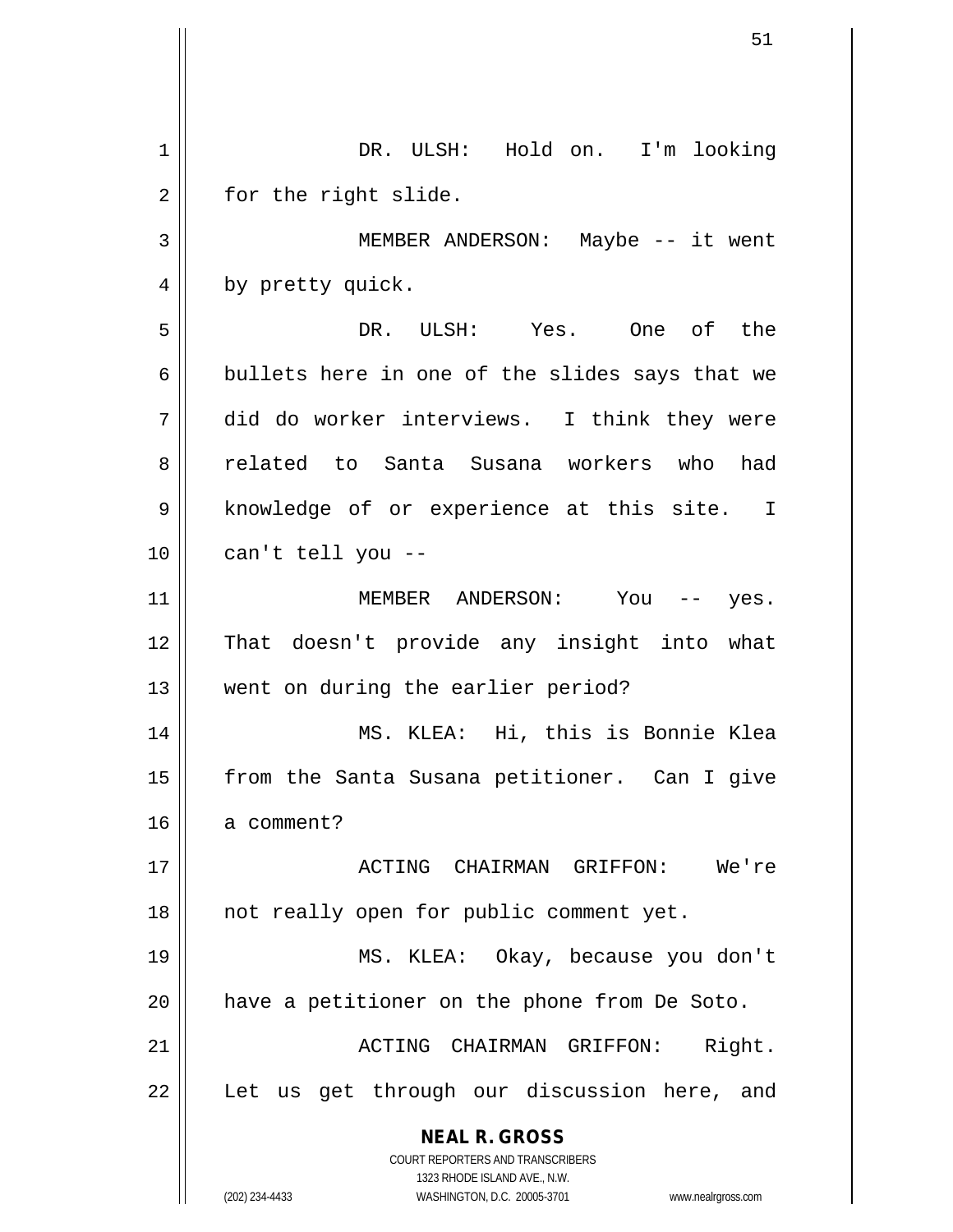**NEAL R. GROSS**  $1 \parallel$  then you may be able to speak for the petition  $2 \parallel$  after that. 3 | MS. KLEA: Thank you. 4 ACTING CHAIRMAN GRIFFON: Okay.  $5 \parallel$  Thanks. 6 DR. ULSH: So, Lara, do you recall  $7$  | how many interviews would be related to this? 8 DR. HUGHES: We're actually not 9 able to do interviews with workers who 10 actually worked at Downey due to them having 11 passed away, and we only have 33 claims. 12 However, we did interview people at the, the 13 || De Soto, Canoga sites. 14 || However, yes, as I said, we were 15 not able to actually interview people who 16 worked at Downey, but we did interview people 17 who currently work at Santa Susana or are 18 dealing with the records, have knowledge about 19 || the records, where they come from, how they're 20 || stored, that have some knowledge of the 21 historical monitoring practices and so forth. 22 || But, unfortunately, we were not

> COURT REPORTERS AND TRANSCRIBERS 1323 RHODE ISLAND AVE., N.W.

(202) 234-4433 WASHINGTON, D.C. 20005-3701 www.nealrgross.com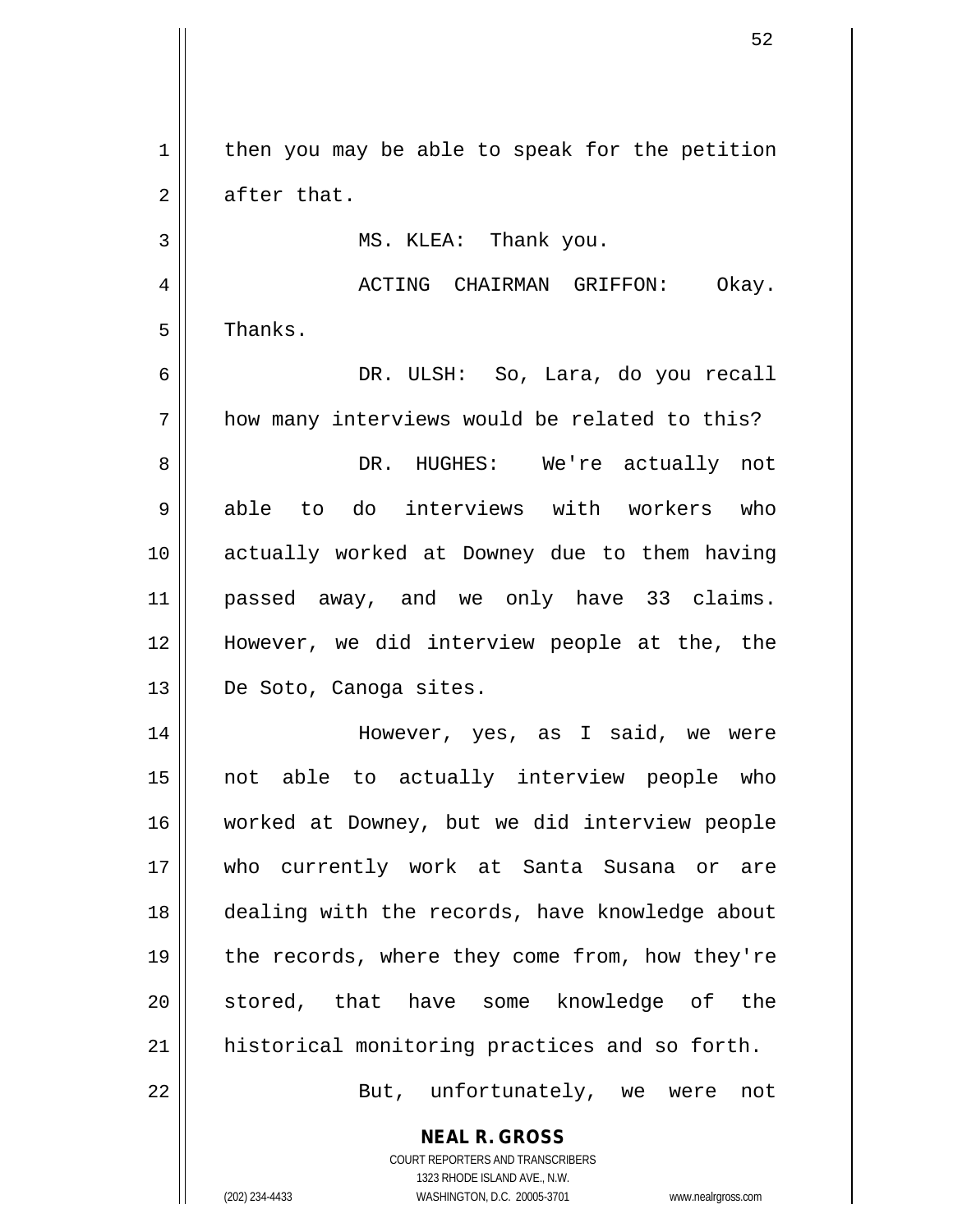$1 \parallel$  able to talk to anybody directly, who directly 2 worked at the Downey facility in the nuclear 3 | research area.

 ACTING CHAIRMAN GRIFFON: I know 5 | we had added on Canoga Avenue as an SEC. But, you know, I'm looking to maybe refresh my memory on this, but my sense is that it looked 8 || like there were -- I mean, there was a, I  $9 \parallel$  think, a hot cave. They did a fair amount of uranium and thorium sort of operations. My sense was that was a potentially dirtier 12 || operation, dirtier facility. Am I | mischaracterizing that, or  $-$  DR. HUGHES: For Canoga? ACTING CHAIRMAN GRIFFON: Yes.

 DR. HUGHES: The operations at Canoga were -- I do believe were larger or more extensive. The Downey facility was essentially the start-up of this nuclear arm 20 || of North American Aviation that, you know, 21 || spread to the Canoga facility, that spread || through Area IV, and later on expanded to the

## **NEAL R. GROSS**

COURT REPORTERS AND TRANSCRIBERS 1323 RHODE ISLAND AVE., N.W. (202) 234-4433 WASHINGTON, D.C. 20005-3701 www.nealrgross.com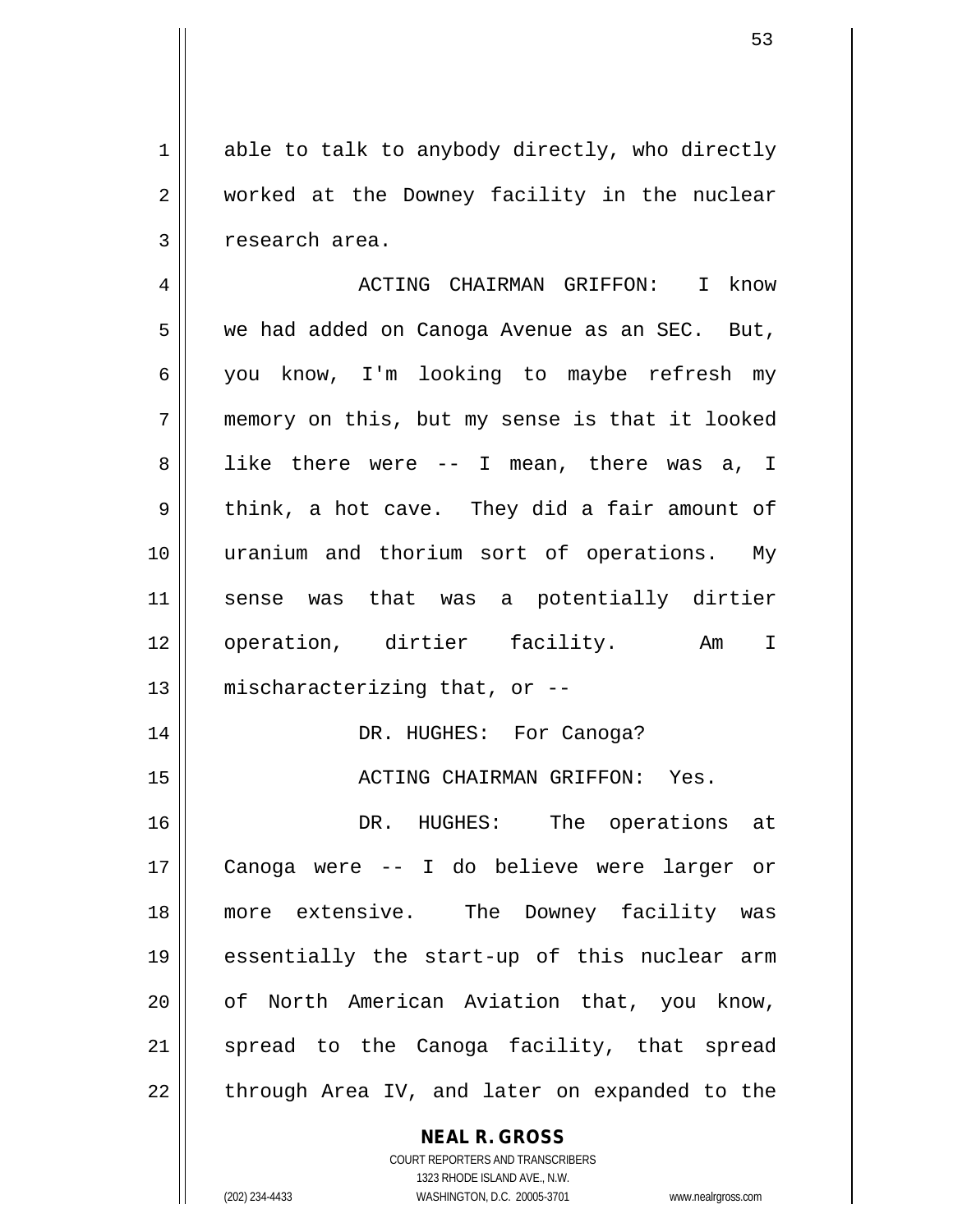**NEAL R. GROSS** COURT REPORTERS AND TRANSCRIBERS 1323 RHODE ISLAND AVE., N.W. (202) 234-4433 WASHINGTON, D.C. 20005-3701 www.nealrgross.com 1 De Soto facility. So this is where it started 2 || with a smaller-scale operation and smaller 3 | reactor operation. 4 ACTING CHAIRMAN GRIFFON: Okay.  $5 \parallel$  Go ahead. 6 MR. RUTHERFORD: I wanted to 7 remind, too, that -- remember that the 8 | radiological monitoring program that we -- was 9 insufficient at Santa Susana from 1958 through  $10$  || 1964 is actually the same  $-$ - this is the same 11 company. I mean, you look at all the 12 predecessors back. At one time this was one 13 || entire covered facility part of ETEC. It 14 broke it up into Canoga, De Soto, Downey, Area 15 IV. So the same radiological monitoring 16 program that we had deficiencies with, with 17 Canoga, with Santa Susana, is the same one 18 we're having deficiencies with De Soto and  $19 \parallel$  Downey, so --20 || ACTING CHAIRMAN GRIFFON: Right,  $21$  | but the operations were very different. 22 || MR. RUTHERFORD: Well, they were,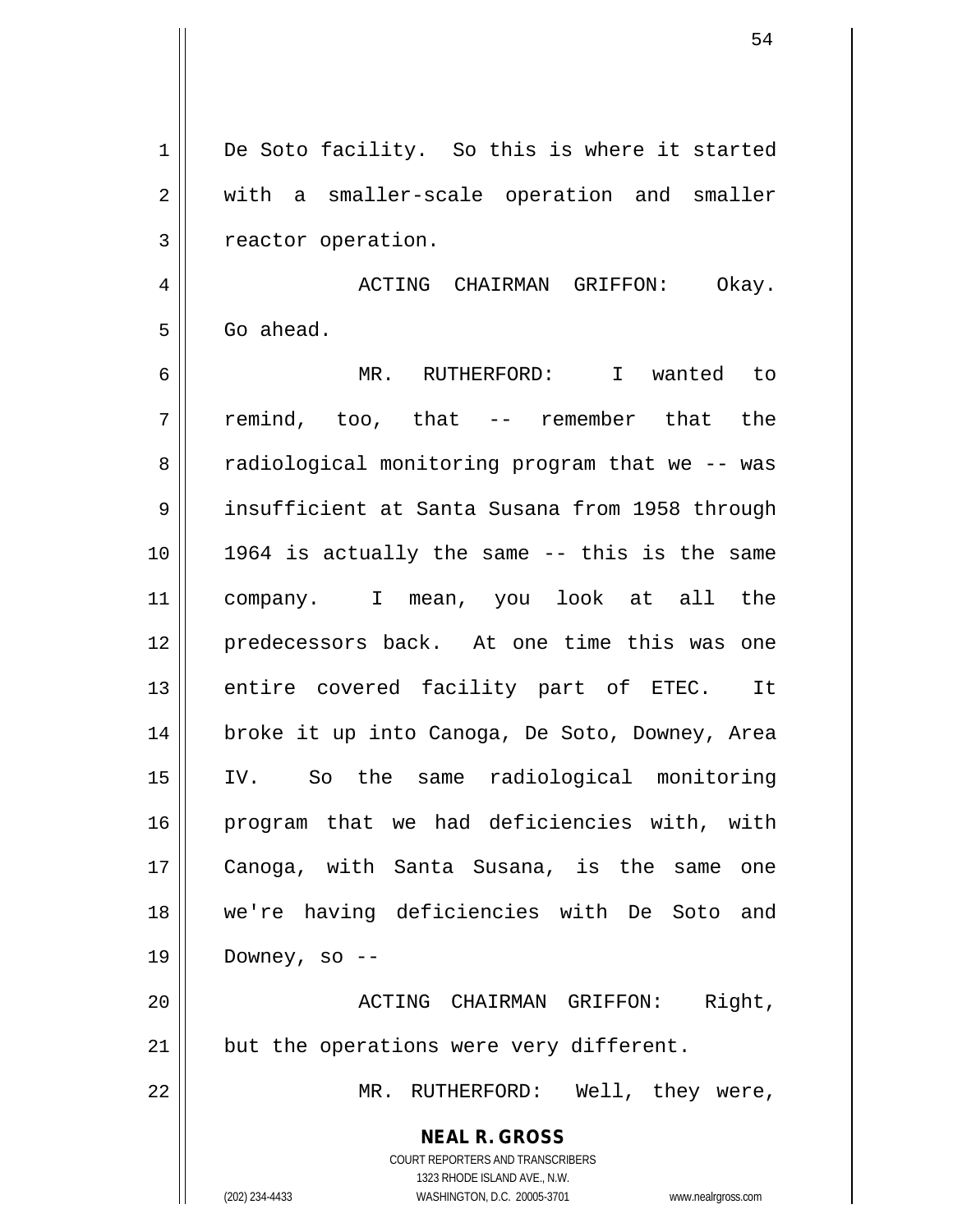| $\mathbf 1$ | but we, we have identified, we have identified |
|-------------|------------------------------------------------|
| 2           | radiological operations -- yes, the reactor    |
| 3           | didn't start until 1951, but we<br>have        |
| 4           | indications that there were other activities   |
| 5           | involving radioactive material prior to 1951   |
| 6           | that we can't bound exposures to workers for.  |
| 7           | DR. ULSH: And the bottom line is               |
| 8           | there is no bioassay data.                     |
| 9           | MR. RUTHERFORD:<br>There is<br>no              |
| 10          | bioassay data.                                 |
| 11          | ACTING CHAIRMAN GRIFFON: Right,                |
| 12          | right.                                         |
| 13          | MR. RUTHERFORD: So we can't put a              |
| 14          | start point -- the Department of Labor has put |
| 15          | a covered period start point of 1948. We have  |
| 16          | nothing -- our process is always if -- during  |
| 17          | our evaluations, if we had information that    |
| 18          | would support that, that the covered period    |
| 19          | should be changed, we provide that information |
| 20          | to the Department of Labor. During our         |
| 21          | evaluation and our review of all the           |
| 22          | documentation associated with this facility,   |
|             | <b>NEAL R. GROSS</b>                           |

 $\mathsf{II}$ 

1323 RHODE ISLAND AVE., N.W. (202) 234-4433 WASHINGTON, D.C. 20005-3701 www.nealrgross.com

COURT REPORTERS AND TRANSCRIBERS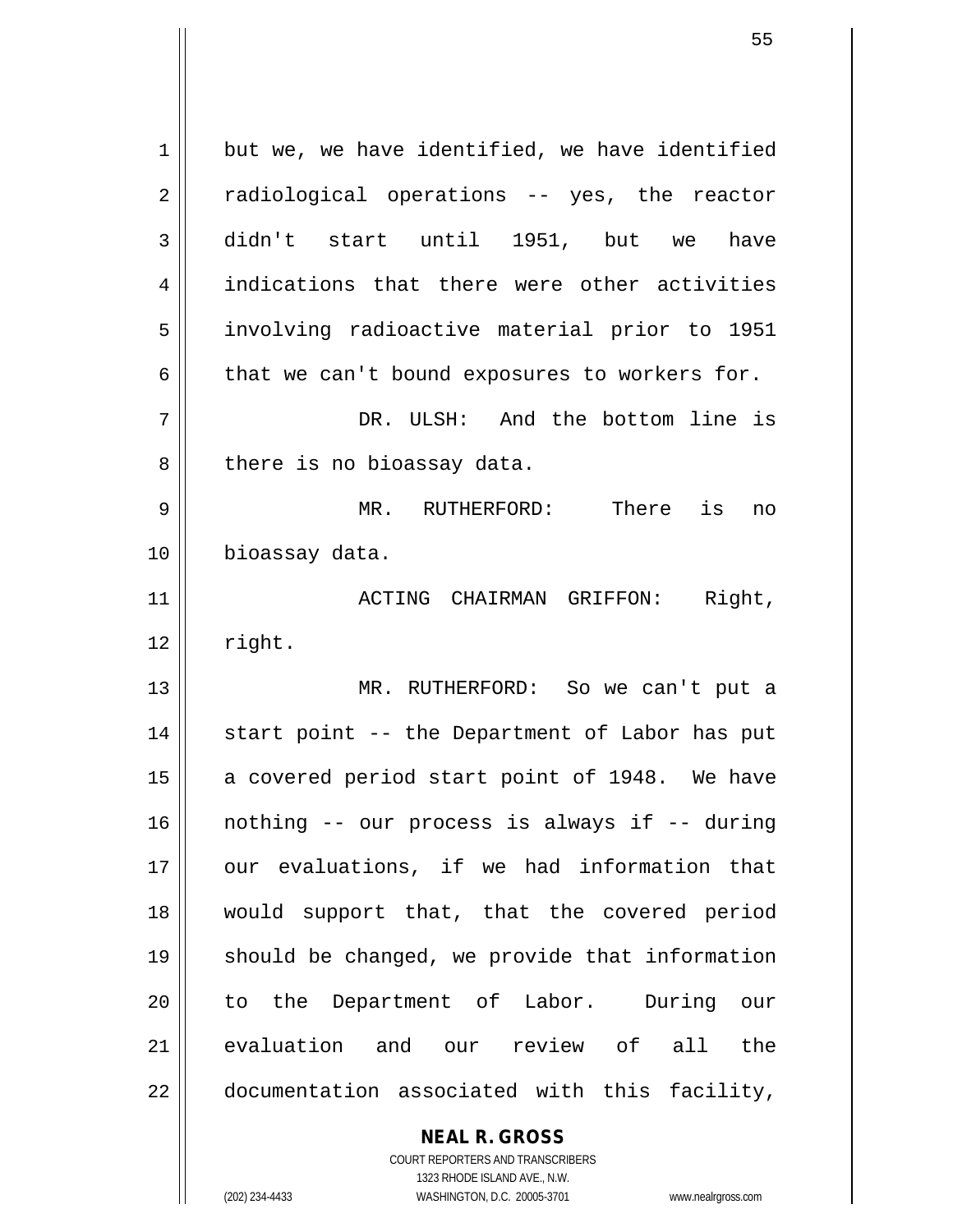**NEAL R. GROSS** COURT REPORTERS AND TRANSCRIBERS 1323 RHODE ISLAND AVE., N.W. (202) 234-4433 WASHINGTON, D.C. 20005-3701 www.nealrgross.com 1 | we found nothing that would cause us to 2 | recommend to the Department of Labor to change  $3 \parallel$  the covered period, and we've also found 4 || nothing to tell us when the start date of 5 | radioactive operations began. So we have to  $6 \parallel$  conclude January 1, 1948. 7 ACTING CHAIRMAN GRIFFON: Thank 8 | you, LaVon. 9 Yes, and I think we're just, we're 10 just probing to round out our discussion of 11 || these, you know, of the basis for the 83.14. 12 || So don't think this is necessarily 13 contentious. 14 MEMBER ANDERSON: It's kind of a 15 due diligence. 16 || ACTING CHAIRMAN GRIFFON: Exactly. 17 || Exactly, yes. Yes. 18 || Any other comments on the Board or 19 || on the phone? Paul or David? 20 MEMBER ZIEMER: No further 21 | questions. 22 || ACTING CHAIRMAN GRIFFON: I think,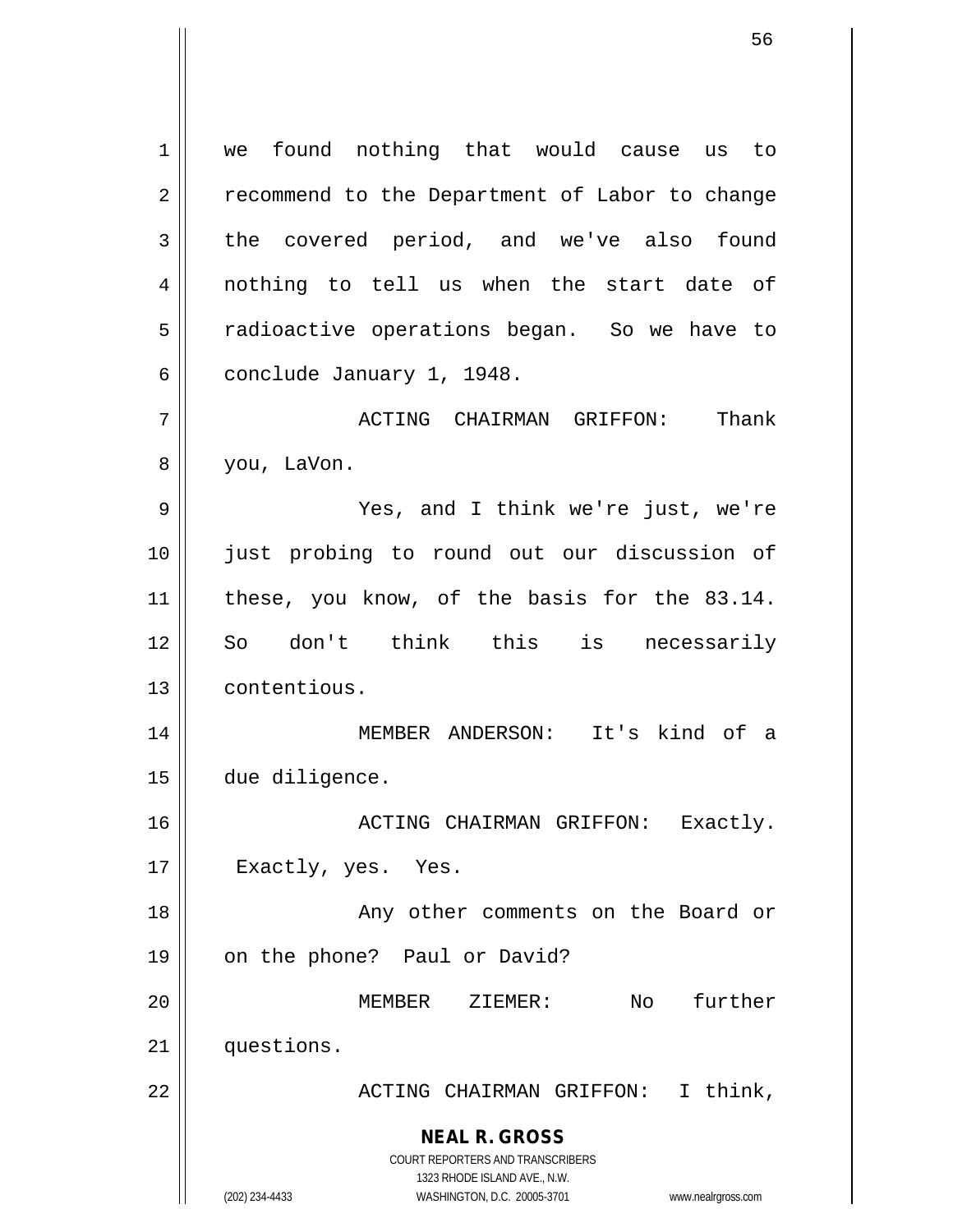**NEAL R. GROSS** 1 at this point, I think we're ready for a 2 | motion on either one of these facilities. I  $3 \parallel$  think we have to deal with them separately,  $4 \parallel$  but if anyone wants to make a motion, I think 5 we're ready. 6 MS. KLEA: This is Bonnie Klea, 7 Santa Susana petitioner. If I could add a 8 ll comment. 9 ACTING CHAIRMAN GRIFFON: Oh, yes, 10 I'm sorry, Bonnie. I said I would get back to  $11$  | you, and  $-$ 12 MS. KLEA: Oh, okay. I just was 13 | hoping I could comment before you vote. 14 ACTING CHAIRMAN GRIFFON: Sure. 15 | Go ahead, Bonnie. Thank you. 16 MS. KLEA: Well, I just want to 17 || say that Downey, Downey to Canoga to De Soto, 18 it was just a progress, you know, when they 19 worked at Downey, they closed it. Then they 20 moved the same work to Canoga. Then they 21 || closed it in `60. Then they moved the same 22 || work to De Soto because they had just built

> COURT REPORTERS AND TRANSCRIBERS 1323 RHODE ISLAND AVE., N.W.

(202) 234-4433 WASHINGTON, D.C. 20005-3701 www.nealrgross.com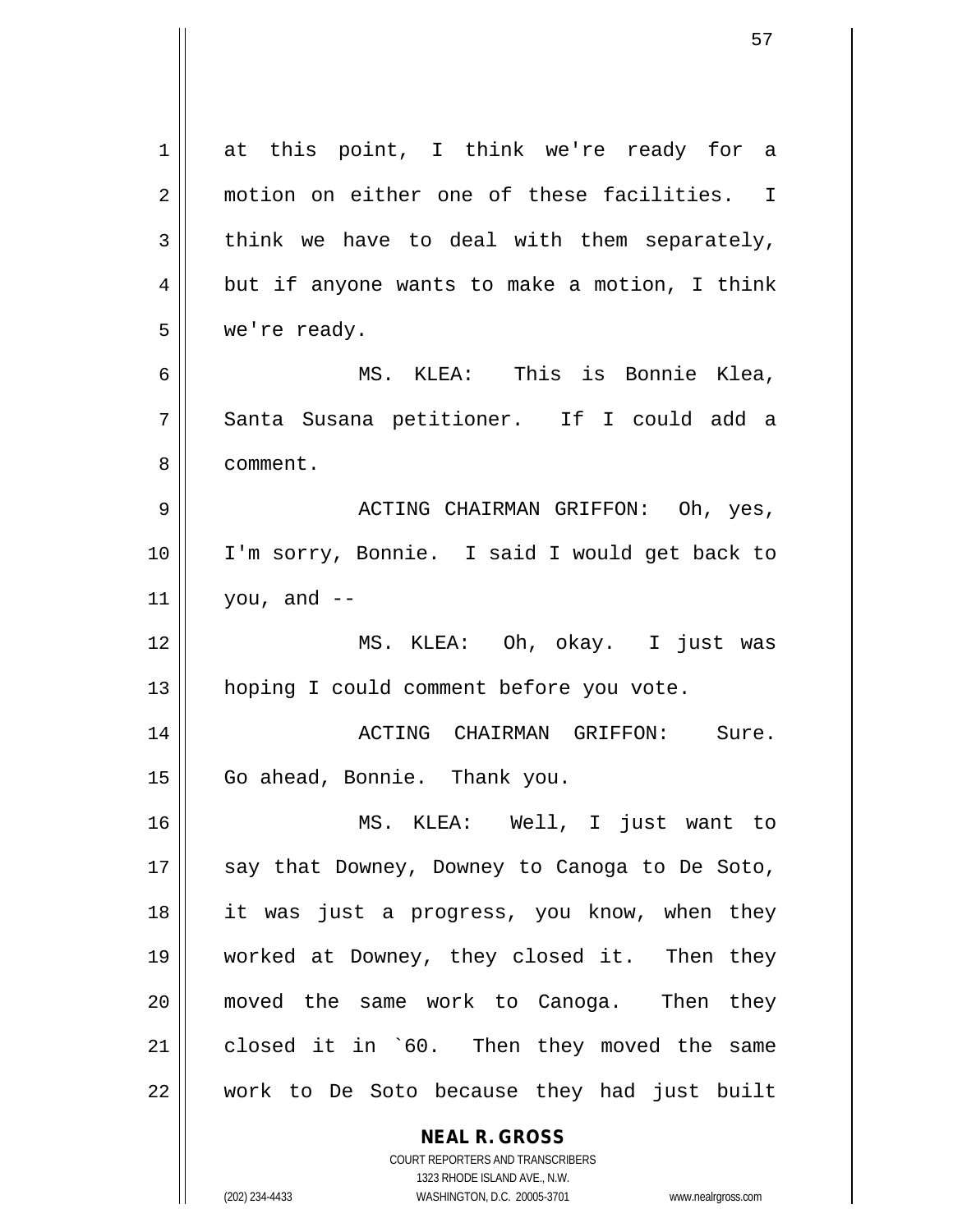**NEAL R. GROSS** COURT REPORTERS AND TRANSCRIBERS 1323 RHODE ISLAND AVE., N.W. (202) 234-4433 WASHINGTON, D.C. 20005-3701 www.nealrgross.com  $1 \parallel$  the new facility at De Soto. And I have many 2 || of the operators from Santa Susana who  $3 \parallel$  actually, their work records said they were at 4 | De Soto when they were actually running SNAP-8 5 up on the hill. And I have firemen that won't  $6 \parallel$  be covered unless they could get the De Soto 7 combined with Santa Susana. 8 || So I'm just asking, please, to all  $9 \parallel$  vote for De Soto and Downey. It was very, 10 || very dangerous over there with uranium fires, 11 explosions, on the glove boxes -- so please 12 vote for it so the firemen could get covered 13 || and the reactor operators. 14 ACTING CHAIRMAN GRIFFON: Thank 15 you, Bonnie, for weighing in. 16 || Chay, ready for a motion from the 17 Board. 18 MEMBER CLAWSON: I make -- do you 19 want to do De Soto or Downey? 20 || ACTING CHAIRMAN GRIFFON: Brad. 21 MEMBER CLAWSON: I will make a 22 motion that we accept NIOSH's -- the motion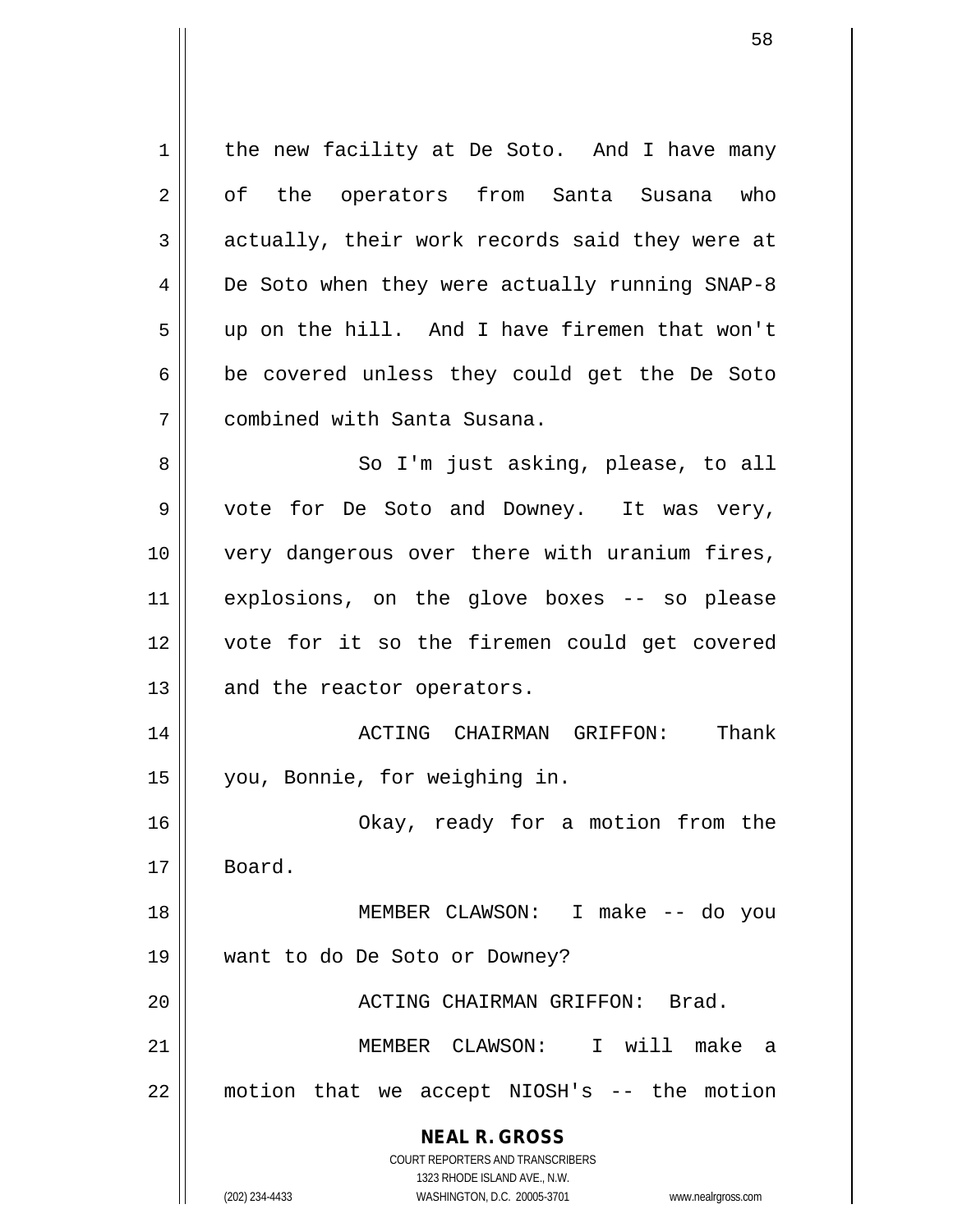**NEAL R. GROSS** COURT REPORTERS AND TRANSCRIBERS 1323 RHODE ISLAND AVE., N.W. (202) 234-4433 WASHINGTON, D.C. 20005-3701 www.nealrgross.com  $1$  | that NIOSH put forth for the Downey facility. 2 ACTING CHAIRMAN GRIFFON: Okay.  $3 \parallel$  Any seconds? 4 || MEMBER SCHOFIELD: Second. 5 ACTING CHAIRMAN GRIFFON: Second 6 from Phil.  $7 \parallel$  all right, so the motion is for 8 || the Downey facility, and the Class Definition 9 || as proposed by NIOSH, that we add the Class 10 || for that time period. 11 | Any discussion of the motion? 12 (No response.) 13 ACTING CHAIRMAN GRIFFON: Paul or 14 David, any further follow-up on -- 15 MEMBER ZIEMER: Are you going to  $16$  | put the exact wording in the  $-$ -17 ACTING CHAIRMAN GRIFFON: I'm 18 || sorry, Paul. We're not hearing you well. 19 MEMBER ZIEMER: Am I on? 20 || ACTING CHAIRMAN GRIFFON: Yes. Go  $21$   $\parallel$  ahead. 22 MEMBER ZIEMER: Yes. I was just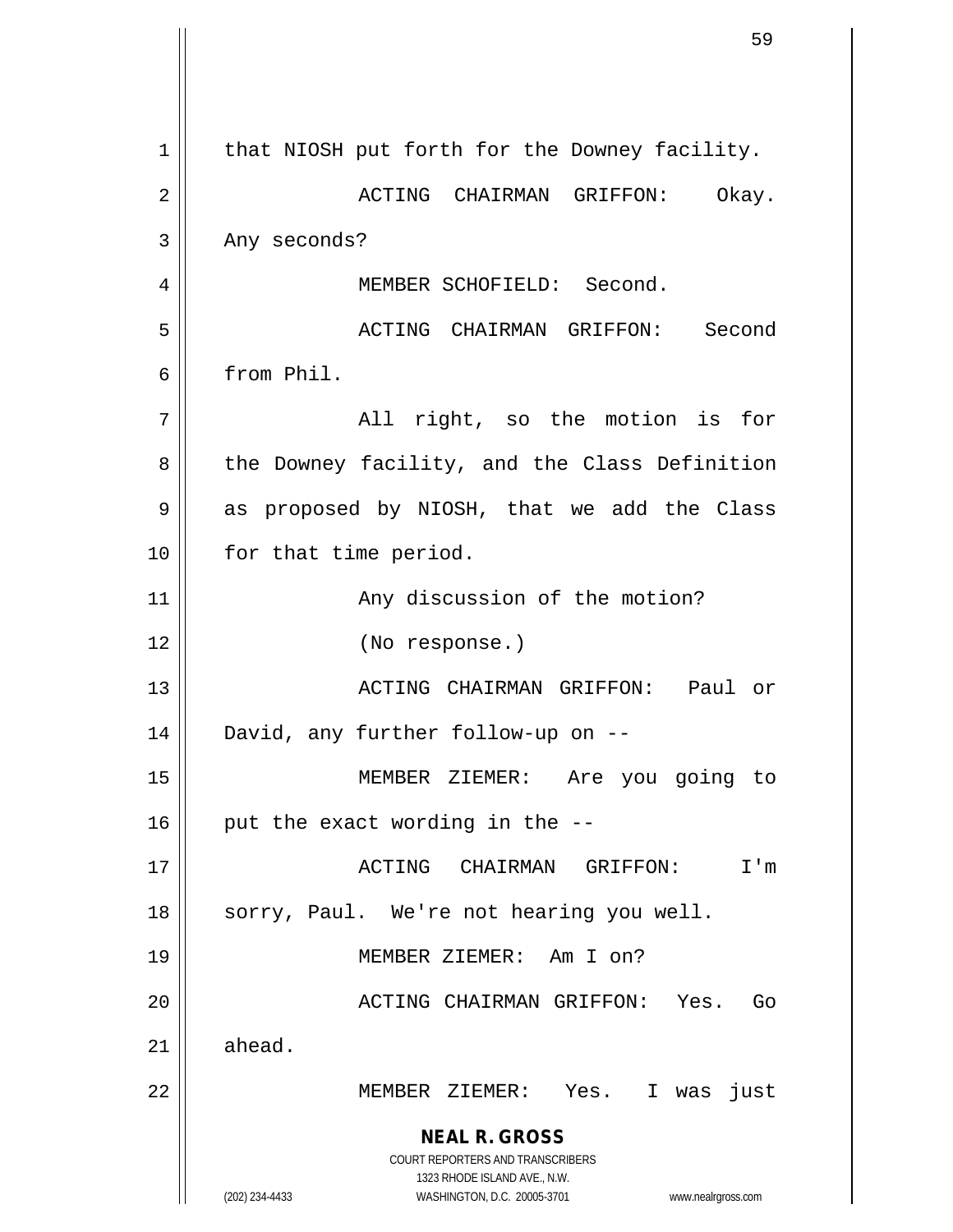**NEAL R. GROSS** COURT REPORTERS AND TRANSCRIBERS 1323 RHODE ISLAND AVE., N.W. (202) 234-4433 WASHINGTON, D.C. 20005-3701 www.nealrgross.com 1 asking if you were going to provide the exact 2 wording -- 3 ACTING CHAIRMAN GRIFFON: Yes. 4 MEMBER ZIEMER: -- or are you  $5 \parallel$  going to vote first, or what? 6 ACTING CHAIRMAN GRIFFON: Yes, 7 I'll do -- Ted's reminding me -- I'll do the 8 | friendly amendment. 9 MEMBER ZIEMER: Okay. 10 ACTING CHAIRMAN GRIFFON: If  $11$  | that's okay, Brad, I'll make a --12 MEMBER CLAWSON: Sure. 13 || ACTING CHAIRMAN GRIFFON: -- Okay. 14 || So here's for the Downey facility. 15 || The Advisory Board on Radiation 16 and Worker Health -- the Board has evaluated 17 || SEC Petition 00167 concerning workers of the 18 Downey facility in Los Angeles County, 19 California, under the statutory requirements 20 || established by EEOICPA and incorporated into 21 42 CFR Section 83.14. 22 || The Board respectfully recommends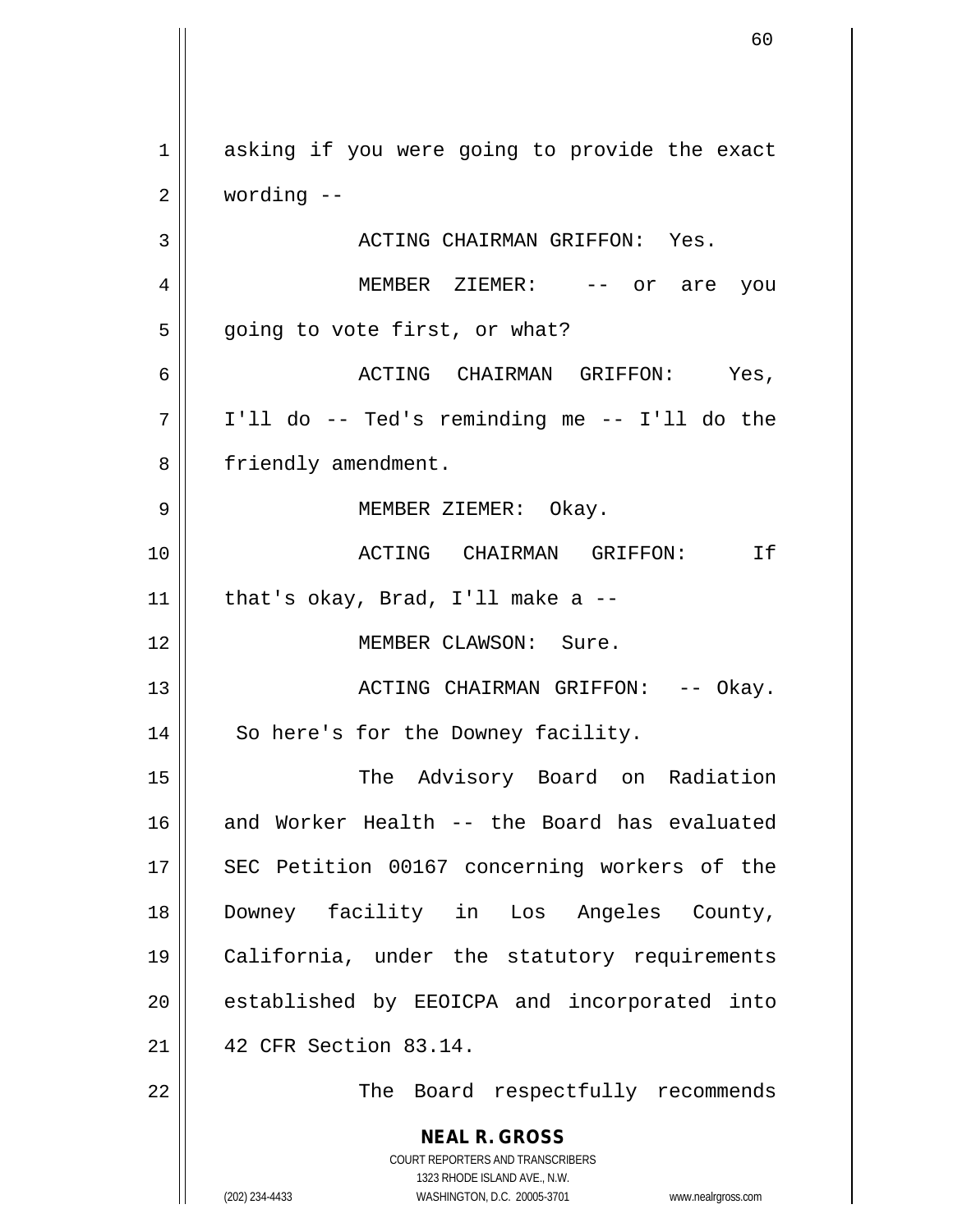1 Special Exposure Cohort, SEC, status be 2 || accorded to all employees of Department of 3 Energy, DOE, its predecessor agencies, and 4 their contractors or subcontractors who worked  $5 \parallel$  at the Downey facility in Los Angeles County, 6 California from January 1st, 1948, through 7 December 31st, 1955, for a number of work days 8 || aggregating at least 250 work days, occurring 9 either solely under this employment or in 10 combination with work days within the 11 || parameters established for one or more other 12 Classes of employees included in the Special 13 | Exposure Cohort. 14 This recommendation is based on

15 || the following factors. The Downey facility in 16 Los Angeles County, California, was involved 17 || in research on nuclear power applications. 18 NIOSH found that there was insufficient 19 monitoring data or information on radiological 20 || operations at this facility in order to be 21 able to complete accurate individual dose 22 | reconstructions involving internal radiation

**NEAL R. GROSS**

COURT REPORTERS AND TRANSCRIBERS 1323 RHODE ISLAND AVE., N.W. (202) 234-4433 WASHINGTON, D.C. 20005-3701 www.nealrgross.com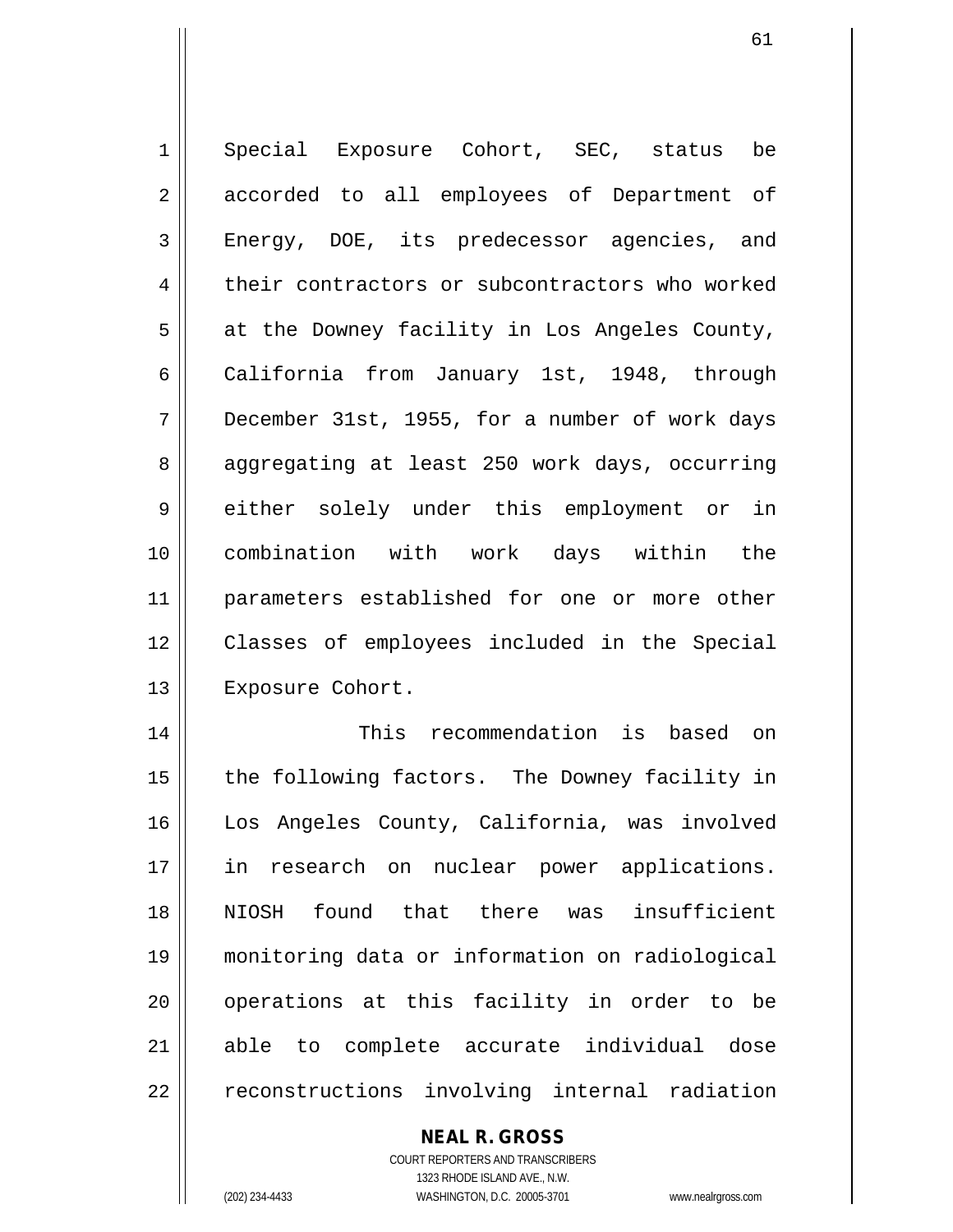1 || exposures for Downey facility workers during 2 || the time period in question. The Board 3 | concurs with this conclusion.

4 NIOSH determined that health may 5 | have been in danger for the workers exposed to 6 || radiation in the Downey facility in Los 7 || Angeles County, California, during the time 8 || period in question. The Board concurs with  $9 \parallel$  this determination.

 Based on these considerations and the discussions held at our May 19th-21st, 12 || 2010 Advisory Board meeting held in Niagara Falls -- Niagara Falls -- California, that's a mistake -- Niagara Falls, New York. The Board 15 | recommends that this Special Exposure Cohort **petition** be granted.

 Enclosed is the documentation from 18 || the Board meetings where the Special Exposure Cohort Class was discussed. The documentation 20 || includes transcripts of the deliberations, copies of the petition, the NIOSH review || thereof, and related materials. If any of

> COURT REPORTERS AND TRANSCRIBERS 1323 RHODE ISLAND AVE., N.W. (202) 234-4433 WASHINGTON, D.C. 20005-3701 www.nealrgross.com

**NEAL R. GROSS**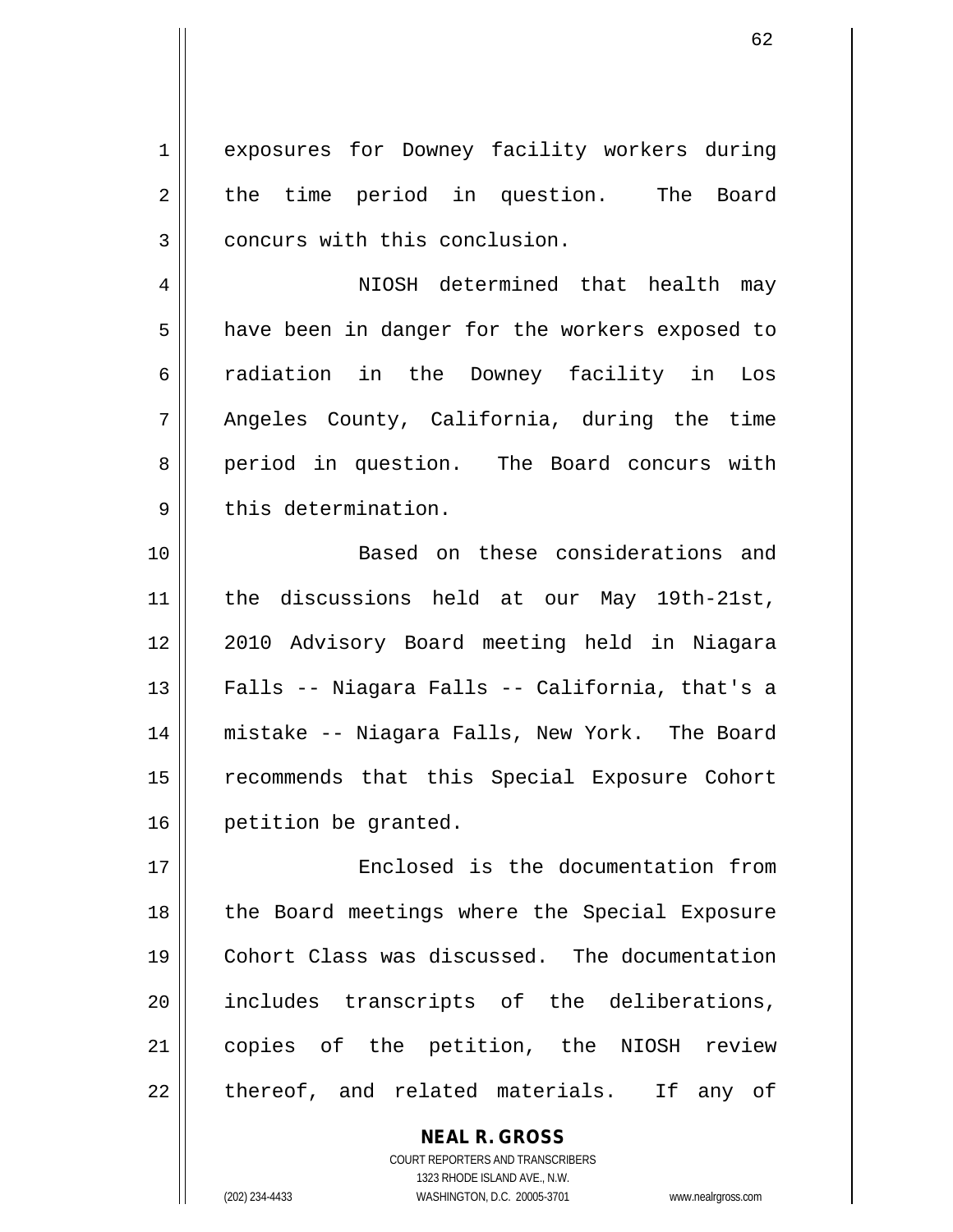**NEAL R. GROSS** COURT REPORTERS AND TRANSCRIBERS 1323 RHODE ISLAND AVE., N.W. (202) 234-4433 WASHINGTON, D.C. 20005-3701 www.nealrgross.com  $1 \parallel$  these items are unavailable at this time, they 2 | will follow shortly. 3 || MR. KATZ: You have to ask Brad if  $4 \parallel$  he accepts that --5 ACTING CHAIRMAN GRIFFON: Brad, do  $6 \parallel$  you accept that as a friendly amendment. Yes? 7 MEMBER CLAWSON: As a small 8 || amendment. Yes. 9 ACTING CHAIRMAN GRIFFON: Yes. 10 | Okay. And Emily has some edits, I imagine. 11 MS. HOWELL: Just a couple of 12 | small changes. 13 ACTING CHAIRMAN GRIFFON: 14 California was one I caught. 15 MS. HOWELL: Yes, that one would 16 | be important. 17 || The Class Definition paragraph, 18 || contractors or subcontractors, or should be 19 | changed to an and. 20 || ACTING CHAIRMAN GRIFFON: Did you  $21$  | get that? Tell me that again. 22 MS. HOWELL: In the Class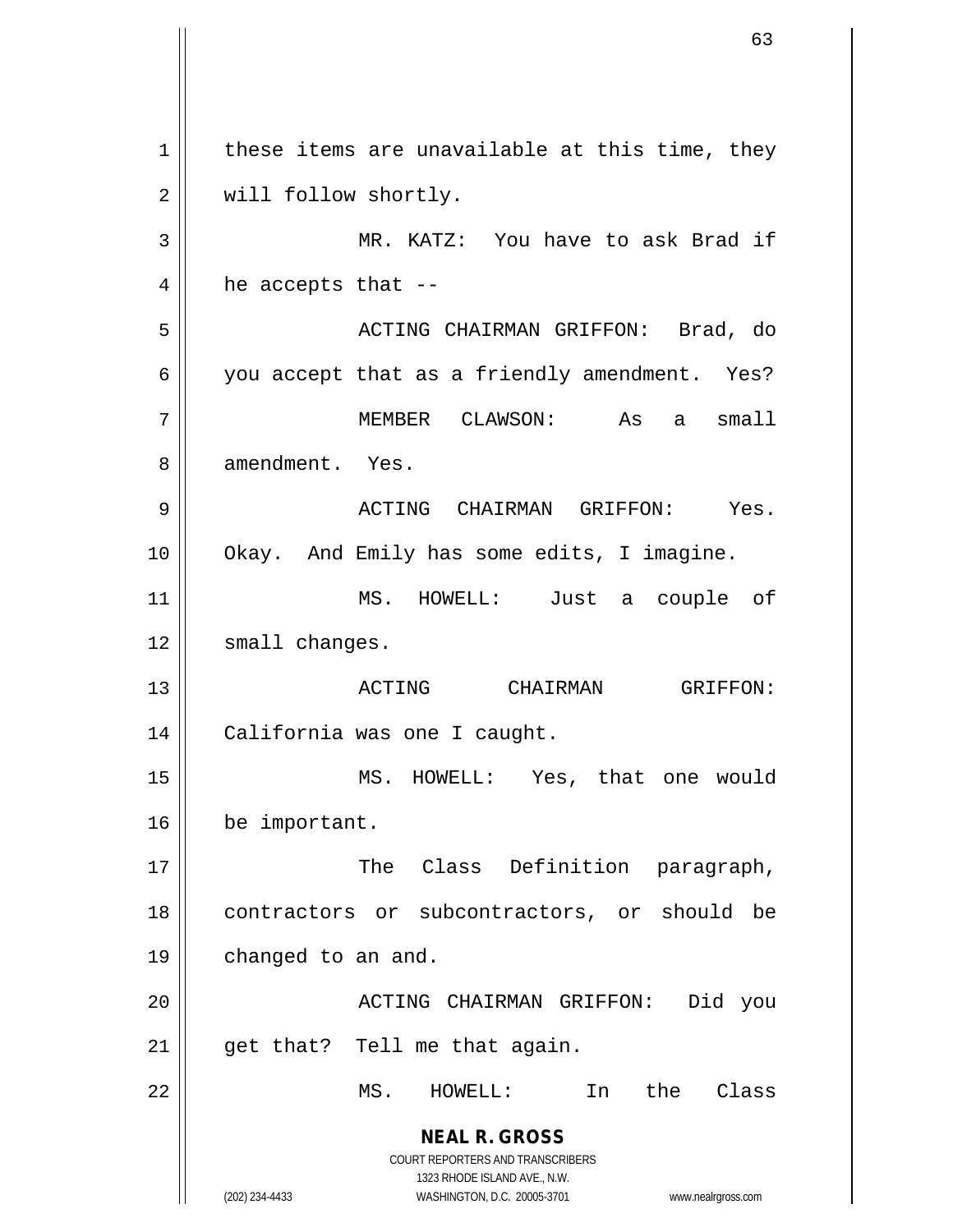**NEAL R. GROSS** COURT REPORTERS AND TRANSCRIBERS 1323 RHODE ISLAND AVE., N.W. (202) 234-4433 WASHINGTON, D.C. 20005-3701 www.nealrgross.com 1 | Definition sentence in the first paragraph--2 ACTING CHAIRMAN GRIFFON: Yes. 3 MS. HOWELL: -- and their 4 contractors or subcontractors, or should be  $5 \parallel$  changed to and. 6 ACTING CHAIRMAN GRIFFON: Okay. 7 MS. HOWELL: And then you have a 8 couple of grammar errors in the bullets. I 9 mean, just, like there's -- not grammar -- but 10 there's an extra period in the first bullet, 11 || and the second bullet has extra spacing. 12 ACTING CHAIRMAN GRIFFON: Yes. I 13 did notice that, but we can correct that 14 || before the letter goes out. Yes, okay. 15 So the full motion now is on the 16 || table. Any discussion of the motion? 17 (No response.) 18 || ACTING CHAIRMAN GRIFFON: If not, 19 || I think we're ready for our roll-call vote. 20 || Ted. 21 || MR. KATZ: Thank you. 22 || Dr. Anderson.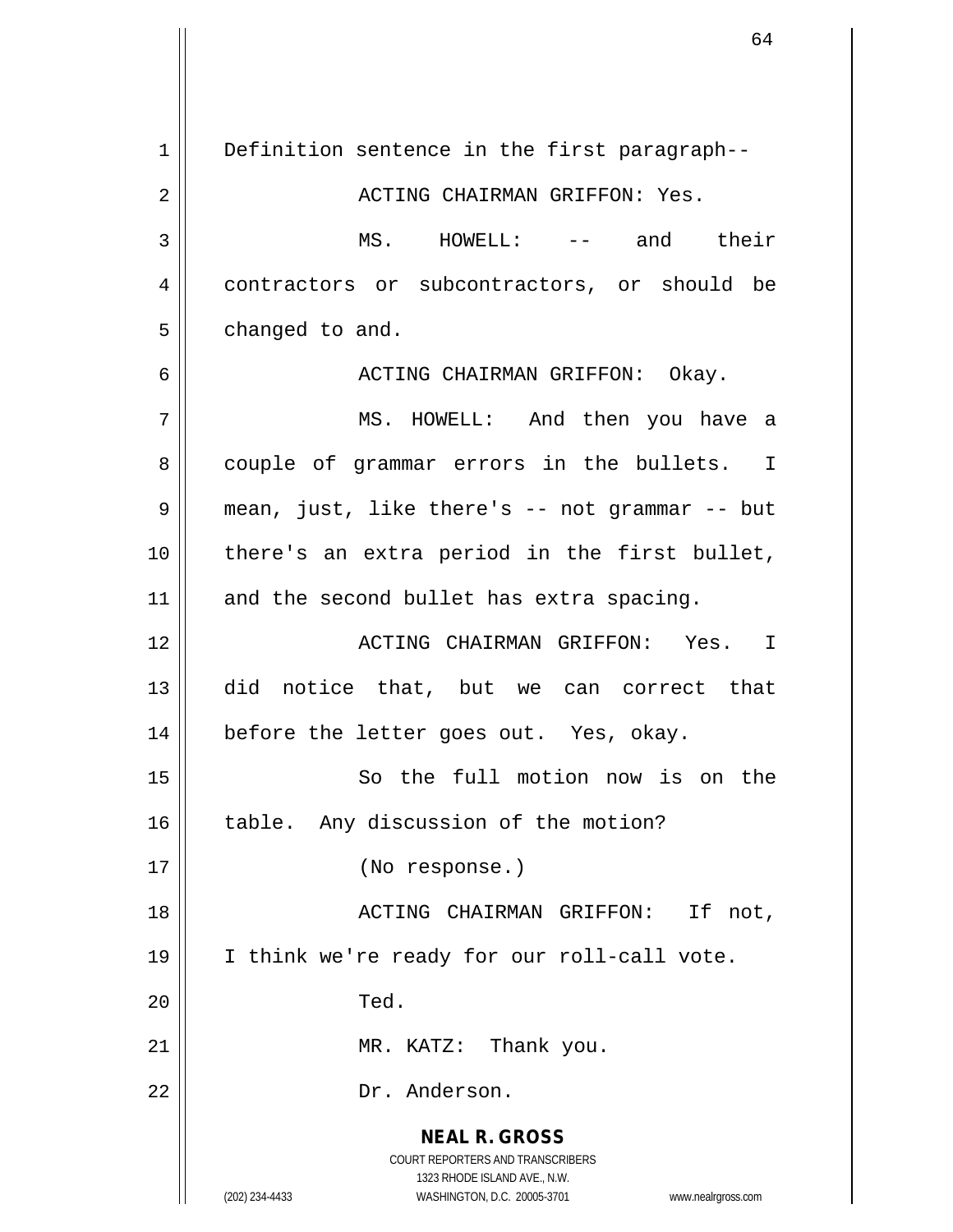|                | 65                                                                                                                                                              |
|----------------|-----------------------------------------------------------------------------------------------------------------------------------------------------------------|
|                |                                                                                                                                                                 |
| $\mathbf{1}$   | MEMBER ANDERSON: Yes.                                                                                                                                           |
| $\overline{2}$ | MR. KATZ: Ms. Beach.                                                                                                                                            |
| 3              | MEMBER BEACH: Yes.                                                                                                                                              |
|                |                                                                                                                                                                 |
| $\overline{4}$ | MR. KATZ: Mr. Clawson.                                                                                                                                          |
| 5              | MEMBER CLAWSON: Yes.                                                                                                                                            |
| $\epsilon$     | MR. KATZ: Dr. Field.                                                                                                                                            |
| 7              | MEMBER FIELD: Yes.                                                                                                                                              |
| 8              | MR. KATZ: Mr. Griffon.                                                                                                                                          |
| 9              | ACTING CHAIRMAN GRIFFON: Yes.                                                                                                                                   |
| 10             | MR. KATZ: Dr. Lemen.                                                                                                                                            |
| 11             | MEMBER LEMEN: Yes.                                                                                                                                              |
| 12             | MR. KATZ: Dr. Lockey is absent.                                                                                                                                 |
| 13             | I'll collect his vote after, and the same is                                                                                                                    |
| 14             | true for Dr. Melius.                                                                                                                                            |
| 15             | Ms. Munn.                                                                                                                                                       |
| 16             | MEMBER MUNN: Yes.                                                                                                                                               |
| 17             | MR. KATZ: Dr. Poston.                                                                                                                                           |
| 18             | MEMBER POSTON: Yes.                                                                                                                                             |
| 19             | MR. KATZ: Mr. Presley.                                                                                                                                          |
| 20             | MEMBER PRESLEY: Yes.                                                                                                                                            |
| 21             | MR. KATZ: Dr. Richardson.                                                                                                                                       |
| 22             | MEMBER RICHARDSON: Yes.                                                                                                                                         |
|                | <b>NEAL R. GROSS</b><br>COURT REPORTERS AND TRANSCRIBERS<br>1323 RHODE ISLAND AVE., N.W.<br>(202) 234-4433<br>WASHINGTON, D.C. 20005-3701<br>www.nealrgross.com |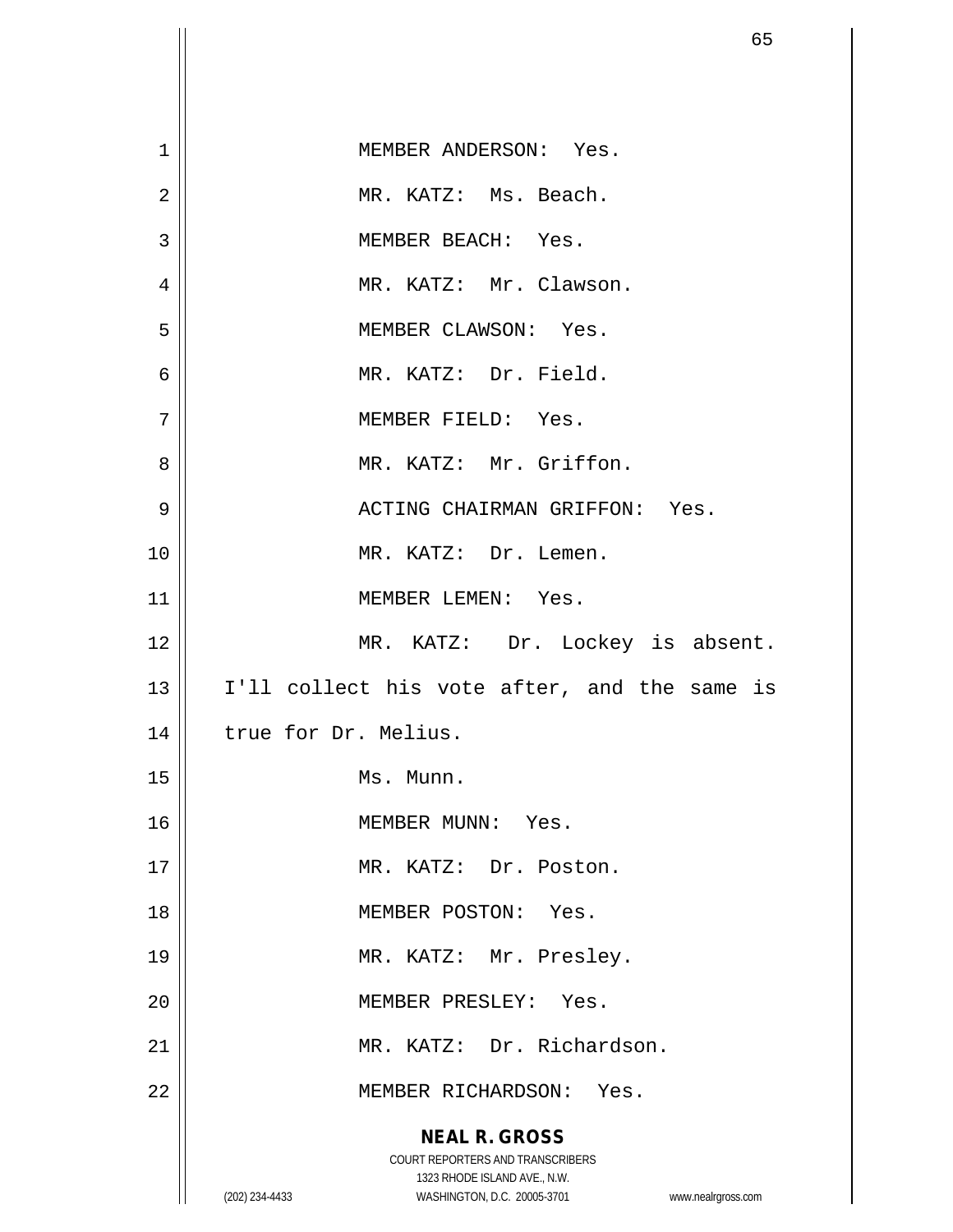|    | 66                                                                      |
|----|-------------------------------------------------------------------------|
|    |                                                                         |
| 1  | MR. KATZ: Dr. Roessler.                                                 |
| 2  | MEMBER ROESSLER: Yes.                                                   |
| 3  | MR. KATZ: Mr. Schofield.                                                |
| 4  | MEMBER SCHOFIELD: Yes.                                                  |
| 5  | MR. KATZ: And Dr. Ziemer.                                               |
| 6  | MEMBER ZIEMER: Yes.                                                     |
| 7  | MR. KATZ: So all are in favor who                                       |
| 8  | were present --                                                         |
| 9  | MEMBER GIBSON: I'll vote yes,                                           |
| 10 | too, Ted.                                                               |
| 11 | MR. KATZ: Oh, I missed you again.                                       |
| 12 | I'm sorry, Mr. Gibson.                                                  |
| 13 | MEMBER GIBSON: Yes.                                                     |
| 14 | MR. KATZ: Good grief. Fourteen                                          |
| 15 | in favor and the motion passes.                                         |
| 16 | Thank<br>ACTING CHAIRMAN GRIFFON:                                       |
| 17 | you. And now we can, if anyone wants to make                            |
| 18 | a motion on the De Soto Avenue facility, we                             |
| 19 | can $--$                                                                |
| 20 | MEMBER GIBSON: I move that we                                           |
| 21 | accept NIOSH's recommendation                                           |
| 22 | Mike<br>ACTING CHAIRMAN GRIFFON:                                        |
|    | <b>NEAL R. GROSS</b>                                                    |
|    | <b>COURT REPORTERS AND TRANSCRIBERS</b><br>1323 RHODE ISLAND AVE., N.W. |
|    | (202) 234-4433<br>WASHINGTON, D.C. 20005-3701<br>www.nealrgross.com     |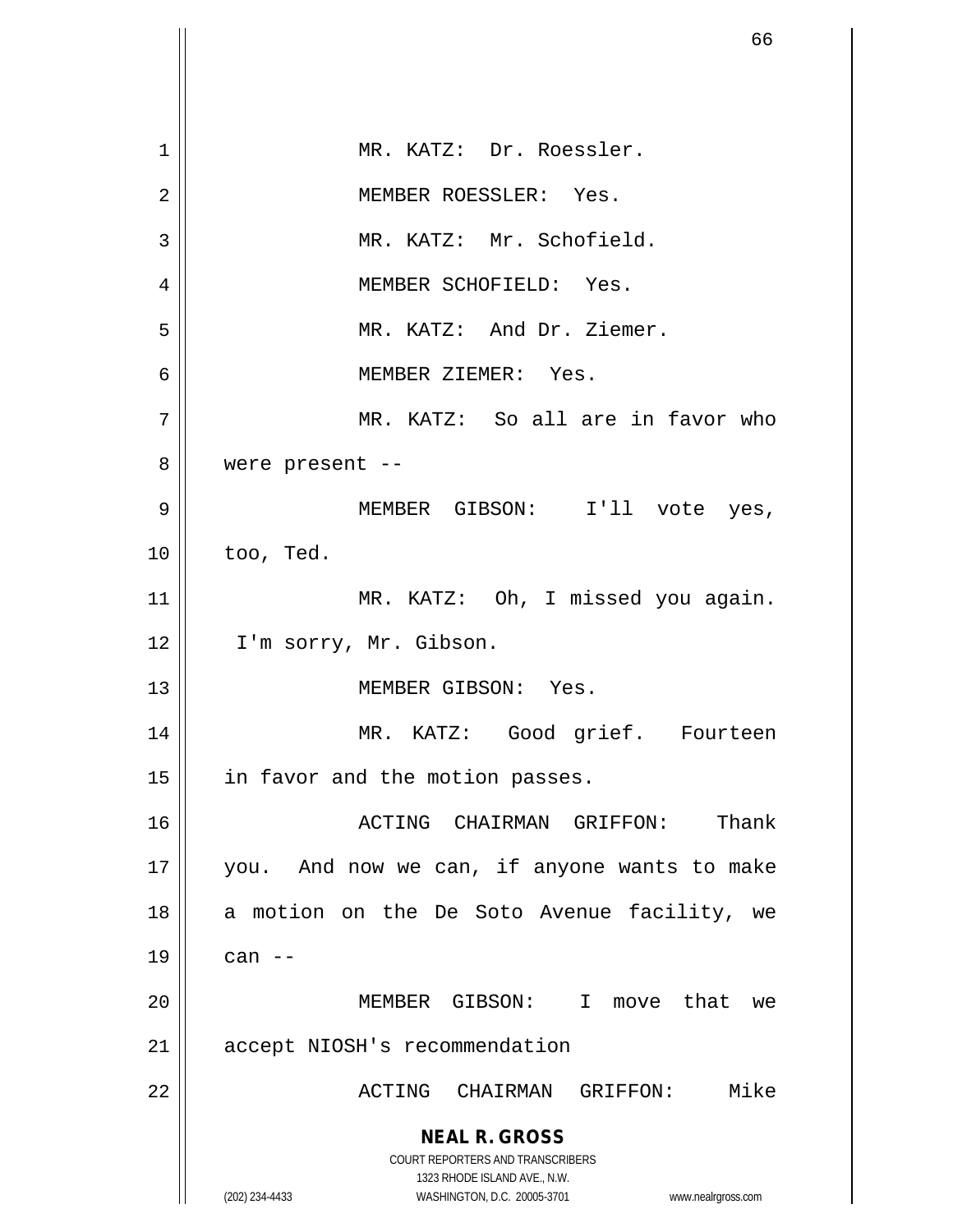1 || made a motion to accept the recommendation for  $2 \parallel$  the De Soto Avenue facility.

3 MEMBER BEACH: I'll second it.

4 ACTING CHAIRMAN GRIFFON: Josie  $5 \parallel$  seconds.

6 And I'll offer a friendly  $7$  || amendment, Mike. This is the hardest work of  $8 \parallel$  the Chair today -- anyway, okay.

9 The Advisory Board on Radiation 10 || and Worker Health, the Board, has evaluated 11 SEC Petition 00168 concerning workers at the 12 De Soto Avenue facility in Los Angeles County, 13 || California, under the statutory requirements 14 || established by the EEOICPA and incorporated 15 into 42 CFR Section 83.14.

16 || The Board respectfully recommends 17 || Special Exposure Cohort status to be accorded 18 || to all employees of the Department of Energy, 19 its predecessor agencies, and their 20 || contractors and subcontractors who worked at 21 || the De Soto Avenue facility in Los Angeles 22 | County, California, from January 1st, 1959,

**NEAL R. GROSS**

COURT REPORTERS AND TRANSCRIBERS 1323 RHODE ISLAND AVE., N.W. (202) 234-4433 WASHINGTON, D.C. 20005-3701 www.nealrgross.com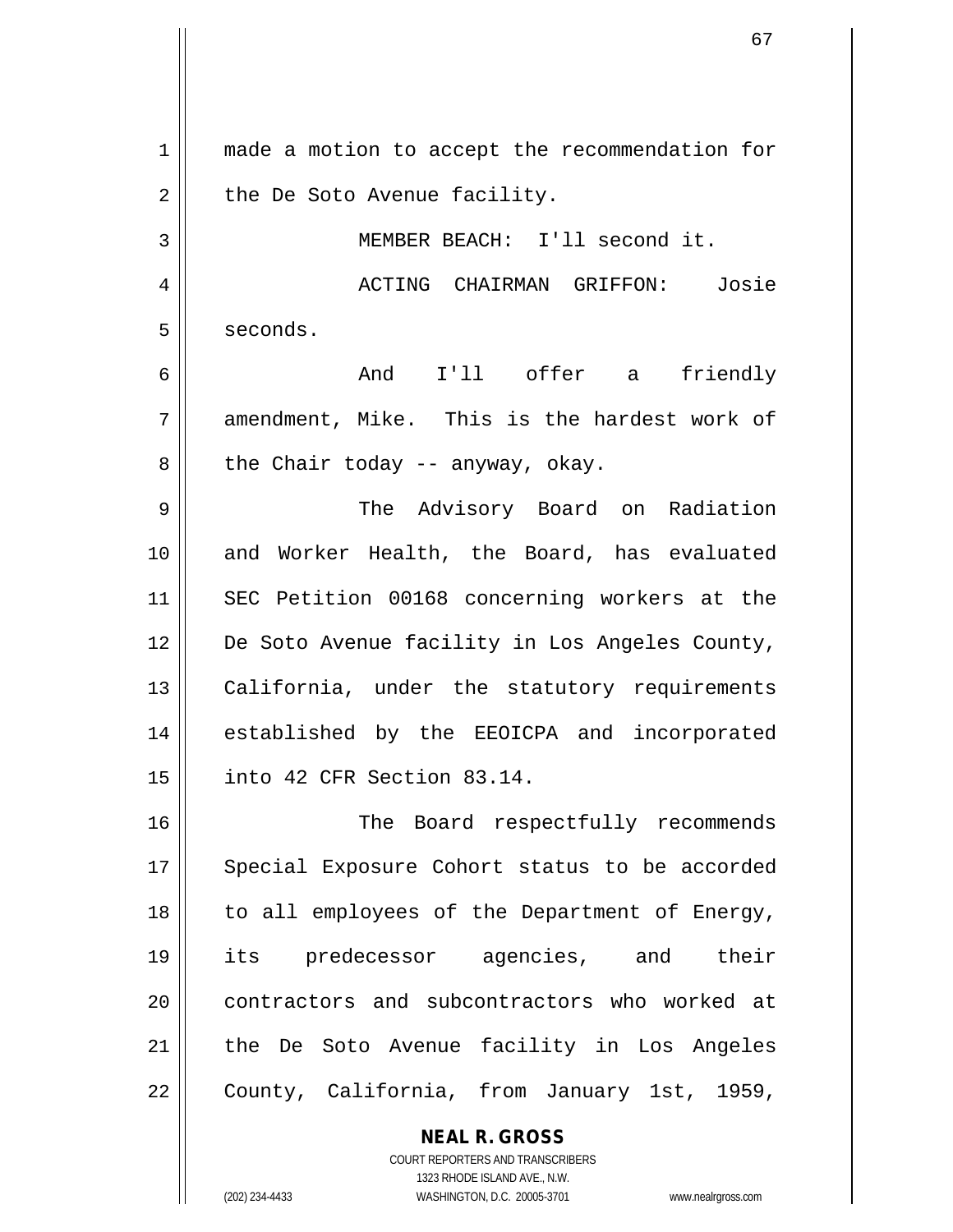1 | through December 31st, 1964, for a number of 2 || work days aggregating at least 250 work days, 3 | occurring either solely under this employment 4 | or in combination with work days within the 5 || parameters established for one or more other 6 Classes of employees included in the Special 7 | Exposure Cohort.

 This recommendation is based on 9 the following factors. The De Soto Avenue facility in Los Angeles County, California was involved in research, development, and technical work related to nuclear power applications. NIOSH found that there was insufficient monitoring data for information 15 || on radiological operations at this facility in order to be able to complete accurate individual dose reconstructions involving internal radiation exposures for De Soto Avenue facility workers during this time period in question. The Board concurs with  $\parallel$  this conclusion.

22 NIOSH determined that health may

**NEAL R. GROSS** COURT REPORTERS AND TRANSCRIBERS

1323 RHODE ISLAND AVE., N.W. (202) 234-4433 WASHINGTON, D.C. 20005-3701 www.nealrgross.com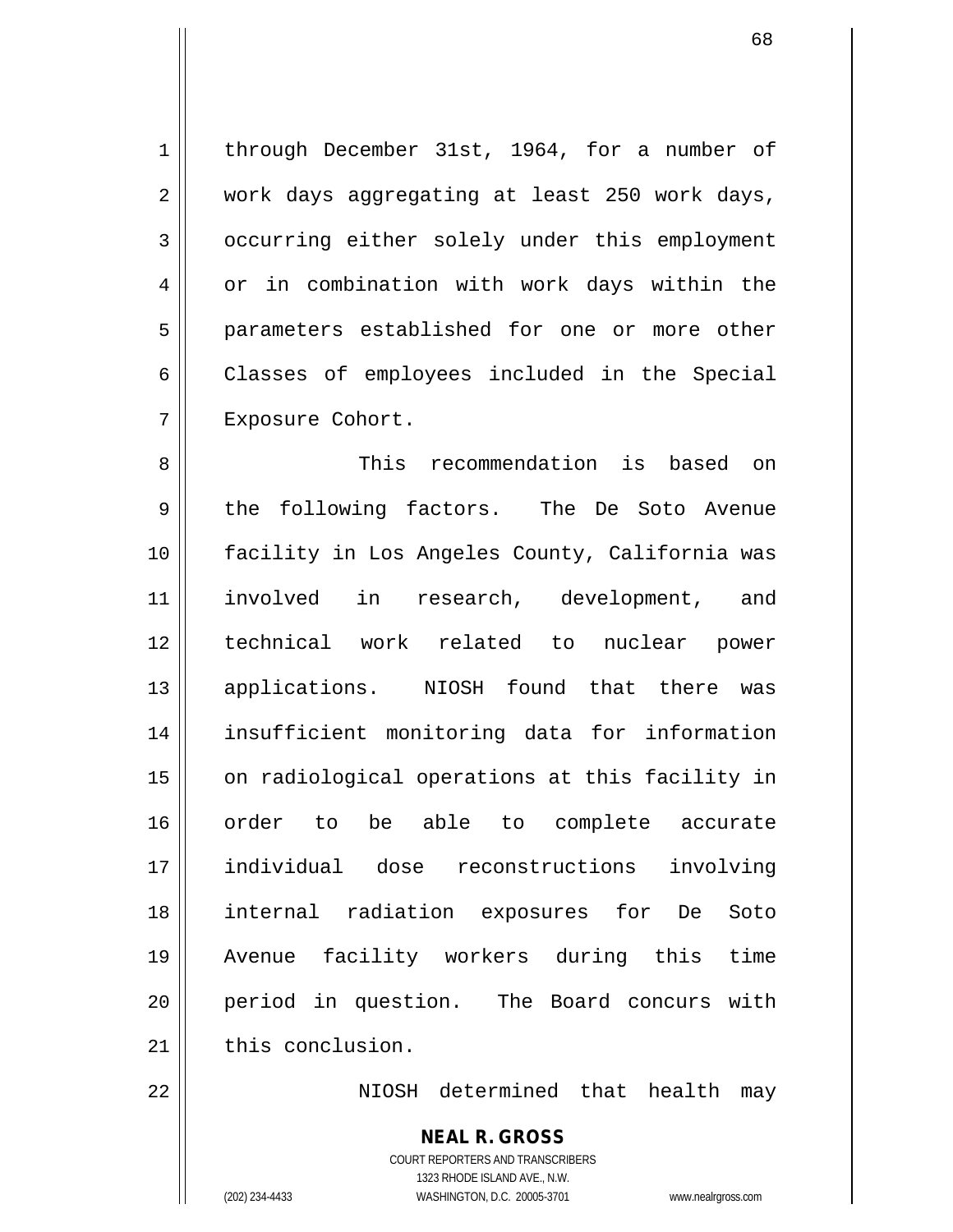1 | have been in danger for the workers exposed to 2 || radiation at the Downey facility in Los 3 Angeles County, California during the time 4 || period in question. The Board concurs with  $5$   $\parallel$  this determination.

6 || Based on these considerations and  $7 \parallel$  the discussions held at our May 19th-21st, 8 || 2010 Advisory Board meeting held in Niagara 9 Falls, New York, the Board recommends that the 10 || Special Exposure Cohort Petition be granted.

11 Enclosed is the documentation from 12 || the Board meetings where the Special Exposure 13 Cohort Class was discussed. The documentation 14 includes transcripts of the deliberations, 15 copies of the petition, the NIOSH review 16 || thereof, and related materials. If any of  $17$   $\parallel$  these items are unavailable at this time, they 18 || will follow shortly.

19 And, Mike, is that acceptable? 20 MEMBER GIBSON: Yes.

21 ACTING CHAIRMAN GRIFFON: Okay.  $22$   $\parallel$  So we have the motion, the full motion now on

> **NEAL R. GROSS** COURT REPORTERS AND TRANSCRIBERS 1323 RHODE ISLAND AVE., N.W. (202) 234-4433 WASHINGTON, D.C. 20005-3701 www.nealrgross.com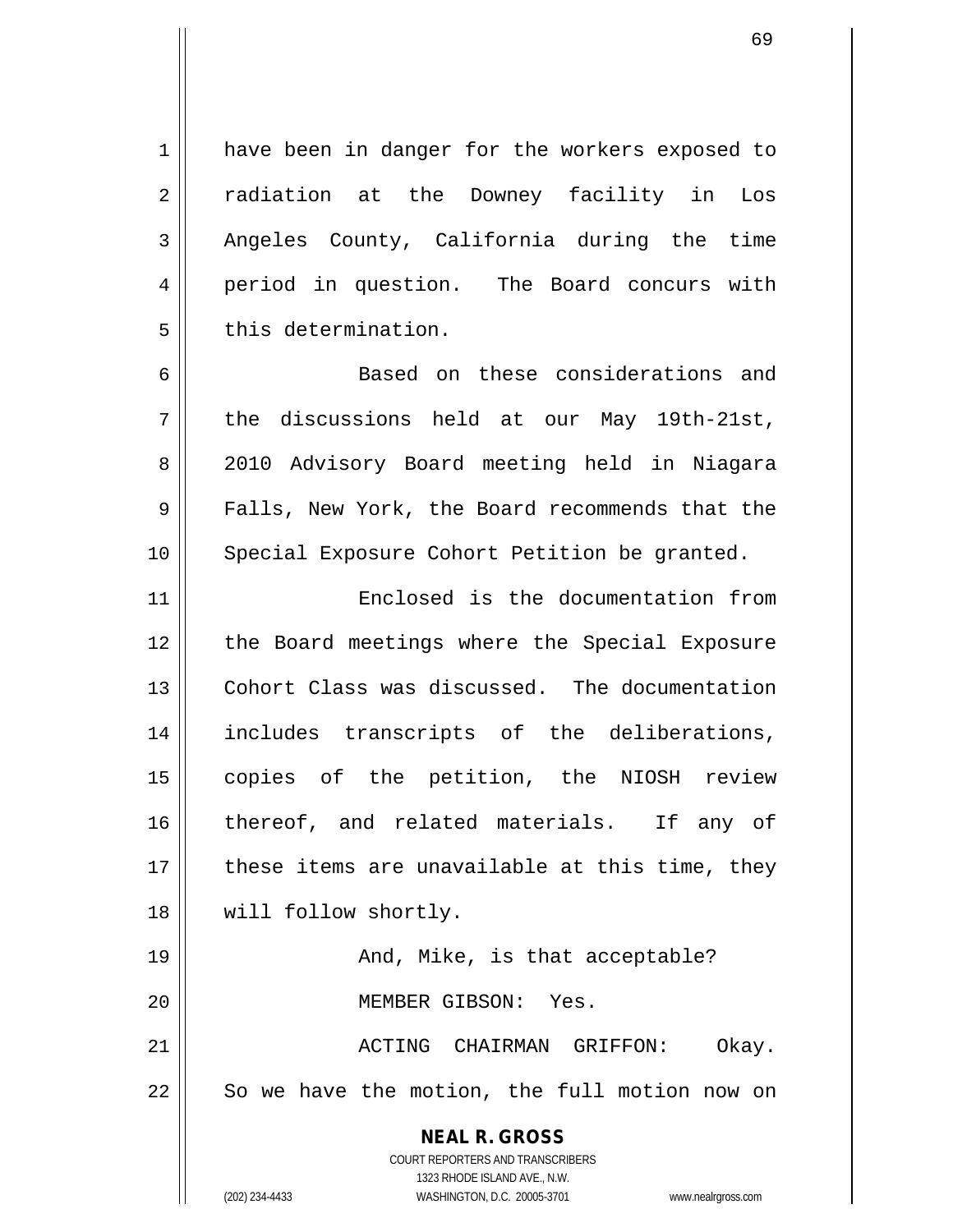|             | 70                                                                                                  |
|-------------|-----------------------------------------------------------------------------------------------------|
|             |                                                                                                     |
|             |                                                                                                     |
| $\mathbf 1$ | the table. Any -- and we have some edits from                                                       |
| 2           | legal. I thought I captured most of them.                                                           |
| 3           | MS. HOWELL: You may have. I may                                                                     |
| 4           | not have heard you. I know you changed the or                                                       |
| 5           | to an and, and then the third bullet, I know                                                        |
| 6           | you switched it to De Soto, but you also need                                                       |
| 7           | to put an at in. And you got the California                                                         |
| 8           |                                                                                                     |
| 9           | ACTING CHAIRMAN GRIFFON: Oh, I                                                                      |
| 10          | actually said, I left Downey in there, but I -                                                      |
| 11          | - I put the at, but I left Downey in there.                                                         |
| 12          | MS. HOWELL: Of<br>$--$ yes, yes,                                                                    |
| 13          | switch that.                                                                                        |
| 14          | <b>ACTING</b><br>CHAIRMAN<br>GRIFFON:<br>So                                                         |
| 15          | you're right. It should be De Soto.<br>I got                                                        |
| 16          | the at but not the right facility.                                                                  |
| 17          | Okay, any discussion on this full                                                                   |
| 18          | motion now? On the line, Paul or David, any                                                         |
| 19          | further discussion?                                                                                 |
| 20          | No comment right<br>MEMBER ZIEMER:                                                                  |
| 21          | now.                                                                                                |
| 22          | ACTING CHAIRMAN GRIFFON:<br>Okay.                                                                   |
|             | <b>NEAL R. GROSS</b>                                                                                |
|             | <b>COURT REPORTERS AND TRANSCRIBERS</b>                                                             |
|             | 1323 RHODE ISLAND AVE., N.W.<br>(202) 234-4433<br>WASHINGTON, D.C. 20005-3701<br>www.nealrgross.com |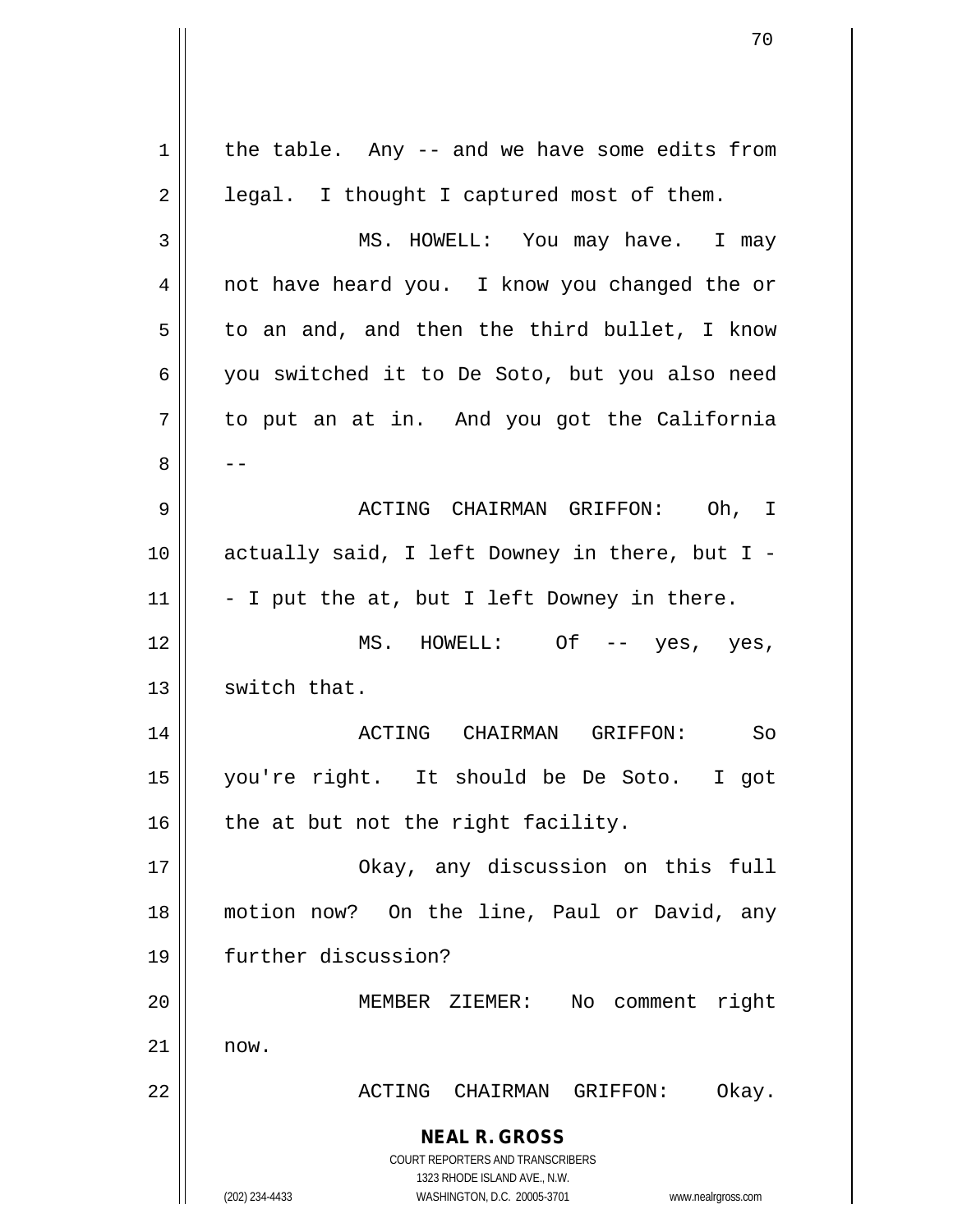|                | 71                                                                  |
|----------------|---------------------------------------------------------------------|
|                |                                                                     |
| $\mathbf 1$    | Then we're ready for our roll-call vote. Ted?                       |
| $\sqrt{2}$     | MR. KATZ: I'll give this another                                    |
| 3              | try.                                                                |
| $\overline{4}$ | Dr. Anderson.                                                       |
| 5              | MEMBER ANDERSON: Yes.                                               |
| 6              | MR. KATZ: Ms. Beach.                                                |
| 7              | MEMBER BEACH: Yes.                                                  |
| 8              | MR. KATZ: Mr. Clawson.                                              |
| 9              | MEMBER CLAWSON: Yes.                                                |
| 10             | MR. KATZ: Dr. Field.                                                |
| 11             | MEMBER FIELD: Yes.                                                  |
| 12             | MR. KATZ: Mr. Gibson.                                               |
| 13             | MEMBER GIBSON: Yes.                                                 |
| 14             | MR. KATZ: Mr. Griffon.                                              |
| 15             | ACTING CHAIRMAN GRIFFON: Yes.                                       |
| 16             | MR. KATZ: Dr. Lemen.                                                |
| 17             | MEMBER LEMEN: Yes.                                                  |
| 18             | MR. KATZ: Drs. Lockey and Melius                                    |
| 19             | are absent. I'll collect their<br>votes                             |
| 20             | afterwards.                                                         |
| 21             | Ms. Munn.                                                           |
| 22             | MEMBER MUNN: Yes.                                                   |
|                | <b>NEAL R. GROSS</b>                                                |
|                | COURT REPORTERS AND TRANSCRIBERS                                    |
|                | 1323 RHODE ISLAND AVE., N.W.                                        |
|                | (202) 234-4433<br>WASHINGTON, D.C. 20005-3701<br>www.nealrgross.com |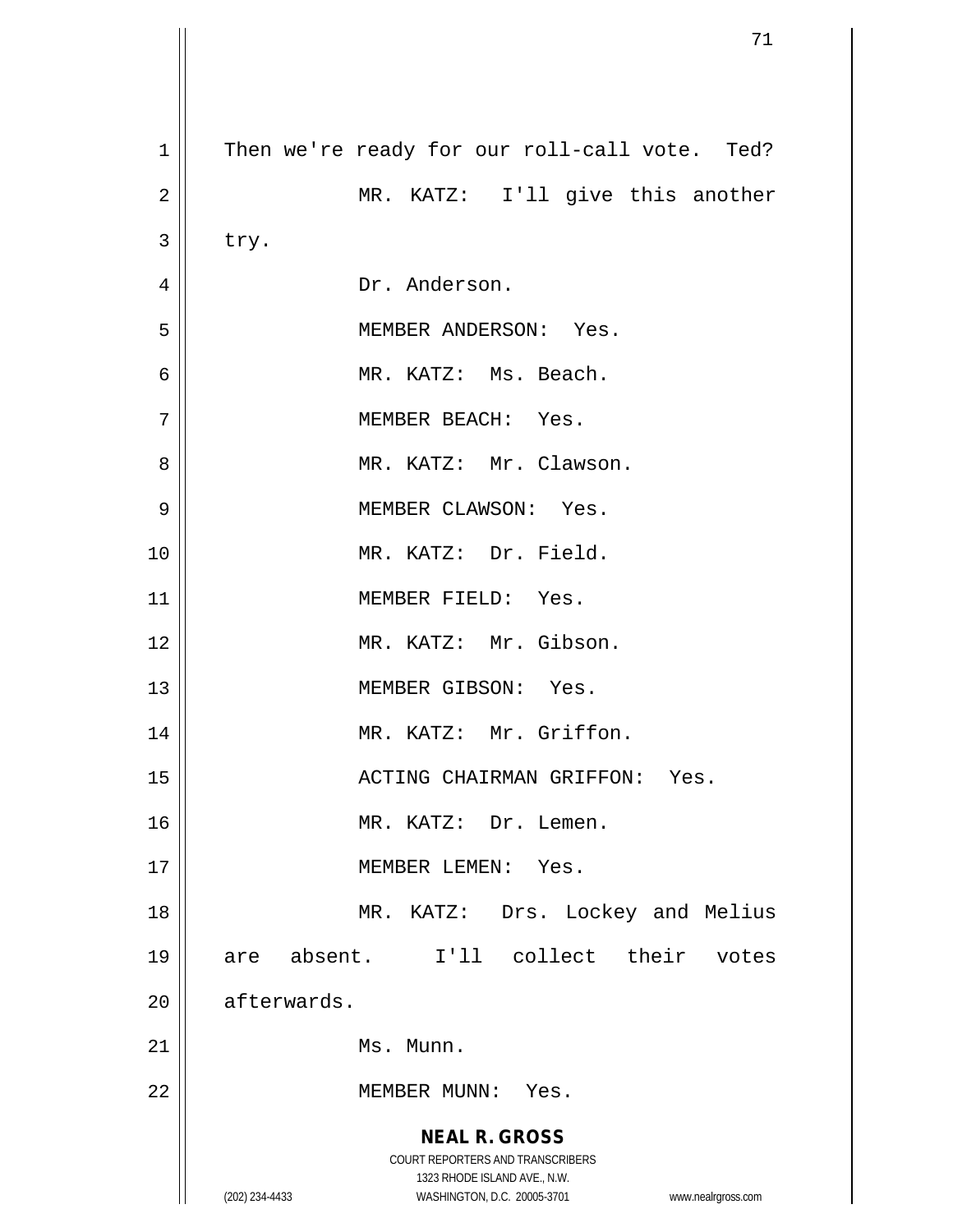|             | 72                                                                                                  |
|-------------|-----------------------------------------------------------------------------------------------------|
|             |                                                                                                     |
| $\mathbf 1$ | MR. KATZ: Dr. Poston.                                                                               |
| 2           | MEMBER POSTON: Yes.                                                                                 |
|             |                                                                                                     |
| 3           | MR. KATZ: Mr. Presley.                                                                              |
| 4           | MEMBER PRESLEY: Yes.                                                                                |
| 5           | MR. KATZ: Dr. Richardson.                                                                           |
| 6           | MEMBER RICHARDSON: Yes.                                                                             |
| 7           | MR. KATZ: Dr. Roessler.                                                                             |
| 8           | MEMBER ROESSLER: Yes.                                                                               |
| 9           | MR. KATZ: Mr. Schofield.                                                                            |
| 10          | MEMBER SCHOFIELD: Yes.                                                                              |
| 11          | MR. KATZ: Dr. Ziemer.                                                                               |
| 12          | MEMBER ZIEMER: Yes.                                                                                 |
| 13          | MR. KATZ: So all present voted in                                                                   |
| 14          | favor, fourteen ayes, and the motion passes.                                                        |
| 15          | Thank<br>ACTING CHAIRMAN GRIFFON:                                                                   |
| 16          | you. I think -- I do want to take a short                                                           |
| 17          | little coffee break, but I think we might want                                                      |
| 18          | to have LaVon's presentation first. I'm not                                                         |
| 19          | sure how the agenda's written, but --                                                               |
| 20          | That, that's the next<br>MR. KATZ:                                                                  |
| 21          | one $--$                                                                                            |
| 22          | ACTING CHAIRMAN GRIFFON:<br>Okay,                                                                   |
|             | <b>NEAL R. GROSS</b>                                                                                |
|             | <b>COURT REPORTERS AND TRANSCRIBERS</b>                                                             |
|             | 1323 RHODE ISLAND AVE., N.W.<br>(202) 234-4433<br>WASHINGTON, D.C. 20005-3701<br>www.nealrgross.com |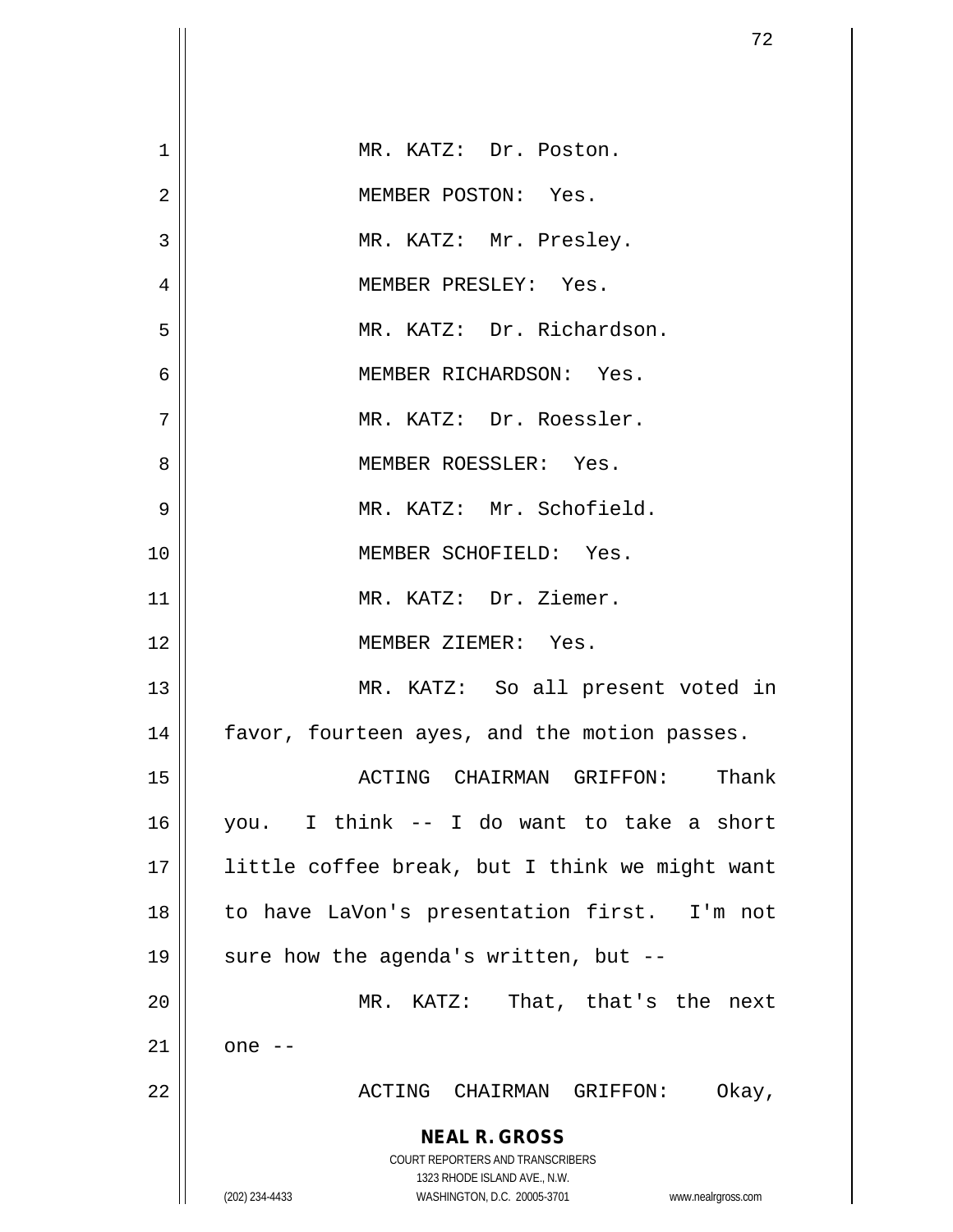**NEAL R. GROSS** COURT REPORTERS AND TRANSCRIBERS 1323 RHODE ISLAND AVE., N.W. 1 | we'll do the SEC Petition review, which --2 MR. RUTHERFORD: It's short. It's  $3 \parallel$  short. 4 ACTING CHAIRMAN GRIFFON: LaVon 5 || usually runs through this at lightning speed,  $6 \parallel$  so  $-$ 7 MR. RUTHERFORD: Yes, and we  $8 \parallel$  shortened, actually, the presentation, so 9 it'll be really quick. 10 ACTING CHAIRMAN GRIFFON: Okay. 11 Okay, and then we'll have a short break, and 12 we'll do our work time. We have just a few 13 || items to finish up. I know people have 14 flights early, so we'll make sure we take a 15 | short break. 16 || Go ahead, LaVon. 17 || MR. RUTHERFORD: All right. I'm 18 going to do the status of upcoming SEC 19 petitions. We have shortened this. Since 20 most of the Work Groups have already talked  $21$  and given updates, we've kind of left out the  $22 \parallel$  -- a portion of it. We provide this update to

(202) 234-4433 WASHINGTON, D.C. 20005-3701 www.nealrgross.com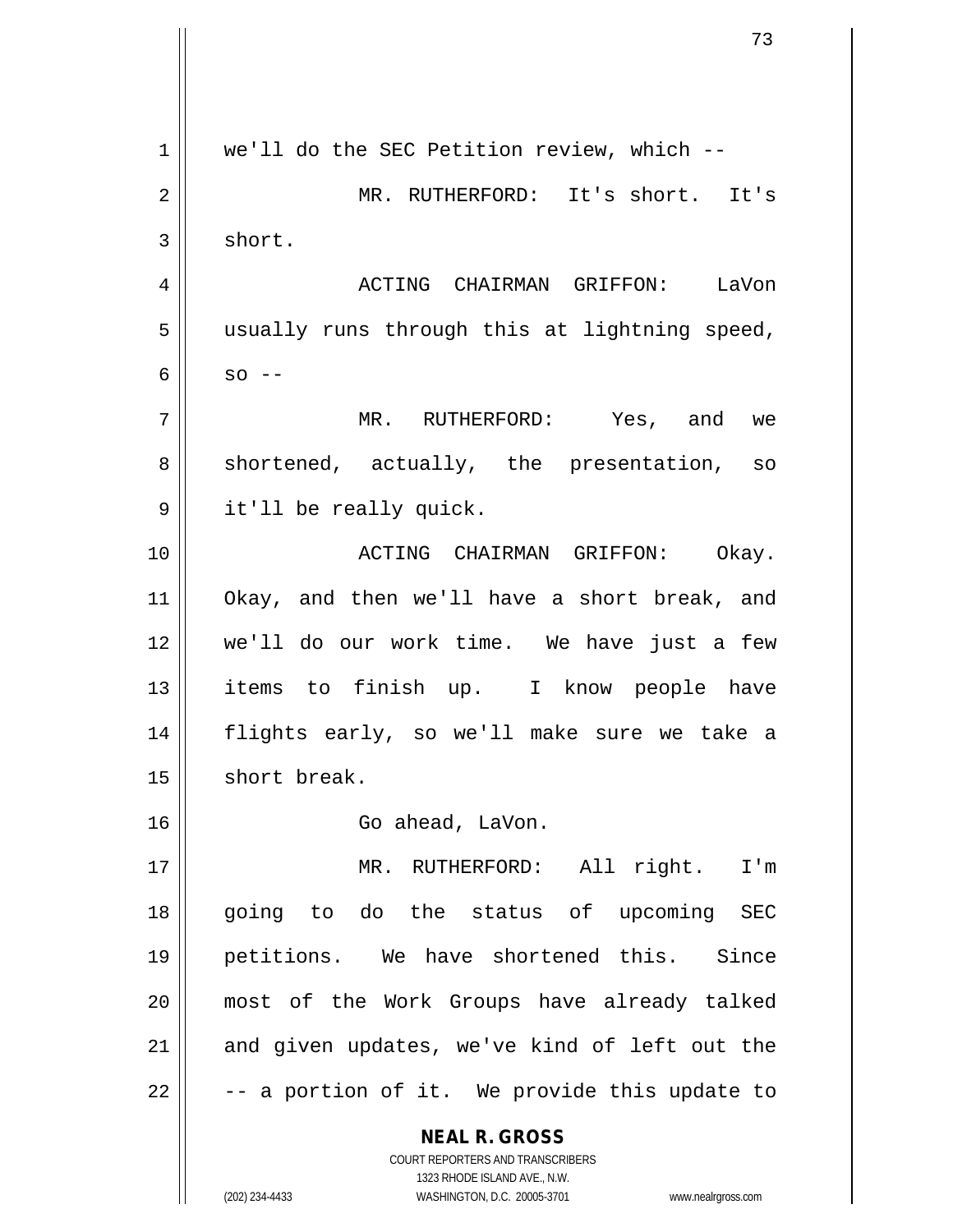1 | the Advisory Board so the Advisory Board can 2 || prepare for upcoming meetings, Work Group 3 **meetings and upcoming Board meetings.** 

4 || This is as of May 5th. We had 171 5 || petitions. We now have 173 petitions. The 6 || petitions in the qualification process says 7 zero at that time, however, we have two. We 8 recently received a petition for the INL, 9 Idaho facility and also for Norton. So we 10 have two petitions that are in the 11 | qualification process now.

 We've qualified 103 petitions. We have six petition evaluations that are in progress at this time, and we completed 97 evaluations. And then there were 21 evaluations that are with the Board for 17 || recommendation, and 68 petitions that did not 18 | qualify.

19 All right, these petitions are 20 || currently in the evaluation process. Linde 21 || Ceramics Plant -- this is for the operational  $22 \parallel$  period 1947 through 1953. We had, actually

> **NEAL R. GROSS** COURT REPORTERS AND TRANSCRIBERS 1323 RHODE ISLAND AVE., N.W. (202) 234-4433 WASHINGTON, D.C. 20005-3701 www.nealrgross.com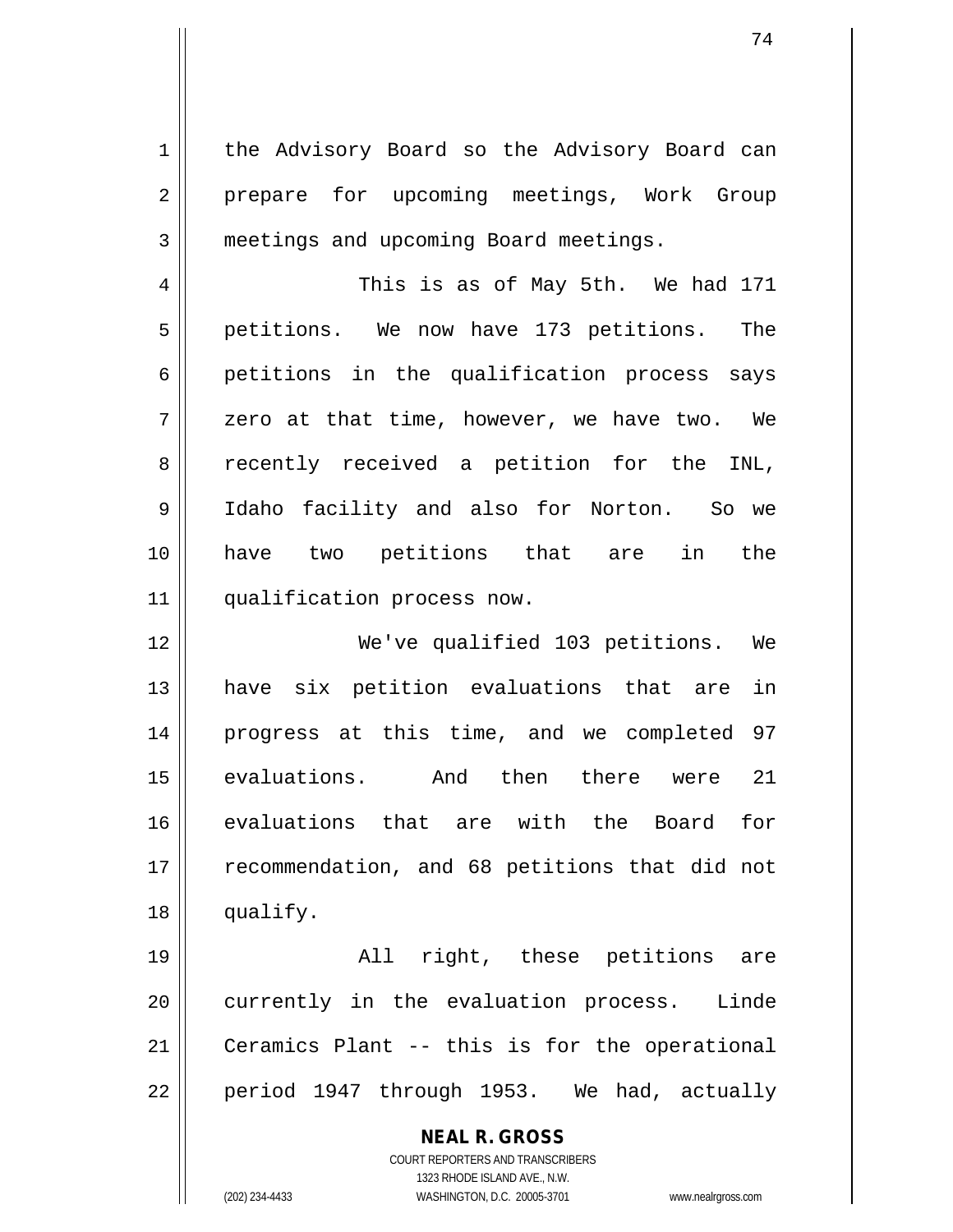1 had intended to complete this evaluation in  $2 \parallel$  May. We were not going to present it at this 3 meeting, but we thought we would complete it 4 || in May. However, there's further discussion  $5 \parallel$  ongoing with the tunnel exposures that we have 6 || pushed this out.

 In addition, there are documentation at the NARA College Park 9 || facility. Some of it with -- has been identified for Linde that we do want to review that documentation before we issue our evaluation report. However, we do plan to || issue that report sometime in late June.

 Hanford petition -- we are in the evaluation process. This petition qualified, and we anticipate that, presenting this, or actually, it would not be presented until 18 || after the August meeting because completion is not anticipated until September. This is for 20 | some later years at Hanford.

21 || Simonds Saw and Steel -- we are on  $22$  || schedule to complete this evaluation in July

> **NEAL R. GROSS** COURT REPORTERS AND TRANSCRIBERS 1323 RHODE ISLAND AVE., N.W. (202) 234-4433 WASHINGTON, D.C. 20005-3701 www.nealrgross.com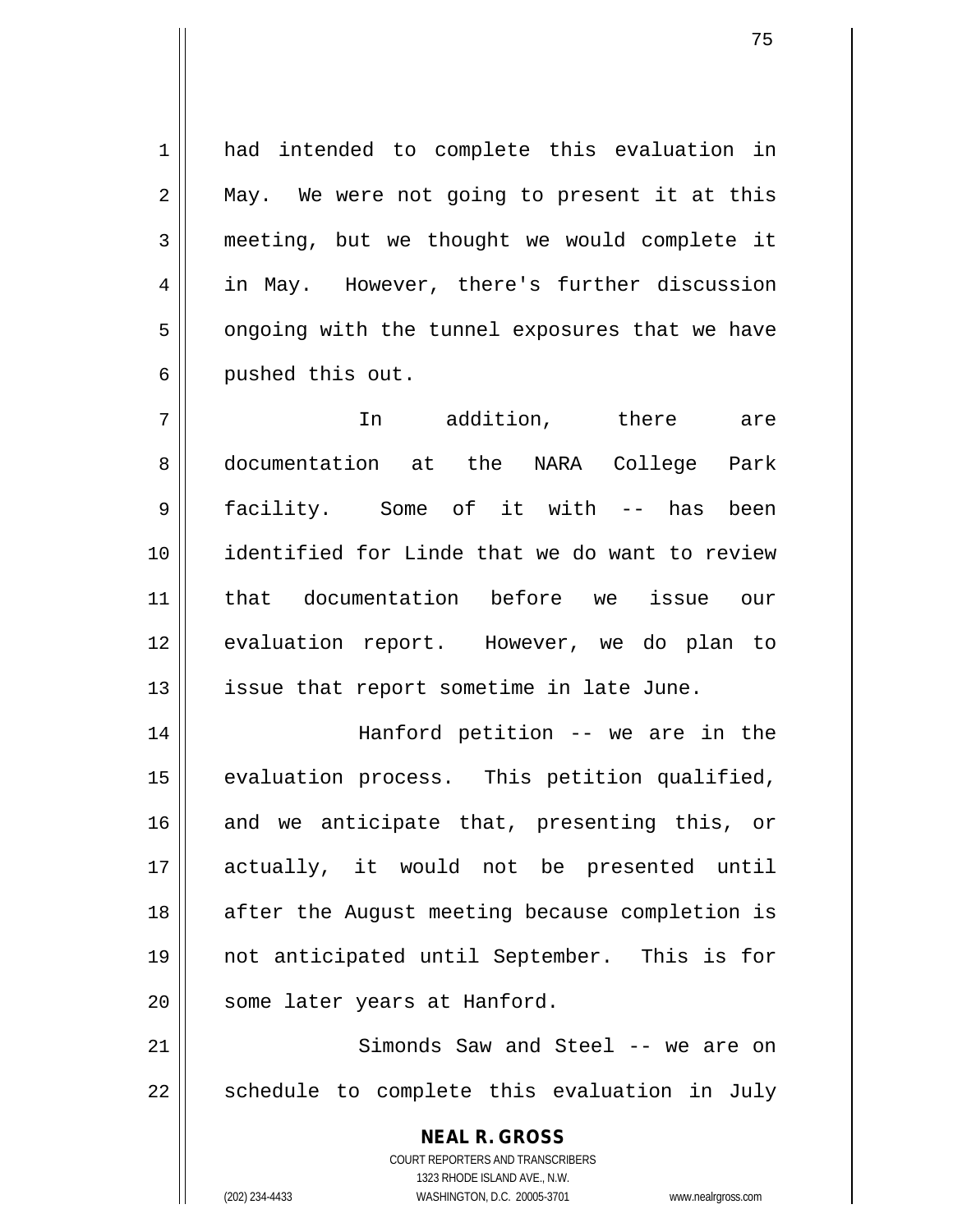1 | of 2010. We did have an opportunity, and I  $2 \parallel$  think some, SC&A participated as well to go up  $3 \parallel$  to Simonds Saw and Steel and see the facility 4 and get some pictures. But we anticipate  $5 \parallel$  completing this evaluation in July, and we'll  $6 \parallel$  present that at the August Board meeting.

7 Sandia National Lab -- this 8 evaluation has been pushed out, and it's  $9 \parallel$  because of -- we are -- the Department of 10 Energy has committed to providing us updated 11 personnel monitoring data information. 12 However, completion of that updated personnel 13 monitoring data information is not anticipated 14 || until later this year. We are continuing with 15 || our evaluation process. However, we cannot 16 complete it until December 2010.

 Revere Copper and Brass -- we anticipate completing this one in July of 2010. We are on schedule with that, and we will present that evaluation at the August 21 | Board meeting.

22 Ames Laboratory -- we are on

## **NEAL R. GROSS**

COURT REPORTERS AND TRANSCRIBERS 1323 RHODE ISLAND AVE., N.W. (202) 234-4433 WASHINGTON, D.C. 20005-3701 www.nealrgross.com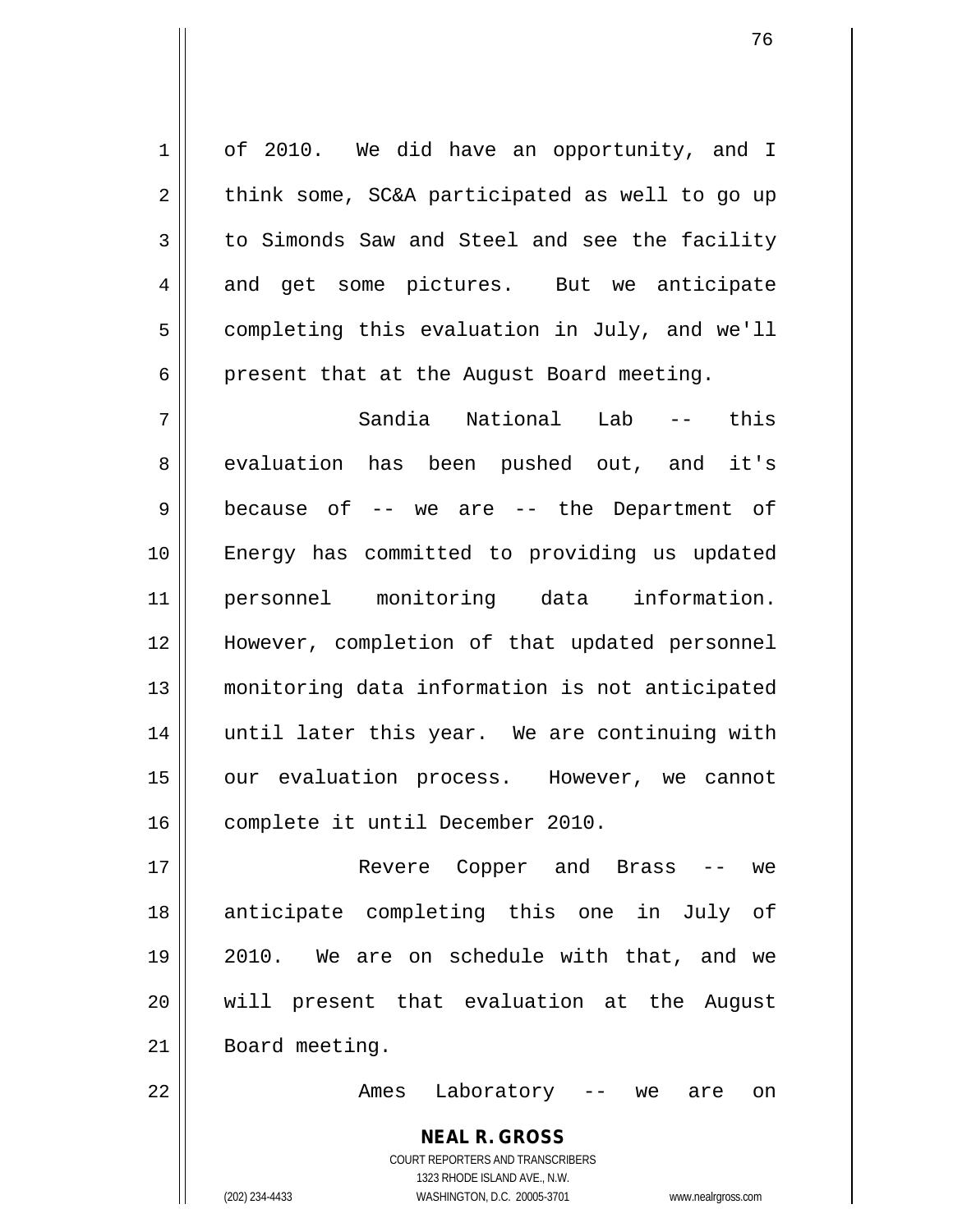1 Schedule for completing this one in August. 2 || It is kind of up in the air whether we'll be  $3 \parallel$  able to present this at the August meeting. I  $4 \parallel$  am trying to pull that in a little bit so we  $5 \parallel$  can go ahead and get it done and get it  $6 \parallel$  presented, but right now, our completion date 7 is scheduled for August 2010.

8 || That's pretty much it for the --9 what we've got ongoing. We are doing, 10 starting in June, we are going to do it more - 11 - as I had mentioned at a previous Board 12 conference call and Board meeting, we are 13 doing a review of our Class Definitions. We 14 are looking at how the Class Definitions were 15 defined from the earliest phases of the SEC 16 || program and reviewing those to ensure that our 17 || Class Definitions are catching the people that 18 we had intended to, and also that they are 19 defined as, as if we would define them today. 20 || You know, I anticipate providing an update to 21 || the Advisory Board on where we are with that  $22$  || at the August Board meeting in 2010.

**NEAL R. GROSS**

COURT REPORTERS AND TRANSCRIBERS 1323 RHODE ISLAND AVE., N.W. (202) 234-4433 WASHINGTON, D.C. 20005-3701 www.nealrgross.com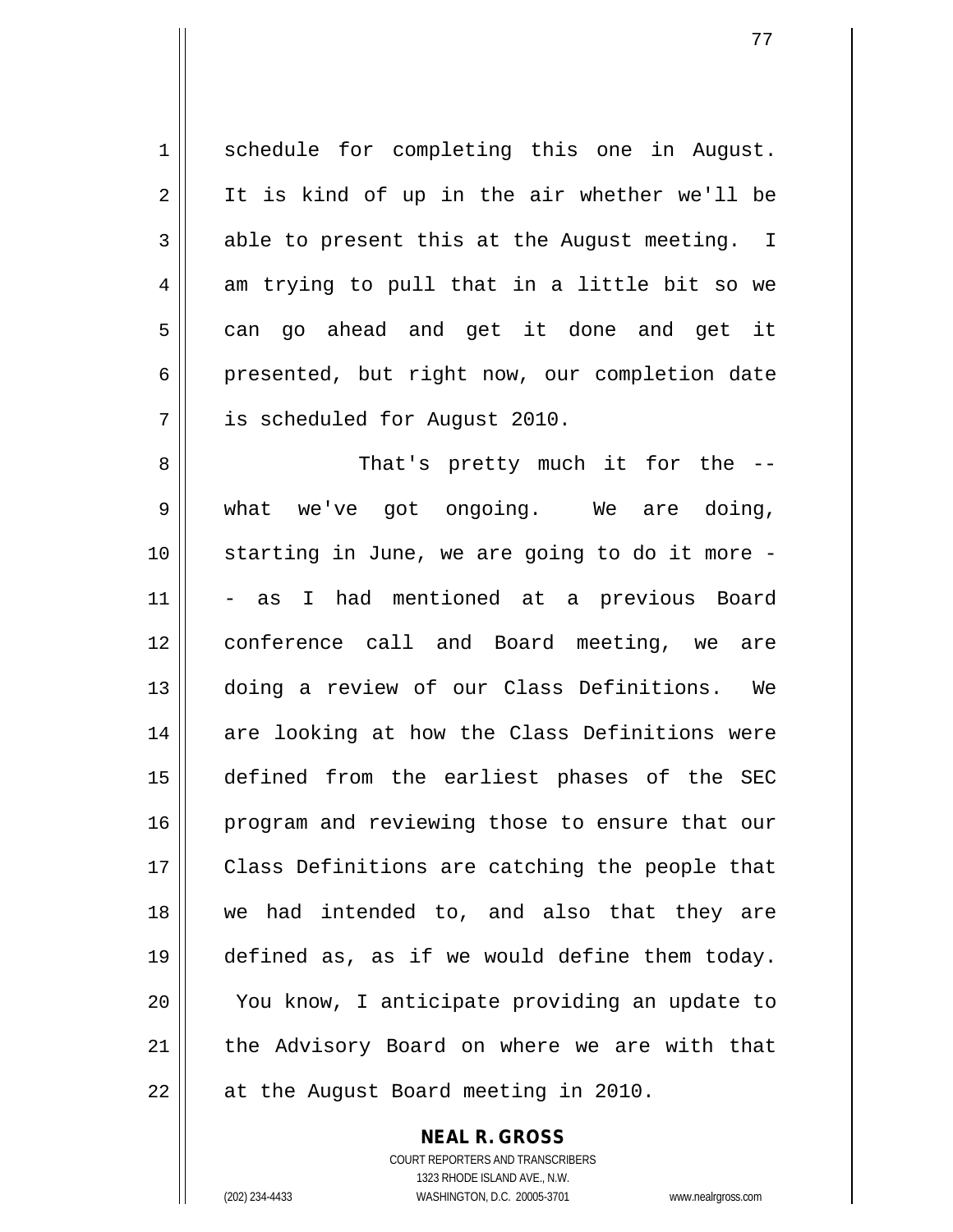**NEAL R. GROSS** COURT REPORTERS AND TRANSCRIBERS 1323 RHODE ISLAND AVE., N.W. (202) 234-4433 WASHINGTON, D.C. 20005-3701 www.nealrgross.com 1 || That's about it. 2 ACTING CHAIRMAN GRIFFON: That was  $3 \parallel$  -- actually the one question I have for you 4 was were you reconsidering the Rocky Flats 5 | Class Definition. 6 MR. RUTHERFORD: Yes, we're -- 7 ACTING CHAIRMAN GRIFFON: But I  $8 \parallel$  guess that will --9 MR. RUTHERFORD: Yes, we are -- 10 ACTING CHAIRMAN GRIFFON: -- be 11 part of your review -- 12 MR. RUTHERFORD: Yes. 13 ACTING CHAIRMAN GRIFFON: -- for  $14$  | the August -- okay. 15 || MR. RUTHERFORD: Yes. 16 ACTING CHAIRMAN GRIFFON: That's  $17 \parallel$  fine. 18 || Any other questions for LaVon on  $19 \parallel$  the update? 20 (No response.) 21 ACTING CHAIRMAN GRIFFON: Dr. 22 | Ziemer or Dr. Richardson?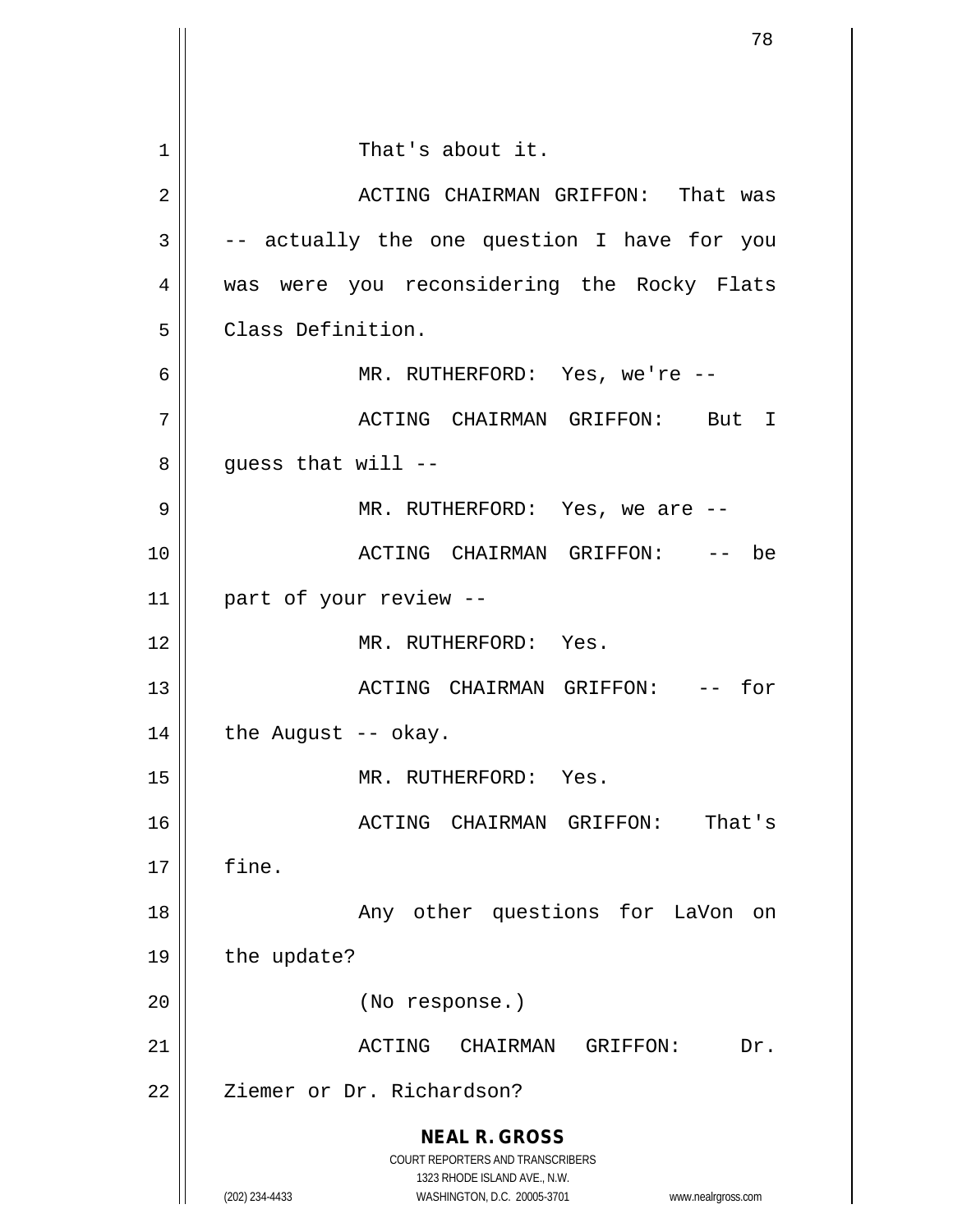|    | 79                                                                  |
|----|---------------------------------------------------------------------|
|    |                                                                     |
| 1  | MEMBER RICHARDSON: No.                                              |
| 2  | ACTING CHAIRMAN GRIFFON:<br>Okay.                                   |
| 3  | If we can, let's just do -- and try to keep it                      |
| 4  | to 10 minutes. We have a lot of people with                         |
| 5  | some early flights that have to get out, so I                       |
| 6  | do want to -- to be back in like 10 minutes.                        |
| 7  | All right.                                                          |
| 8  | (Whereupon, the above-entitled                                      |
| 9  | matter went off the record at 9:34 a.m. and                         |
| 10 | resumed at $9:52$ a.m.)                                             |
| 11 | ACTING CHAIRMAN GRIFFON: Okay. I                                    |
| 12 | think we're ready to convene, everyone.                             |
| 13 | MR. KATZ:<br>Dr. Ziemer and<br>Dr.                                  |
| 14 | Richardson.                                                         |
| 15 | MEMBER RICHARDSON: Yes, I'm here.                                   |
| 16 | MR. KATZ: Thanks, David.                                            |
| 17 | ACTING CHAIRMAN GRIFFON:<br>Okay.                                   |
| 18 | We have some work time here for the Board and                       |
| 19 | several issues to go through.                                       |
| 20 | I want to go through -- there's                                     |
| 21 | two outstanding -- we have the full motions                         |
| 22 | for two of the sites that we dealt with                             |
|    | <b>NEAL R. GROSS</b>                                                |
|    | COURT REPORTERS AND TRANSCRIBERS<br>1323 RHODE ISLAND AVE., N.W.    |
|    | (202) 234-4433<br>WASHINGTON, D.C. 20005-3701<br>www.nealrgross.com |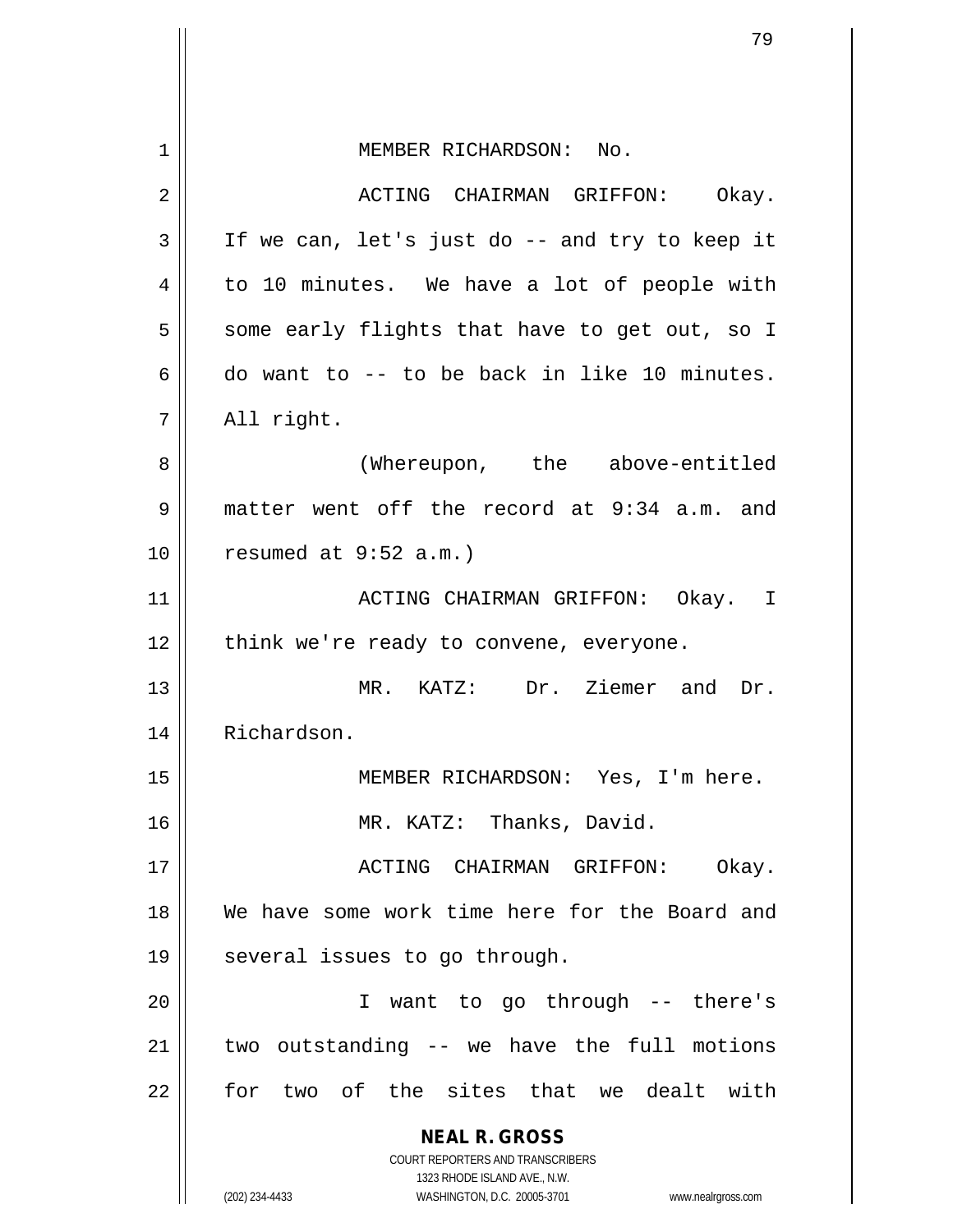1 || yesterday that I think we need to get the  $2 \parallel$  letter into the record and finalize that. So  $3 \parallel$  I think we should do that first. One of them  $4 \parallel$  is for the -- find my glasses -- one of them 5 is for Los Alamos, and I'll just read that 6  $\parallel$  full motion into the record. Okay. 7 The Advisory Board on Radiation

8 and Worker Health, the Board, has evaluated 9 SEC Petition 00170 concerning workers at the 10 Los Alamos National Laboratory in Los Alamos, 11 || New Mexico under the statutory requirements 12 || established by EEOICPA and incorporated into 13 42 CFR Section 83.14.

14 || The Board respectfully recommends 15 || Special Exposure Cohort status be accorded to  $16$  all employees of the Department of Energy, its 17 predecessor agencies, and their contractors 18 || and subcontractors who worked at the Los 19 Alamos National Laboratory in Los Alamos, New 20 Mexico, from March 15th, 1943, through 21 December 31st, 1975, for a number of work days 22 || aggregating at least 250 work days occurring

> **NEAL R. GROSS** COURT REPORTERS AND TRANSCRIBERS 1323 RHODE ISLAND AVE., N.W. (202) 234-4433 WASHINGTON, D.C. 20005-3701 www.nealrgross.com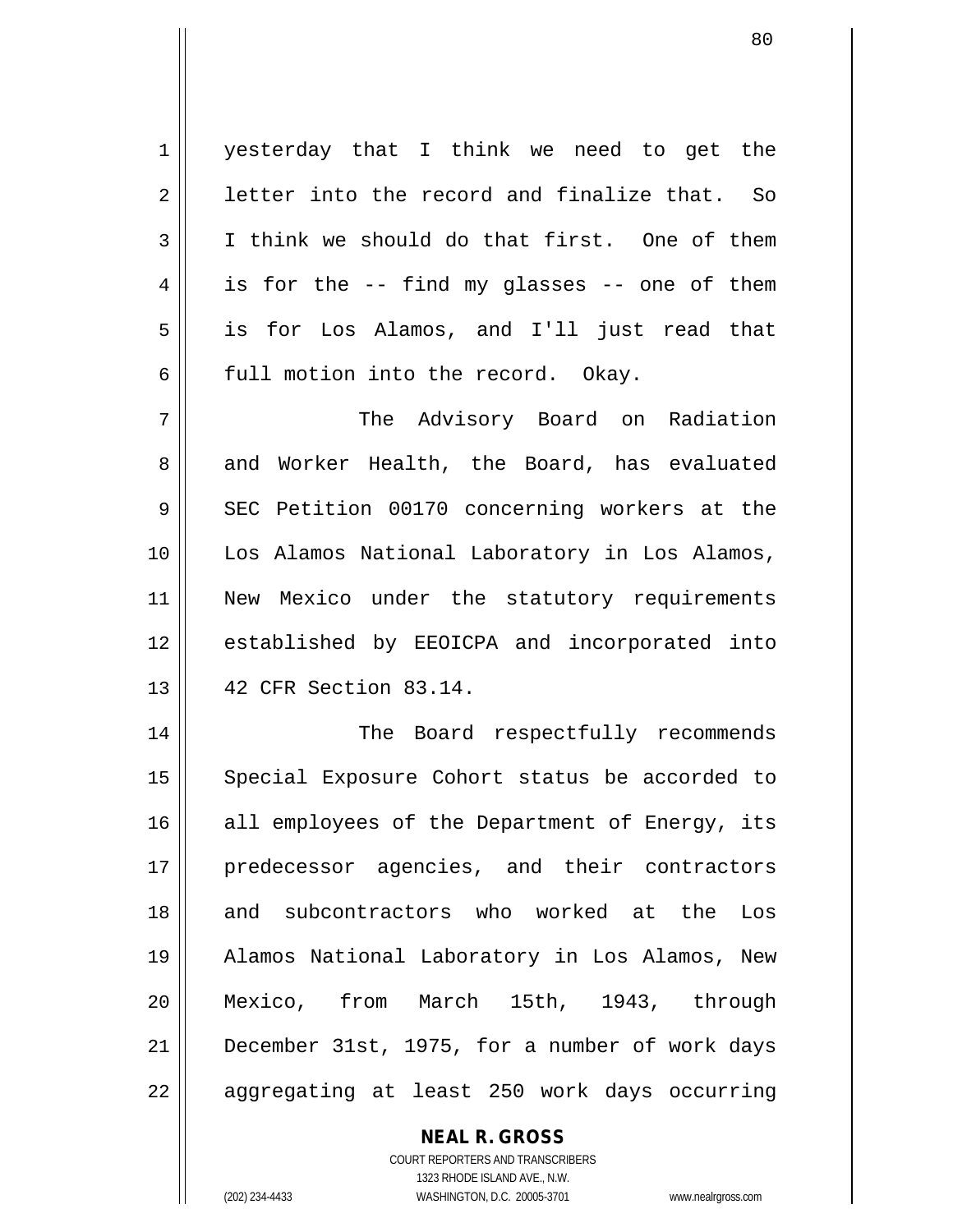1 either solely under this employment or in 2 combination with work days within the 3 parameters established for one or more Classes 4 || of employees included in the Special Exposure 5 Cohort.

6 This recommendation is based on 7 || the following factors. People working at LANL 8 during the time period in question worked on 9 || research and production activities related to 10 nuclear weapons production. The NIOSH review 11 of available monitoring data as well as 12 available process and source term information 13 || for various nuclear research and production 14 activities at LANL found that NIOSH lacked 15 adequate information necessary to complete 16 accurate individual dose reconstructions for a 17 number of radionuclides during a significant 18 percentage of the time period in question. 19 The Board concurs with this determination. 20 || NIOSH determined that the health

21 may have been endangered for these LANL 22 || facility workers during the time period in

> **NEAL R. GROSS** COURT REPORTERS AND TRANSCRIBERS

1323 RHODE ISLAND AVE., N.W. (202) 234-4433 WASHINGTON, D.C. 20005-3701 www.nealrgross.com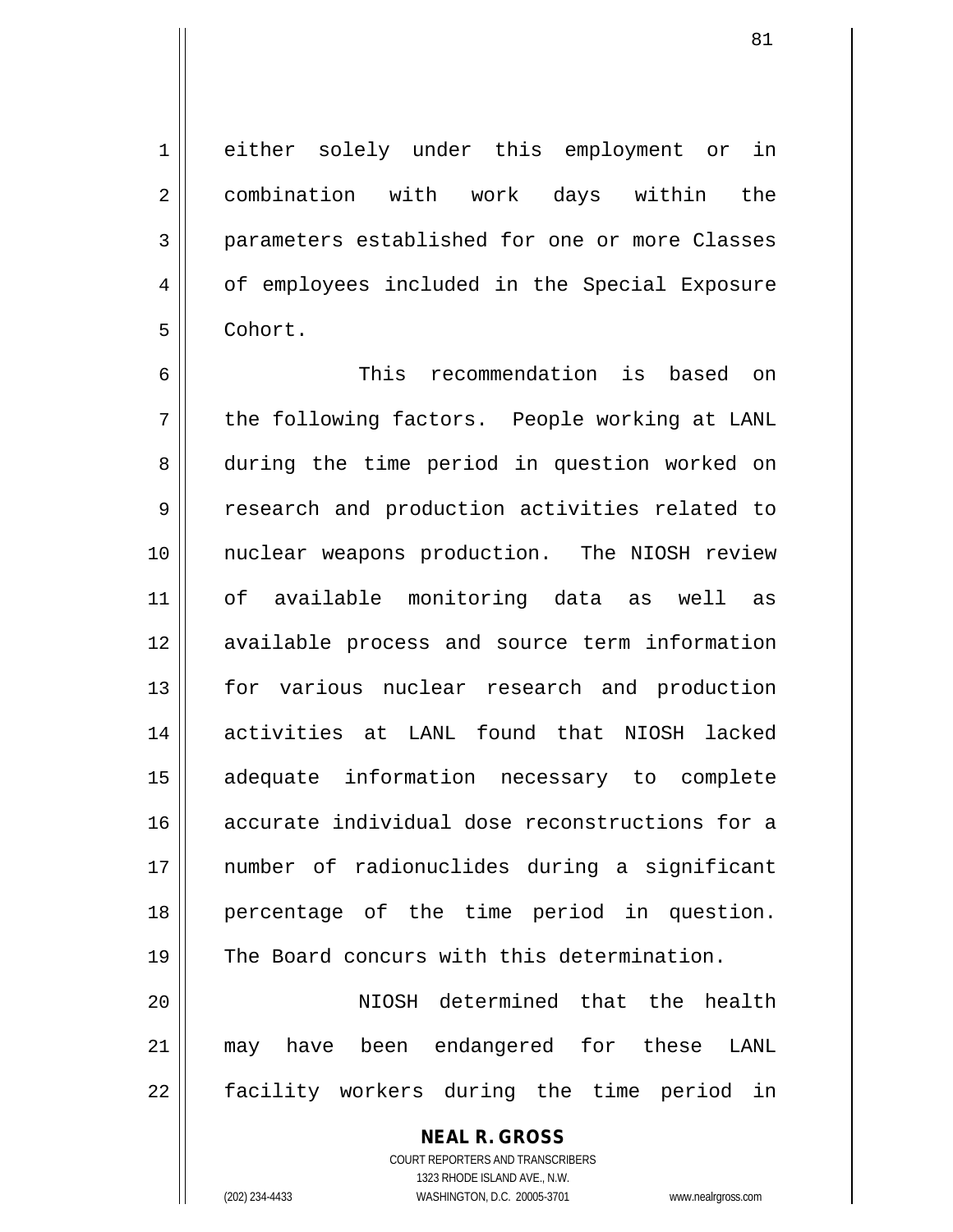1 question. The Board concurs with this 2 determination.

3 || Based on these considerations and 4 the discussions held at our May 19th-21st, 5 2010 Advisory Board meeting held in Niagara 6 || Falls, New York, the Board recommends that 7 || this Special Exposure Cohort petition be 8 | granted.

 Enclosed is the documentation from the Board meetings where the Special Exposure Cohort Class was discussed. The documentation includes transcripts of the deliberations, copies of the petition, the NIOSH review 14 || thereof, and related materials. If any of | these items are unavailable at this time, they 16 | will follow shortly.

 And I believe we voted on the motion already, so it's just a matter of making sure the letter is correct. Emily has  $20$  MS. HOWELL: I just had a couple | of suggestions. I think you may have caught

> COURT REPORTERS AND TRANSCRIBERS 1323 RHODE ISLAND AVE., N.W. (202) 234-4433 WASHINGTON, D.C. 20005-3701 www.nealrgross.com

**NEAL R. GROSS**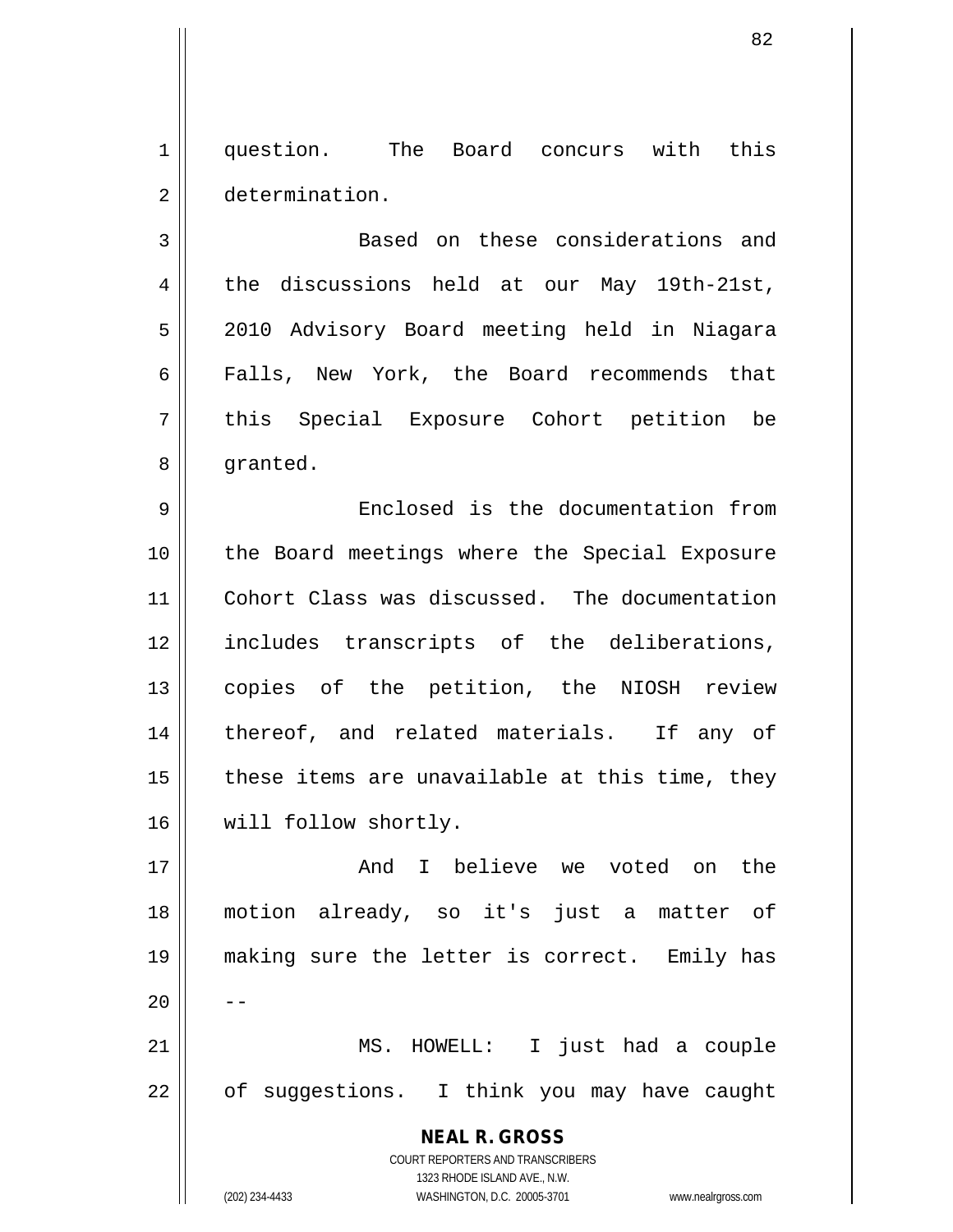1 switching the or to an and in the Class 2 | Cefinition again.

3 ACTING CHAIRMAN GRIFFON: Yes.

4 MS. HOWELL: The other issues were 5 || we were trying to make sure that this was  $6 \parallel$  aligned with the language in the Evaluation 7 || Report. And so in the bullets, it refers to 8 || research and production, but the Evaluation 9 || Report only refers to research and development  $10$  | in the first and second bullets, so --

11 || ACTING CHAIRMAN GRIFFON: Research  $12$  and development activities, then, is that  $-$ 

13 MS. HOWELL: Yes. That's my 14 | suggestion.

15 And the second bullet, I was just 16 going to suggest that in the second to last 17 || sentence, the phrase a significant percentage 18 || of be removed because that's not necessarily 19 20 ACTING CHAIRMAN GRIFFON: This 21 during the time period, you're saying. Yes, I

 $22$  | would agree with that. I was wondering what

**NEAL R. GROSS** COURT REPORTERS AND TRANSCRIBERS 1323 RHODE ISLAND AVE., N.W. (202) 234-4433 WASHINGTON, D.C. 20005-3701 www.nealrgross.com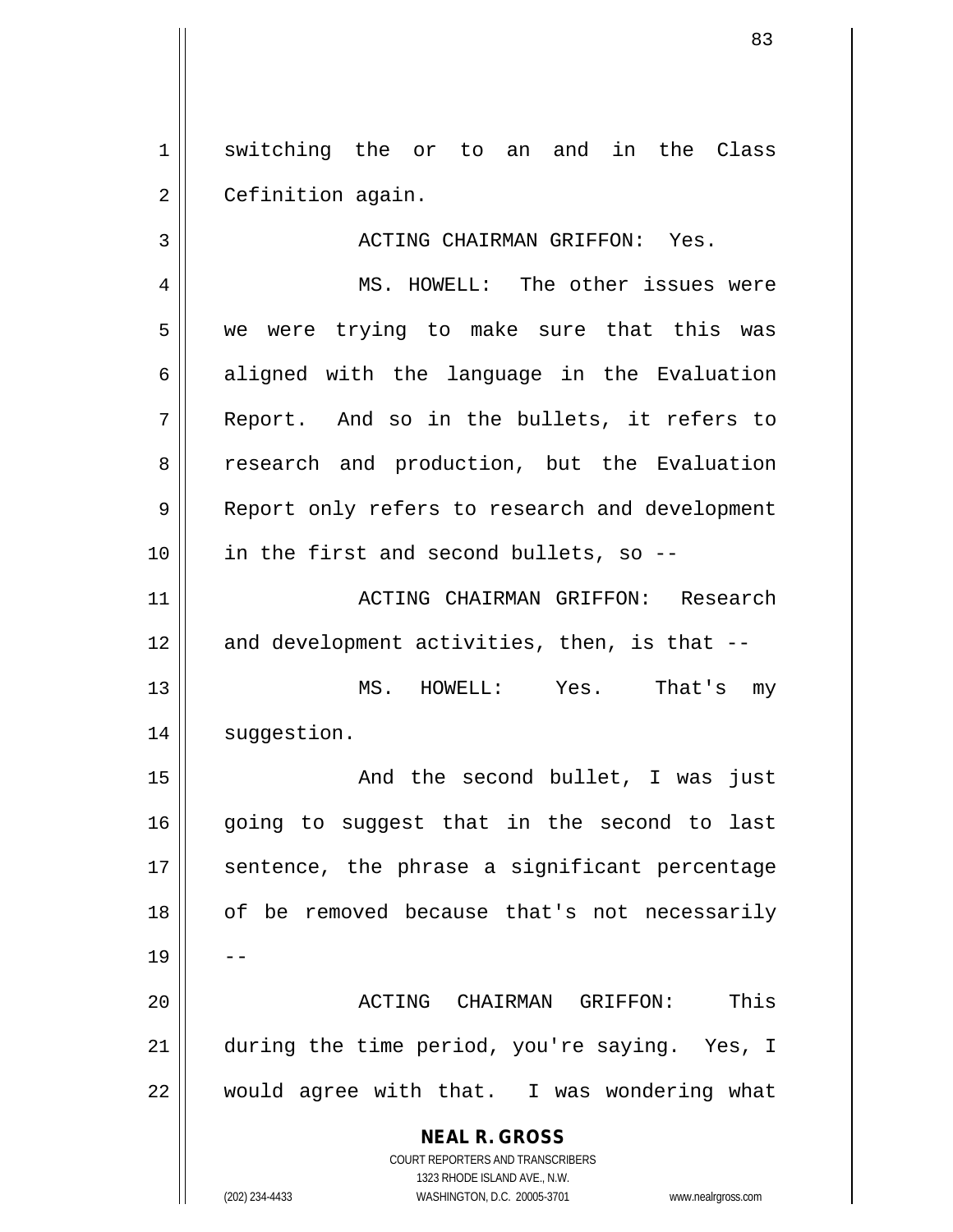|                | 84                                                                                               |
|----------------|--------------------------------------------------------------------------------------------------|
|                |                                                                                                  |
| 1              | was in there.                                                                                    |
| $\overline{2}$ | Everybody agree, okay with those                                                                 |
| 3              | changes?                                                                                         |
| 4              | (A chorus of yeses.)                                                                             |
| 5              | ACTING CHAIRMAN GRIFFON:<br>All                                                                  |
| 6              | right. And that's all the edits for that?                                                        |
| 7              | Okay. And, again, we don't need to vote on                                                       |
| 8              | that, right?                                                                                     |
| 9              | MR. KATZ: That's correct.                                                                        |
| 10             | ACTING CHAIRMAN GRIFFON: So we're                                                                |
| 11             | just going to -- we have one more of these.                                                      |
| 12             | It's the Bethlehem Steel motion.                                                                 |
| 13             | Okay, this is for Bethlehem Steel                                                                |
| 14             | I'm sorry -- the Advisory Board on                                                               |
| 15             | Radiation and Worker Health, the Board, has                                                      |
| 16             | evaluated SEC Petition 00056 concerning                                                          |
| 17             | workers at the Bethlehem Steel Corporation                                                       |
| 18             | facility in Lackawanna, New York, under the                                                      |
| 19             | statutory requirements established by EEOICPA                                                    |
| 20             | and incorporated into 42 CFR Section 83.13.                                                      |
| 21             | Board respectfully recommends<br>The                                                             |
| 22             | Special Exposure Cohort status be accorded to                                                    |
|                | <b>NEAL R. GROSS</b><br><b>COURT REPORTERS AND TRANSCRIBERS</b>                                  |
|                | 1323 RHODE ISLAND AVE., N.W.<br>(202) 234-4433<br>WASHINGTON, D.C. 20005-3701 www.nealrgross.com |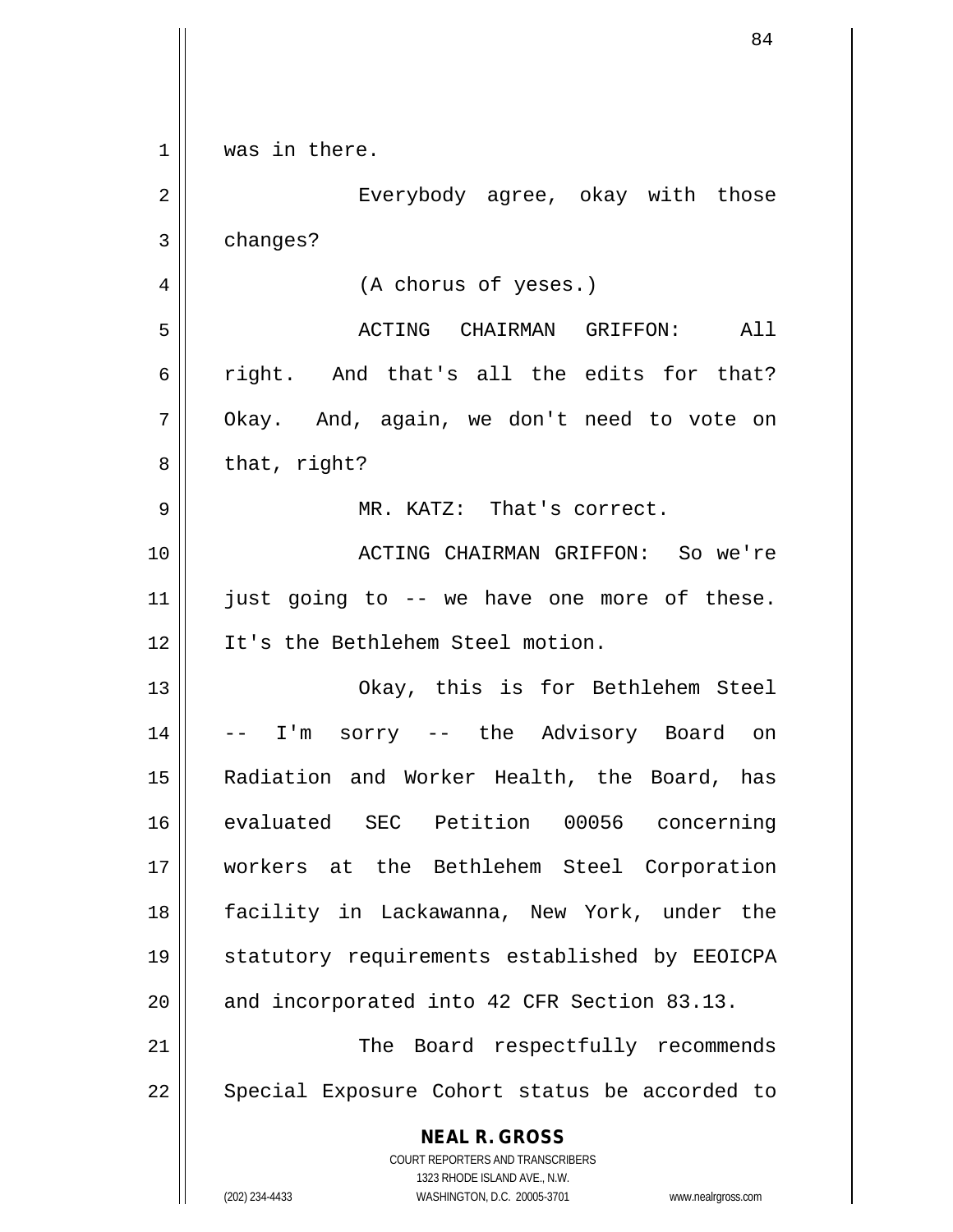1 all atomic weapons employer employees who 2 worked in uranium rolling at the Bethlehem 3 Steel Corporation facility in Lackawanna, New 4 York, from January 1, 1949, to December 31, 5 | 1952, for a number of work days aggregating at 6 | least 250 work days, occurring either solely 7 under this employment or in combination with 8 work days within the parameters established 9 for one or more other Classes of employees 10 || included in the Special Exposure Cohort. 11 This recommendation is based on 12 || the following factors. People working at this 13 facility during the time period in question 14 worked on the production of uranium metal 15 products related to nuclear weapons 16 production. The Board's review of available 17 data found that it lacked adequate source term 18 || process or monitoring data in order to be able 19 to complete accurate individual dose 20 || reconstructions for internal radiation doses 21 | for employees at this facility during the time  $22$  || period in question. The Board determined that

**NEAL R. GROSS**

COURT REPORTERS AND TRANSCRIBERS 1323 RHODE ISLAND AVE., N.W. (202) 234-4433 WASHINGTON, D.C. 20005-3701 www.nealrgross.com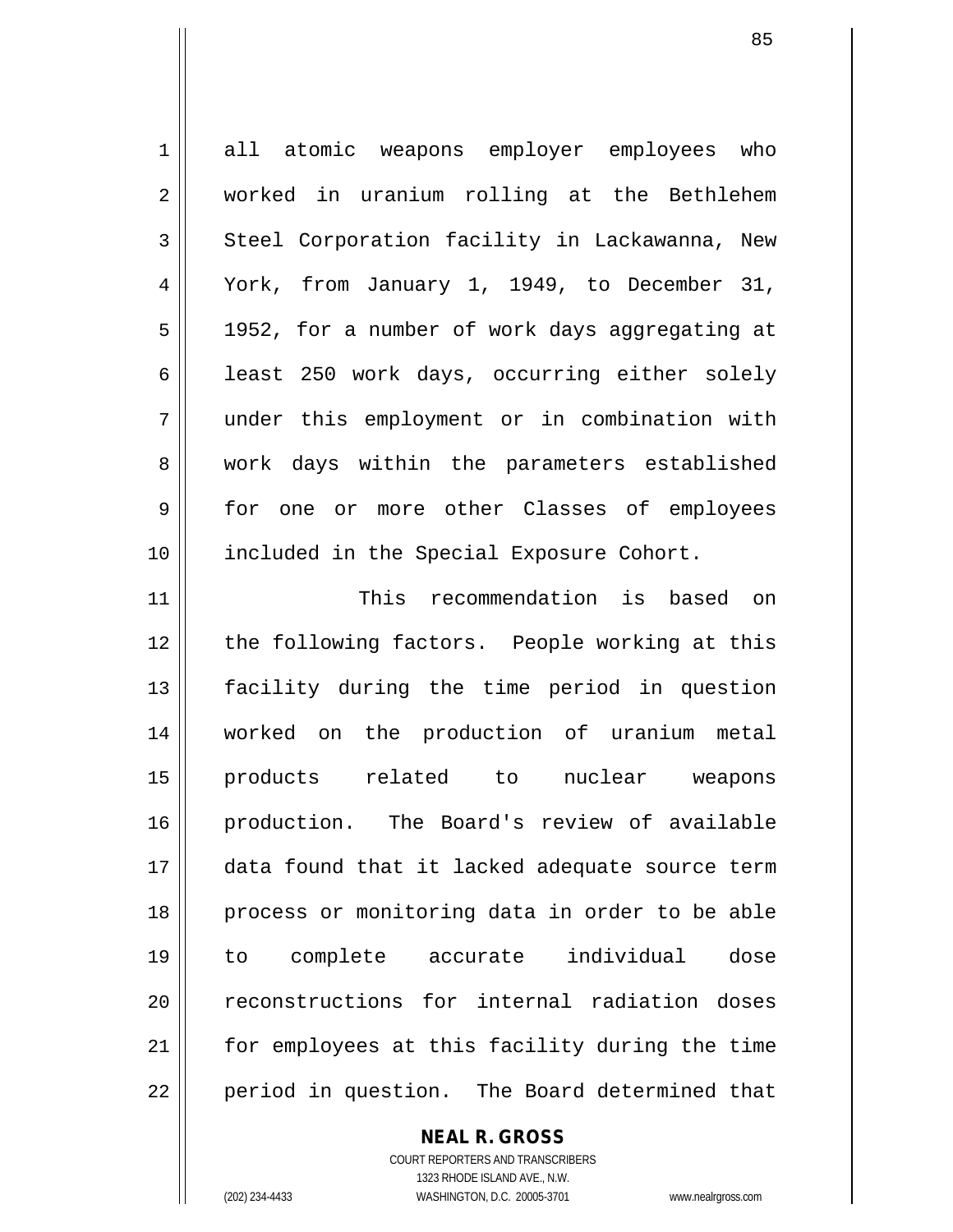$1 \parallel$  the health may have been in danger for these 2 | Bethlehem facility workers.

3 || Based on these considerations and 4 the discussions held at our May 19-21, 2010 5 | Advisory Board Meeting held at Niagara Falls, 6 || New York, the Board recommends that this  $7 \parallel$  Special Exposure Cohort Petition be granted. 8 Enclosed is the documentation from the Board 9 meetings where this special exposure cohort 10 class was discussed. The documentation 11 includes transcripts of the deliberations, 12 || copies of the petition, NIOSH review thereof,  $13$  and related materials. If any of these items  $14$  are unavailable at this time, they will follow  $15$  shortly. 16 And I did make a couple edits 17 || while I was, while I was reading. Obviously, 18 the one last line in the third bullet had to

20 || Emily, any, any edits on this? 21 MS. HOWELL: No edits. I was just  $22$  || going to make the suggestion that since the

> **NEAL R. GROSS** COURT REPORTERS AND TRANSCRIBERS 1323 RHODE ISLAND AVE., N.W. (202) 234-4433 WASHINGTON, D.C. 20005-3701 www.nealrgross.com

19 be stricken.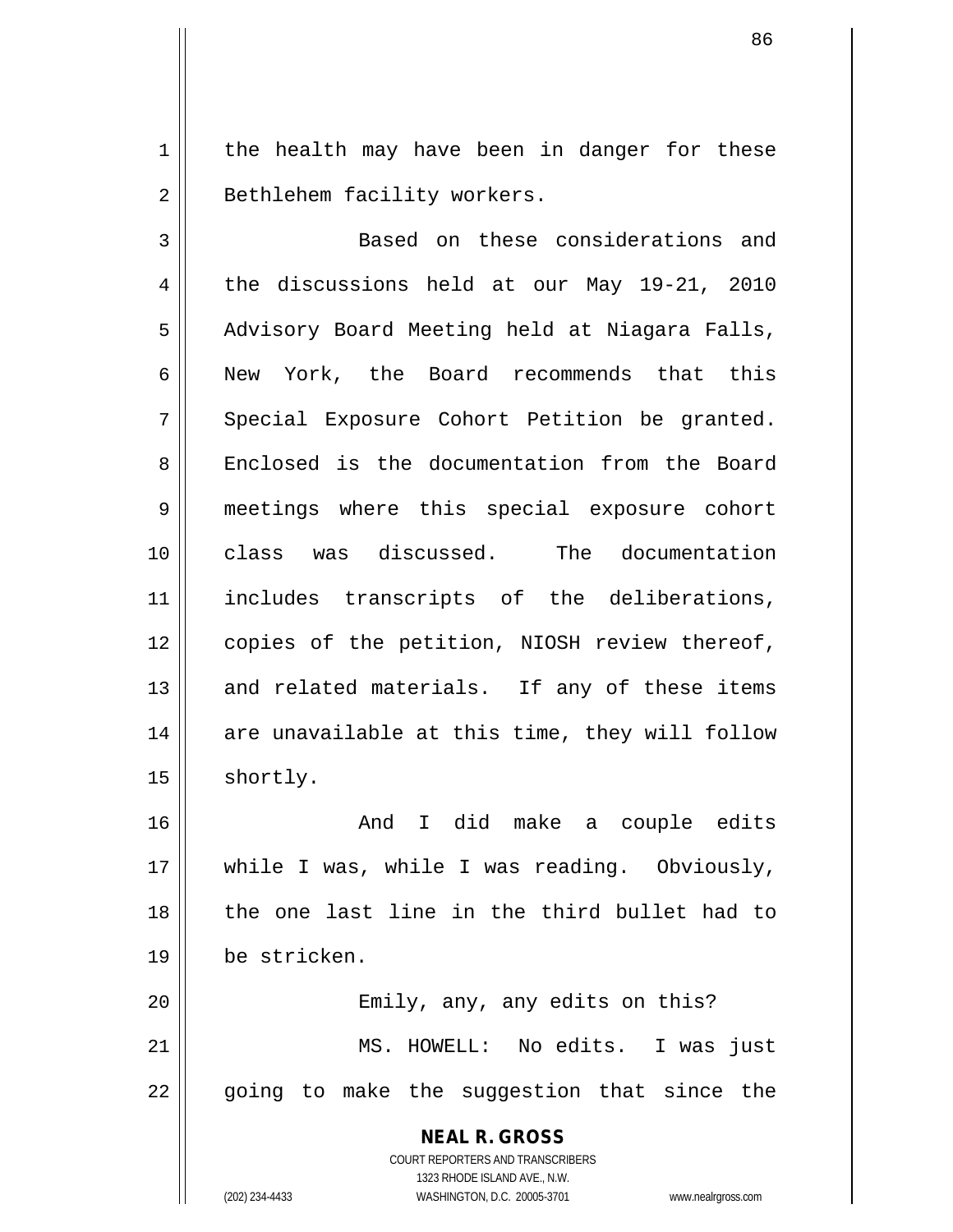1 Board's recommendation differs from that of  $2 \parallel$  the Agency that it might be helpful for the  $3$  Secretary to have a bit more information to go  $4 \parallel$  on. This letter is a little bit thin on 5 details, so, but that's just a suggestion to 6 l the Board.

7 ACTING CHAIRMAN GRIFFON: And I, I 8 did -- we were discussing this on the  $9 \parallel$  sidelines earlier, and I had emailed Jim about 10 || this since he drafted this. And he suggested  $11$  | that the, you know, that he would rather stay 12 broad in this letter and rely on the 13 || supporting transcripts from yesterday as well 14 || as the SC&A report, you know, as our basis. 15 || But certainly, that's something, I guess it's 16 | something for discussion here.

17 || The only other question I -- one 18 question I have, separate from the issue Emily 19 is raising, is that in the Class Definition, 20 we say -- and this may be consistent with 21 || other wording we've used -- but we say, 22 || "employees who worked in uranium rolling at

> COURT REPORTERS AND TRANSCRIBERS 1323 RHODE ISLAND AVE., N.W. (202) 234-4433 WASHINGTON, D.C. 20005-3701 www.nealrgross.com

**NEAL R. GROSS**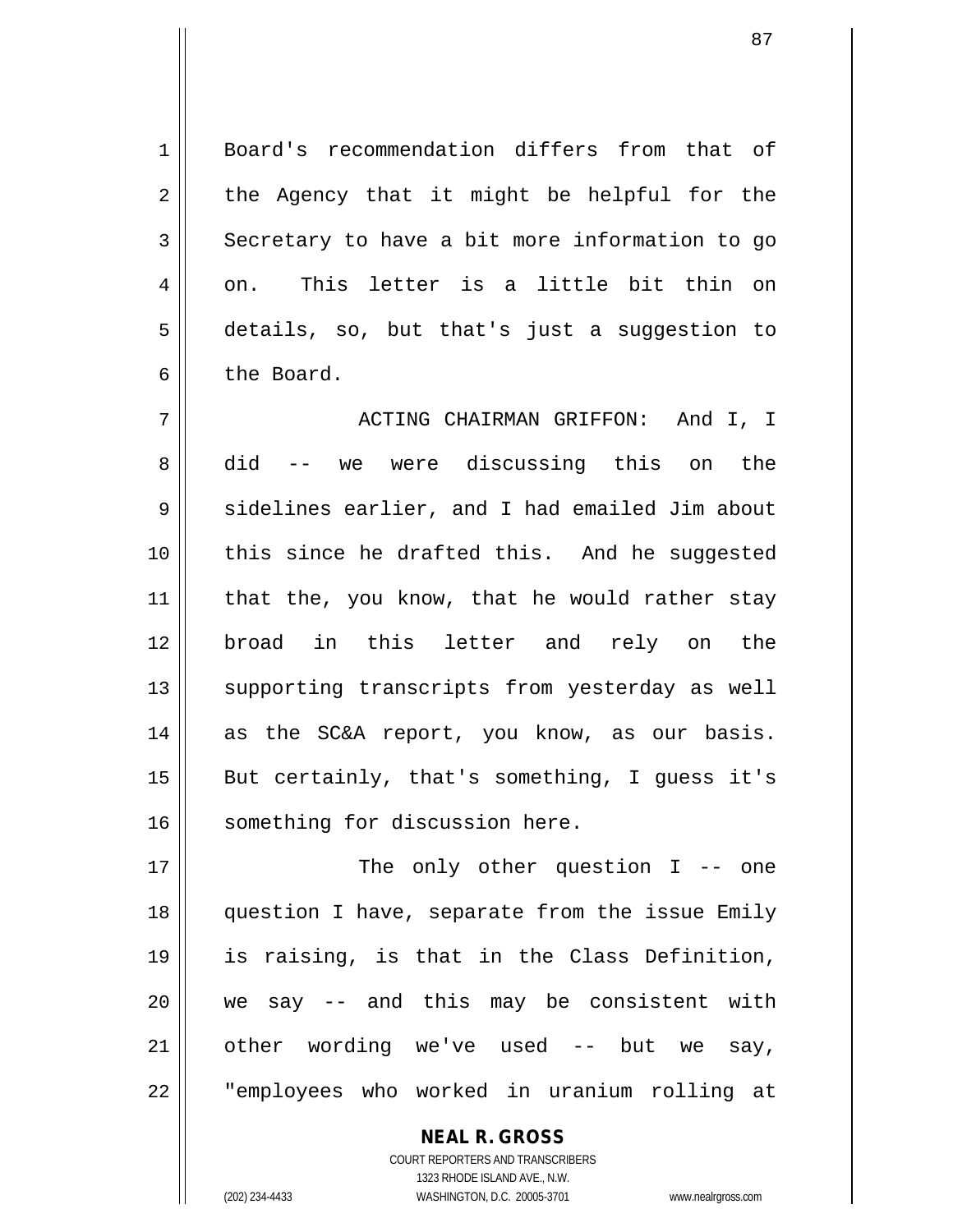**NEAL R. GROSS** COURT REPORTERS AND TRANSCRIBERS 1323 RHODE ISLAND AVE., N.W. 1 | the Bethlehem Steel Corporation," and I was a 2 | little concerned about the, you know, question  $3 \parallel$  and implementation of Class. We didn't say 4 || "all workers" in this case. I just caught  $5 \parallel$  that as I was reading aloud. 6 Any -- I guess I'm looking for 7 some guidance here. I don't know that we 8 could, we could distinguish whether someone 9 was, a claimant was at the Bethlehem facility 10 and actually worked in the rolling, you know, 11 || operation. 12 MR. RUTHERFORD: Well, I mean, 13 typically, we would not use the class 14 definition, "who worked in." And if you look 15 at our model, our model does not, that we 16 used, even though the Board's decided it's not 17 feasible, that we could not distinguish 18 workers. So -- 19 ACTING CHAIRMAN GRIFFON: Right.  $20$  So, I mean, I think we would be better off 21 || saying "all workers" at the Bethlehem facility  $22 \parallel$  during this time period if others agree with

(202) 234-4433 WASHINGTON, D.C. 20005-3701 www.nealrgross.com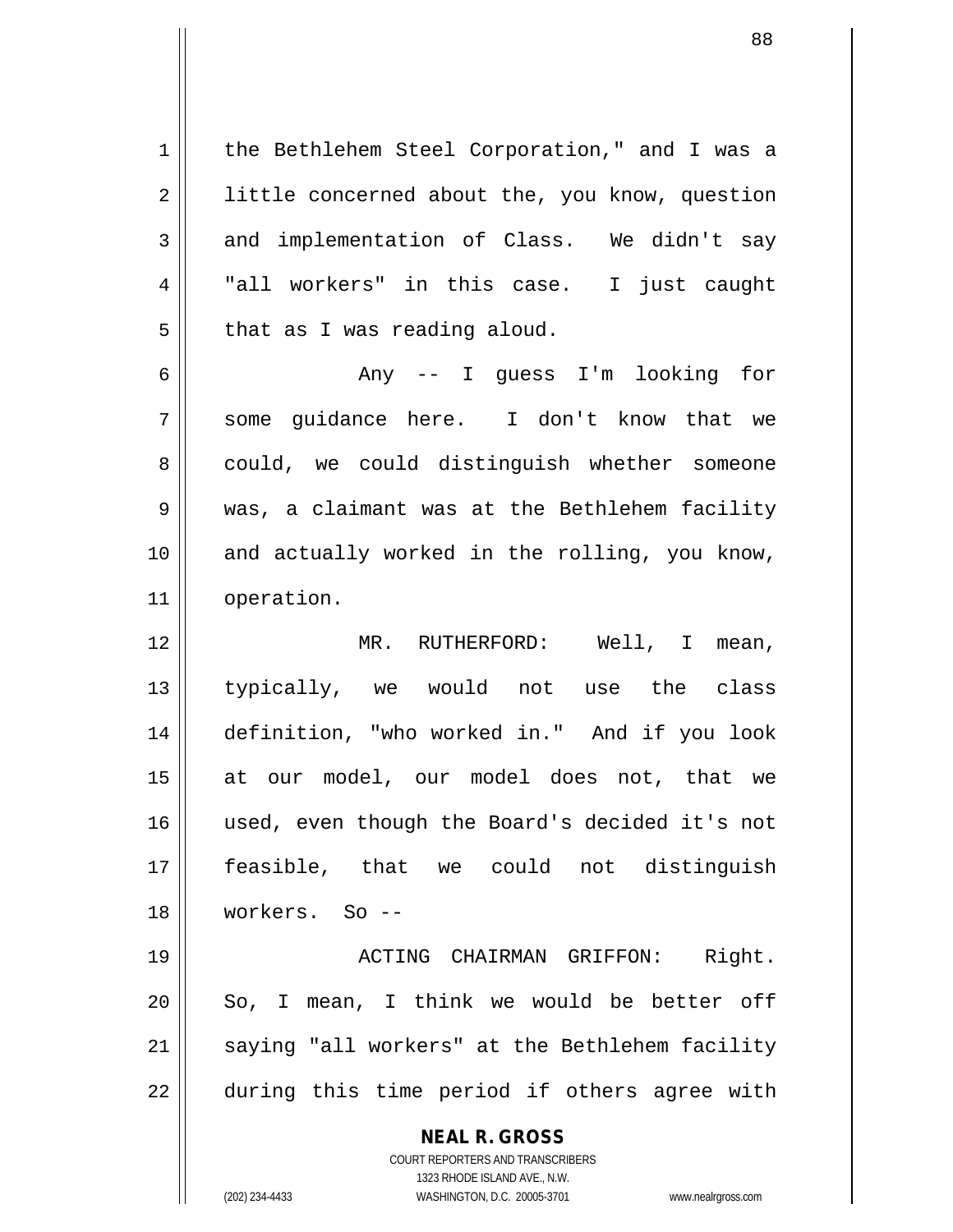**NEAL R. GROSS** COURT REPORTERS AND TRANSCRIBERS 1323 RHODE ISLAND AVE., N.W. 1 || me on that because I think we've seen through 2 | our review of the Site Profile and through  $3 \parallel$  NIOSH's research that we just don't have the 4 information to be able to place the people  $5$  specifically at the rolling operation during  $6 \parallel$  that time period. So I would suggest changing  $7 ||$  that to "all workers" if people agree with  $8 \parallel$  that. 9 MEMBER CLAWSON: Yes. 10 MR. KATZ: So, and specifically, 11 you mean all an atomic weapon employer 12 | employees? 13 ACTING CHAIRMAN GRIFFON: Yes. 14 || MR. KATZ: And then just scratch  $15 \parallel \quad$  who --16 || ACTING CHAIRMAN GRIFFON: Right. 17 || MR. KATZ: -- through rolling? 18 ACTING CHAIRMAN GRIFFON: Yes. 19 MR. KATZ: Okay, just to be clear. 20 || ACTING CHAIRMAN GRIFFON: Paul or 21 David, any comments on either of those items  $22$  | that we just mentioned?

(202) 234-4433 WASHINGTON, D.C. 20005-3701 www.nealrgross.com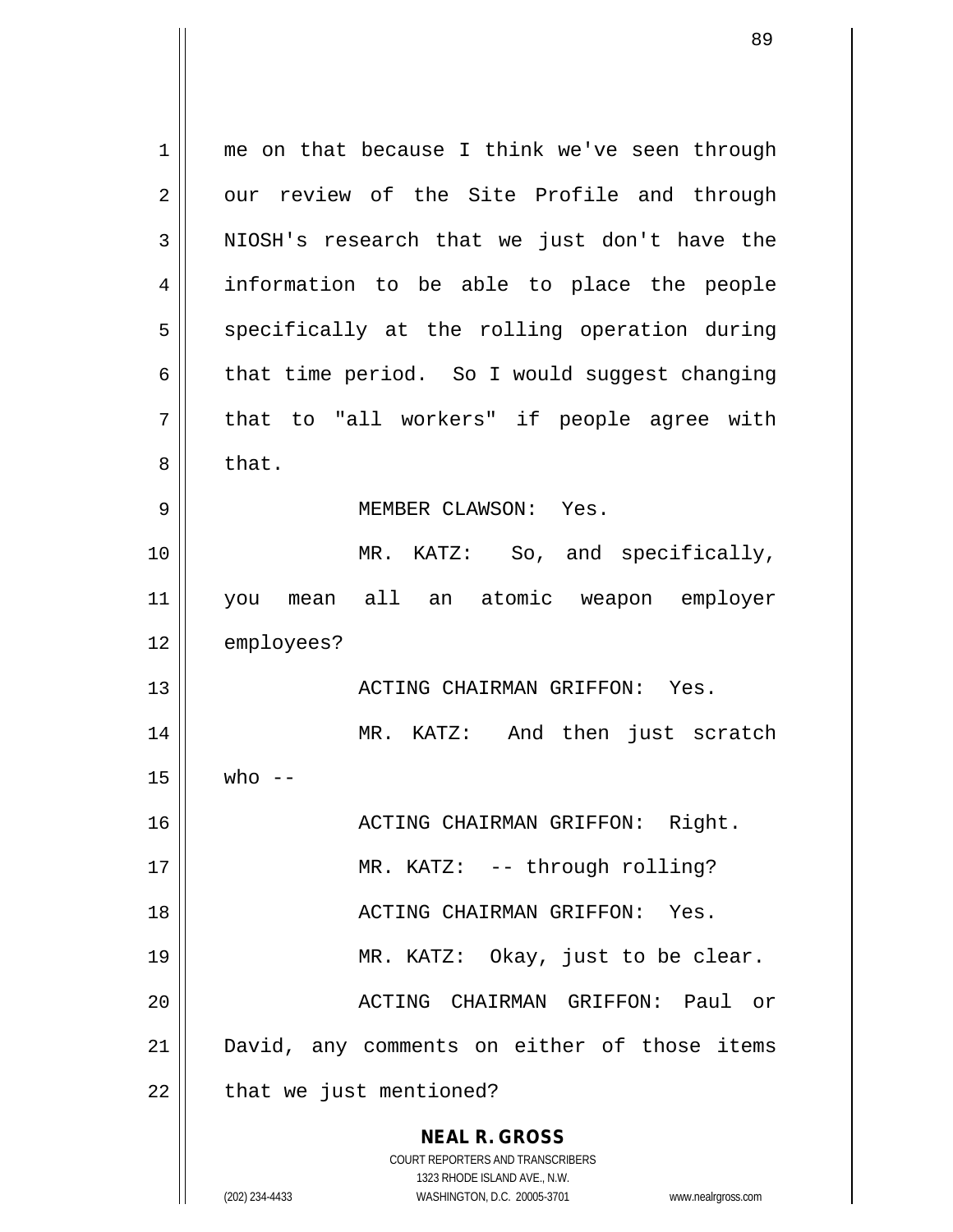**NEAL R. GROSS** COURT REPORTERS AND TRANSCRIBERS 1323 RHODE ISLAND AVE., N.W. (202) 234-4433 WASHINGTON, D.C. 20005-3701 www.nealrgross.com 1 || (No response.) 2 ACTING CHAIRMAN GRIFFON: I guess 3 | there's no comments. 4 | Paul or David? 5 MR. ZEIMER: What did the original 6 | petition say? 7 ACTING CHAIRMAN GRIFFON: Go ahead, 8 || Paul. I'm sorry. 9 MR. ZEIMER: What did the original 10 petition describe? What was the Class that 11 was evaluated by NIOSH? What, what was it 12 defined as? 13 ACTING CHAIRMAN GRIFFON: Good 14 || question. We're -- go ahead, LaVon. 15 MR. RUTHERFORD: I, I can look at 16  $\parallel$  the -- I'm sure we have the Evaluation Report  $17$  | out on the table probably. 18 || MR. KATZ: We have it here, too. 19 | One moment. 20 MR. ZEIMER: Well, the 21 || presentation showed it, I think. I'm just  $22$  || going to pull it up.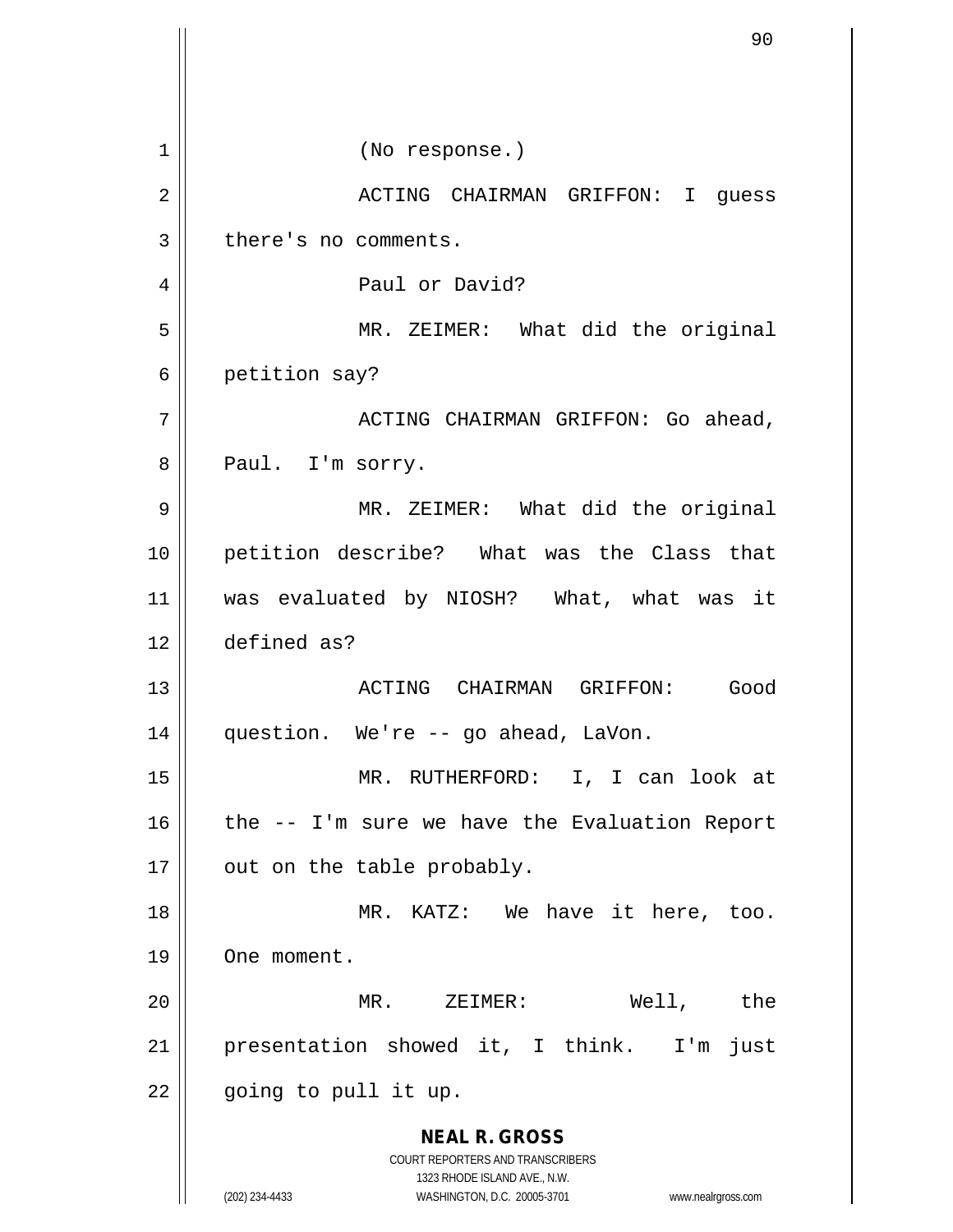**NEAL R. GROSS** COURT REPORTERS AND TRANSCRIBERS 1323 RHODE ISLAND AVE., N.W. (202) 234-4433 WASHINGTON, D.C. 20005-3701 www.nealrgross.com 1 ACTING CHAIRMAN GRIFFON: The 2 || petitioner Class Definition was actually --3 yes, it was millwrights, welders, 4 electricians, bricklayers, carpenters. It 5 || laid out specific jobs. The proposed Class 6 Definition was "all atomic weapons employer 7 personnel at the Bethlehem Steel" -- 8 MR. ZEIMER: Yes. That's, that's  $9 \parallel$  what  $-$ 10 ACTING CHAIRMAN GRIFFON: Yes. 11 MR. ZEIMER: -- that's the 12 || petition that was evaluated by NIOSH. 13 ACTING CHAIRMAN GRIFFON: But it -- 14 yes, but it does have "who were monitored or 15 || should have been monitored." It uses that 16 language, yes. So that's language I think 17 we're trying -- 18 || MR. ZEIMER: Well, that's all-19 inclusive. 20 || MR. KATZ: Right. 21 ACTING CHAIRMAN GRIFFON: Yes. 22 Yes. So I think -- you know, I still prefer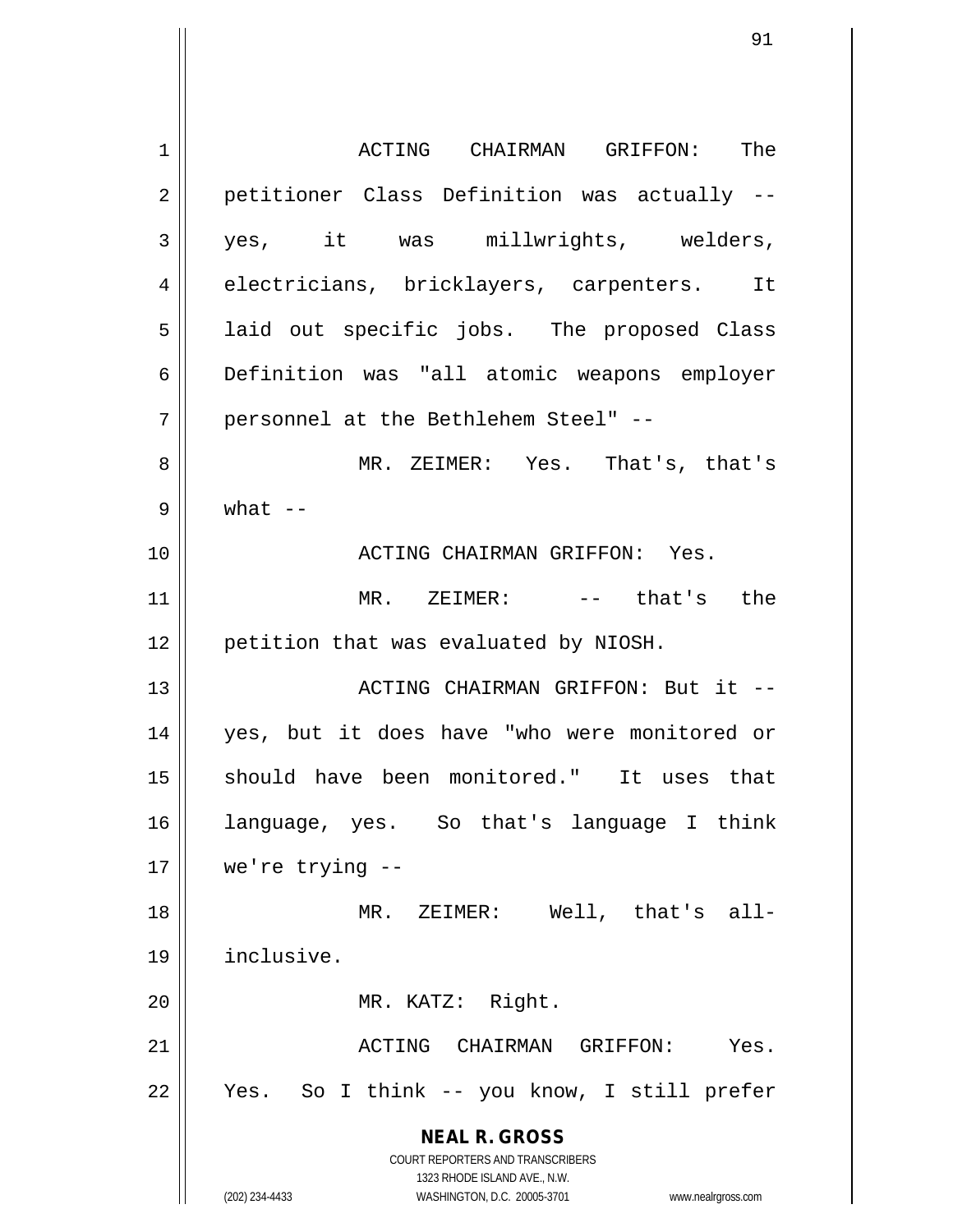**NEAL R. GROSS** COURT REPORTERS AND TRANSCRIBERS 1323 RHODE ISLAND AVE., N.W. (202) 234-4433 WASHINGTON, D.C. 20005-3701 www.nealrgross.com 1 to strike that be "worked at the rolling  $2 \parallel$  operation" if that's agreeable with everyone. 3 (No response.) 4 ACTING CHAIRMAN GRIFFON: And on  $5 \parallel$  the other item --6 MR. KATZ: Just for the record, 7 || there were some nods "yes." 8 ACTING CHAIRMAN GRIFFON: Yes. 9 MR. KATZ: No affirmative 10 || statements, but --11 || (Chorus of yeses.) 12 ACTING CHAIRMAN GRIFFON: On the,  $13$  |  $\alpha$  on the other item --14 MEMBER FIELD: I have a specific 15 | quick question. 16 ACTING CHAIRMAN GRIFFON: Yes? 17 MEMBER FIELD: What did we vote on 18 yesterday? Do we need a re-vote? 19 ACTING CHAIRMAN GRIFFON: No. We,  $20$  | we voted on the  $-$ 21 MEMBER FIELD: Put it on hold? 22 ACTING CHAIRMAN GRIFFON: Yes.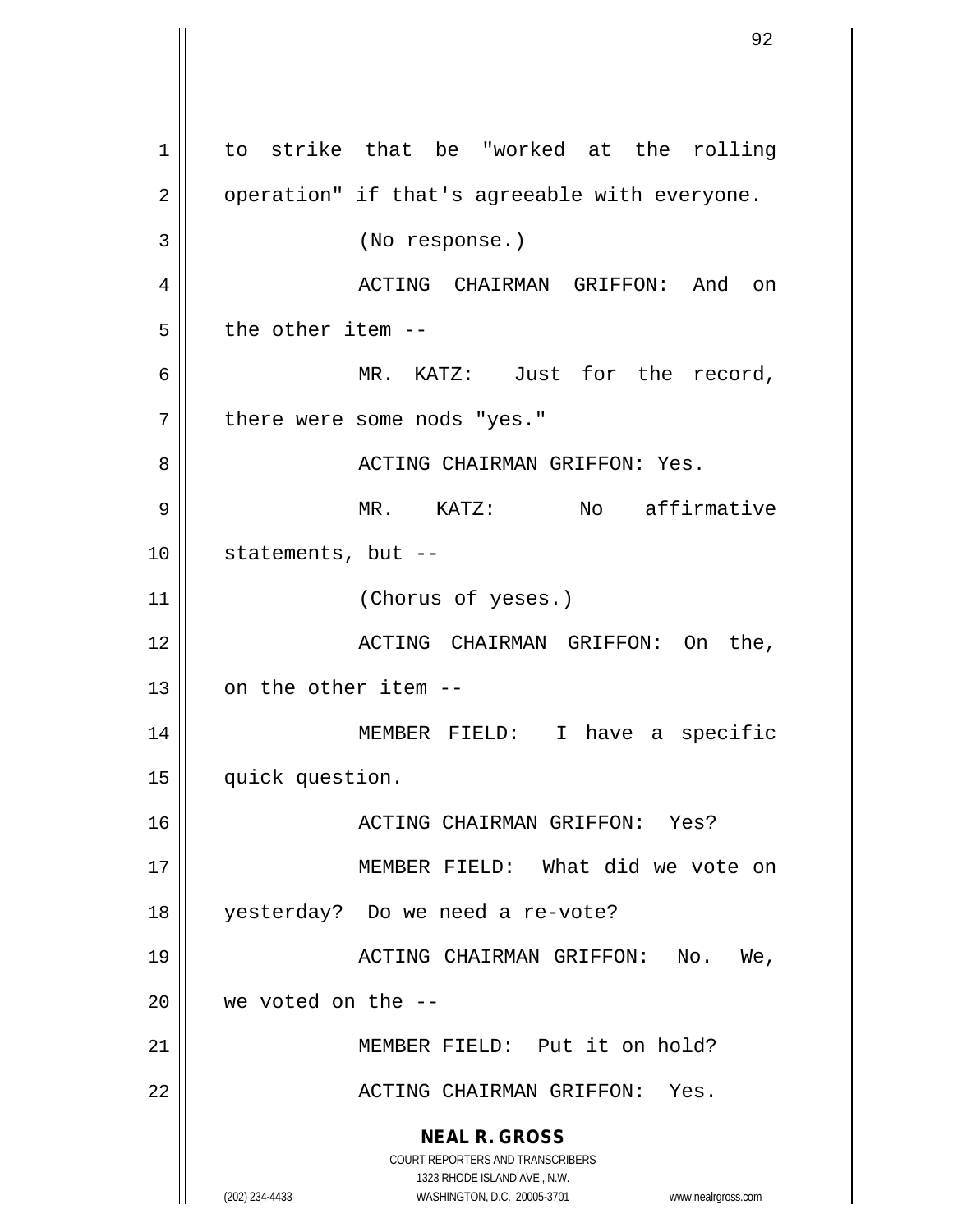**NEAL R. GROSS** COURT REPORTERS AND TRANSCRIBERS 1323 RHODE ISLAND AVE., N.W. (202) 234-4433 WASHINGTON, D.C. 20005-3701 www.nealrgross.com 1 | MR. KATZ: Well, the motion 2 || wasn't, didn't have this specific language,  $3 \parallel$  but the motion was to add the Class. 4 ACTING CHAIRMAN GRIFFON: To add  $5$  | the Class; right. 6 MEMBER ANDERSON: Which is why we 7 | needed this language. 8 ACTING CHAIRMAN GRIFFON: Right. 9 || Right. Yes. 10 || The Same Comments on Emily's 11 || question regarding the additional -- you know, 12 | I gave you Dr. Melius's feedback on that. 13 | Henry. 14 MEMBER ANDERSON: Yes, I, I would  $15$  || think as long as -- I mean, I think it does 16 || reference the documentation, and as long as we 17 have the SC&A white -- or their review is part 18 || of that package, I think that would, that 19 would cover it. I don't -- 20 ACTING CHAIRMAN GRIFFON: Yes.  $21$  | Anyone else --22 MEMBER ANDERSON: I think to try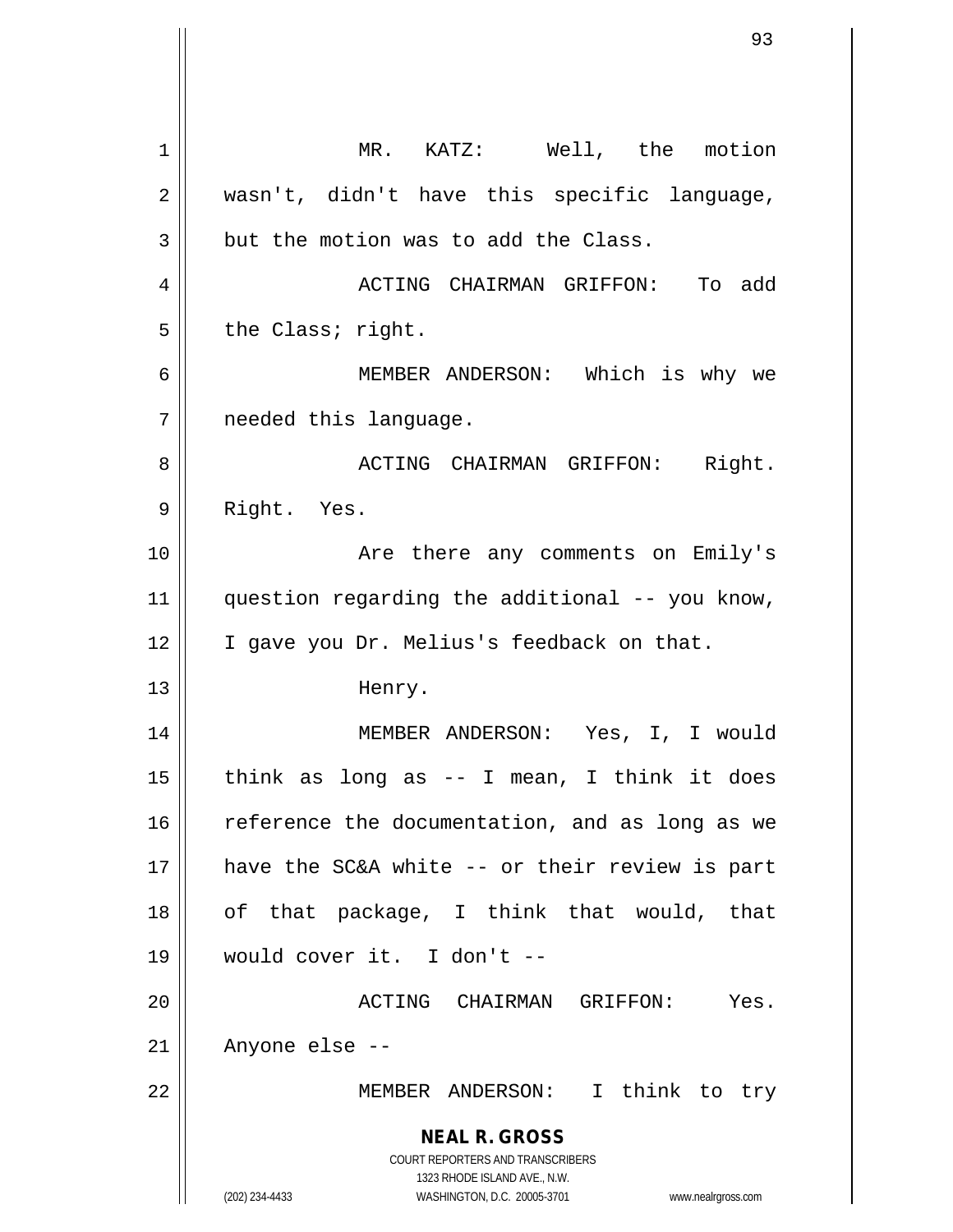**NEAL R. GROSS** COURT REPORTERS AND TRANSCRIBERS 1323 RHODE ISLAND AVE., N.W. (202) 234-4433 WASHINGTON, D.C. 20005-3701 www.nealrgross.com 1 | to craft what ought to additionally go in or  $2 \parallel$  not go in at this point would be -- this is  $3 \parallel$  very consistent with what we've done. 4 ACTING CHAIRMAN GRIFFON: Right. 5 | Go ahead, Brad. 6 MEMBER CLAWSON: I think -- this  $7 \parallel$  is Brad. I think that there should be enough 8 || in the transcripts and so forth. But you know 9 || what? If they do, if he does require more 10 information, we could draft something, you 11 || know, I guess. But I think it's all there. 12 ACTING CHAIRMAN GRIFFON: Yes, I'm  $13 \parallel$  not  $-$ 14 | MR. KATZ: Actually, procedurally, 15 we can't. We cannot. 16 ACTING CHAIRMAN GRIFFON: Yes. 17 || MR. KATZ: This is, this is what  $18 \parallel$  we  $-$ 19 ACTING CHAIRMAN GRIFFON: What's  $20$  || there is there, yes. 21 || MR. KATZ: What we've got here is 22 | what will go forward.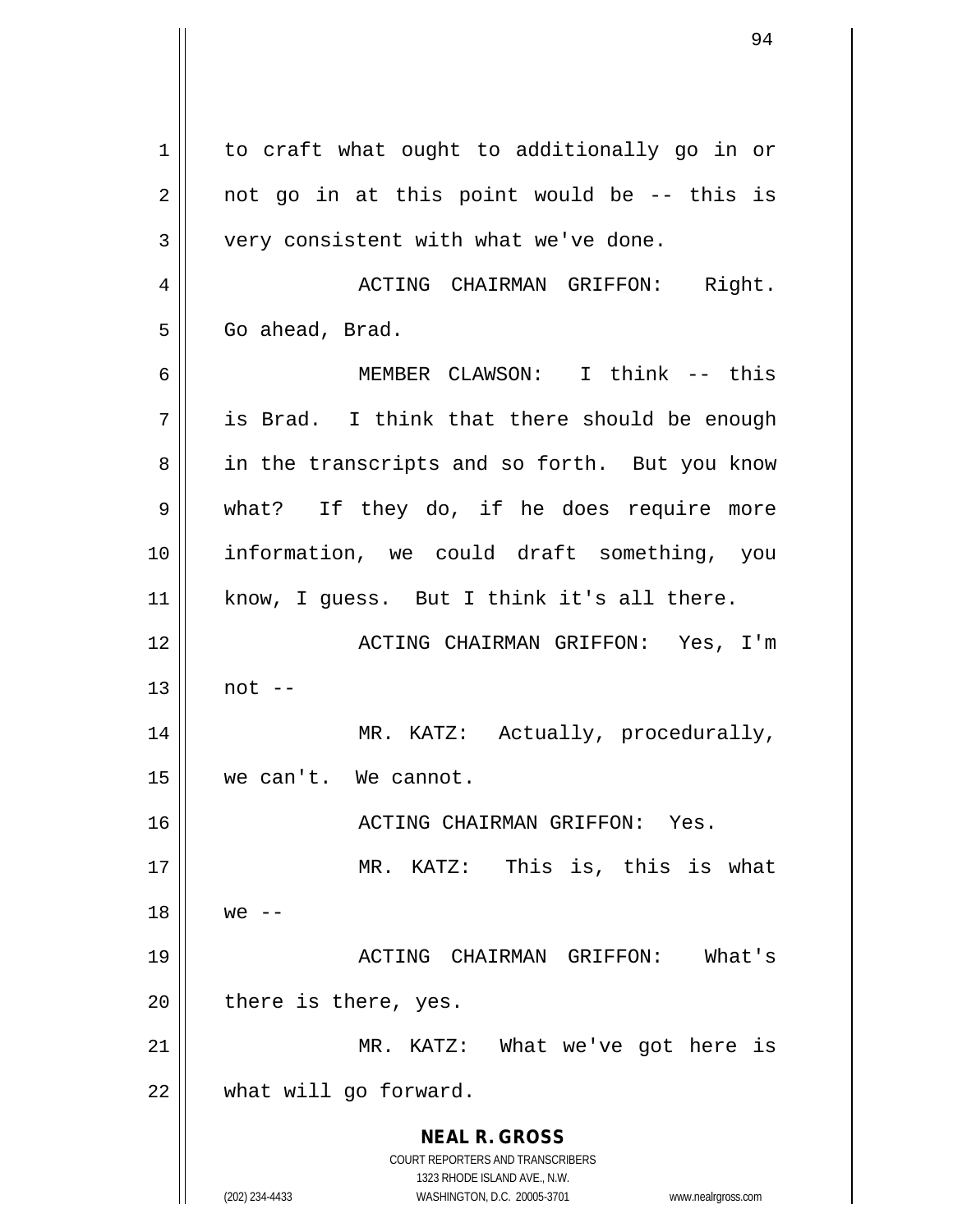**NEAL R. GROSS** 1 ACTING CHAIRMAN GRIFFON: So, yes. 2 MEMBER CLAWSON: So he can't ask  $3 \parallel$  us any questions if he had a question on it? 4 MR. KATZ: You mean, she, the 5 | Secretary of Health and Human Services? 6 MEMBER CLAWSON: Yes.  $7 \parallel$  MR. KATZ: That -- no. That 8 wouldn't be part of the process for, for the  $9 \parallel$  Secretary to come back to the Board, at least 10 -- but I'm not, I will not say that the 11 Secretary could not interrogate the Board 12 || somehow, but it's not part of the process, as 13 it's laid out at least. 14 || MEMBER CLAWSON: Okay. 15 || MR. KATZ: Right. 16 || ACTING CHAIRMAN GRIFFON: Any, any 17 || other thoughts on that? I mean, my, my 18 || leaning is to leave it broad. Jim, I actually 19 emailed, actually late last night, asking this 20 question because I was going to, originally  $21$  | thinking of, you know, laying out bullets on, 22 || you know, more specific bullet items. But I

> COURT REPORTERS AND TRANSCRIBERS 1323 RHODE ISLAND AVE., N.W.

(202) 234-4433 WASHINGTON, D.C. 20005-3701 www.nealrgross.com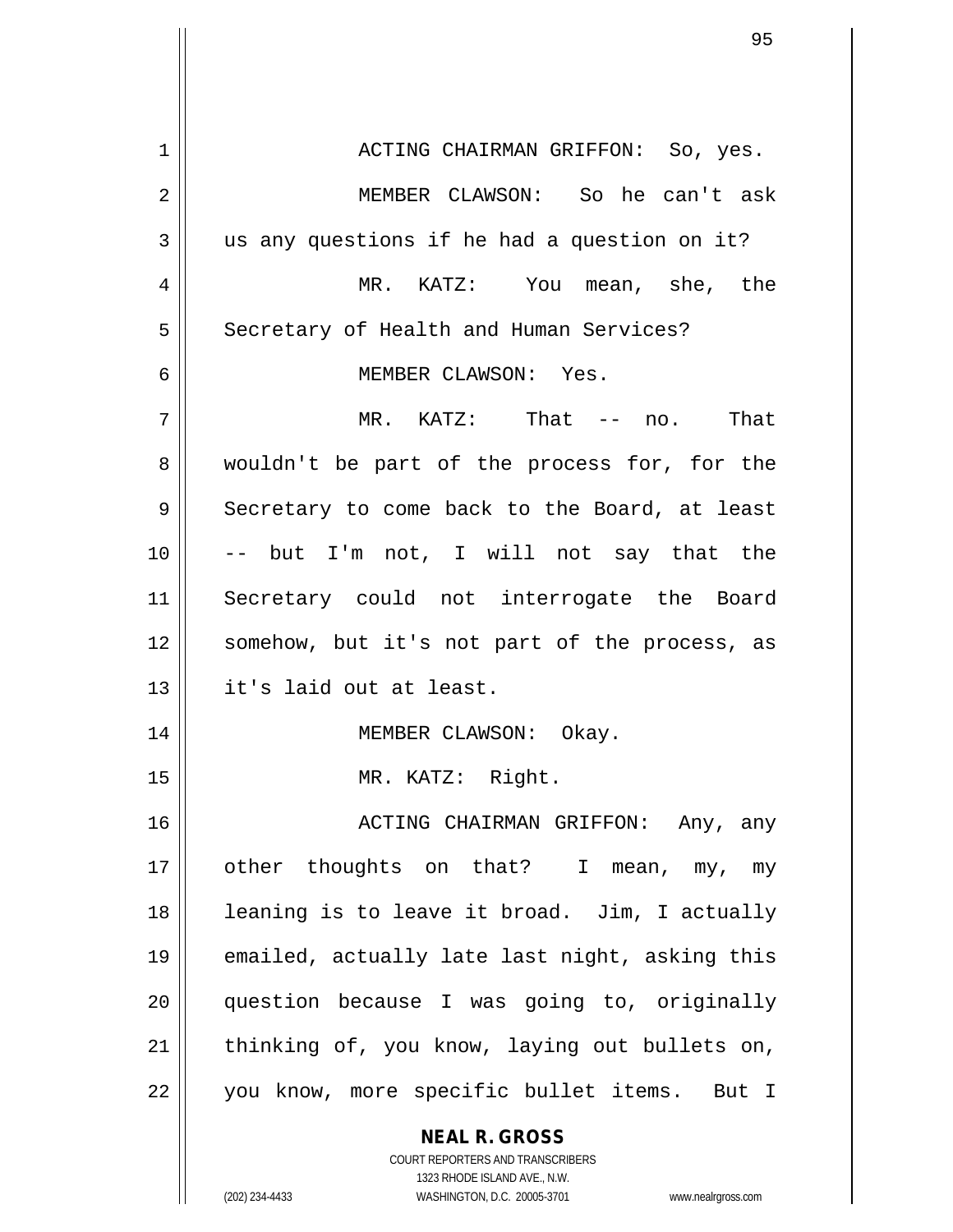1 am leaning this way and relying on our 2 transcript from yesterday along with the 3 reports to support the case rather than lay 4 || out specifics in this letter. 5 Do others agree? Disagree? 6 (Chorus of agrees.) 7 ACTING CHAIRMAN GRIFFON: All 8 || right. Then we've voted on this already, so I  $9 \parallel$  think with those edits we discussed, this will 10 || go forward this way. 11 || **All right, thank you.** 12 || Now, to move on, I guess we just 13 || have a few items for the -- where's my little 14 || cheat sheet -- one item we needed to follow up 15 || on from yesterday was the tasking of SC&A for 16 Site Profile Review. And if you recall, we 17 had a list of six sites that we were 18 || considering, and we were all asked to do our 19 homework. I'm not sure how many of us did; I 20 must admit, mine was minimal. But thankfully,  $21$  | NIOSH did help me with a little homework here. 22 || Stu provided some information that

**NEAL R. GROSS**

COURT REPORTERS AND TRANSCRIBERS 1323 RHODE ISLAND AVE., N.W. (202) 234-4433 WASHINGTON, D.C. 20005-3701 www.nealrgross.com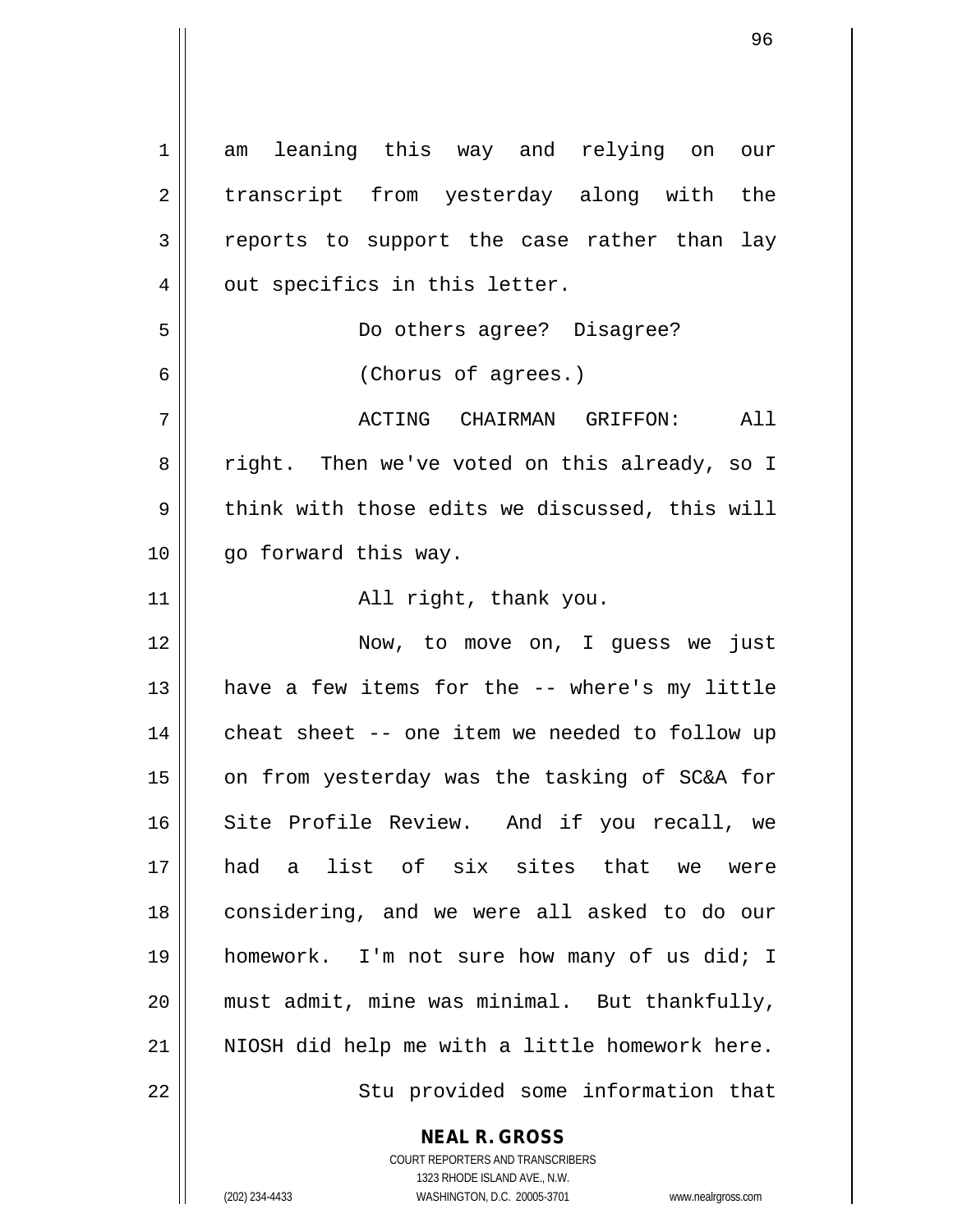**NEAL R. GROSS** 1 || we had asked yesterday, and I'll just offer  $2 \parallel$  this to start the discussion. For Simonds  $3 \parallel$  Saw, there were, submitted claims was 181, and  $4 \parallel$  active claims were three. And I think the way  $5 \parallel$  he's telling me is that that means most of the 6 claims have been, have gone through dose  $7$   $\parallel$  reconstruction out of the full 181 that have 8 been submitted. 9 The Stanford Linear Accelerator, 10 || there's 31 claims; the Pacific Proving Ground, 11 || 68 claims; Superior Steel, 34; TVA, seven 12 claims; and Allied Chemical has 101 claims. 13  $\parallel$  So a piece of the puzzle, anyway, at least for 14 consideration -- I mean, Simonds had 181, 15 || Allied Chemical was 101, and Pacific Proving 16 Ground, 68. Those were the three highest in 17 || terms of number of claims submitted. It 18 || shouldn't be our only factor of consideration, 19 but it might weigh into our decision here. 20 || Any thoughts on -- I think we were  $21$  | targeting assigning, tasking three sites. 22 Wanda.

> COURT REPORTERS AND TRANSCRIBERS 1323 RHODE ISLAND AVE., N.W.

(202) 234-4433 WASHINGTON, D.C. 20005-3701 www.nealrgross.com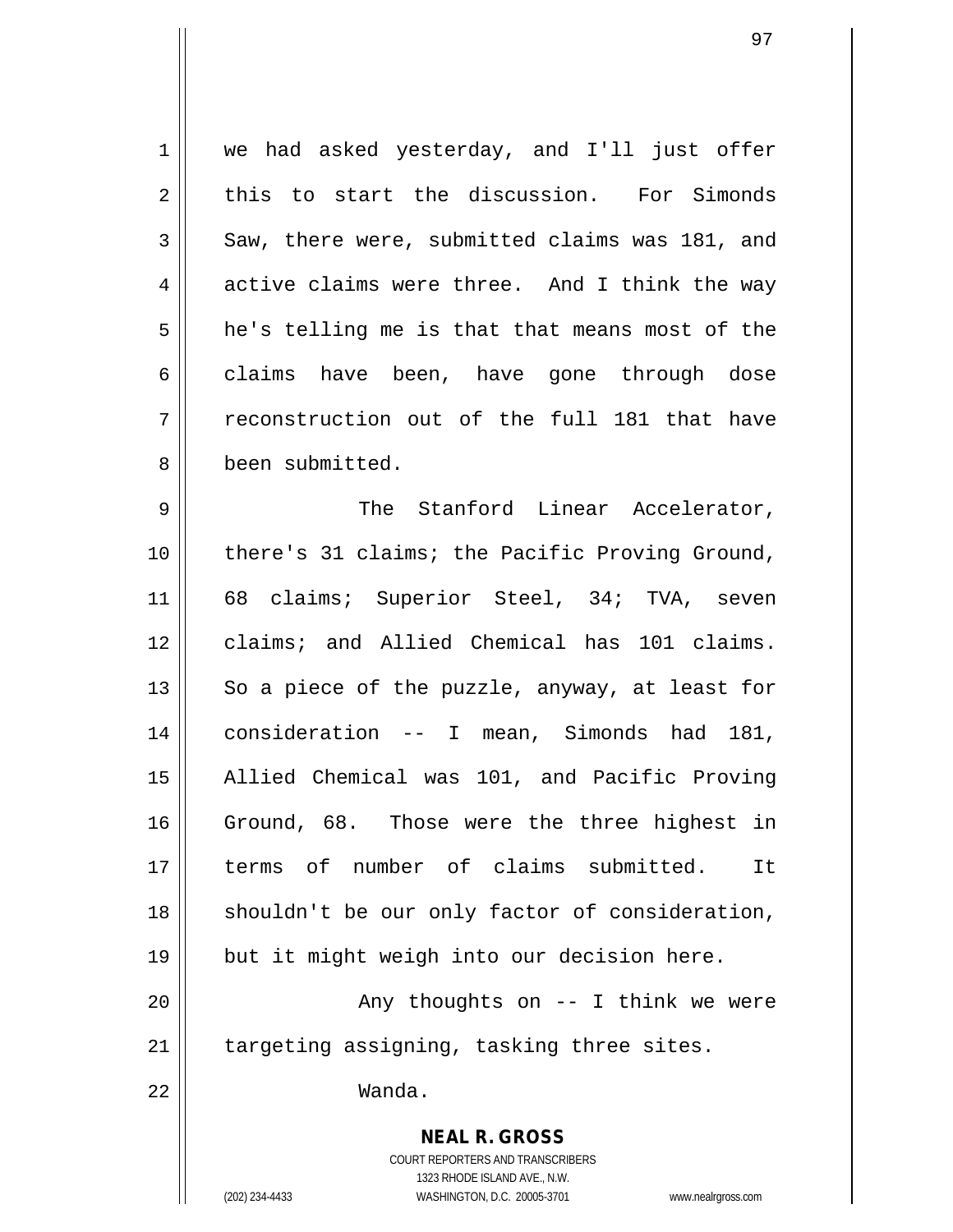| $\mathbf 1$    | MEMBER MUNN: For a variety of                                           |
|----------------|-------------------------------------------------------------------------|
| $\overline{2}$ | reasons after I looked at them, my three                                |
| 3              | choices would be Simonds Saw, and I personally                          |
| 4              | think TVA is very interesting. There are a                              |
| 5              | whole number of reasons why TVA is                                      |
| 6              | interesting. It's another phosphate plant,                              |
| 7              | and that, I think, is why we still are                                  |
| 8              | thinking about those things. It might be a                              |
| 9              | good time to look at it, and Allied Chemical.                           |
| 10             | ACTING CHAIRMAN GRIFFON: And for                                        |
| 11             | a variety of reasons, I was thinking of                                 |
| 12             | Simonds Saw and Allied Chemical also. I was                             |
| 13             | looking at Pacific Proving Grounds as a third.                          |
| 14             | But, Phil.                                                              |
| 15             | MEMBER SCHOFIELD: I'm going to                                          |
| 16             | shock Wanda and agree with her about TVA there                          |
| 17             | because some of that information there was new                          |
| 18             | for some of the other facilities, we still                              |
| 19             | have to look at them.                                                   |
| 20             | ACTING CHAIRMAN GRIFFON: Okay.                                          |
| 21             | Any other thoughts on this?<br>$\mathbf I$                              |
| 22             | think Simonds Saw is -- and I thank Josie for                           |
|                |                                                                         |
|                | <b>NEAL R. GROSS</b>                                                    |
|                | <b>COURT REPORTERS AND TRANSCRIBERS</b><br>1323 RHODE ISLAND AVE., N.W. |
|                | (202) 234-4433<br>WASHINGTON, D.C. 20005-3701<br>www.nealrgross.com     |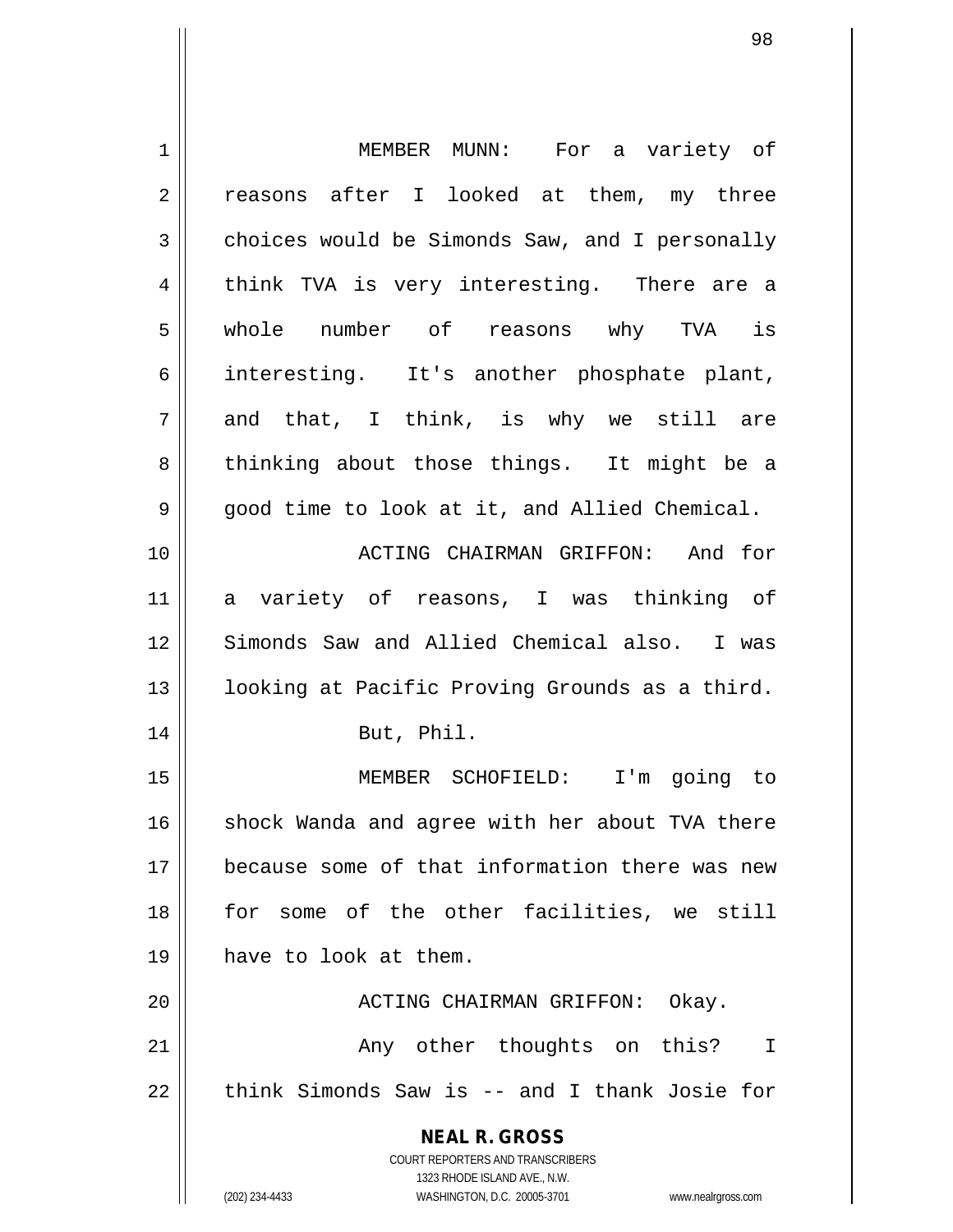$1 \parallel$  bringing this up -- that it is SEC, and it 2 || looks like, based on LaVon's report, it's 3 coming out soon, so it would be probably good  $4 \parallel$  to get that in the works and let SC&A begin 5 | work on that. That would be timely. So I 6 definitely think that Simonds Saw makes sense. 7 Any other opinions on -- and

8 Allied Chemical for a number of reasons. I  $9 \parallel$  think it was a pretty dirty operation, if I 10 recall, and it also has a fair number of 11 || claims at that facility. But then, maybe the 12 || third one is open for debate. TVA, I can --13 || you know, TVA and Pacific Proving Ground are  $14$  on the table. Any thoughts either way?

15 MR. HINNEFELD: Mark, I'll just 16 || offer, you know, based on our discussion with 17 || Bill, Pacific Proving Ground has been, there's 18 || a Class for Pacific Proving Ground for the  $19$  || entire covered, from '46 to '62.

20 ACTING CHAIRMAN GRIFFON: Oh,  $21$   $\parallel$  okay.

22 MR. HINNEFELD: So, it is -- a

**NEAL R. GROSS** COURT REPORTERS AND TRANSCRIBERS

1323 RHODE ISLAND AVE., N.W.

(202) 234-4433 WASHINGTON, D.C. 20005-3701 www.nealrgross.com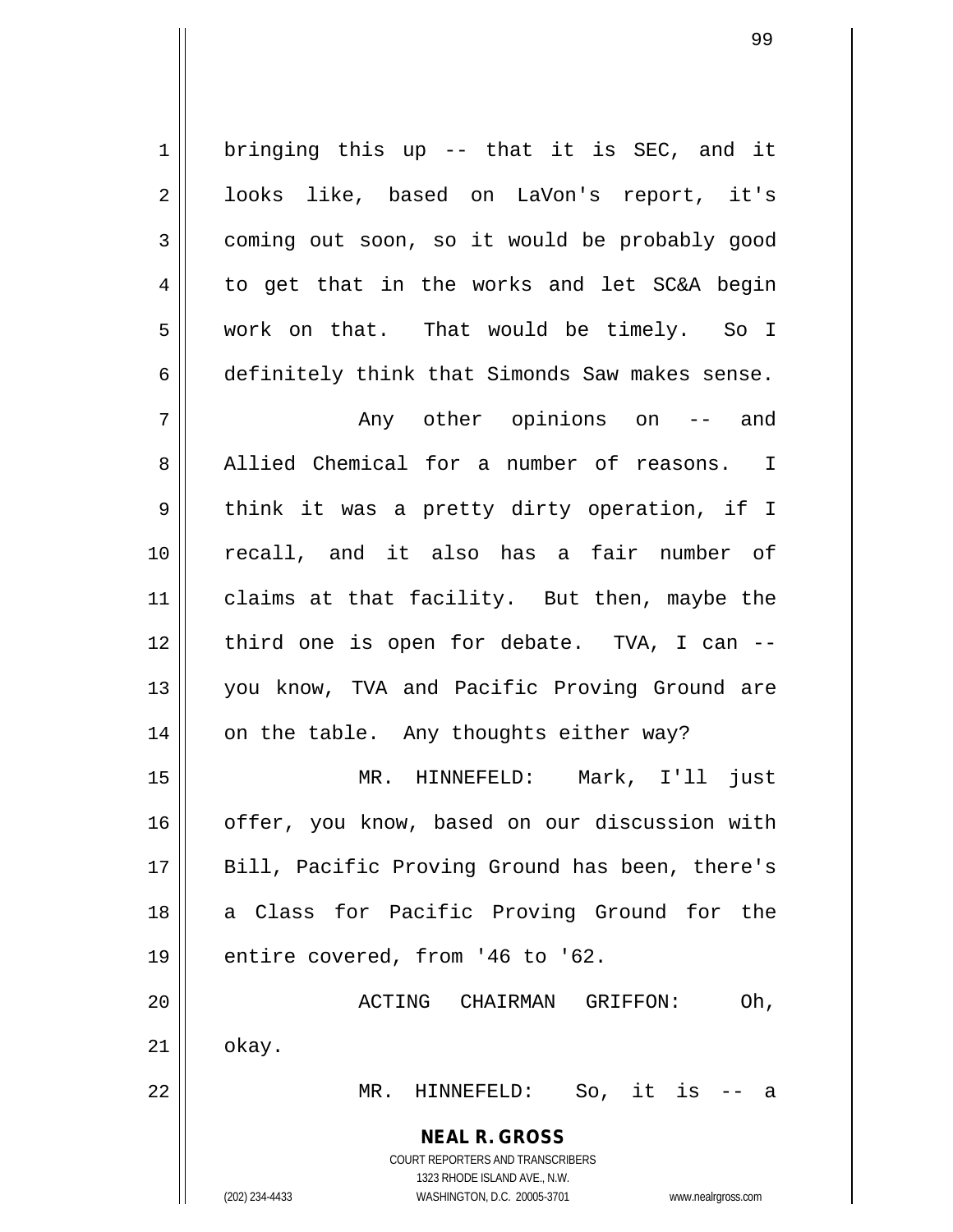**NEAL R. GROSS** COURT REPORTERS AND TRANSCRIBERS 1323 RHODE ISLAND AVE., N.W. (202) 234-4433 WASHINGTON, D.C. 20005-3701 www.nealrgross.com 1 | Class has been added for that. That's for the  $2 \parallel$  entire period. 3 ACTING CHAIRMAN GRIFFON: Okay.  $4 \parallel$  So it's definitely not as big a priority;  $5 \parallel$  right? So that may help us with our decision 6 here. 7 Paul or David, any thoughts on 8 || either way? 9 || MEMBER ZIEMER: I had -- this is 10 Ziemer. I was sort of interested in SLAC 11 partially because it's very different from 12 others. It's basically an accelerator 13 || facility. I thought it might be of interest. 14 ACTING CHAIRMAN GRIFFON: So SLAC 15 or TVA maybe is, is there -- can we all sort 16 | of agree on Simonds Saw and Allied Chemical? 17 || (Chorus of yeses.) 18 ACTING CHAIRMAN GRIFFON: Yes. I  $19 \parallel$  hear  $-$ 20 MR. KATZ: And the process is to  $21$   $\parallel$  do these by voice votes, but there --22 ACTING CHAIRMAN GRIFFON: Oh, so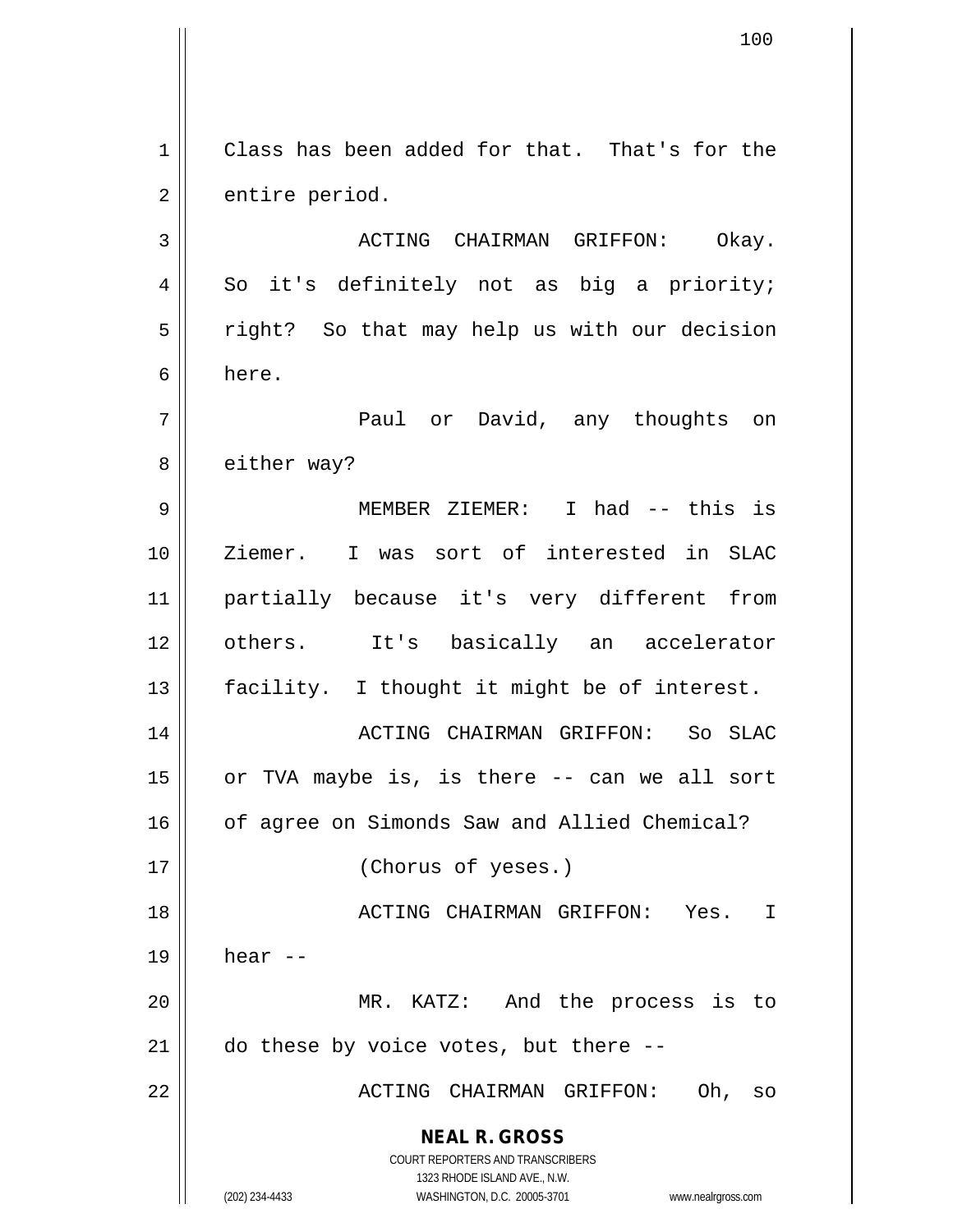**NEAL R. GROSS** COURT REPORTERS AND TRANSCRIBERS 1323 RHODE ISLAND AVE., N.W. (202) 234-4433 WASHINGTON, D.C. 20005-3701 www.nealrgross.com 1 || we do need to do them by voice vote?  $2 \parallel$  MR. KATZ:  $-$  but they're | because they're site  $-$  ACTING CHAIRMAN GRIFFON: No -- MR. KATZ: -- but there are no 6 conflicts of any Board members for these facilities. ACTING CHAIRMAN GRIFFON: So we  $9 \parallel$  can take it by you doing this consent -- MR. KATZ: So we can do it by unanimous consent. ACTING CHAIRMAN GRIFFON: Unanimous consent, okay. So, by unanimous consent, we'll assign SC&A to do Simonds Saw 15 || and Allied Chemical Site Profile Reviews. And the third, you know, any further thoughts on like -- I think it's down to TVA or the Stanford Accelerator -- Linear Accelerator. Any other thoughts either way? We end up, we may end up getting both, you know. MEMBER MUNN: We'd be happy with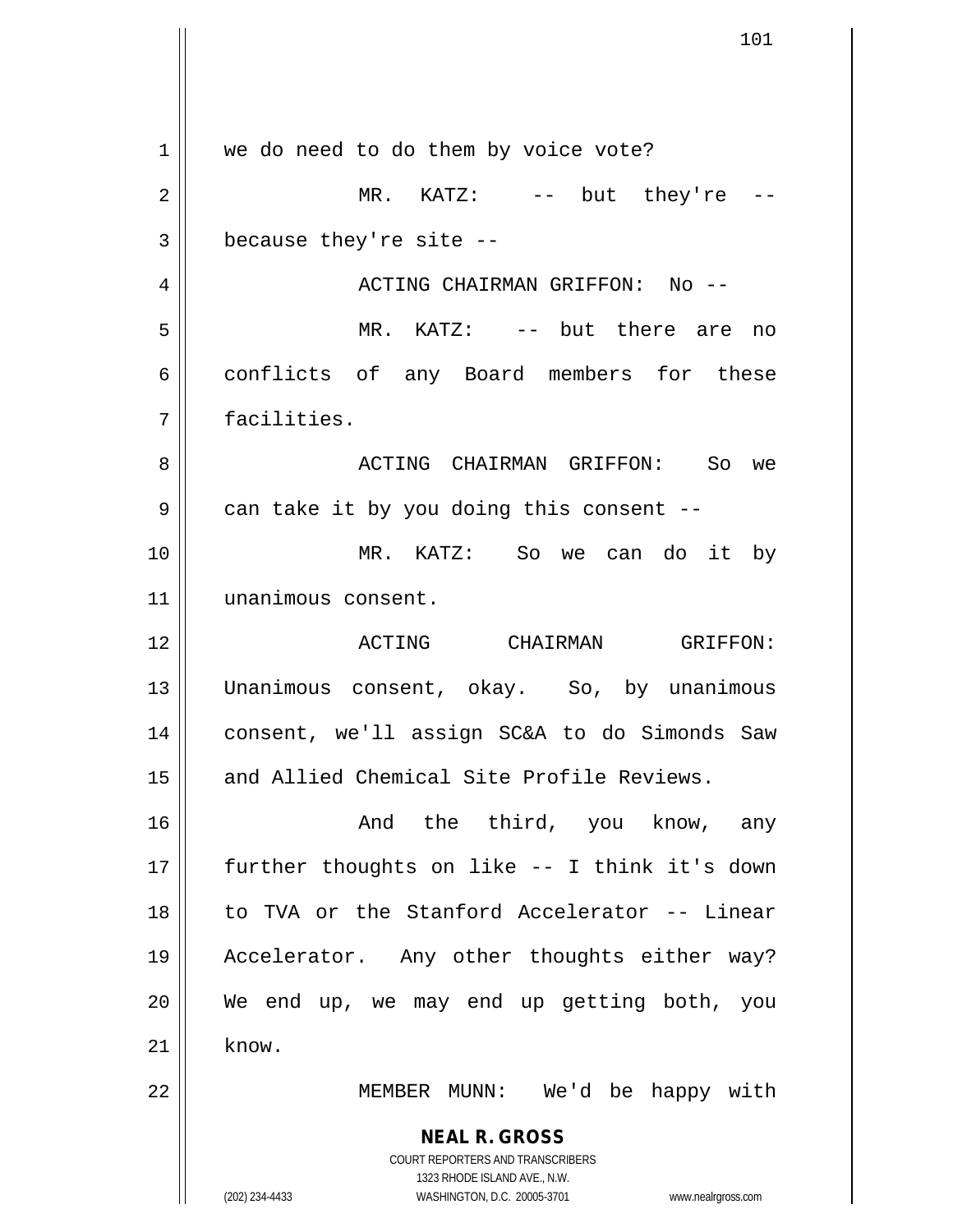either one, frankly.

| $\overline{2}$ | ACTING CHAIRMAN GRIFFON:<br>All                                                                                                                                 |
|----------------|-----------------------------------------------------------------------------------------------------------------------------------------------------------------|
| 3              | right, why don't we -- Stanford Linear                                                                                                                          |
| 4              | Accelerator, is that okay?                                                                                                                                      |
| 5              | MEMBER MUNN: Sure.                                                                                                                                              |
| 6              | ACTING CHAIRMAN GRIFFON: All                                                                                                                                    |
| 7              | right. So there's the -- we'll task SC&A to                                                                                                                     |
| 8              | do the three Site Profile reviews for Simonds                                                                                                                   |
| $\mathsf 9$    | Saw, Stanford Linear Accelerator, and Allied                                                                                                                    |
| 10             | Chemical. And I guess we're taking that by                                                                                                                      |
| 11             | unanimous consent.                                                                                                                                              |
| 12             | All right?                                                                                                                                                      |
| 13             | (Chorus of yeses.)                                                                                                                                              |
| 14             | ACTING CHAIRMAN GRIFFON:<br>Okay.                                                                                                                               |
| 15             | The next item I have is the<br>Dose                                                                                                                             |
| 16             | Reconstruction Subcommittee Report, which, the                                                                                                                  |
| 17             | chairman of that Subcommittee was deficient                                                                                                                     |
| 18             | yesterday. He didn't have his act together,                                                                                                                     |
| 19             | so I'll turn it over to me.                                                                                                                                     |
| 20             | I passed out a -- and Paul and                                                                                                                                  |
| 21             | David, you should have gotten this via email                                                                                                                    |
| 22             | Dose Reconstruction Summary Report.<br>-- the                                                                                                                   |
|                | <b>NEAL R. GROSS</b><br>COURT REPORTERS AND TRANSCRIBERS<br>1323 RHODE ISLAND AVE., N.W.<br>WASHINGTON, D.C. 20005-3701<br>(202) 234-4433<br>www.nealrgross.com |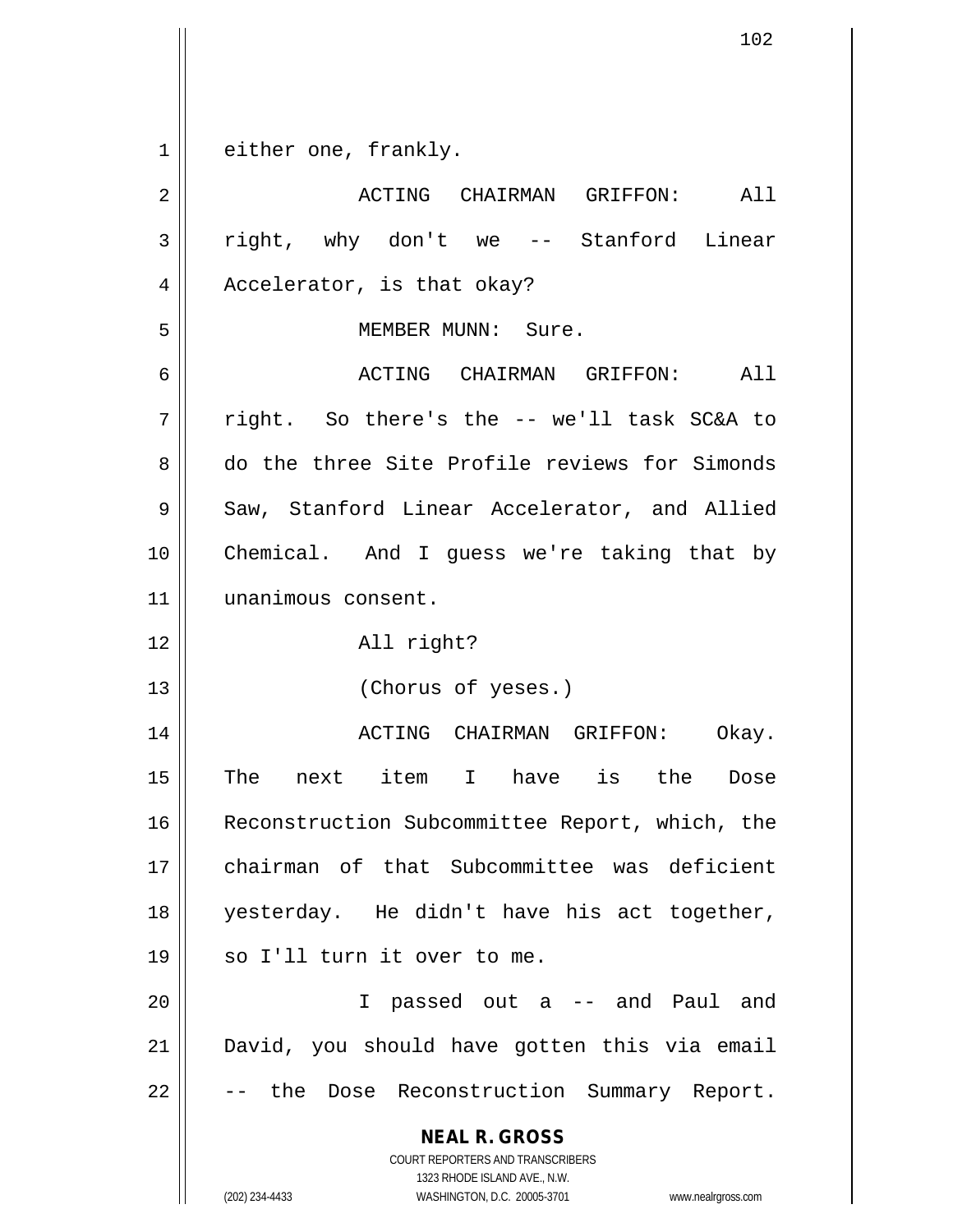| $\mathbf 1$ | And just as, for recollection for folks, this  |
|-------------|------------------------------------------------|
| 2           | -- we did the first hundred cases review. We   |
| 3           | submitted a letter to the Secretary            |
| 4           | summarizing our findings, and then it was a    |
| 5           | request from the Board to the Subcommittee to  |
| 6           | look further into those findings with regard   |
| 7           | to what impact on the NIOSH program did these  |
| 8           | findings have, and are we actually recommended |
| 9           | that NIOSH do, make any changes or, and also,  |
| 10          | note whether they have made any changes as a   |
| 11          | result of the first 100 case reviews.          |
| 12          | So this is really a status report              |
| 13          | back to the full Board. It's not intended to   |
| 14          | go to the Secretary. It's just a status        |
| 15          | report to the Board on what we've found so far |
| 16          | at the subcommittee level with regard to sort  |
| 17          | of looking at those findings in aggregate.     |
| 18          | And the only -- I guess one                    |
| 19          | significant part of it is that you'll note     |
| 20          | that you got two documents. The second part    |
| 21          | of it is that we've, on the Subcommittee,      |
| 22          | decided that since there were a<br>number of   |

**NEAL R. GROSS** COURT REPORTERS AND TRANSCRIBERS

1323 RHODE ISLAND AVE., N.W.

(202) 234-4433 WASHINGTON, D.C. 20005-3701 www.nealrgross.com

 $\mathsf{II}$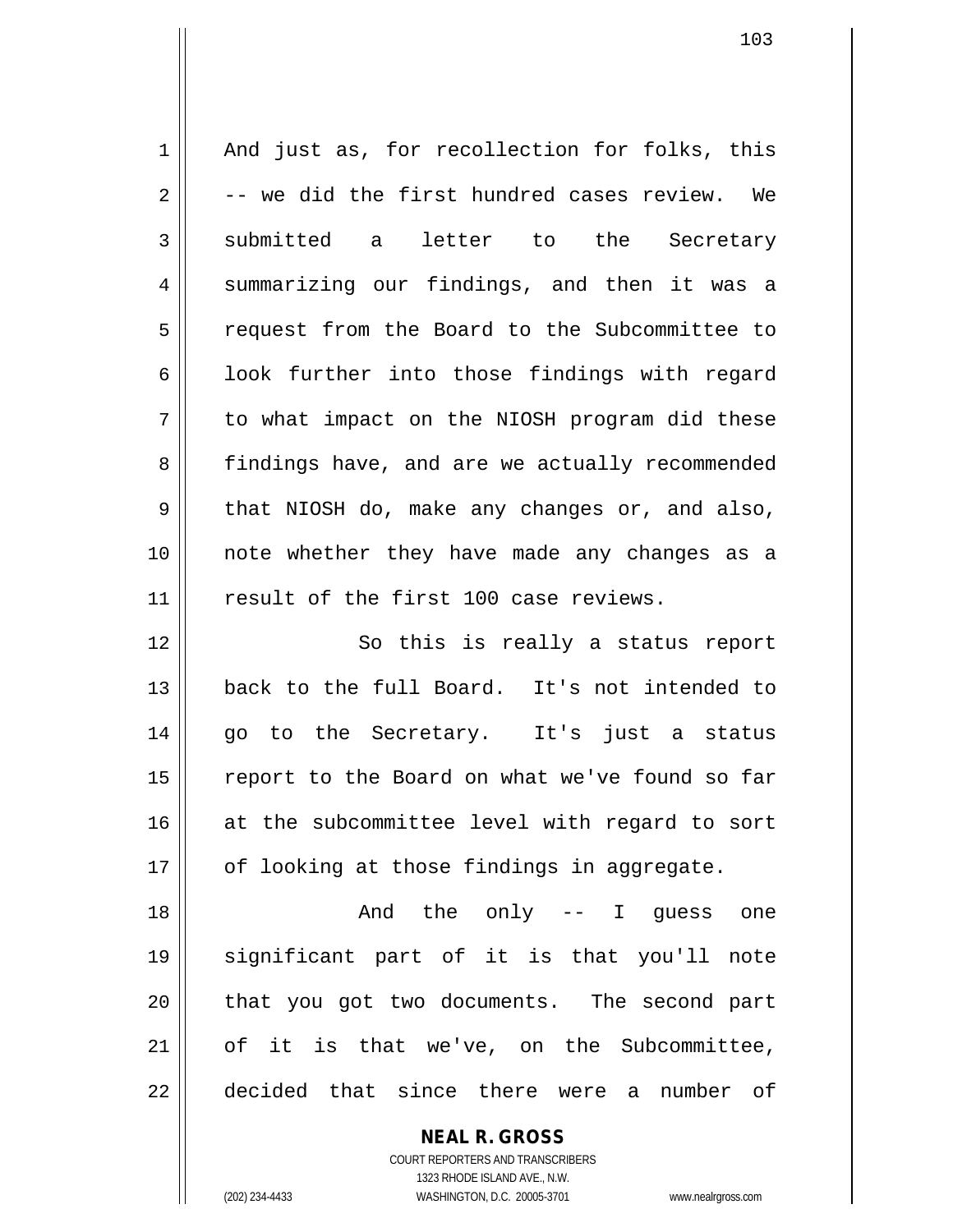1 | quality control/quality assurance findings, we  $2 \parallel$  thought -- and NIOSH pretty much agreed with  $3 \parallel$  this -- is that let's -- it's a worthwhile 4 task for SC&A to further pursue sort of the 5 || root cause of some of these things; why did 6  $\parallel$  some of these errors occur? Was it simply an  $7 \parallel$  individual error by a dose reconstructor? Or, 8 yes, or systematic or -- you know, there's 9 definitely questions on, in some cases, errors 10 occurred where, and then there were two peer 11 || reviews done, and it went through the entire 12 way without being detected, which seems a 13 little strange. But without, you know, 14 digging further for the facts, we're not 15 | completely sure there's anything there. 16 So we from the Subcommittee

17 decided that it was worthwhile to select at 18 || least some cases or some findings of this type 19 || and task SC&A with looking into those findings 20 further. And we've done that. We're starting 21 || on that process, but in the meantime, I  $22$  || thought it was worthwhile bringing a status

## **NEAL R. GROSS**

COURT REPORTERS AND TRANSCRIBERS 1323 RHODE ISLAND AVE., N.W. (202) 234-4433 WASHINGTON, D.C. 20005-3701 www.nealrgross.com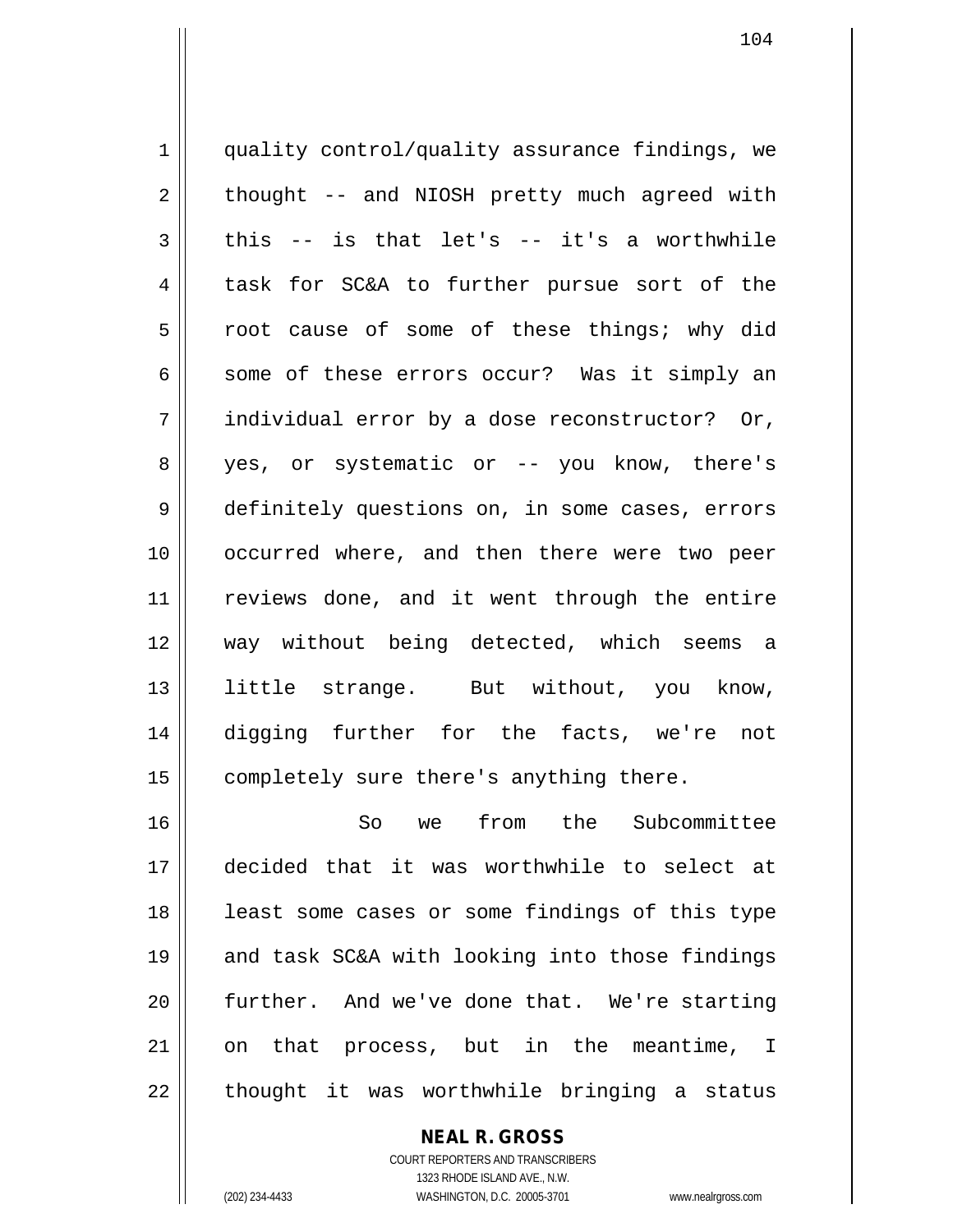$1 \parallel$  report back to the Board.

| $\overline{2}$ | We can have some discussion of it                                                                                                                               |
|----------------|-----------------------------------------------------------------------------------------------------------------------------------------------------------------|
| 3              | I know most people are just looking at<br>now.                                                                                                                  |
| 4              | this. I meant to get it out a week ago or so,                                                                                                                   |
| 5              | but it didn't happen. The other option is, is                                                                                                                   |
| 6              | any, anything that you, any edits or any                                                                                                                        |
| 7              | thoughts that you have on this report that you                                                                                                                  |
| 8              | want to give back to the Subcommittee, you can                                                                                                                  |
| 9              | email it to me, and then the next Subcommittee                                                                                                                  |
| 10             | meeting I will bring them onto our, onto the                                                                                                                    |
| 11             | table for the Subcommittee to consider in that                                                                                                                  |
| 12             | way. It might be easier to deal with detailed                                                                                                                   |
| 13             | comments that way.                                                                                                                                              |
| 14             | Paul and David, you have these                                                                                                                                  |
| 15             | reports; correct?                                                                                                                                               |
| 16             | This is Ziemer.<br>MEMBER ZIEMER:                                                                                                                               |
| 17             | It has not popped up on either my NIOSH email                                                                                                                   |
| 18             | or my home email so far.                                                                                                                                        |
| 19             | ACTING CHAIRMAN GRIFFON: Okay.                                                                                                                                  |
| 20             | Yes,<br>mine<br>MEMBER<br>RICHARDSON:                                                                                                                           |
| 21             | neither.                                                                                                                                                        |
| 22             | ACTING CHAIRMAN<br>Oh,<br>GRIFFON:                                                                                                                              |
|                | <b>NEAL R. GROSS</b><br>COURT REPORTERS AND TRANSCRIBERS<br>1323 RHODE ISLAND AVE., N.W.<br>(202) 234-4433<br>WASHINGTON, D.C. 20005-3701<br>www.nealrgross.com |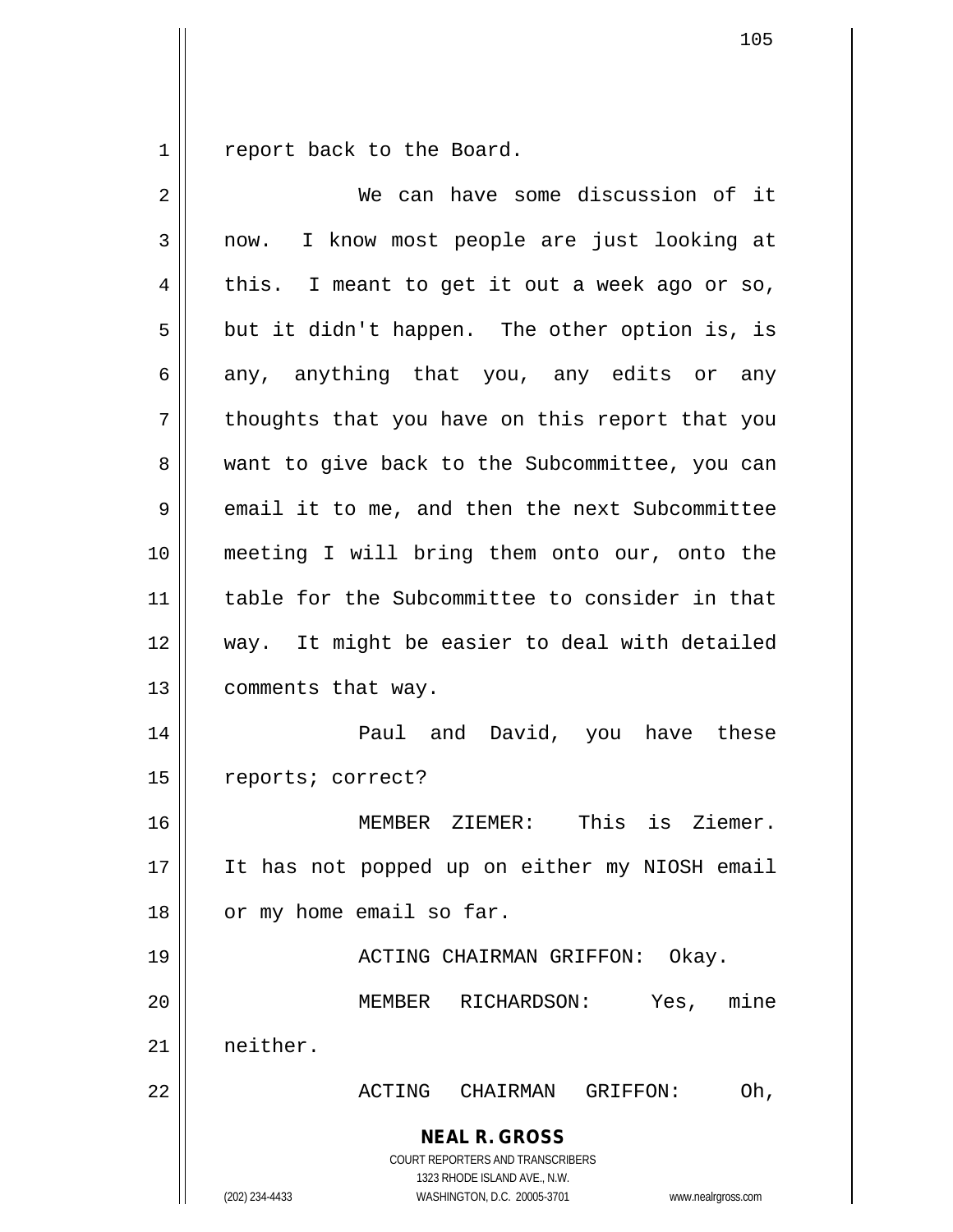**NEAL R. GROSS** COURT REPORTERS AND TRANSCRIBERS 1323 RHODE ISLAND AVE., N.W. (202) 234-4433 WASHINGTON, D.C. 20005-3701 www.nealrgross.com 1 || really? Okay. 2 || MEMBER RICHARDSON: It -- it was 3 dated today? 4 ACTING CHAIRMAN GRIFFON: It was  $5 \parallel$  sent out yesterday around 7:00 p.m. our time. 6 Yes, and David, I may have sent it  $7 \parallel$  to -- I think for both you and Paul, I sent to  $8 \parallel$  the government, the CDC email. 9 MR. KATZ: David doesn't have a  $10 \parallel$  CDC  $-$ 11 MEMBER ZIEMER: I've got my CDC  $12$  | email open, but  $-$ 13 ACTING CHAIRMAN GRIFFON: All 14 right. David doesn't have a CDC, so I'm not 15 | sure where yours went. 16 MEMBER ZIEMER: Well, you know, 17 sometimes it sits there for a while. I don't  $18$   $\vert$  -- nothing's popped in since yesterday on CDC, 19 || and it's open right now. 20 ACTING CHAIRMAN GRIFFON: Okay, I  $21$ 22 MEMBER ZIEMER: There's no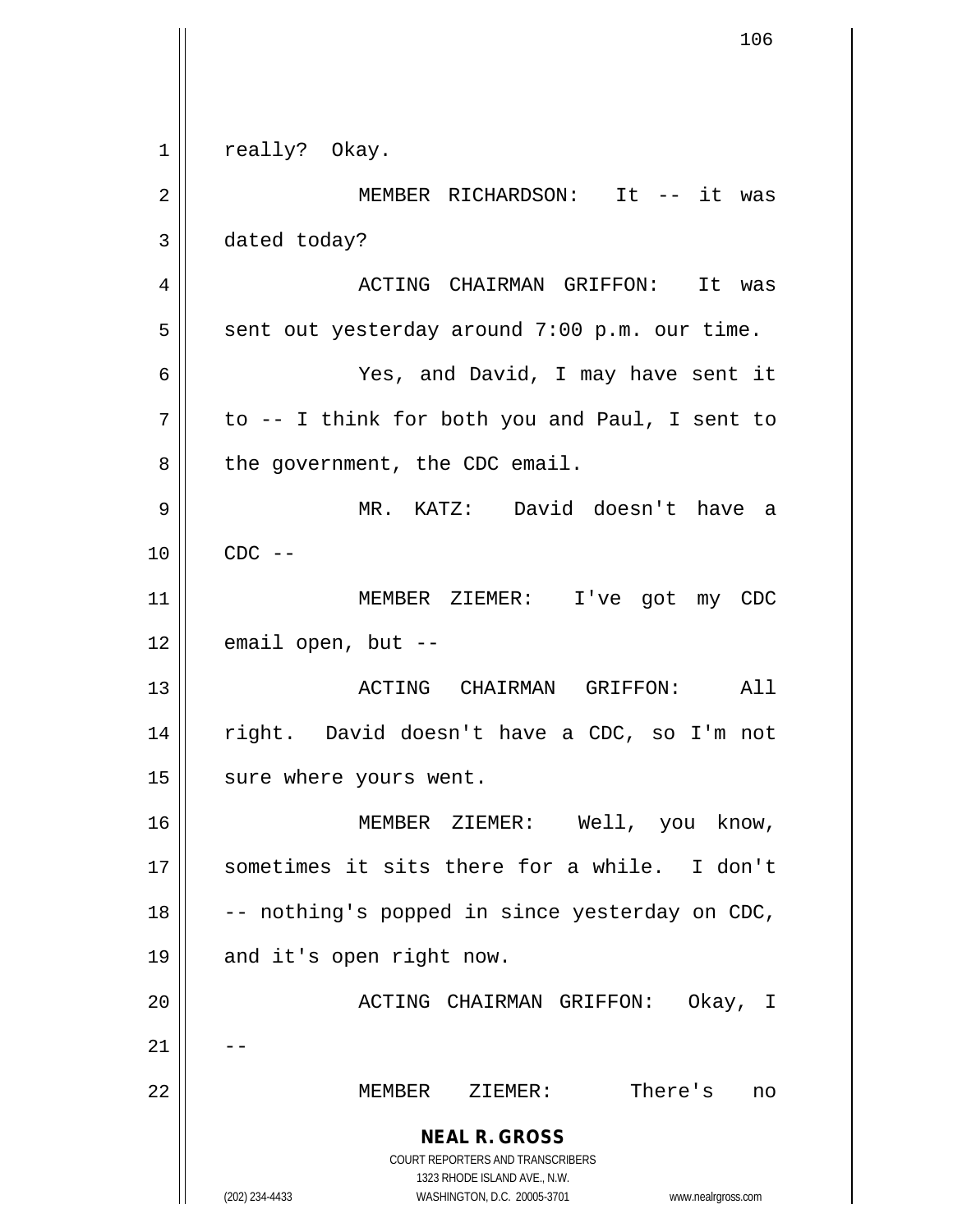$1 \parallel$  Thursday emails or --

| $\overline{2}$ | ACTING CHAIRMAN GRIFFON: There's                                                                |
|----------------|-------------------------------------------------------------------------------------------------|
| 3              | certainly no action we're taking here, but,                                                     |
| 4              | you know, we'll make sure you get those                                                         |
| 5              | documents. And then, you know, I'd love to                                                      |
| 6              | have -- input back to the Subcommittee would                                                    |
| 7              | be the best result of this process, I think.                                                    |
| 8              | MEMBER ANDERSON: You sent it at                                                                 |
| 9              | 6:02.                                                                                           |
| 10             | ACTING CHAIRMAN GRIFFON: 6:02 --                                                                |
| 11             | see that? I sent it out early.                                                                  |
| 12             | Yes, Brad. Brad.                                                                                |
| 13             | MEMBER CLAWSON: I don't, I don't                                                                |
| 14             | see Ziemer's, and --                                                                            |
| 15             | ACTING CHAIRMAN GRIFFON: Oh, he's                                                               |
| 16             | not on -- okay, I was -- all right. All                                                         |
| 17             | right.                                                                                          |
| 18             | Paul, we'll get it to you.<br>I                                                                 |
| 19             | apologize.                                                                                      |
| 20             | Okay.<br>MEMBER ZIEMER:                                                                         |
| 21             | <b>ACTING</b><br>CHAIRMAN<br>GRIFFON:<br>So,                                                    |
| 22             | again --                                                                                        |
|                | <b>NEAL R. GROSS</b><br><b>COURT REPORTERS AND TRANSCRIBERS</b><br>1323 RHODE ISLAND AVE., N.W. |
|                | (202) 234-4433<br>WASHINGTON, D.C. 20005-3701<br>www.nealrgross.com                             |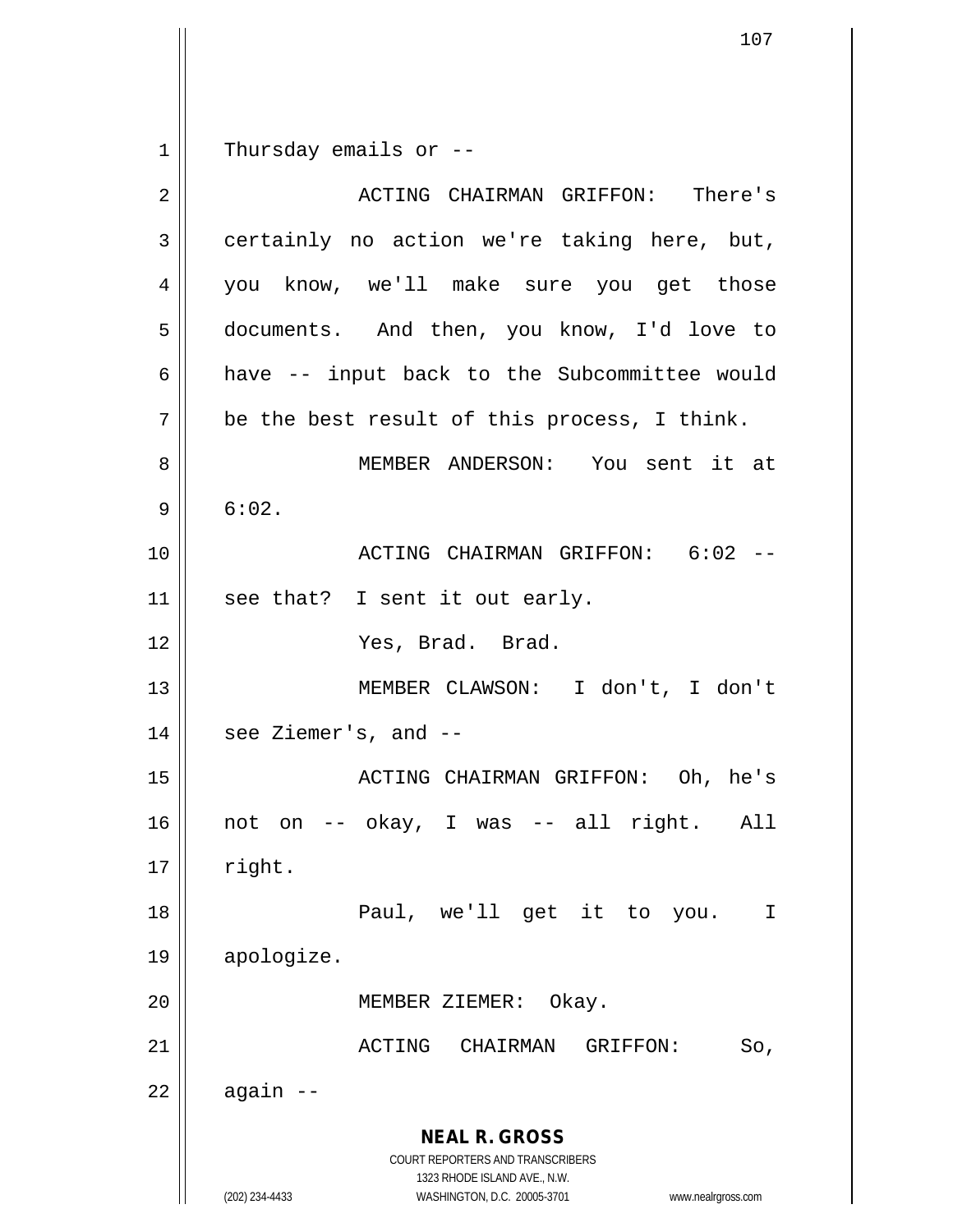1 || MEMBER RICHARDSON: If you could  $2 \parallel$  resend it to me as well, that would be great. 3 ACTING CHAIRMAN GRIFFON: Yes, I 4 || will, David. I apologize. And I was hoping 5 to have this out, like I said, a week or so  $6 \parallel$  ago, and have a more full discussion at this 7 meeting. But you know, my feeling is that 8 || individual Board members can certainly send 9 | comments, and we will take them up on the 10 Subcommittee, and then also at future full 11 || Board meetings. 12 You know, now that you've got 13 || this, you know, you can look at it more 14 thoroughly, and we can come back to this 15 discussion at our future meetings. Either the  $16$  | phone call or the next face-to-face meeting, I  $17$  || think, would be the most useful. All right,  $18$  so there's no action to take; just really a 19 || status report on that. 20 || The only other item for the DR 21 Subcommittee was we did go -- I kind of  $22 \parallel$  updated this two days ago -- we started a 13th

> **NEAL R. GROSS** COURT REPORTERS AND TRANSCRIBERS 1323 RHODE ISLAND AVE., N.W.

(202) 234-4433 WASHINGTON, D.C. 20005-3701 www.nealrgross.com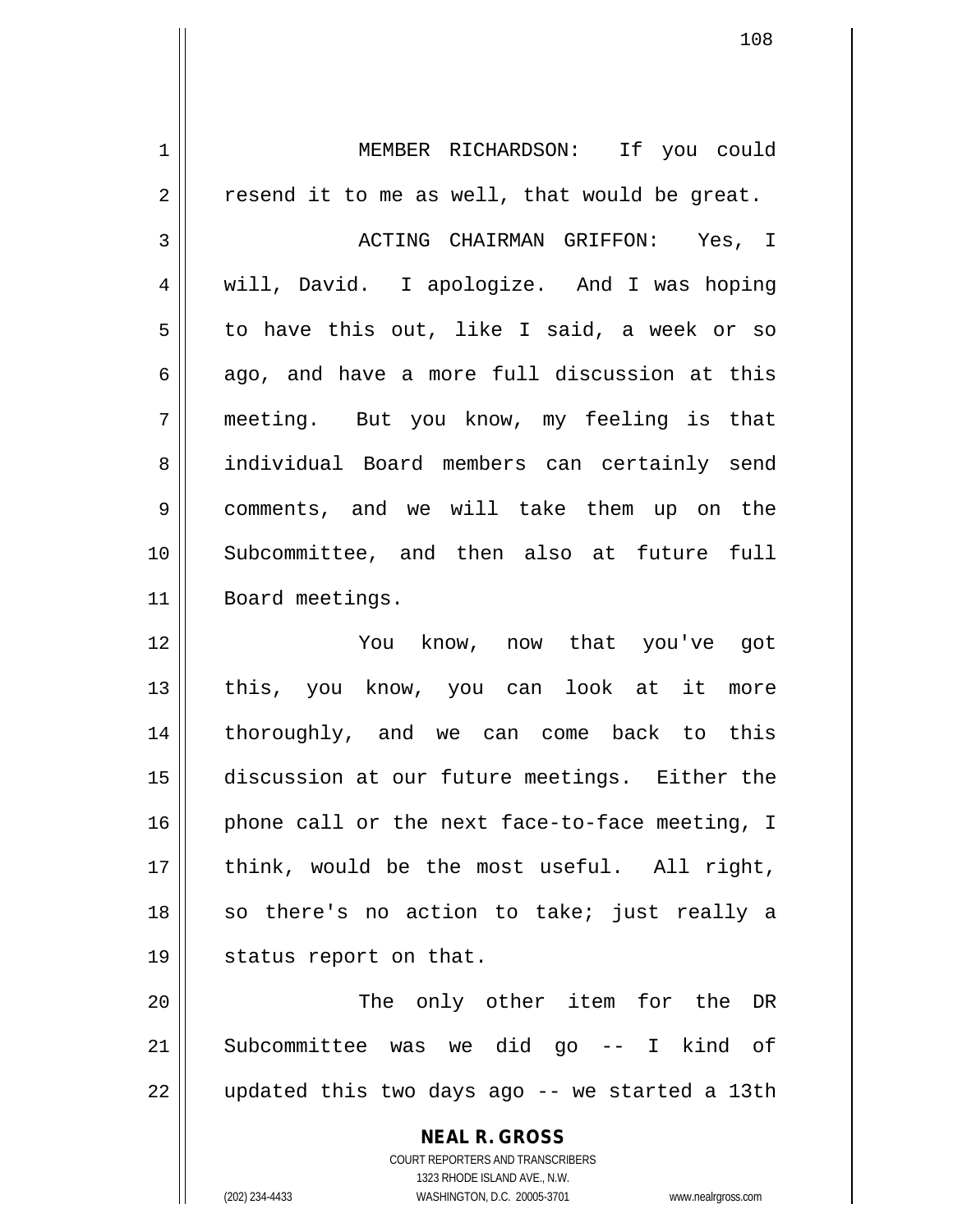**NEAL R. GROSS** COURT REPORTERS AND TRANSCRIBERS 1323 RHODE ISLAND AVE., N.W. (202) 234-4433 WASHINGTON, D.C. 20005-3701 www.nealrgross.com 1 set of case selections. We had a Subcommittee  $2 \parallel$  phone call. We did our first -- we sort of go 3 in a triage phase on this. We preselected 4 cases, and then NIOSH is in the process of  $5 \parallel$  looking at those preselected cases and giving  $6 \parallel$  us more details on those cases. They actually  $7 \parallel$  go back and open each case file to determine 8 if it was a full external, full internal, 9 neutron dose reconstructions involved, you 10 know, all those items that we want to see  $11$  | before we actually select the cases. 12 They are going to come back with 13 || that information to the, either the 14 || Subcommittee or the phone meeting, the next 15 || full Board meeting, via conference call, and 16 then we can make our final selection at that 17 || point, so you know, we're moving that along. 18 We were hoping to finalize it today, but it 19 will move along soon. 20 John, I know you're -- yes. 21 Josie. 22 MEMBER BEACH: Mark, I noticed on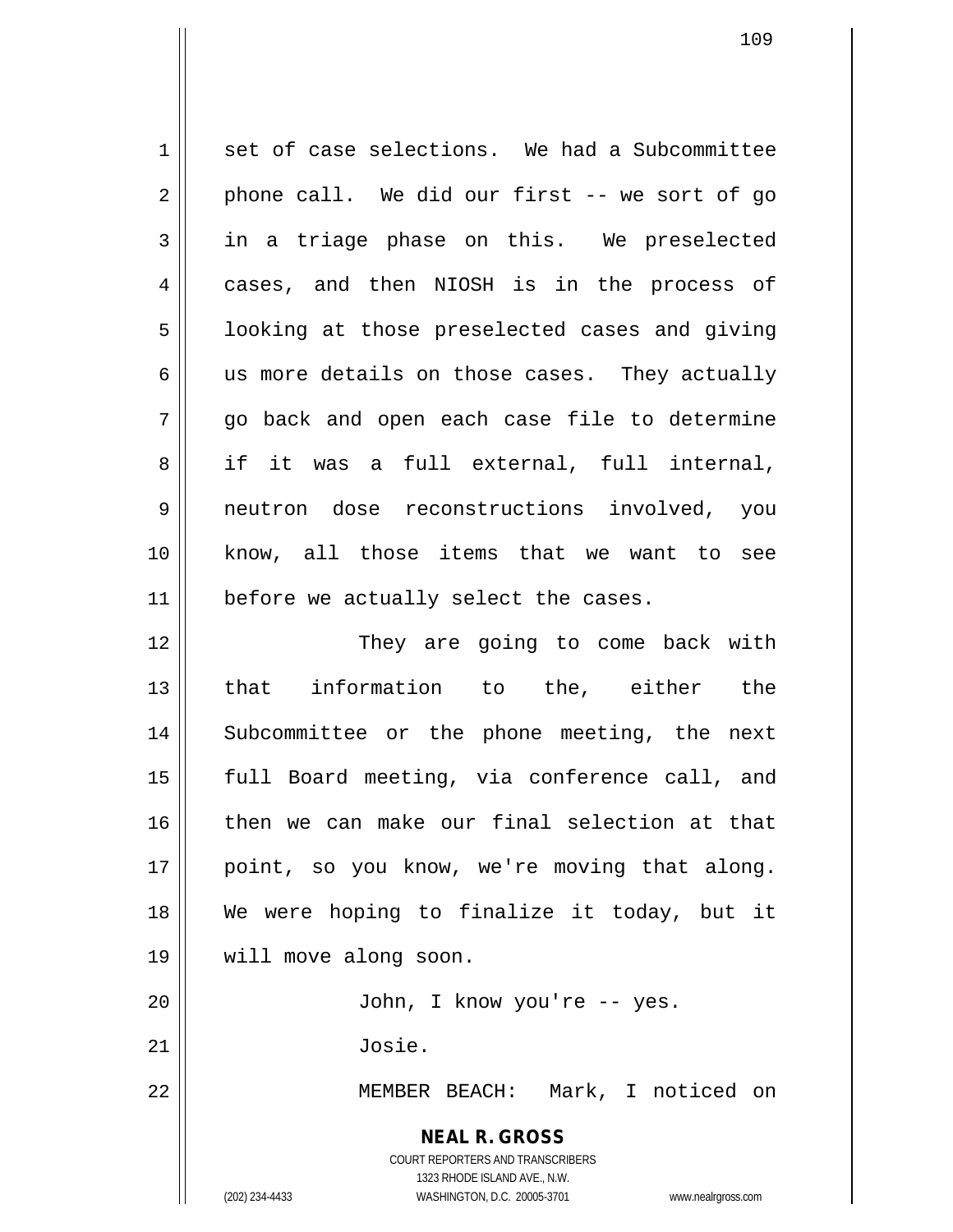**NEAL R. GROSS** COURT REPORTERS AND TRANSCRIBERS 1323 RHODE ISLAND AVE., N.W. (202) 234-4433 WASHINGTON, D.C. 20005-3701 www.nealrgross.com  $1 \parallel$  this sheet that we got the PoCs aren't listed. 2 | Don't we normally have that information when 3 || you give it to the Board members? 4 ACTING CHAIRMAN GRIFFON: The PoCs  $5 \parallel$  for which? For --6 MEMBER BEACH: For all of it. For  $7$   $\parallel$  the individual --8 ACTING CHAIRMAN GRIFFON: This  $9 \parallel$  spreadsheet is actually findings. They're 10 || finding numbers from the --11 MEMBER BEACH: Gotcha. Gotcha. 12 ACTING CHAIRMAN GRIFFON: They're 13 finding numbers from cases we've already 14 || reviewed, so it's a different thing. Yes. 15 Yes, yes, yes. These aren't case selection 16 | things, right. Okay, right. 17 Okay, so that's, that's sort of 18 || the status from the DR Subcommittee. Any 19 other comments from Subcommittee members or 20 | from, questions from the Board? 21 MEMBER MUNN: I'd just appreciate  $22$  || an opportunity to work on the words.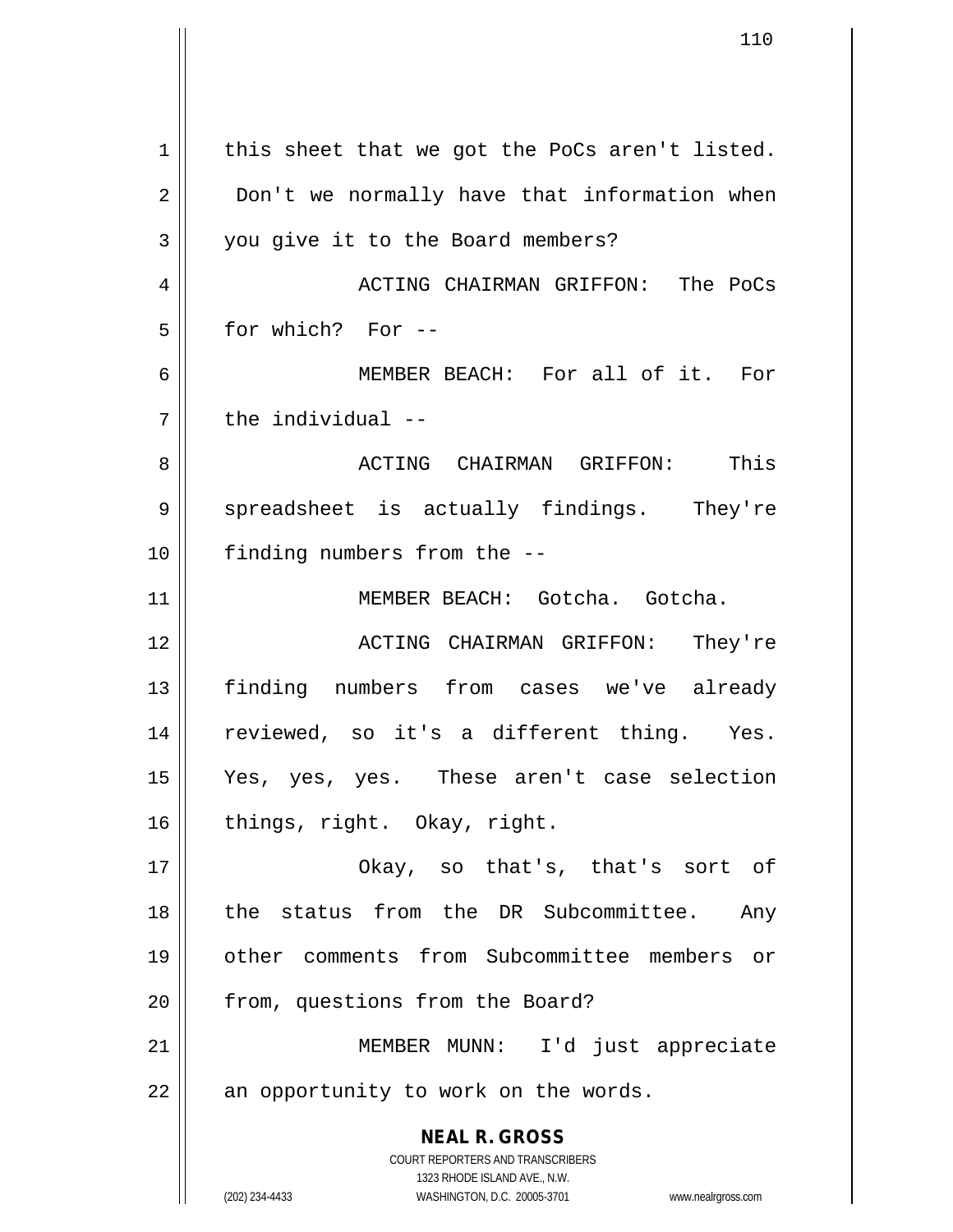| 1  | ACTING CHAIRMAN GRIFFON:                       |
|----|------------------------------------------------|
| 2  | Language, yes, yes. Yep. It's gone through     |
| 3  | probably three or four drafts already, but     |
| 4  | we'll get there. Yes.                          |
| 5  | MEMBER MUNN: It's moving.                      |
| 6  | ACTING CHAIRMAN GRIFFON: Wanda                 |
| 7  | and I go back and forth on the language a lot, |
| 8  | yes.                                           |
| 9  | Okay, and one more item we have,               |
| 10 | and there may be others, but the one item I    |
| 11 | have on my list is the item -- Mike's going to |
| 12 | tell us a little bit more about the Worker     |
| 13 | Outreach. I didn't have the spreadsheet in     |
| 14 | front of me yesterday; I don't know the others |
| 15 | did. But maybe you can just give us a little   |
| 16 | update on that, and --                         |
| 17 | MEMBER GIBSON: Yes, the                        |
| 18 | spreadsheet that was sent out to you all is    |
| 19 | basically, we just wanted you to look at it.   |
| 20 | It's something that we've come up with that we |
| 21 | intend to use internally in the Work Group to  |
| 22 | track worker comments, follow them through to  |
|    | <b>NEAL R. GROSS</b>                           |

COURT REPORTERS AND TRANSCRIBERS 1323 RHODE ISLAND AVE., N.W.

 $\mathsf{II}$ 

(202) 234-4433 WASHINGTON, D.C. 20005-3701 www.nealrgross.com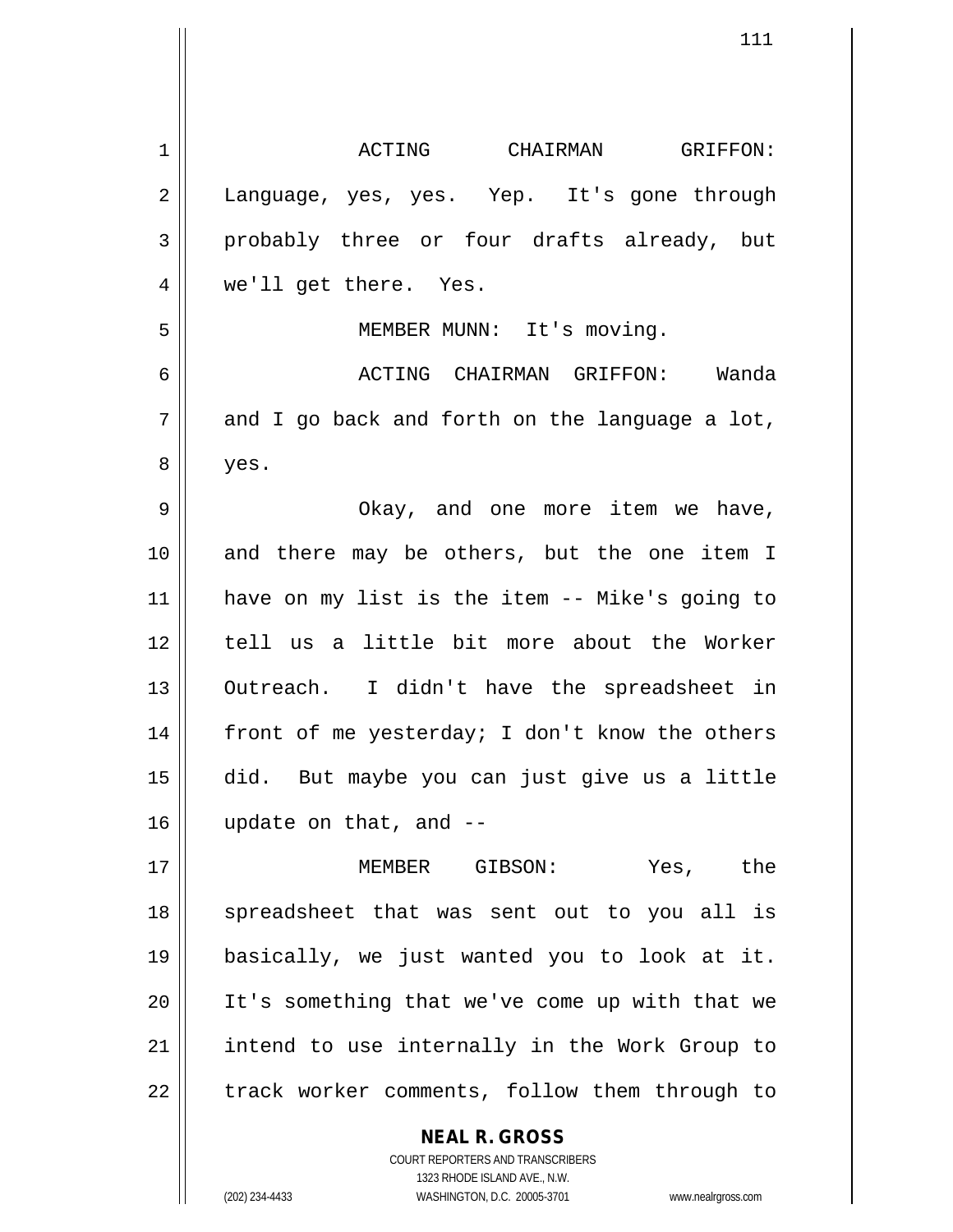| $1\,$          | make sure that they're handled appropriately.                                                       |
|----------------|-----------------------------------------------------------------------------------------------------|
| $\mathbf 2$    | And from time to time, we're going                                                                  |
| 3              | to be reporting back to the Board, and we were                                                      |
| $\overline{4}$ | just going to forward the information to you                                                        |
| 5              | in this spreadsheet form, if that's acceptable                                                      |
| 6              | to you, if it's readable, if it shows you                                                           |
| 7              | enough detail. We just want to make sure that                                                       |
| 8              | we just don't need to make any changes to it.                                                       |
| 9              | ACTING CHAIRMAN GRIFFON: Well,                                                                      |
| 10             | and I, and you mentioned that -- is this                                                            |
| 11             | information rolled into a database overall?                                                         |
| 12             | Or maybe $--$                                                                                       |
| 13             | MR. KATZ: So can I -- I'll be                                                                       |
| 14             | glad to elaborate on this --                                                                        |
| 15             | ACTING CHAIRMAN GRIFFON: Yes.                                                                       |
| 16             | MR. KATZ: -- just while you -- I                                                                    |
| 17             | don't know if you've all had a chance to look                                                       |
| 18             | at the spreadsheet, but it's pretty simple.                                                         |
| 19             | The spreadsheet gives the comments that were                                                        |
| 20             | made at the Board meeting, and the date of                                                          |
| 21             | those comments, and actually the reference in                                                       |
| 22             | the transcript so you can actually see                                                              |
|                | <b>NEAL R. GROSS</b>                                                                                |
|                | COURT REPORTERS AND TRANSCRIBERS                                                                    |
|                | 1323 RHODE ISLAND AVE., N.W.<br>(202) 234-4433<br>WASHINGTON, D.C. 20005-3701<br>www.nealrgross.com |
|                |                                                                                                     |

 $\mathsf{I}$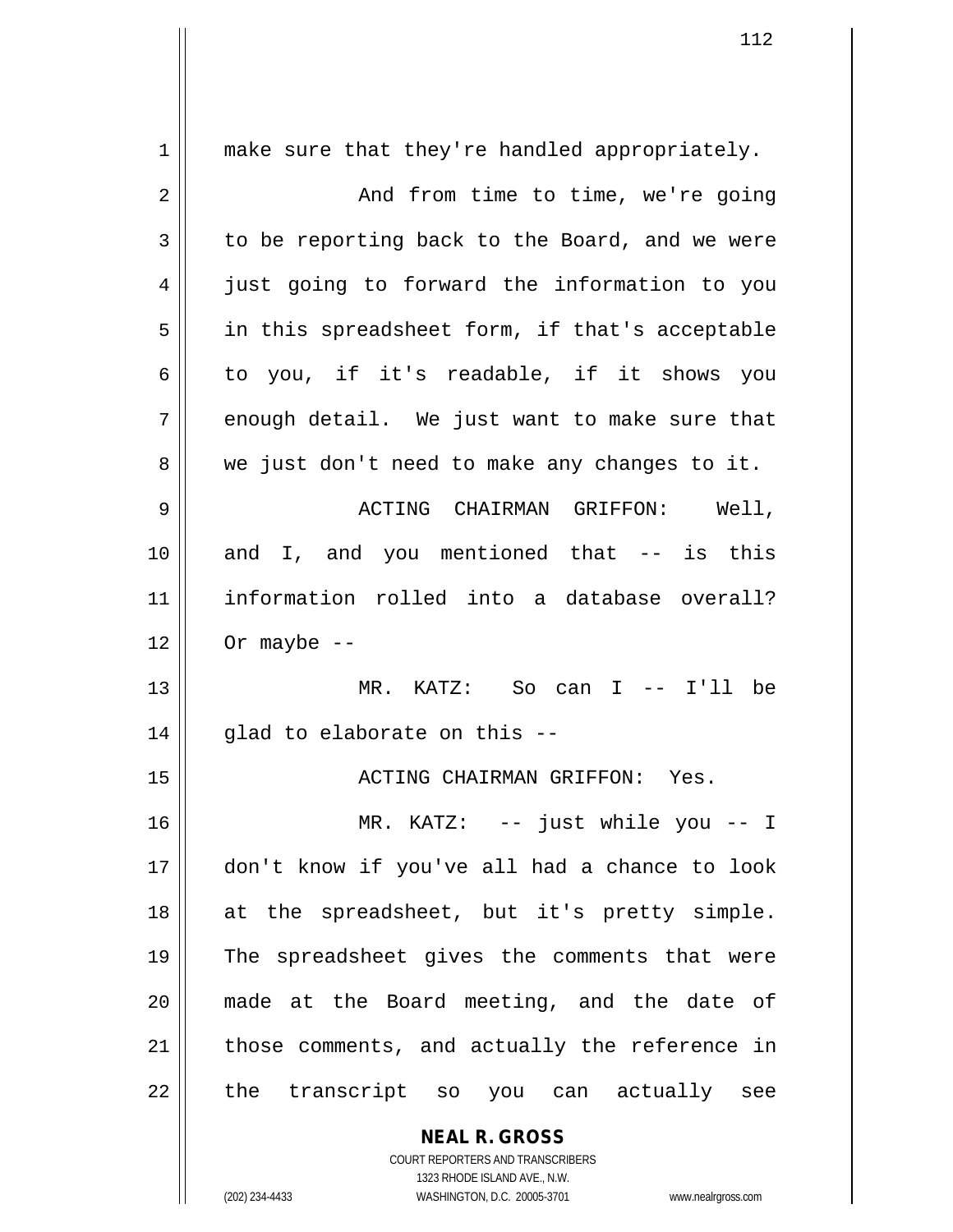1 verbatim because the summaries of the comments 2 are going to be very brief certainly going 3 forward, but you can go see the details in the 4 | transcript.

5 They also, it also provides that - 6  $\vert$  - if there was a response given at the Board  $7 \parallel$  meeting, it would indicate that. If there, if 8 || there was a response given, these will be 9 || provided. Part of the process will be to go 10 || through the transcripts, find these comments, 11 and then DCAS -- some of these items are items 12 that are really appropriate for DCAS to 13 || respond to, which doesn't preclude the Board 14 from also responding to any, but they're 15 something that they're going to want to 16 | respond to in any event.

17 || The Solomon and so those will be indicated for 18  $\parallel$  the next Board meeting, too, which -- which of 19 these comments that were received DCAS has 20 || responded to or is planning to respond to and 21 || just some indication of, you know, how that'll 22 work.

> COURT REPORTERS AND TRANSCRIBERS 1323 RHODE ISLAND AVE., N.W. (202) 234-4433 WASHINGTON, D.C. 20005-3701 www.nealrgross.com

**NEAL R. GROSS**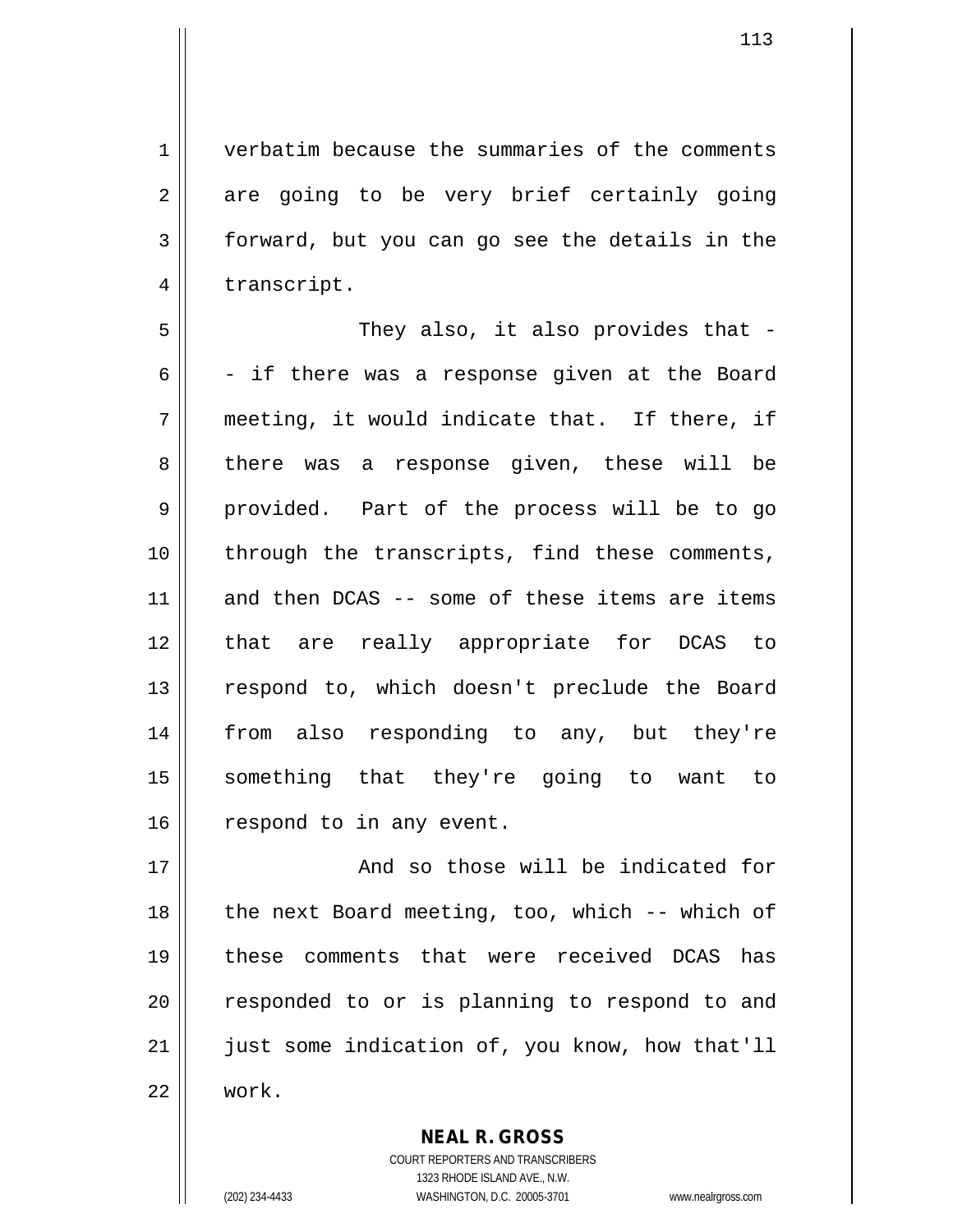| 1  | The other -- the only other                        |
|----|----------------------------------------------------|
| 2  | element in this transcript -- I mean in this       |
| 3  | spreadsheet is there's a categorization of the     |
| 4  | types of comments. And right now, I think          |
| 5  | there's something like 35 different, in that       |
| 6  | ballpark, categorizations, or 35 different         |
| 7  | natures, or 36 -- thank you, Mark -- comments.     |
| 8  | And it's just sort of for starters. It can         |
| 9  | get more complex.                                  |
| 10 | And I've said to the Worker                        |
| 11 | Outreach Work Group during our meeting that I      |
| 12 | don't recommend continuing this categorization     |
| 13 | because it actually would be labor-intensive       |
| 14 | and provide very little fruit on the tail end.     |
| 15 | And we're going to have to, between DCAS and       |
| 16 | my staff, we're going to have to do this work.     |
| 17 | I would prefer not to<br>have<br>So<br>$\mathsf a$ |
| 18 | categorization. It, it's quite a bit of work,      |
| 19 | actually, just capturing the comment and           |
| 20 | placing in the transcript where this occurred,     |
| 21 | and to follow up with DCAS about which ones        |
| 22 | they responded to, and so on.                      |

COURT REPORTERS AND TRANSCRIBERS 1323 RHODE ISLAND AVE., N.W. (202) 234-4433 WASHINGTON, D.C. 20005-3701 www.nealrgross.com

**NEAL R. GROSS**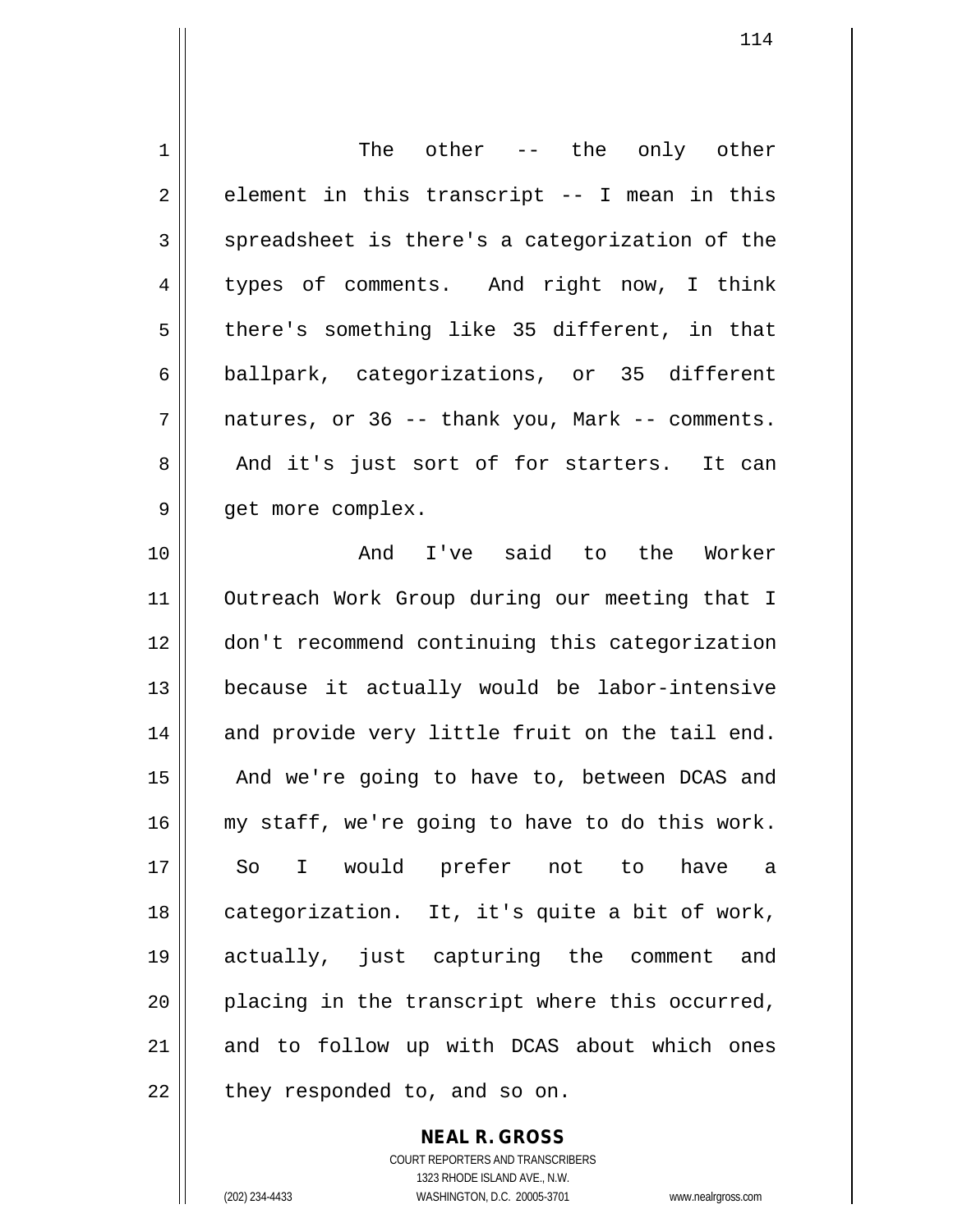1 ACTING CHAIRMAN GRIFFON: Let me  $2 \parallel$  get -- Josie.

**NEAL R. GROSS** 3 MEMBER BEACH: Just, just a couple 4 | of comments. On my first, I was going to 5 || mention the category, but since you spoke on 6 the category -- there is a sheet that was sent  $7 \parallel$  out that described what each category meant. 8 || Has that been sent to the Board members? 9 MR. KATZ: Yes. That is -- if you 10 || look at the spreadsheet, there's two, two sort 11 || of sheets for the spreadsheet, and a second 12 || sheet is that, is the description of each 13 | category. 14 MEMBER BEACH: Then the other 15 comment I have is if we decided to keep the 16 || categories, maybe make them more -- not so 17 many categories, but a technical side or 18 || something that you could at least have some 19 || type of category. 20 MEMBER ANDERSON: A broad -- 21 || MEMBER BEACH: Broad, yes. 22 MR. KATZ: I'd be glad to think

> COURT REPORTERS AND TRANSCRIBERS 1323 RHODE ISLAND AVE., N.W.

(202) 234-4433 WASHINGTON, D.C. 20005-3701 www.nealrgross.com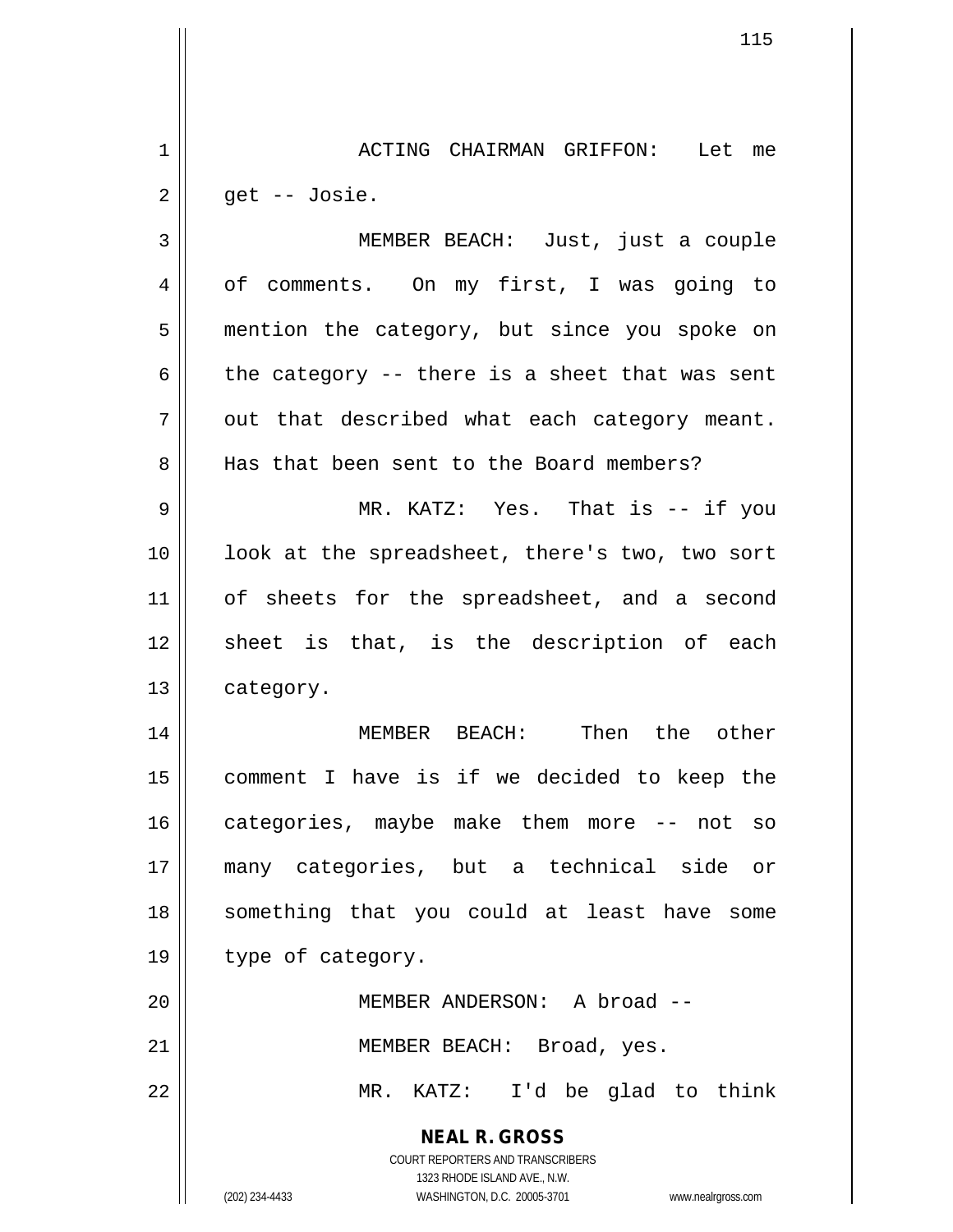$1 \parallel$  about a relatively few bins that we might, if  $2 \parallel$  that makes sense, but -- so I'll take a look  $3 \parallel$  at that question. And, certainly, everyone on 4 the Board is most welcome to send me comments  $5 \parallel$  about it. If they have an idea of bidding, 6 that's simple and can be done quickly, then I 7 wouldn't mind that at all. We could take care 8 | of that. 9 ACTING CHAIRMAN GRIFFON: Yes. I 10 guess my thoughts is one of the most useful 11 aspects of this might be the categorization, 12 but we need to narrow the number of 13 || categories, I think, yes, if it's possible, 14 you know. So, yes. 15 MR. KATZ: Well, just to remind  $16$  | the Board, though, the whole purpose of this 17 || tracking is just to ensure that the Board,

 when it receives comments that really should be responded to, that it does so. So it's not || really  $-$  I mean, I think in our discussion in 21 || the Worker Outreach Group, this got sort of conflated a little bit with what the Worker

> COURT REPORTERS AND TRANSCRIBERS 1323 RHODE ISLAND AVE., N.W. (202) 234-4433 WASHINGTON, D.C. 20005-3701 www.nealrgross.com

**NEAL R. GROSS**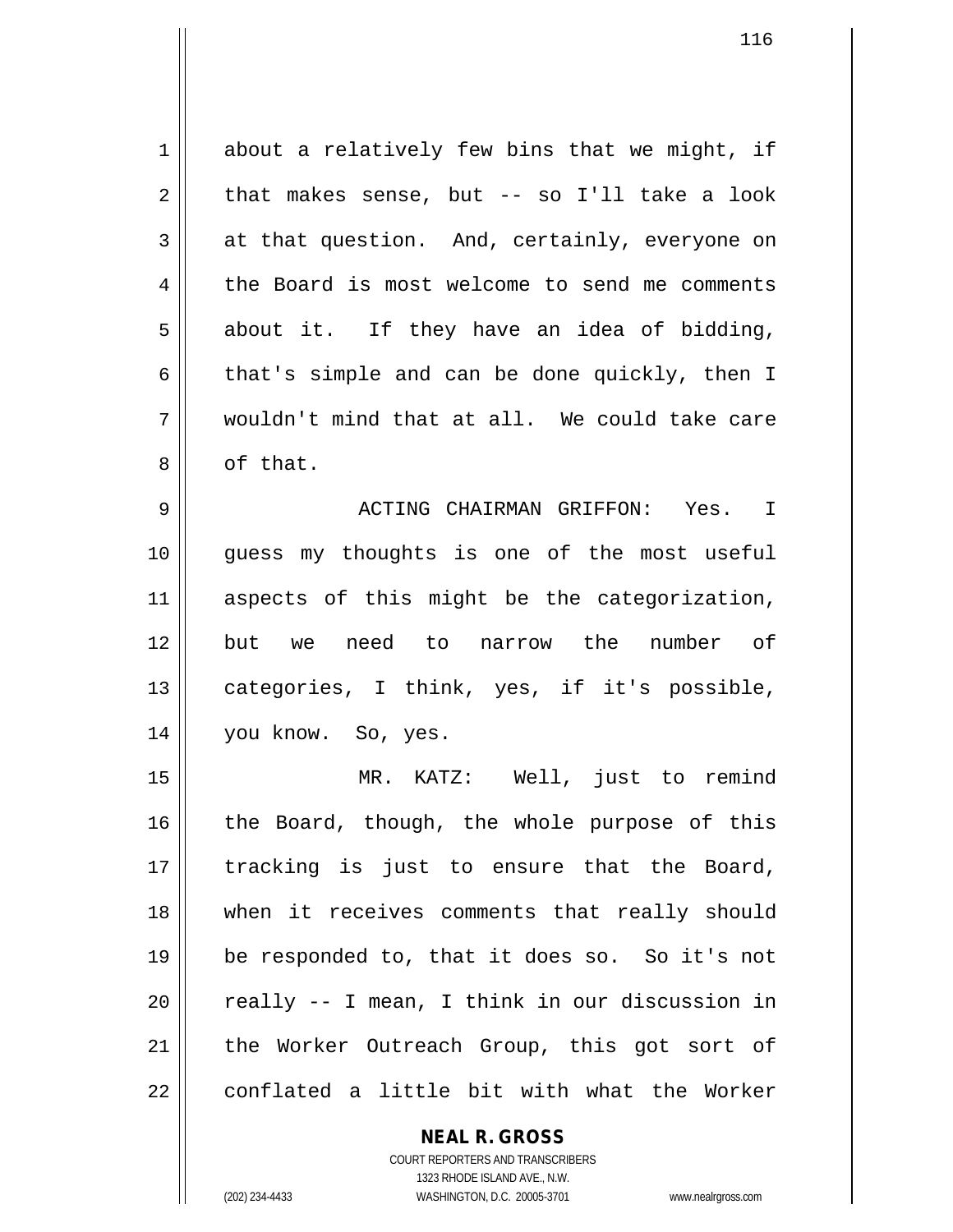1 | Outreach Group will be doing in terms of 2 evaluation of, for example, of NIOSH 3 | follow-up, how they integrate public comments 4 | into their SEC evaluations, and so on.  $5 \parallel$  But this is really -- this is not 6 the purpose of  $-$  of this tracking. This  $7$  | tracking is really intended  $-$ 8 MEMBER GIBSON: But the -- the 9 categorization in it, it kind of -- kind of 10 || ran away from us, but it originally started

 $11$  | out, one reason was to try to track the, like, 12 || reoccurring problems, you know. We wanted to 13 || follow through with the worker and make sure  $14$  | that the  $-$  his comment was taken care of.  $15$  || But then as we evaluated, we wanted to see if 16 there is reoccurring problems.

 MR. KATZ: And that's correct, but -- but the evaluation that you're doing is also addressing reoccurring -- I mean, that's 20 the criterion for the Worker Outreach's evaluation of outreach in general. I mean, || that's already captured in your evaluation

> COURT REPORTERS AND TRANSCRIBERS 1323 RHODE ISLAND AVE., N.W. (202) 234-4433 WASHINGTON, D.C. 20005-3701 www.nealrgross.com

**NEAL R. GROSS**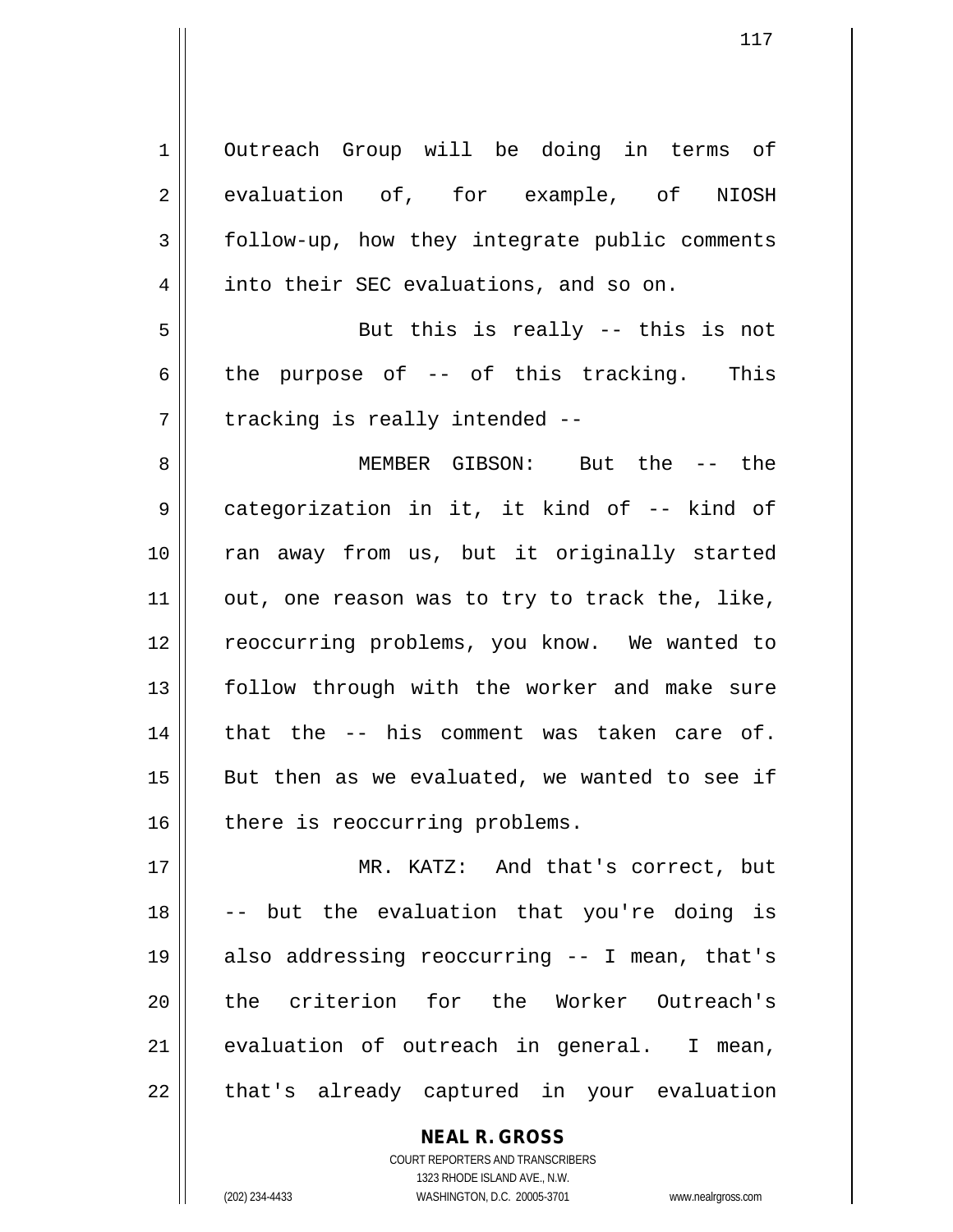|    | 118                                                                 |
|----|---------------------------------------------------------------------|
|    |                                                                     |
|    |                                                                     |
| 1  | plan entirely independent of this.                                  |
| 2  | MEMBER GIBSON: This is a way to                                     |
| 3  | track it, though.                                                   |
| 4  | MR. KATZ: But, okay.                                                |
| 5  | Well,<br>ACTING CHAIRMAN GRIFFON:                                   |
| 6  | how can we, if we have any -- I mean, this is                       |
| 7  | just coming as a status report, kind of, to                         |
| 8  | the Board, or, I mean, if we have any thoughts                      |
| 9  | on categorization of other things, can we get                       |
| 10 | those to the Work Group? Is that --                                 |
| 11 | MR. KATZ: Well, and to me, I                                        |
| 12 | think, because we're going to have to do this                       |
| 13 | work, so it's, it would be -- I'll be glad to                       |
| 14 | have your recommendations --                                        |
| 15 | ACTING CHAIRMAN GRIFFON:<br>All                                     |
| 16 | right.                                                              |
| 17 | MR. KATZ:<br>-- so that I<br>can                                    |
| 18 | consider them.                                                      |
| 19 | ACTING CHAIRMAN GRIFFON: So if --                                   |
| 20 | MR. KATZ: And then a timing thing                                   |
| 21 | could ask, we could talk about,<br>too,<br>we                       |
| 22 | because what we have right now<br>is<br>this                        |
|    | <b>NEAL R. GROSS</b>                                                |
|    | COURT REPORTERS AND TRANSCRIBERS<br>1323 RHODE ISLAND AVE., N.W.    |
|    | (202) 234-4433<br>WASHINGTON, D.C. 20005-3701<br>www.nealrgross.com |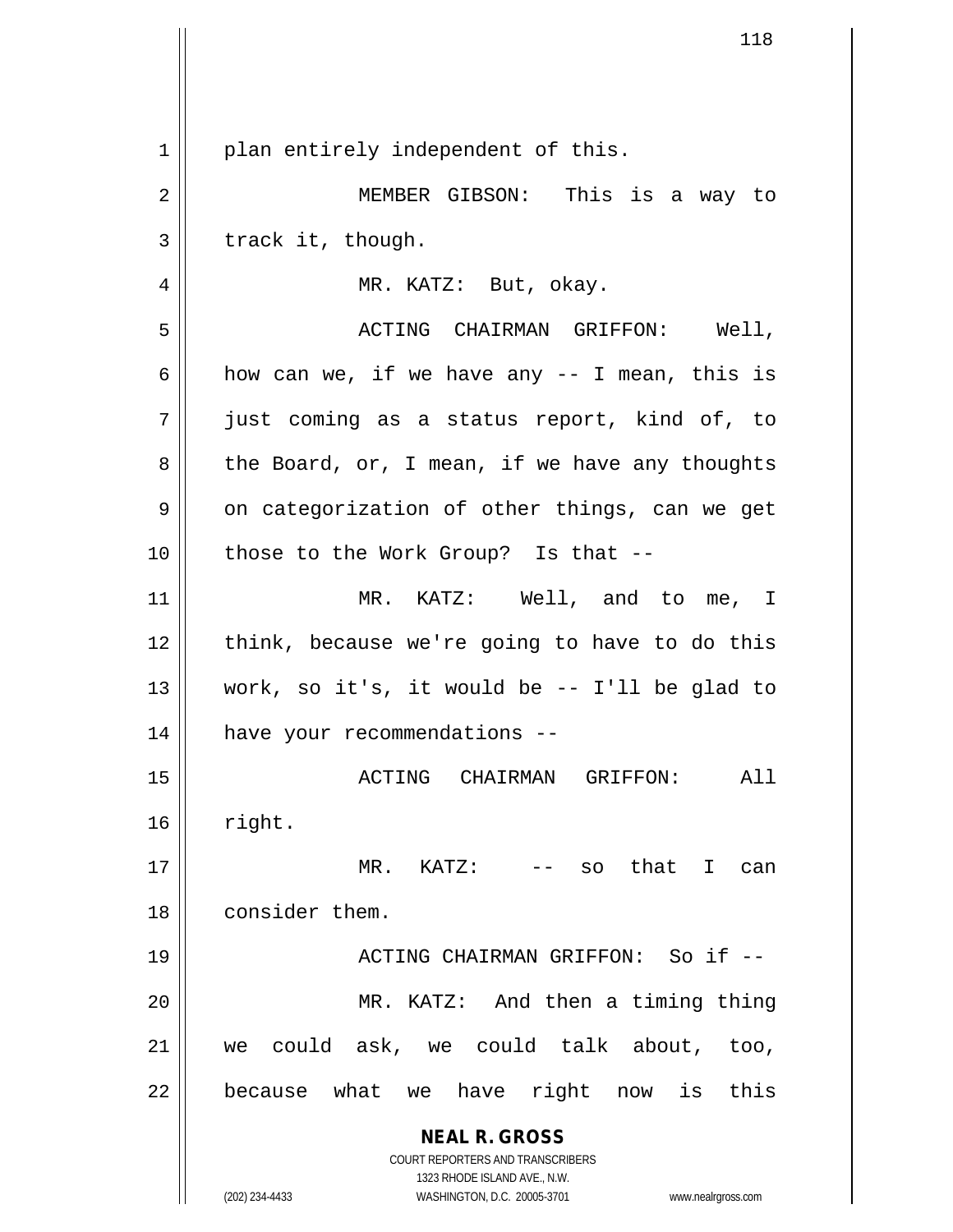**NEAL R. GROSS** COURT REPORTERS AND TRANSCRIBERS 1 spreadsheet before you with the comments that 2 were submitted in February. And you'll notice  $3 \parallel$  that a good number of them have been in one 4 way or the other responded to, but not all.  $5 \parallel$  So you may want to take up, for example, at  $6 \parallel$  the teleconference, this spreadsheet with the 7 details in there and consider whether there 8 are comments there that you would like to 9 pursue in one way or the other as a Board 10 responding to -- so I would suggest that it 11 come up for the teleconference -- I don't know 12 what Mike thinks -- but as an agenda item. 13 ACTING CHAIRMAN GRIFFON: We can 14 have this as a regular agenda item, I guess. 15 || MR. KATZ: Right. 16 ACTING CHAIRMAN GRIFFON: An 17 | ongoing agenda item. 18 MR. KATZ: And the idea was to 19 have a regular agenda item where the Board 20 would just consider any comments. I mean, as 21 you noted at this Board meeting and the prior 22 || one, I think more and more, we're trying to

1323 RHODE ISLAND AVE., N.W. (202) 234-4433 WASHINGTON, D.C. 20005-3701 www.nealrgross.com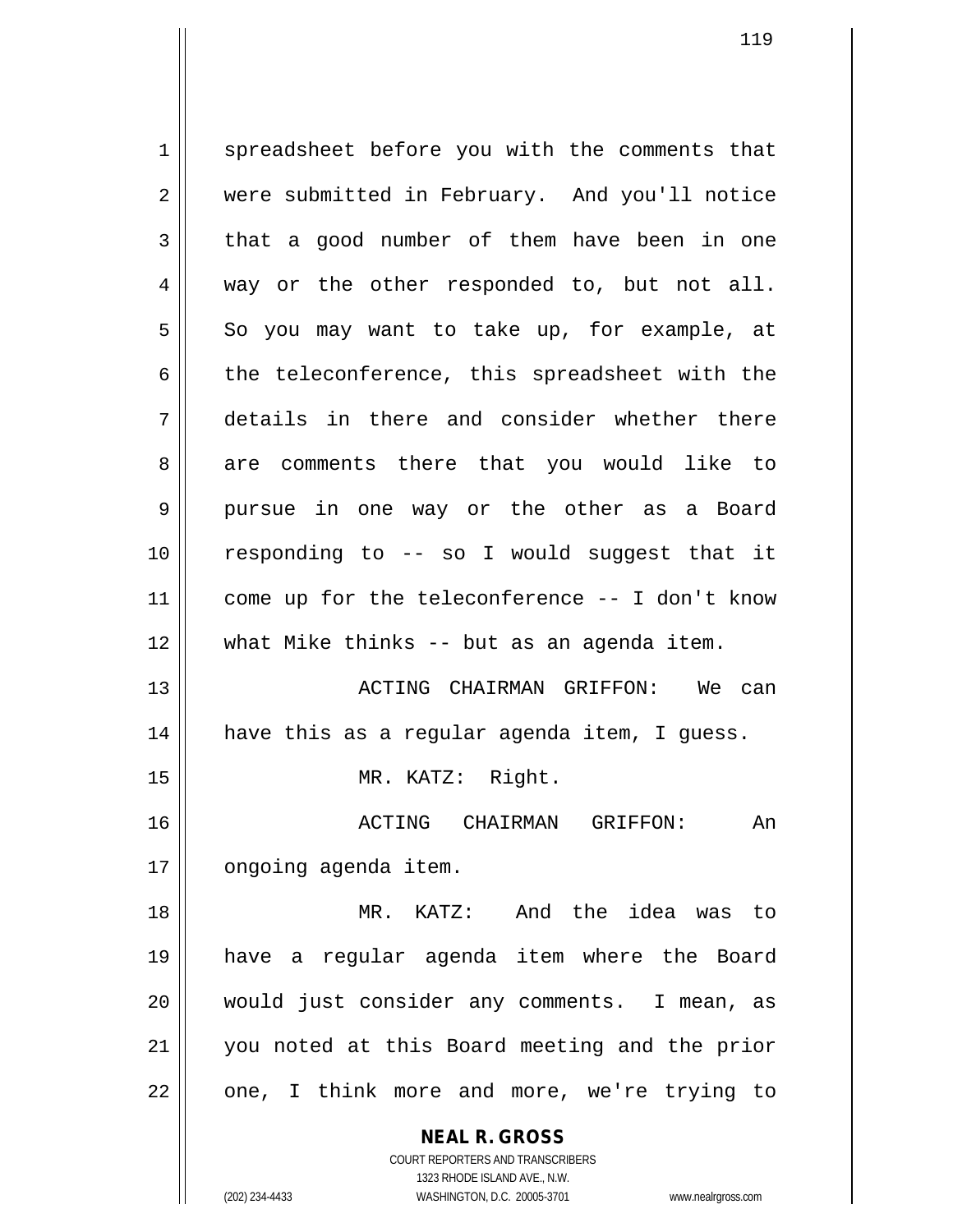**NEAL R. GROSS** COURT REPORTERS AND TRANSCRIBERS 1323 RHODE ISLAND AVE., N.W. 1 address as many comments as possible in real  $2 \parallel$  time at the Board meeting, but -- but there  $3 \parallel$  will always be items that -- that don't get  $4 \parallel$  addressed. I think it would be good. 5 ACTING CHAIRMAN GRIFFON: Any 6 |  $\sigma$  other comments on this? I think we can -- you 7 || know, we have an opportunity to weigh in on 8 || this through the Work Group or through Ted --9 MR. KATZ: Sure. 10 ACTING CHAIRMAN GRIFFON: -- on 11 | the categorization. 12 || Any thoughts now? Any comments? 13 MEMBER RICHARDSON: I -- this is 14 David Richardson. 15 ACTING CHAIRMAN GRIFFON: Go 16 ahead, David. 17 MEMBER RICHARDSON: I like it. I 18 think the idea is terrific that -- that 19 there's some sort of tracking of being 20 | responsive to comments. 21 || Thought the Significant Issues  $22$  | column, Column D, could be, in some cases, it

(202) 234-4433 WASHINGTON, D.C. 20005-3701 www.nealrgross.com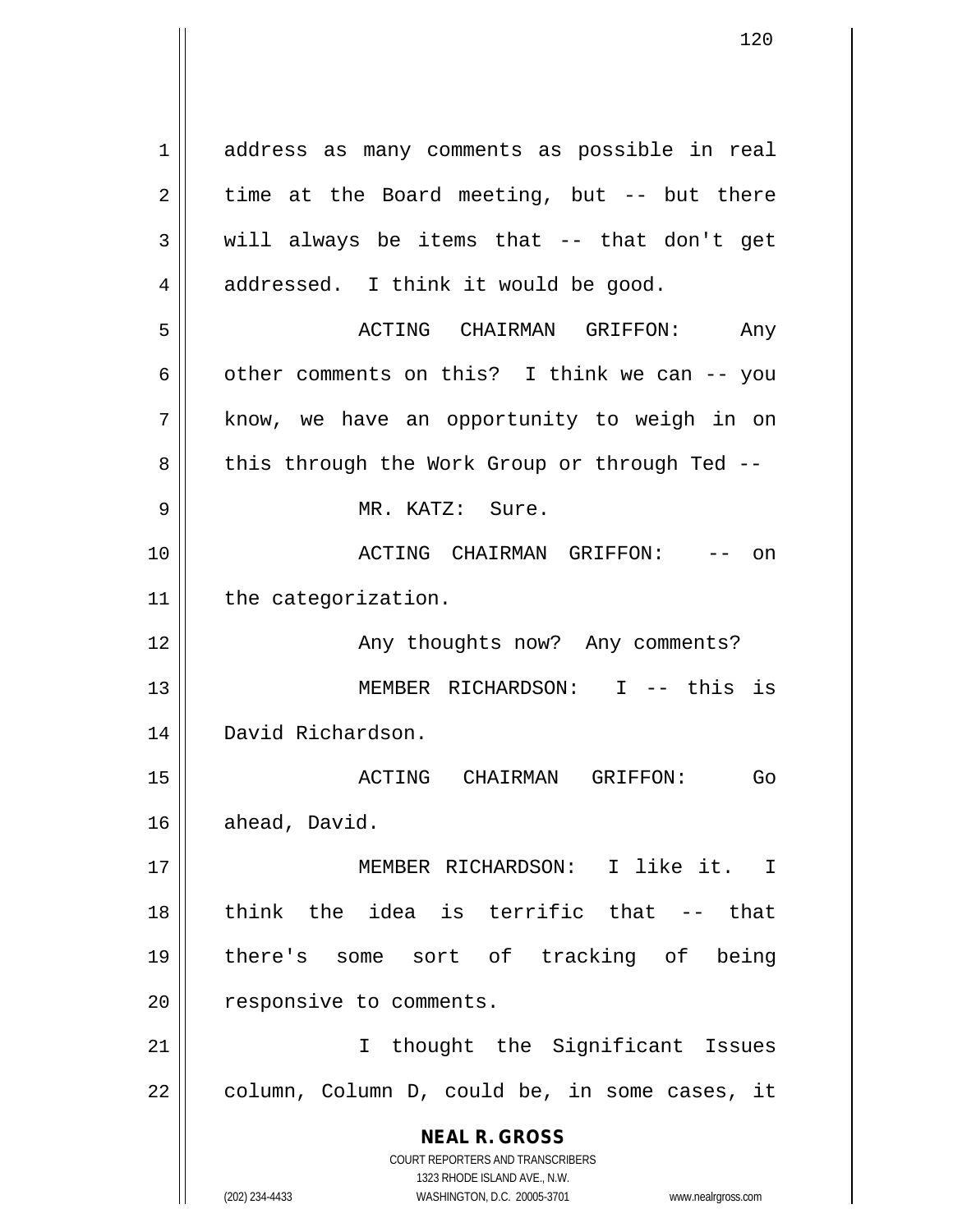1 could be edited much more. There are some  $2 \parallel$  examples -- Row 23, for example -- where this  $3 \parallel$  is really running on fairly long, and maybe 4 you could bullet it down, and just -- just 5 || include a reference to -- to page and line  $6$  || number in the transcript.

 The other thought I had was I 8 || sometimes had the sense that during the Board meetings, questions are posed by Board members, and their response is, well, we'll need to get back to you, and I don't know if | there's tracking of that. Could there be a  $-$ 13 || or has there been a thought about having a similar spreadsheet of -- of unresolved questions that are posed by Board members and their interest in --

 ACTING CHAIRMAN GRIFFON: I'm | looking at Ted when you say  $-$  yes. MR. KATZ: We -- we certainly haven't discussed that. It's not that -- not

 $21$  || that that's not a good idea.

22 MEMBER RICHARDSON: I mean, I have

**NEAL R. GROSS** COURT REPORTERS AND TRANSCRIBERS 1323 RHODE ISLAND AVE., N.W.

(202) 234-4433 WASHINGTON, D.C. 20005-3701 www.nealrgross.com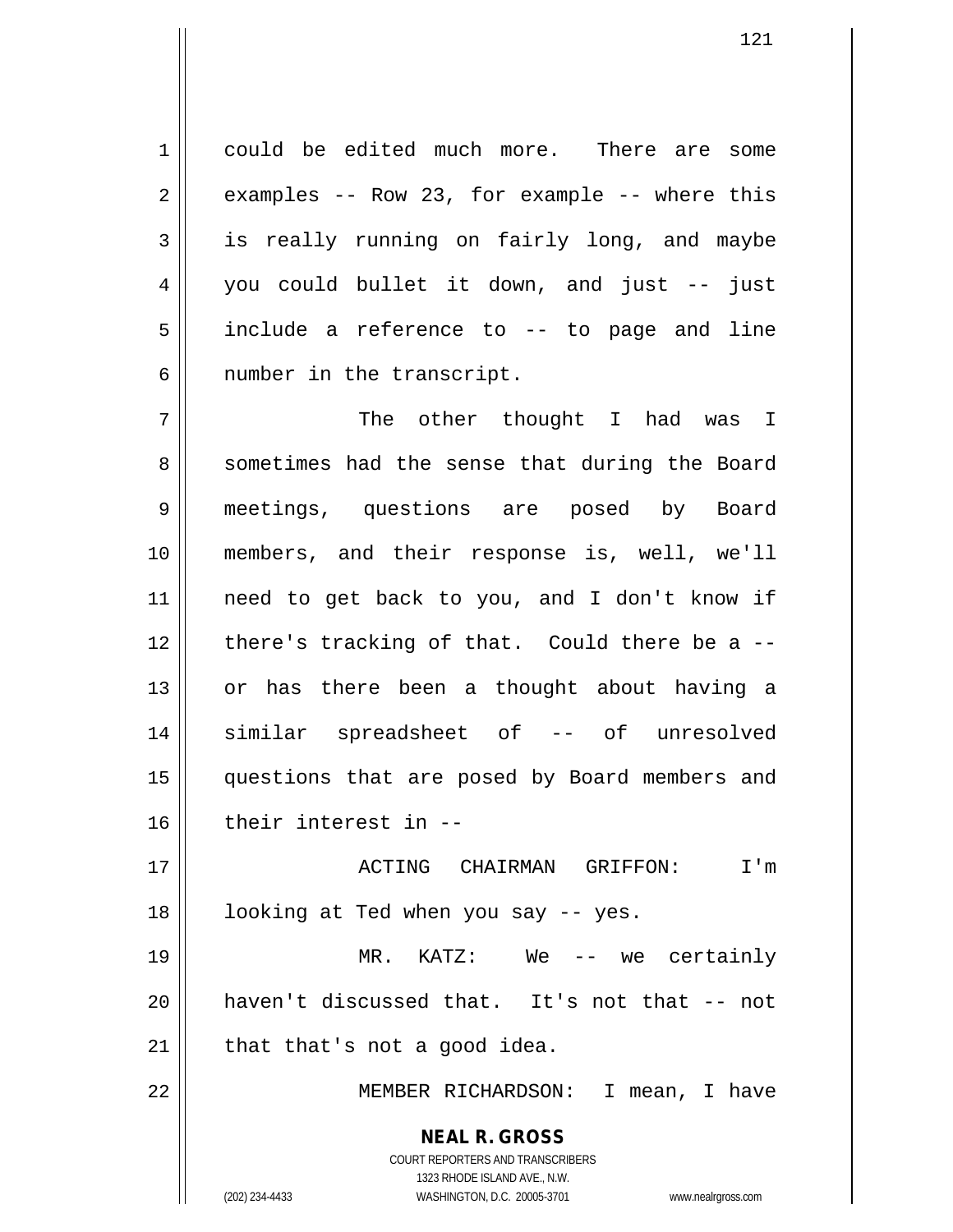| $\mathbf 1$ | a question -- how many workers were actually  |
|-------------|-----------------------------------------------|
| 2           | employed at GE Evendale -- I have in my       |
| 3           | notebook here. I've got a page where I've got |
| 4           | questions which I haven't had responses to,   |
| 5           | and am waiting for a response. But I -- you   |
| 6           | know, I can do that tracking myself. But it   |
| 7           | might be a stimulus to investigate and pursue |
| 8           | answers to those if they were, if there was   |
| 9           | some way that they were systematically being  |
| 10          | registered and logged.                        |
| 11          | ACTING CHAIRMAN GRIFFON:<br>And               |
| 12          | that's a good point. I think, in the past,    |
| 13          | we've always operated by, if it was important |
| 14          | enough, we would bring it up again, you know. |
| 15          | MR. KATZ: Yes, I think -- I think             |
| 16          | is some effort at DCAS to review<br>there     |
| 17          | transcripts and see what they have to follow  |
| 18          | up on in general, and that certainly would    |
| 19          | fall in -- fall in that category. I don't --  |
| 20          | I don't mind actually capturing, I don't mind |
| 21          | capturing this. I mean, I like the idea of    |
| 22          | The only problem is, then, you're<br>that.    |

**NEAL R. GROSS** COURT REPORTERS AND TRANSCRIBERS 1323 RHODE ISLAND AVE., N.W.

 $\mathsf{II}$ 

(202) 234-4433 WASHINGTON, D.C. 20005-3701 www.nealrgross.com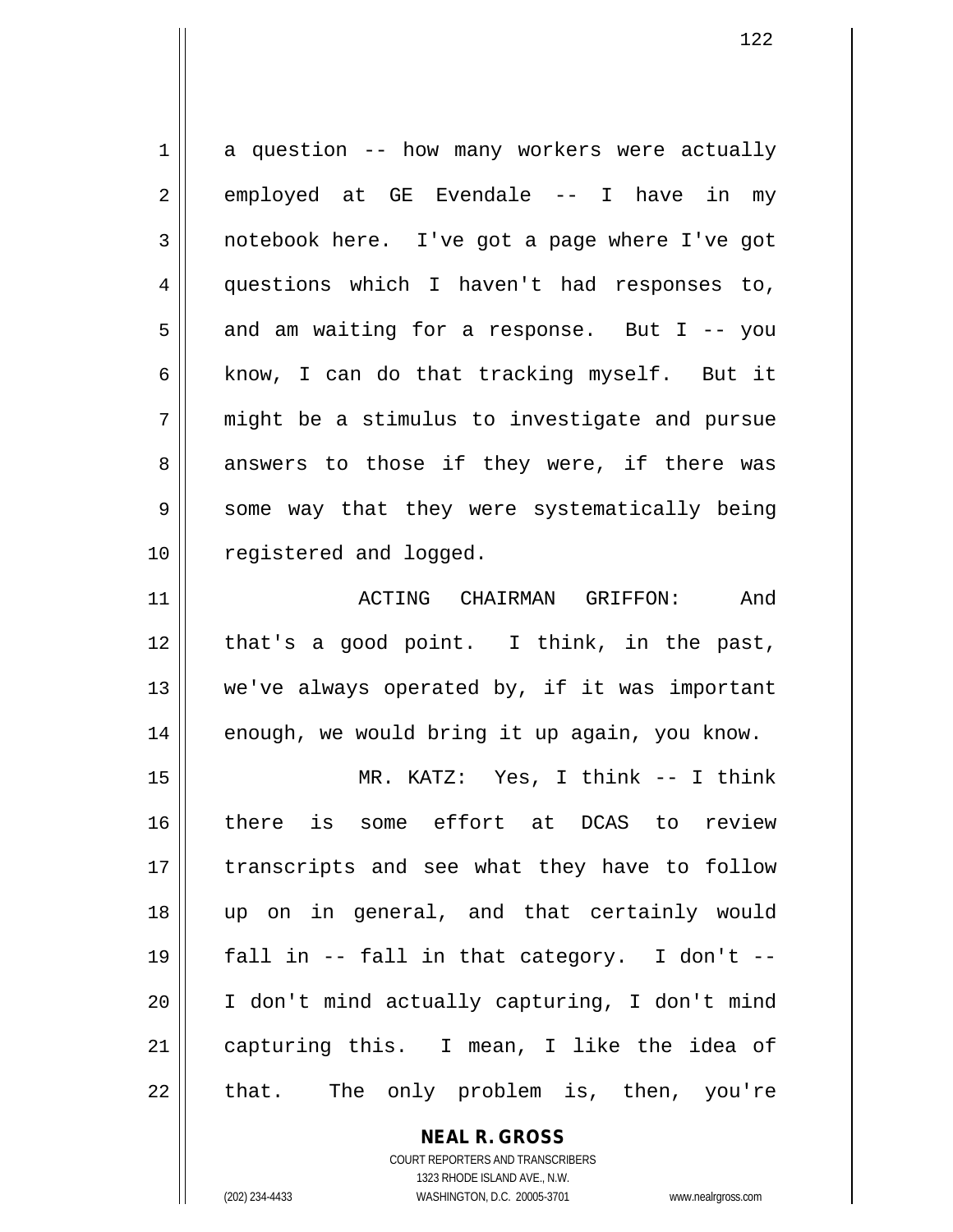**NEAL R. GROSS** COURT REPORTERS AND TRANSCRIBERS 1323 RHODE ISLAND AVE., N.W. 1 || having to really comb through the entire 2 || transcript. It's quite easy to actually 3 capture the public comments because there's 4 | limited opportunities for public comment. 5 || But when we get to having to track 6 whenever a Board member might have raised a 7 question for follow up, it does get to be more  $8 \parallel$  -- a lot more combing would have to be done of  $9 \parallel$  the transcript to capture those. 10 MEMBER RICHARDSON: Could I 11 || propose as a, like as a procedural suggestion,  $12$  | that we, if we have a question that we want to 13 be answered, that you maintain a list of  $14$  | those. And if we pose a question and say, I 15 would like that to be logged for answer and 16 || have a response the next meeting, and some way 17 || there would be a record-keeper who'd keep a 18 list of those questions? 19 MR. KATZ: Yes. 20 MEMBER RICHARDSON: And at least 21 making a good-faith effort to come back with  $22$  || an answer at the next --

(202) 234-4433 WASHINGTON, D.C. 20005-3701 www.nealrgross.com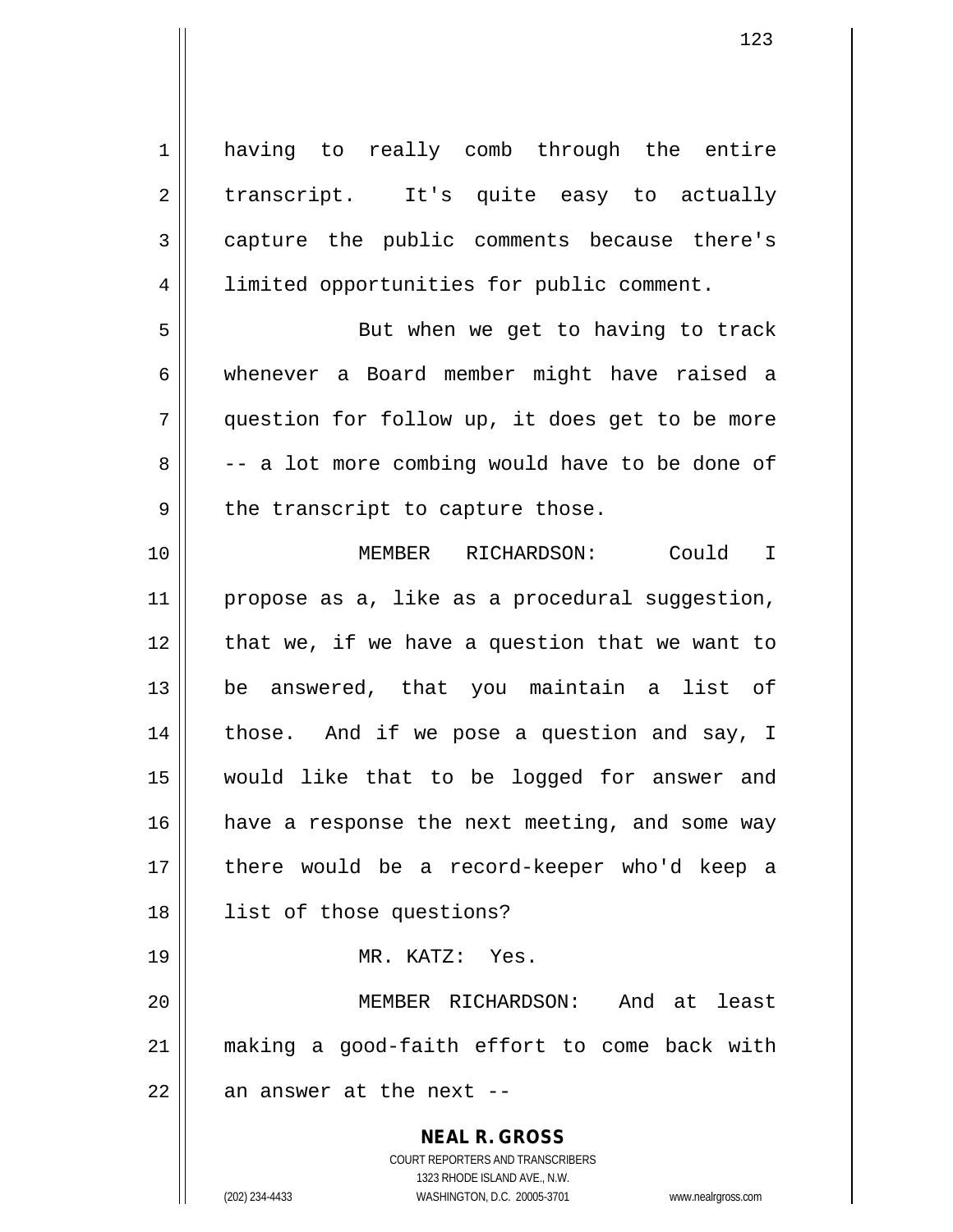**NEAL R. GROSS** 1 MR. KATZ: I'd be happy to. For 2 || example, at the end of each Board meeting or 3 **h** however you want to do that, if you want to  $4 \parallel$  submit the comments that you had raised that 5 | weren't answered, each of your Board members,  $6 \parallel$  just do that bit of due diligence to me, that  $7 \parallel$  I would be happy to make certain that those 8 | comments get addressed, those questions. 9 ACTING CHAIRMAN GRIFFON: Yes, I  $10$  | think that's probably a workable -- a workable 11 way to do it. Yes. 12 MR. KATZ: That would be a 13 practical way to go. I think that's a good 14 | suggestion. 15 ACTING CHAIRMAN GRIFFON: Henry -- 16 | or Wanda first, and then Henry. 17 MEMBER MUNN: During the words 18 || that were being spoken five or so minutes ago, 19 there was a parenthetical expression about, 20 || and of course, any issues that, that what was 21 being said was, we're tracking these so that 22 || NIOSH can respond to them appropriately. And

1323 RHODE ISLAND AVE., N.W. (202) 234-4433 WASHINGTON, D.C. 20005-3701 www.nealrgross.com

COURT REPORTERS AND TRANSCRIBERS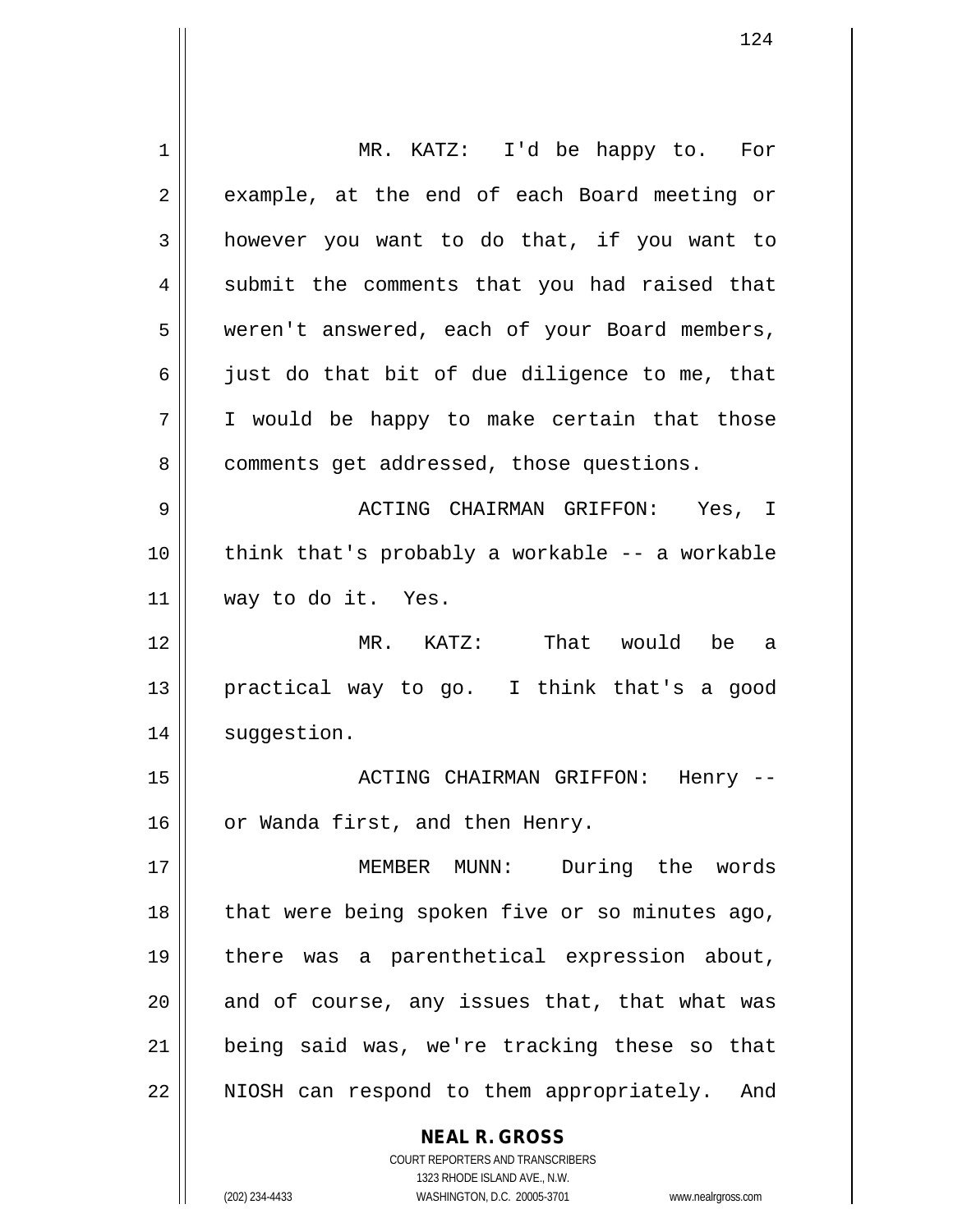1 || I think, Ted, you said, "And of course, the 2 || Board may respond as well." And I blinked 3 because I don't recall the Board having taken  $4 \parallel$  the responsibility in the past for responding 5 | to public comment, and I'm not sure how we  $6 \parallel$  could or should go about doing that. Did you  $7 \parallel$  mean  $-$ 8 MR. KATZ: Let me clarify my 9 || thought. I did mean what I said. I mean, the 10 Board does actually respond in real time to 11 people. 12 || MEMBER MUNN: Oh, yes. 13 || MR. KATZ: And there are some 14 issues that are more difficult to respond in  $15$  | real-time. And I -- I think it was the intent 16 when we started this that we would think about 17 how the Board might respond, for example, on 18 || the record at a future meeting about a more

 complex issue that might have been raised in a number of public comment sessions but had 21 || never been directly handled because, you know, || at least not in full depth because it takes

> **NEAL R. GROSS** COURT REPORTERS AND TRANSCRIBERS

1323 RHODE ISLAND AVE., N.W. (202) 234-4433 WASHINGTON, D.C. 20005-3701 www.nealrgross.com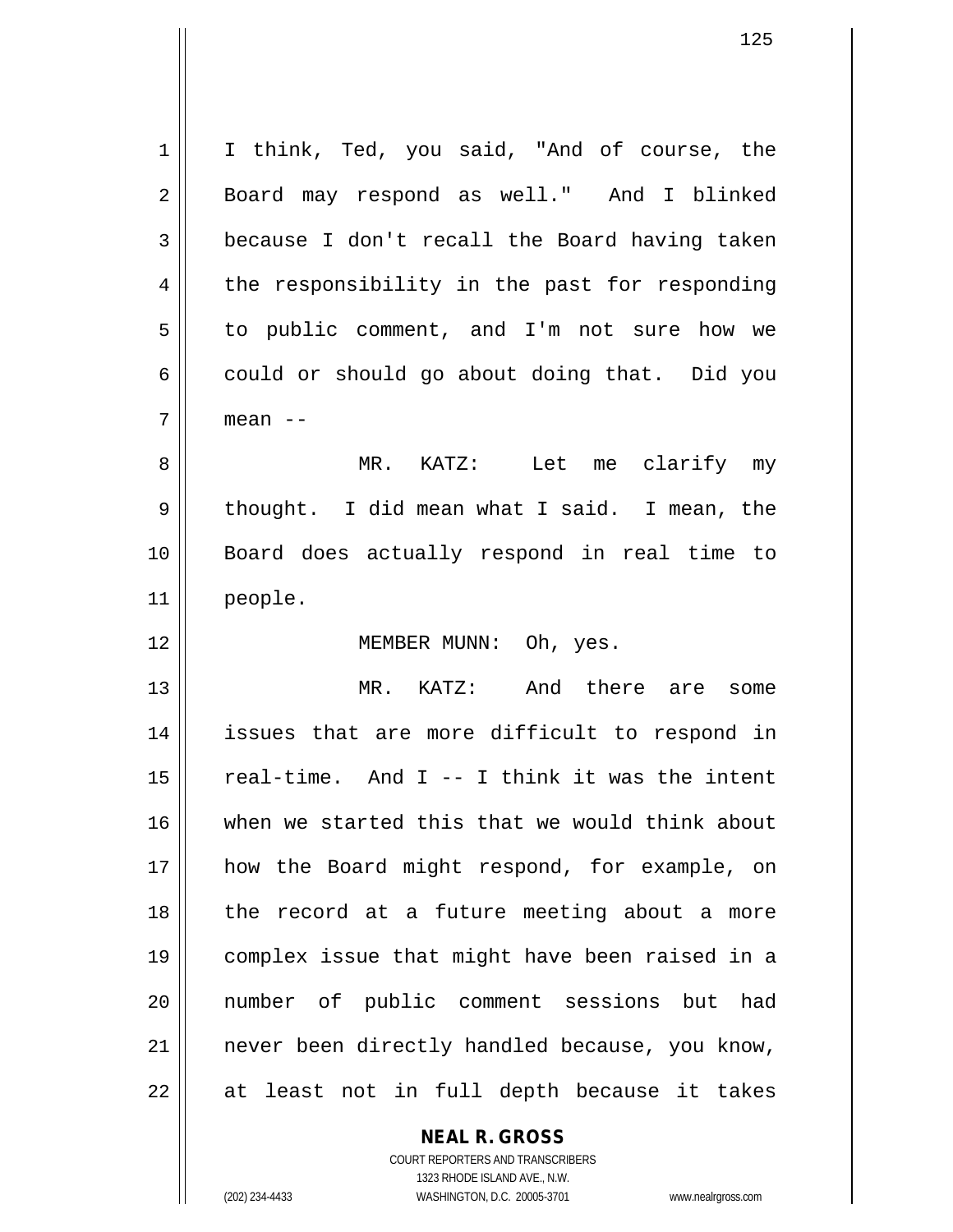$1 \parallel$  more to do that.

| 2  | So the Board can have a session                                                                                                                                 |
|----|-----------------------------------------------------------------------------------------------------------------------------------------------------------------|
| 3  | where it says, you know, here's a comment.                                                                                                                      |
| 4  | And to Mike's point, it may be a comment that                                                                                                                   |
| 5  | we've heard in different ways in several Board                                                                                                                  |
| 6  | meetings, but here's a comment we received,                                                                                                                     |
| 7  | and here's what the Board's view is on this.                                                                                                                    |
| 8  | MEMBER MUNN: Just to be very                                                                                                                                    |
| 9  | clear, this would be at a full Board meeting.                                                                                                                   |
| 10 | MR. KATZ: Yes.                                                                                                                                                  |
| 11 | MEMBER MUNN: My concern is always                                                                                                                               |
| 12 | that we not inappropriately contact claimants                                                                                                                   |
| 13 | who have issues outside this public forum.                                                                                                                      |
| 14 | ACTING CHAIRMAN GRIFFON: Right.                                                                                                                                 |
| 15 | No.                                                                                                                                                             |
| 16 | MR. KATZ: Absolutely.                                                                                                                                           |
| 17 | MEMBER MUNN: I just want to make                                                                                                                                |
| 18 | sure that any response we make must be made in                                                                                                                  |
| 19 | this venue here.                                                                                                                                                |
| 20 | MR. KATZ: I think that was the                                                                                                                                  |
| 21 | idea entirely.                                                                                                                                                  |
| 22 | Just checking.<br>MEMBER MUNN:                                                                                                                                  |
|    | <b>NEAL R. GROSS</b><br>COURT REPORTERS AND TRANSCRIBERS<br>1323 RHODE ISLAND AVE., N.W.<br>(202) 234-4433<br>WASHINGTON, D.C. 20005-3701<br>www.nealrgross.com |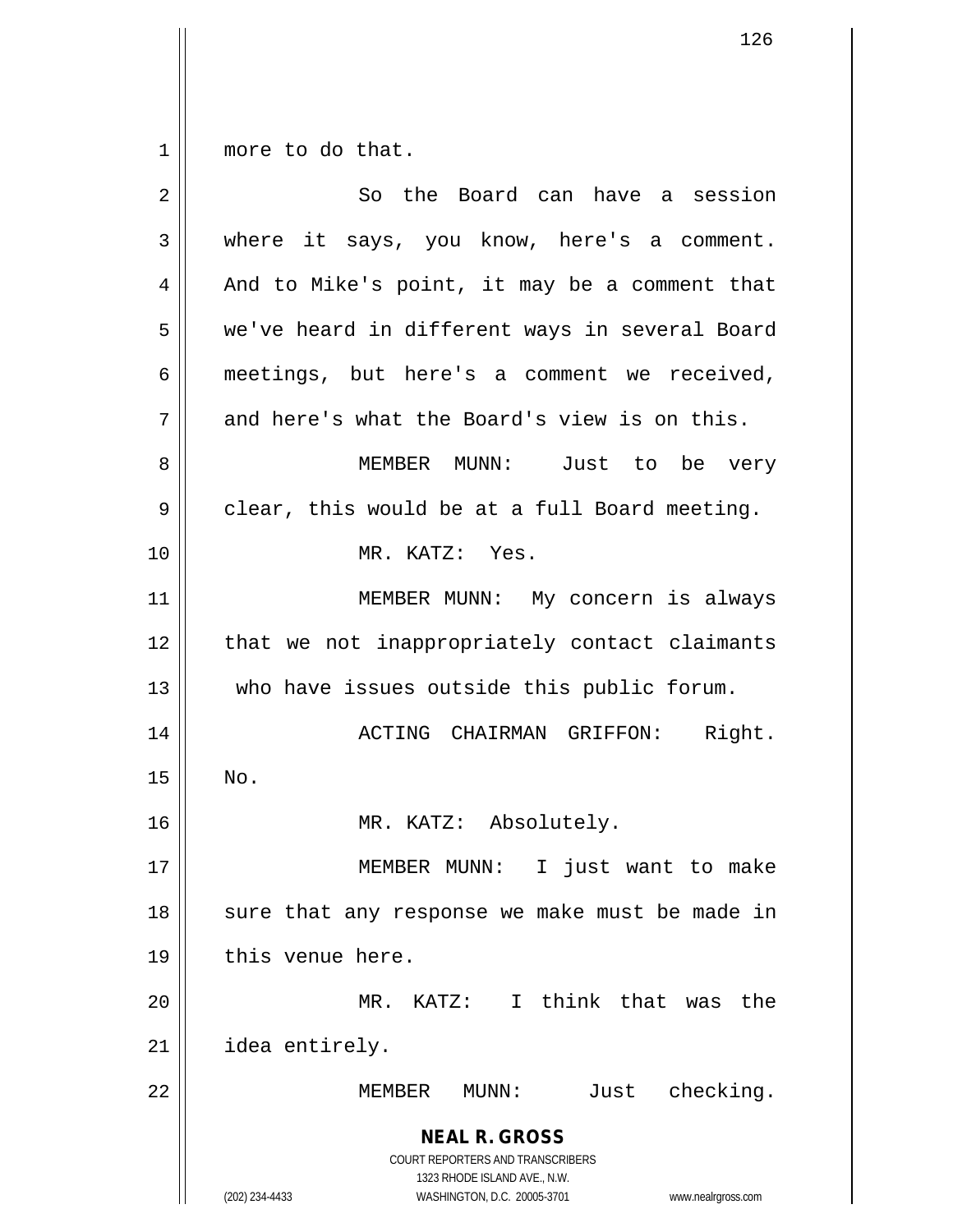1 || Thank you.

2 ACTING CHAIRMAN GRIFFON: Okay. 3 || Henry, and then Brad.

4 MEMBER ANDERSON: Yes, I was only  $5 \parallel$  going to say, sometimes we'll ask questions,  $6 \parallel$  and it'll be, get back to you, but then --7 || that becomes moot if we vote on something and 8 || pass it. So I think having a list of 9 questions at the end, if we still want to find 10 || out that information, even though like some of 11 || the questions on how many there, I mean, 12 that's just useful kind of background 13 information, even if we move forward on, on 14 || approving an SEC, for instance.

 But I think you could do some 16 || searching pretty easily in, you know, in that | period to look to see, is there any, for those || that we've tabled, you know, or are still in the development stage, that would be where I would think there may be questions that we 21 || need to have the answers.

22 ACTING CHAIRMAN GRIFFON: Yes, so

COURT REPORTERS AND TRANSCRIBERS 1323 RHODE ISLAND AVE., N.W. (202) 234-4433 WASHINGTON, D.C. 20005-3701 www.nealrgross.com

**NEAL R. GROSS**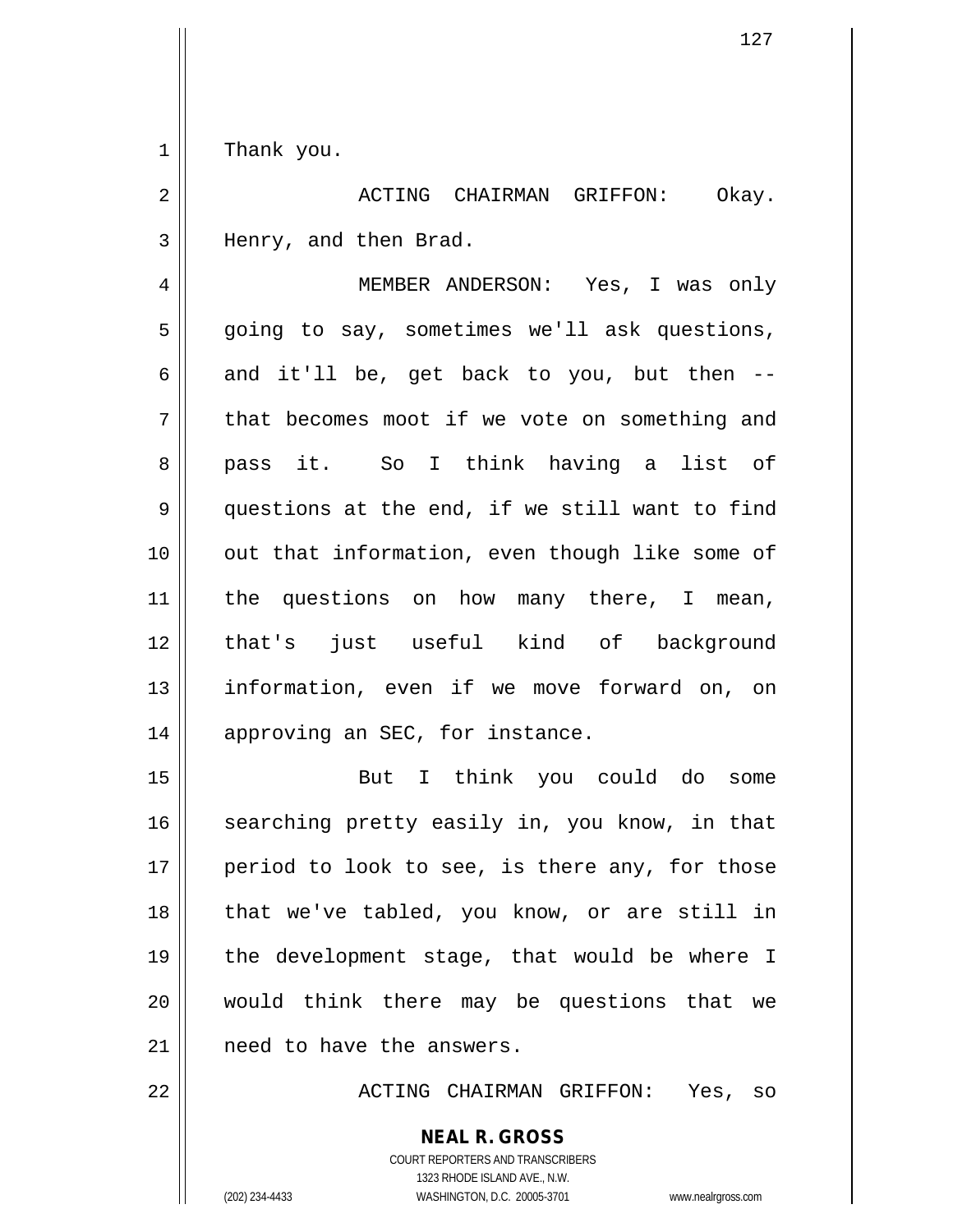**NEAL R. GROSS** COURT REPORTERS AND TRANSCRIBERS 1323 RHODE ISLAND AVE., N.W. (202) 234-4433 WASHINGTON, D.C. 20005-3701 www.nealrgross.com  $1 \parallel - -$ 2 MR. KATZ: I'm just, I'm not sure 3 I understood you entirely, but all I would say  $4 \parallel$  is, again, if at the end of a Board meeting, 5 whatever outstanding questions you have that 6 || you would like to see answered, if you provide  $7 \parallel$  them to me, then I will -- I will do the 8 | follow up with NIOSH and get answers. 9 ACTING CHAIRMAN GRIFFON: Yes. I 10 think I support Ted's notion because I know 11 that my experience is that I've raised 12 questions during our discussions, and then 13 during a break, I might see NIOSH, and they 14 might address it, and then, you know, it kind 15 of goes away for me as an issue. So I don't 16 || need to, you know, officially follow up. So I 17 think each member can do due diligence and 18 || submit their questions in writing. I think 19 || that makes sense, yes. 20 || Brad. 21 MEMBER CLAWSON: And I agree with  $22$  || that, but also, as some of the Board members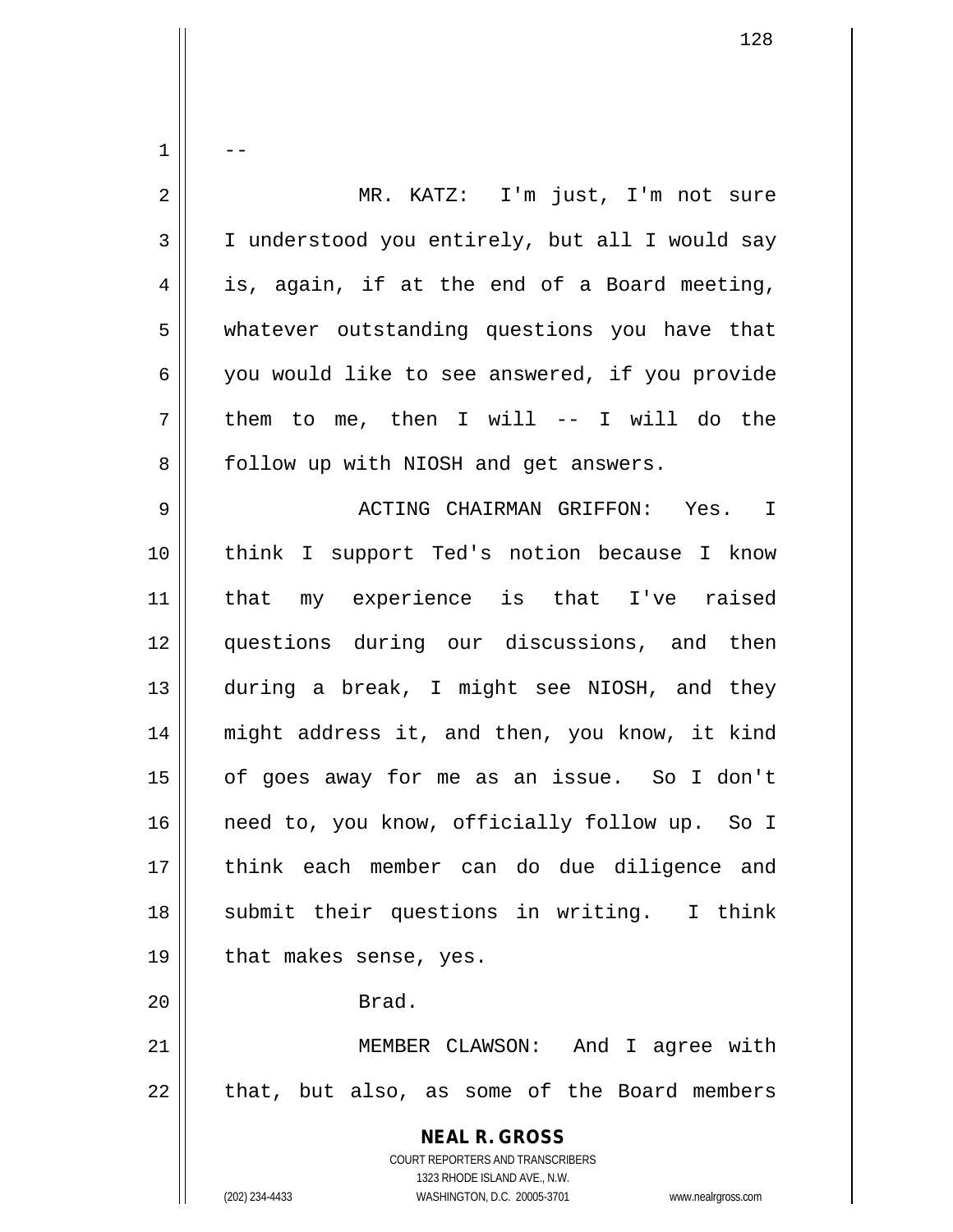| $\mathbf 1$    | bring up some of these issues, it sparks an                         |
|----------------|---------------------------------------------------------------------|
| $\overline{2}$ | interest in us, and I'd kind of like to see                         |
| 3              | the follow up of what's solved, what the                            |
| 4              | answer was on that --                                               |
| 5              | ACTING CHAIRMAN GRIFFON: Right, I                                   |
| 6              | know.                                                               |
| 7              | MEMBER CLAWSON: -- because like                                     |
| 8              | Dr. Richardson had mentioned, you know, many                        |
| 9              | times a Board member will bring something up,                       |
| 10             | and you know, if we process it to you and                           |
| 11             | stuff like that, I'd just like to see it come                       |
| 12             | back to the whole Board because --                                  |
| 13             | ACTING CHAIRMAN GRIFFON: But I                                      |
| 14             | think that might be reasonable. I mean, that                        |
| 15             | Ted could get all the written questions and                         |
| 16             | then compile them in the same format and give                       |
| 17             | the response or action in writing.                                  |
| 18             | MEMBER CLAWSON: Yes.                                                |
| 19             | MR. KATZ: Oh, absolutely.                                           |
| 20             | MEMBER CLAWSON: Yes, I<br>just                                      |
|                |                                                                     |
| 21             | wanted to make sure we saw because a lot of                         |
| 22             | times if I have a particular question, I know                       |
|                | <b>NEAL R. GROSS</b>                                                |
|                | COURT REPORTERS AND TRANSCRIBERS<br>1323 RHODE ISLAND AVE., N.W.    |
|                | (202) 234-4433<br>WASHINGTON, D.C. 20005-3701<br>www.nealrgross.com |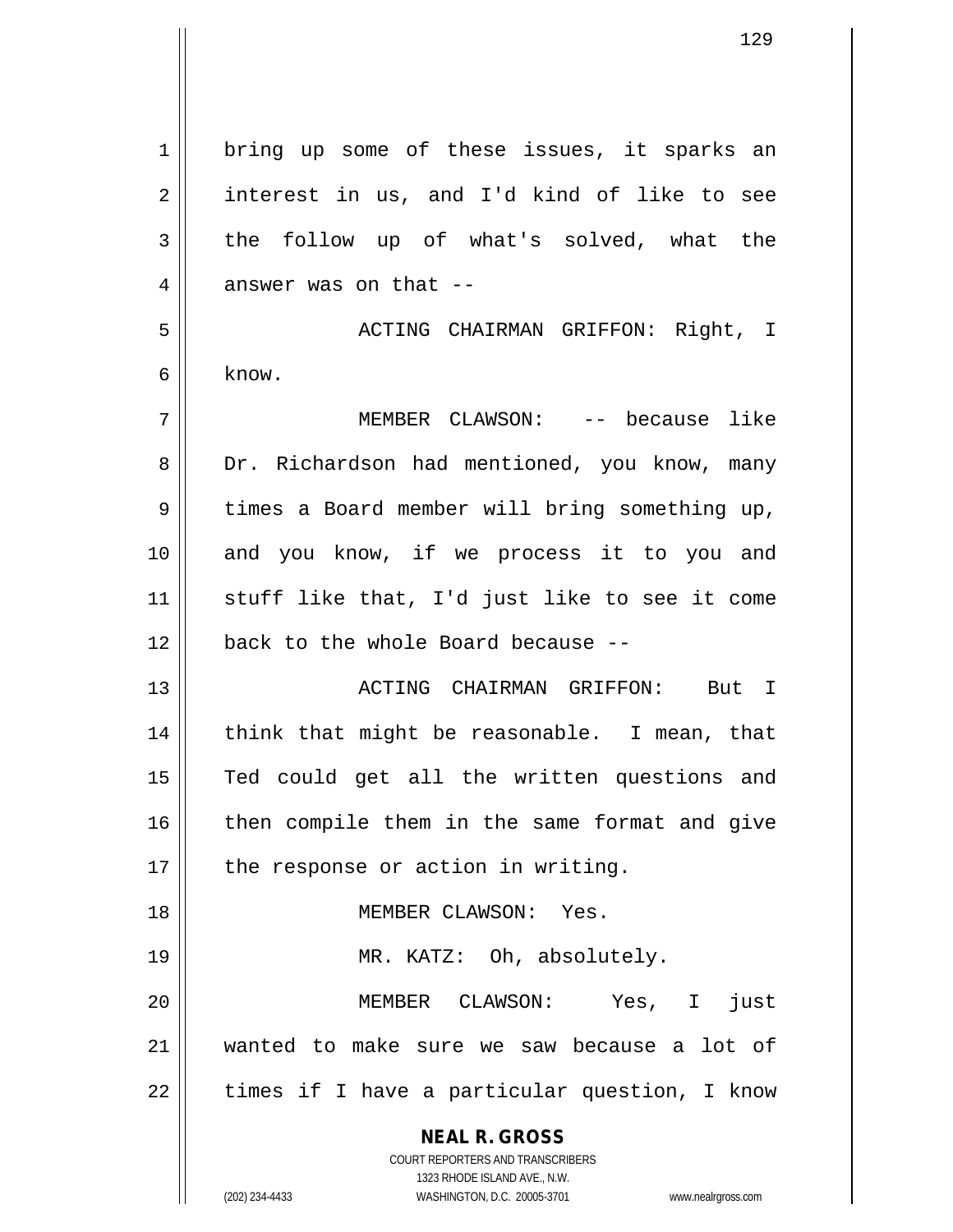**NEAL R. GROSS** COURT REPORTERS AND TRANSCRIBERS 1323 RHODE ISLAND AVE., N.W. (202) 234-4433 WASHINGTON, D.C. 20005-3701 www.nealrgross.com  $1 \parallel$  that it's focused to me --2 ACTING CHAIRMAN GRIFFON: Yes. 3 MEMBER CLAWSON: -- and they take  $4 \parallel$  care that -- but as many issues have been 5 || brought forth by other Board members. I've  $6 \parallel$  been interested in seeing how -- how it was 7 ll taken care of. 8 MR. KATZ: I meant -- what I meant 9 was that I would report back to the whole 10 Board. We don't have to do this right -- I 11 mean, I can send an email to everyone with the 12 || responses to the questions that were raised 13 because you'll all be interested in many of 14 | these. 15 ACTING CHAIRMAN GRIFFON: Yes,  $16$  that's fine. 17 || Anything else on the spreadsheet 18 || itself or our follow-up discussion here? 19 MEMBER ZIEMER: Mark? 20 ACTING CHAIRMAN GRIFFON: Yes,  $21$  | Paul. 22 MEMBER ZIEMER: This is Ziemer. I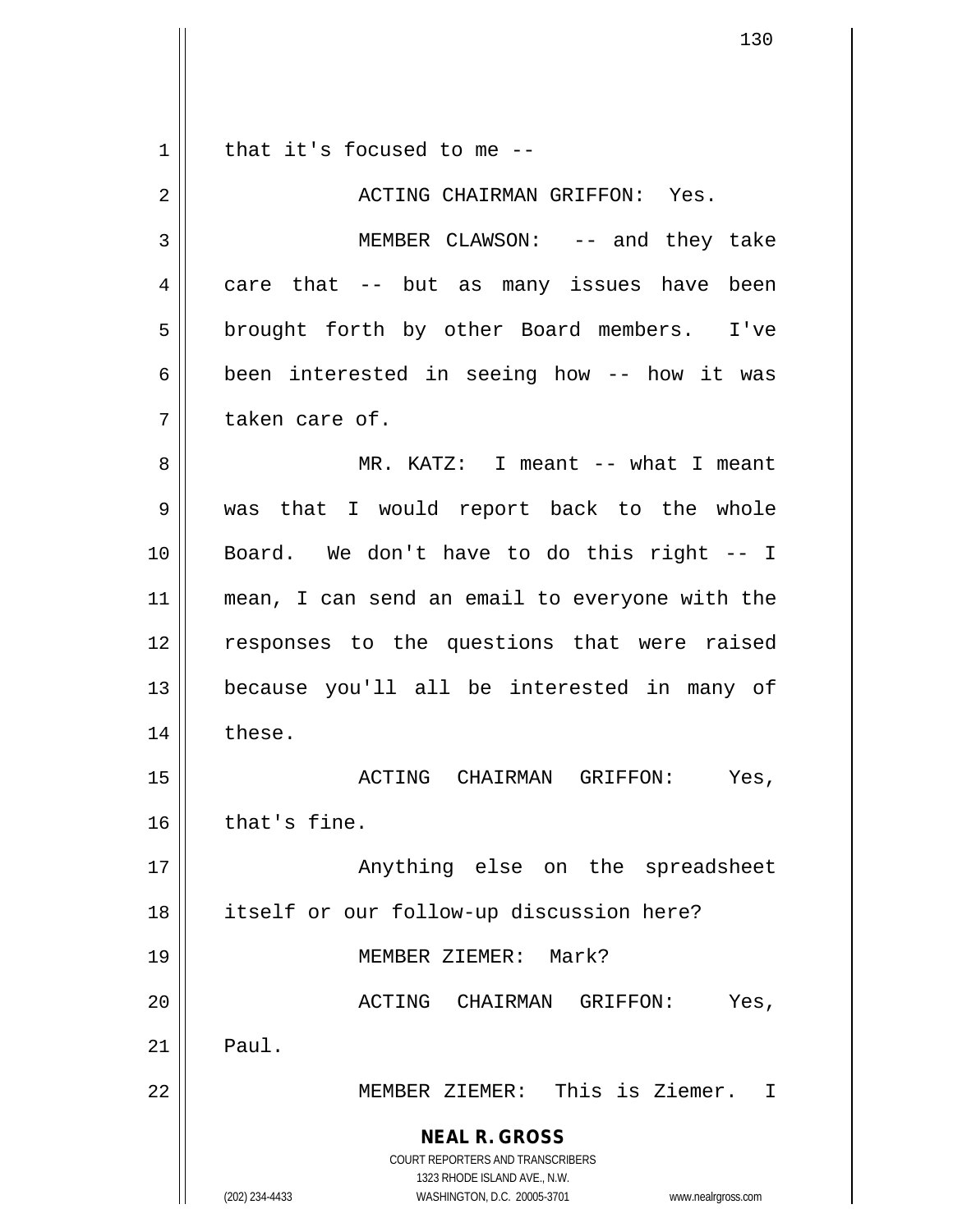1 || just wanted to weigh in on a couple items. 2 | Number one, I kind of like Josie's suggestion. 3 I think the categorizations are somewhat 4 || important, and the problem is there's too many 5 | of them right now, and our Designated Federal 6 | Official may spend all his time making 7 decisions on which pot to throw something 8 into.

 Initially, my thought on that was we have a lot of issues that are very case- specific. Individual claimants have individual issues. And that's one whole category, and those have to be handled pretty much by NIOSH staff. The only thing to be 15 || done there is to make sure that happens.

16 We have another sort of large 17 || step, which are more sort of technical issues 18 or semi-technical issues. An example would be 19 public comment where the individuals have  $20$  || said, well, I'm concerned about the validation 21 | of the IREP model or something like that. And 22 || in fact, we've had comments like that, and

**NEAL R. GROSS**

COURT REPORTERS AND TRANSCRIBERS 1323 RHODE ISLAND AVE., N.W. (202) 234-4433 WASHINGTON, D.C. 20005-3701 www.nealrgross.com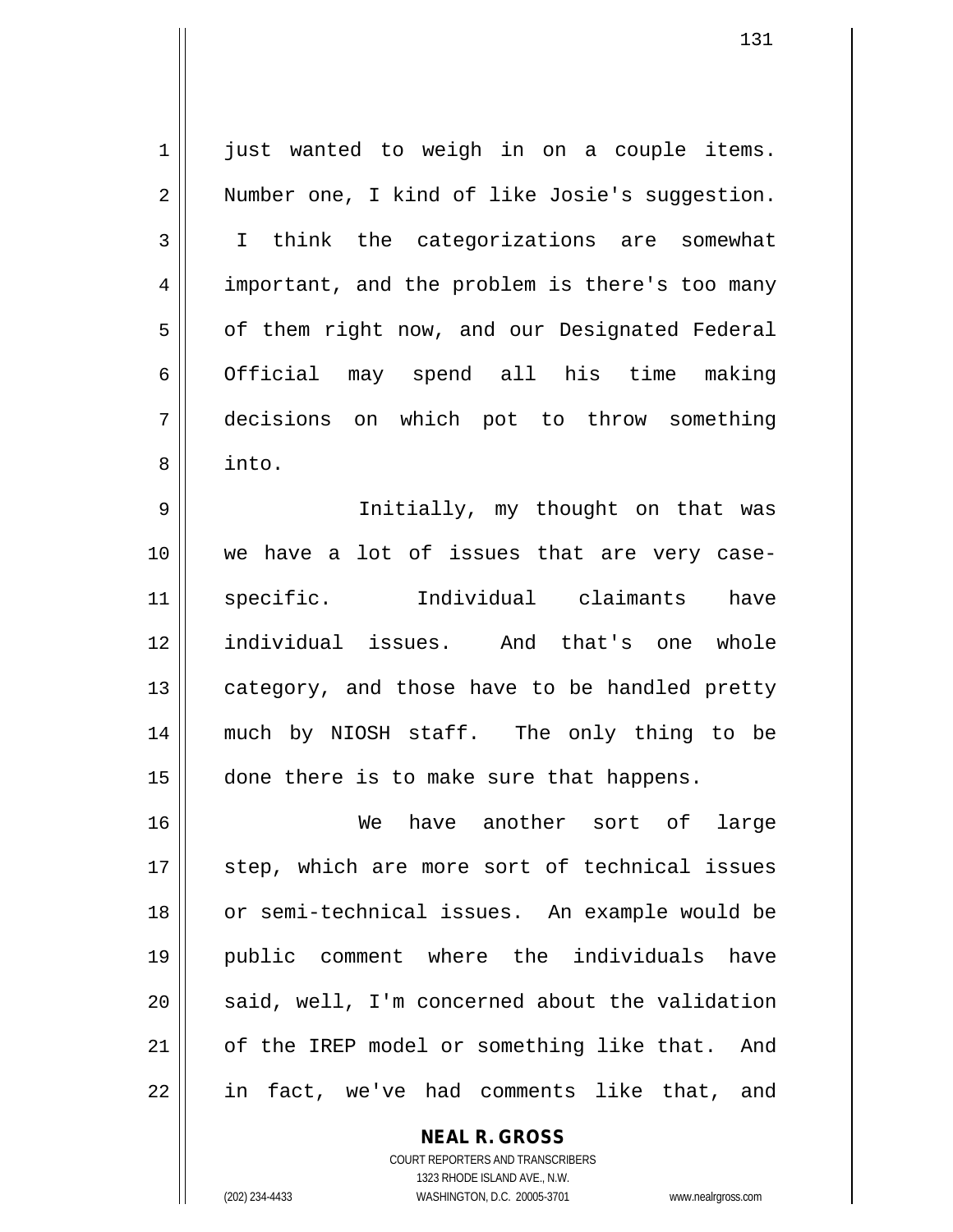1 | those are the kinds of comments which are more 2 | dealing with the system.

3 || So in my mind, I see at least two  $4 \parallel$  sort of big silos, one of which is -- are the 5 public comments that deal with individual 6  $\parallel$  cases. The other are comments which deal with 7 || the system. Some of those system comments 8 || might be the CATI interview process and that  $9 \parallel$  sort of thing. So there's a couple of big 10 categories. There might be a couple subs 11 || under those. But I think it's important to at 12 least make those kind of categorical 13 differences.

 Then the other thing is that on responding to Board questions, I think it's one thing to ask for a clarification or, you 17 || know, how many claims there are at a Site. We have, in the past, had cases where Board members have, in essence, seemed to task NIOSH || to do something fairly big for that individual member. And in those kind of cases, at least,  $22 \parallel$  it was -- I think it's important that if we

**NEAL R. GROSS**

COURT REPORTERS AND TRANSCRIBERS 1323 RHODE ISLAND AVE., N.W. (202) 234-4433 WASHINGTON, D.C. 20005-3701 www.nealrgross.com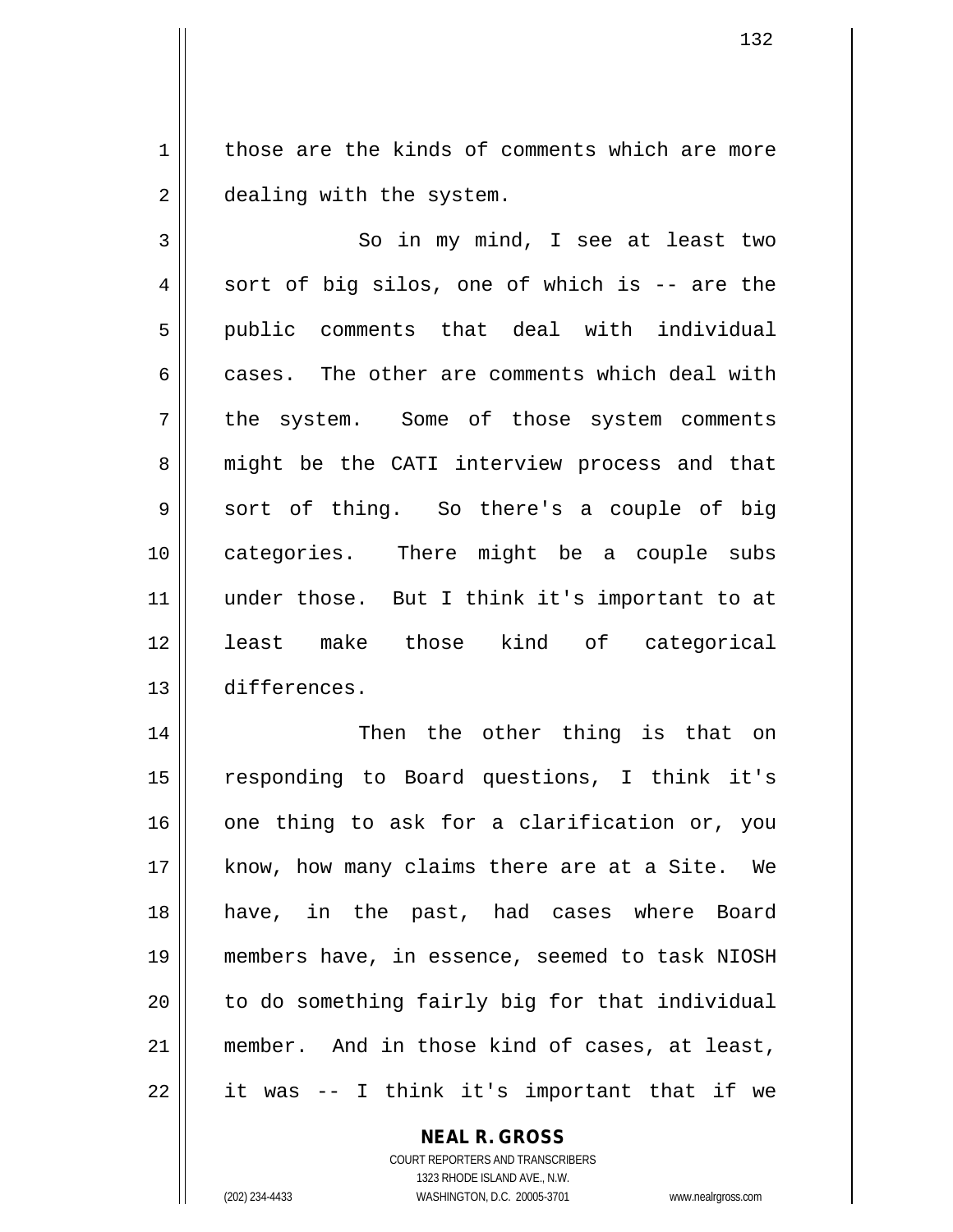**NEAL R. GROSS** COURT REPORTERS AND TRANSCRIBERS 1323 RHODE ISLAND AVE., N.W. 1 ask NIOSH, for example -- if a particular 2 || Board member said, you know, I'd like you to  $3 \parallel$  go back and take this model and do the following things to satisfy me, I think it's important that there is a kind of consensus || from the Board that we would like that task done by NIOSH. ACTING CHAIRMAN GRIFFON: Paul? MEMBER ZIEMER: -- in the larger scheme. So that's a different kind of follow- up bill. ACTING CHAIRMAN GRIFFON: Yes,  $\parallel$  Paul, I agree with that, and I think that we | can -- we can count on Ted as being the filter 15 | for that kind of thing. MEMBER ZIEMER: Right. ACTING CHAIRMAN GRIFFON: So if 18 || someone submits a question that Ted feels is more broad and requires the full Board decision, then he'll come back with that to | us, I guess. MEMBER ZIEMER: Yes, and the only

(202) 234-4433 WASHINGTON, D.C. 20005-3701 www.nealrgross.com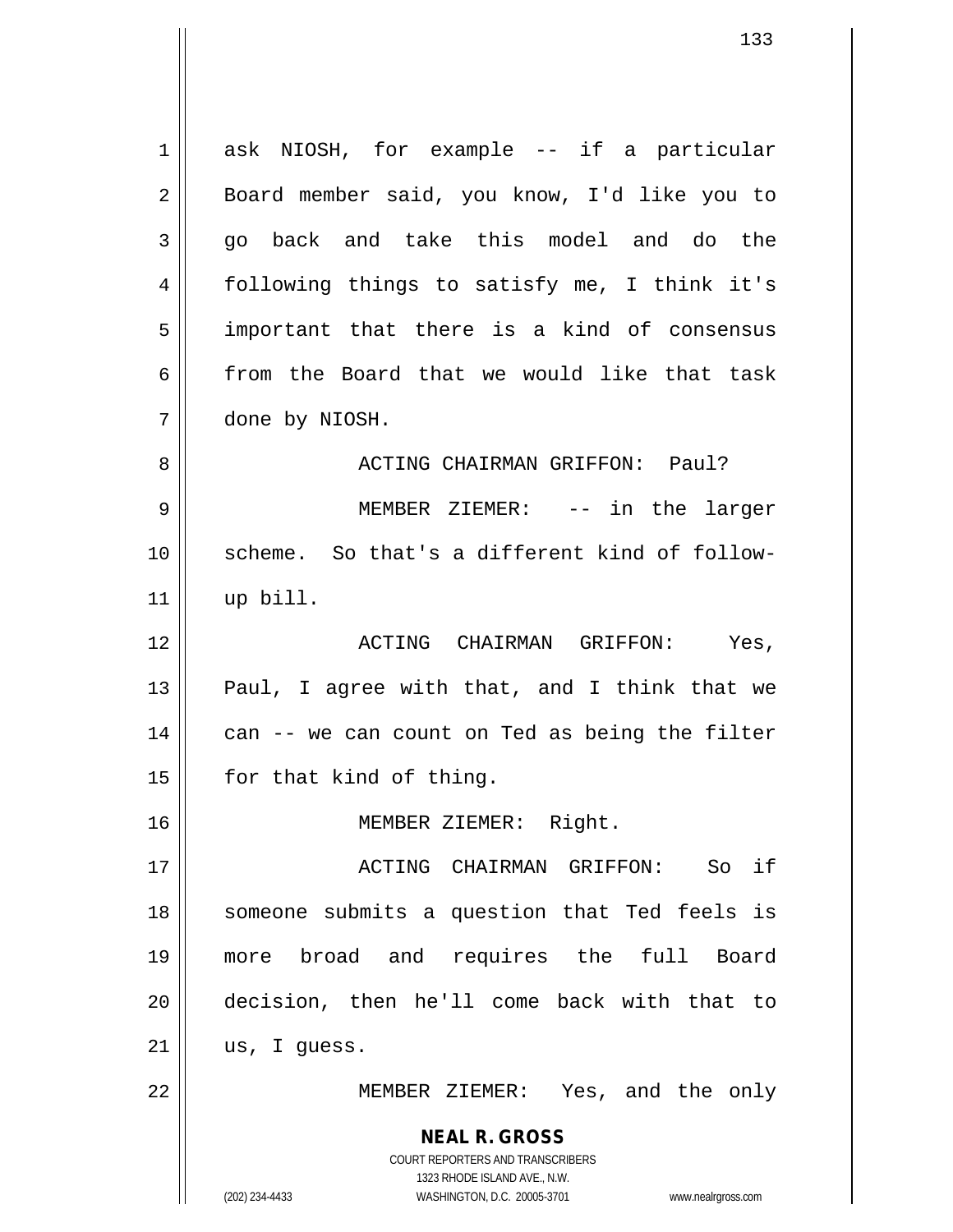1 | other thing on that, Mark, is if a member 2 | raises an issue such as the information on a 3 || number, and gets that in, you know, as you 4 described, between sessions, it nonetheless 5 || may have been, once it's raised, it may be of 6 interest to all Board members. So simply 7 || responding to the member who asked it is not  $8 \parallel$  always the, I think, the response. 9 ACTING CHAIRMAN GRIFFON: Right. 10 MEMBER ZIEMER: Because sometimes  $11$  a question is asked and other people say, oh, 12 yes, I need that information, too -- 13 || ACTING CHAIRMAN GRIFFON: That's a 14 | good point. 15 MEMBER ZIEMER: -- even though  $16$  they may not have thought of the question. So 17 somehow we need to distinguish between 18 questions raised by individuals that have 19 interest to the full Board versus those 20 questions which a single member -- you know, I 21 need this information for my comfort level,  $22 \parallel$  everybody else is okay with it, or something.

> **NEAL R. GROSS** COURT REPORTERS AND TRANSCRIBERS

> > 1323 RHODE ISLAND AVE., N.W.

(202) 234-4433 WASHINGTON, D.C. 20005-3701 www.nealrgross.com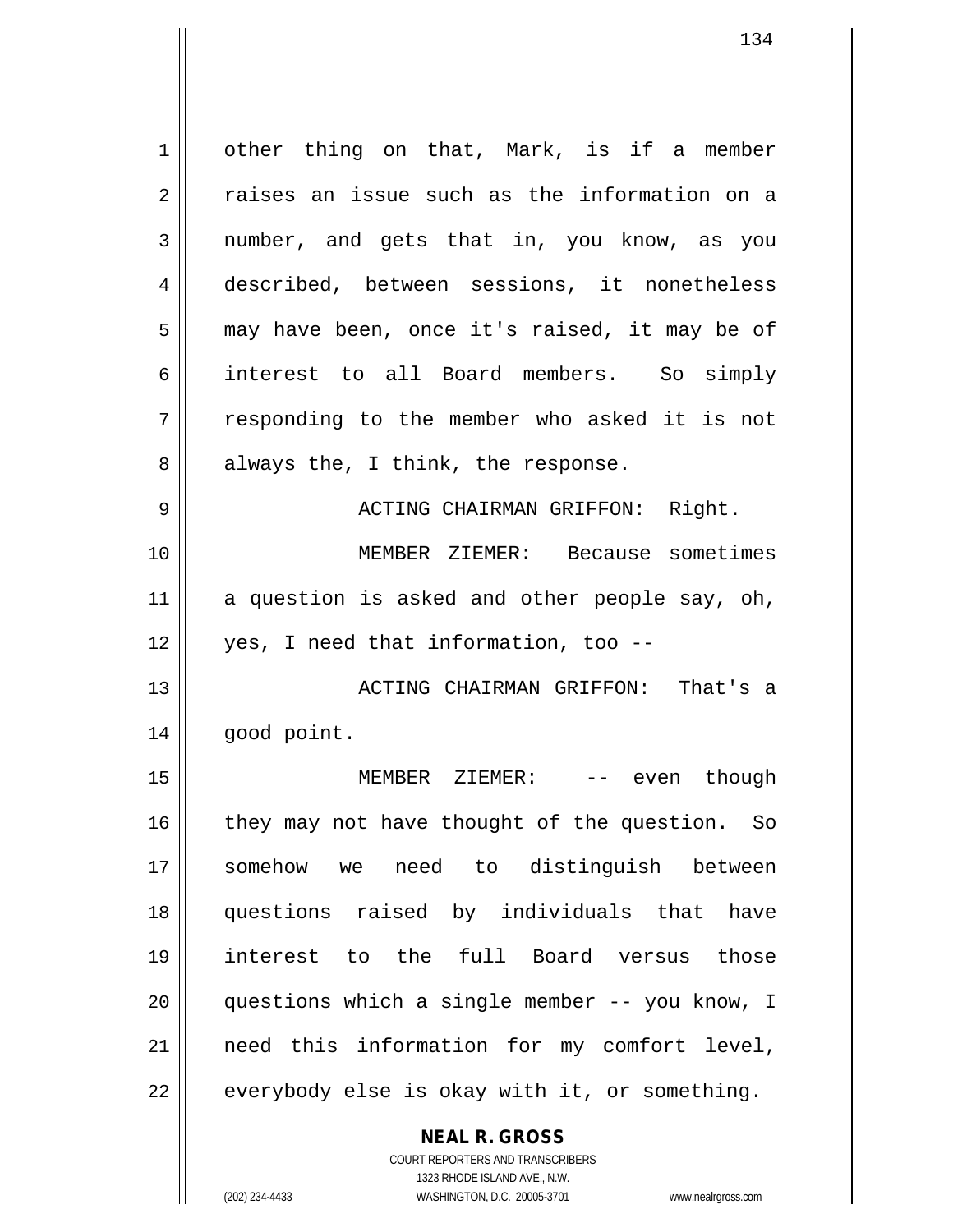**NEAL R. GROSS** COURT REPORTERS AND TRANSCRIBERS 1323 RHODE ISLAND AVE., N.W. 1 MR. KATZ: Paul? Paul, this is  $2 \parallel$  Ted. I'm not even going to distinguish,  $3 \parallel$  actually. I'm going to inform the Board of 4 the answers to questions that are raised 5 | during Board meetings. 6 MEMBER ZIEMER: All right. 7 MR. KATZ: So if some of them are 8 || not interesting to some Board members, that's 9 || fine. Everybody will get all the answers to 10 || all the questions. 11 MEMBER ZIEMER: Great. 12 ACTING CHAIRMAN GRIFFON: I hope  $13$  | others are interested in my questions -- no. 14 (Laughter.) 15 ACTING CHAIRMAN GRIFFON: Anyway, 16 || is there any further comments on this? And 17 || those were good comments, Paul, that I really 18 appreciated. I'm sure Ted and the Worker 19 Outreach Group can take that into 20 | consideration. I was planning on looking at  $21$  | that list as well, and if others -- I think, 22 I'm sure we can still get comments in to Ted

(202) 234-4433 WASHINGTON, D.C. 20005-3701 www.nealrgross.com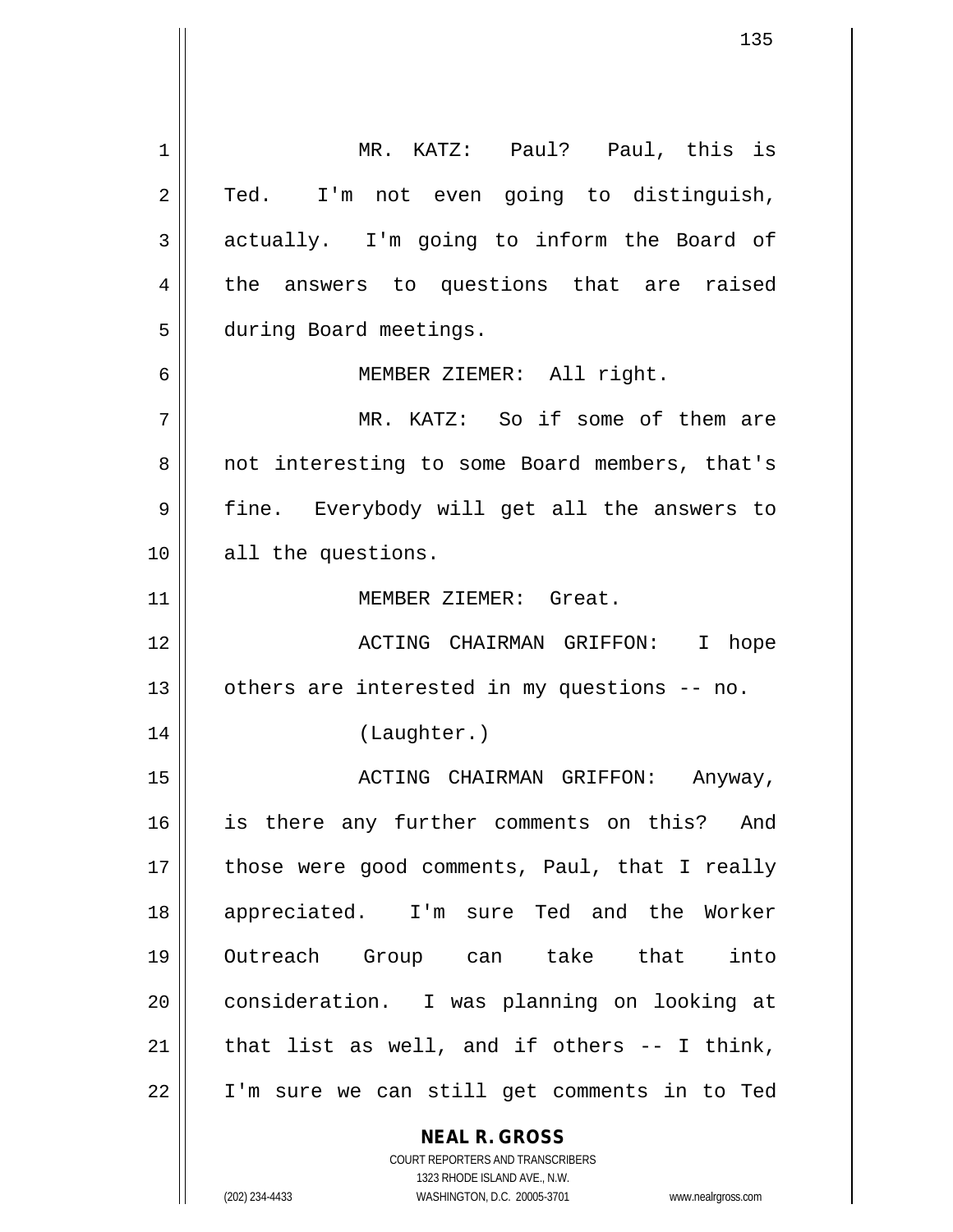**NEAL R. GROSS** COURT REPORTERS AND TRANSCRIBERS 1323 RHODE ISLAND AVE., N.W. (202) 234-4433 WASHINGTON, D.C. 20005-3701 www.nealrgross.com 1 or Mike. 2 | MR. KATZ: Absolutely. 3 ACTING CHAIRMAN GRIFFON: Yes. So 4 || any other comments at this point though? 5 (No response.) 6 ACTING CHAIRMAN GRIFFON: Are  $7 \parallel$  there any other items that we didn't -- that 8 we missed that people want to bring up now 9 | before we adjourn? 10 (No response.) 11 ACTING CHAIRMAN GRIFFON: And we 12 did all the logistical stuff earlier, right? 13 MR. KATZ: We're all set. 14 ACTING CHAIRMAN GRIFFON: Okay, so  $15$ 16 MEMBER ANDERSON: Airport 17 | transportation. 18 ACTING CHAIRMAN GRIFFON: Airport 19  $\parallel$  transportation -- I think we're --20 MR. KATZ: As soon as we get off  $21$  the record I think. 22 ACTING CHAIRMAN GRIFFON: Okay, so